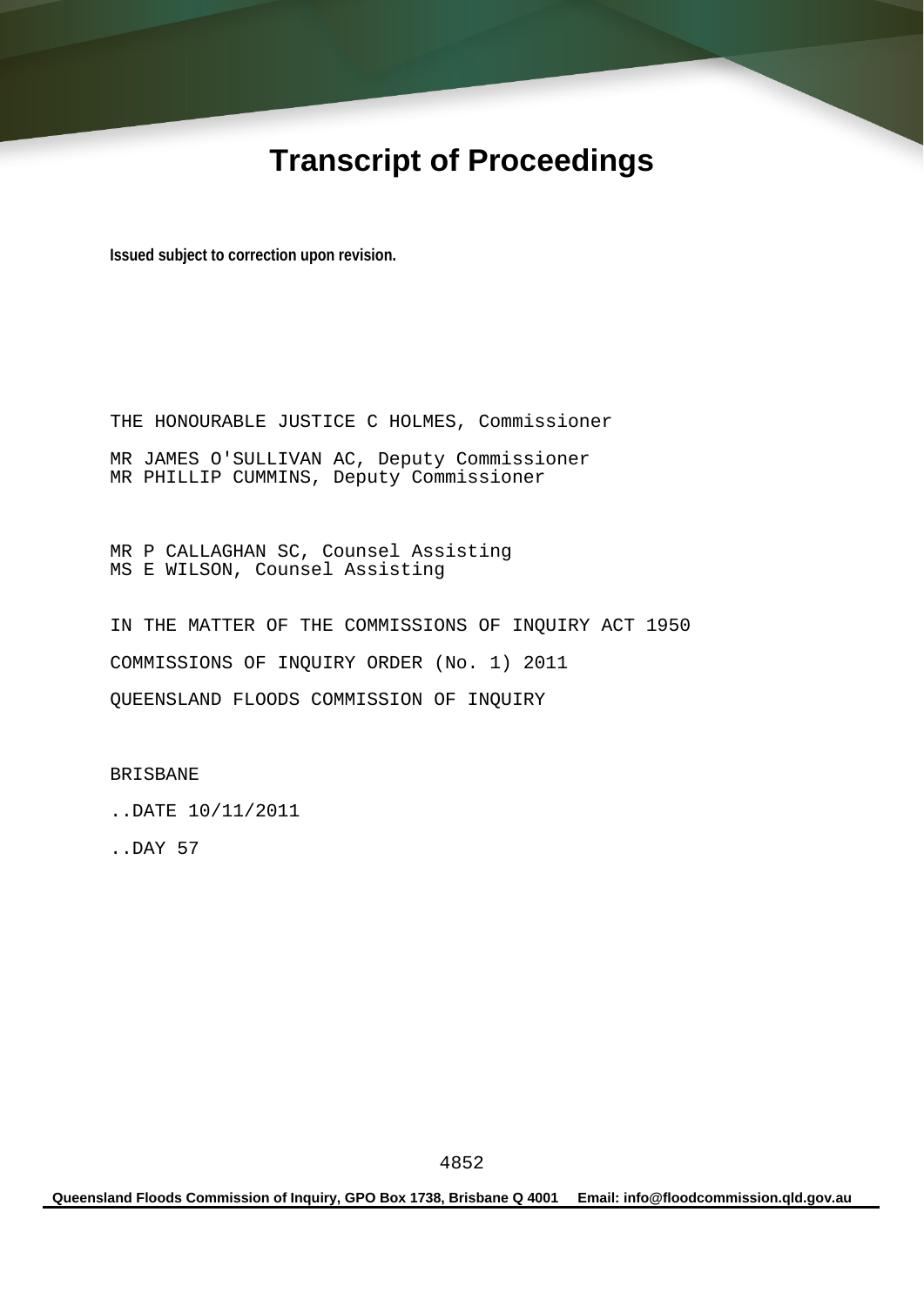THE COMMISSION RESUMED AT 10.00 A.M.

COMMISSIONER: Yes, Mr Callaghan.

MR CALLAGHAN: There's one new appearance to note, Madam Commissioner.

COMMISSIONER: Oh, Mr Kelly.

MR KELLY: May it please the Commissioners, I appear for the Queensland Resources Council. My name's Kelly, initials L F.

COMMISSIONER: Thank, Mr Kelly.

MR CALLAGHAN: I call Michael Roche.

MICHAEL ANTHONY ROCHE, ON AFFIRMATION, EXAMINED:

MR CALLAGHAN: Your full name's Michael Anthony Roche?-- That's right.

You are the Chief Executive of the Queensland Resources Council?-- That's right.

Mr Roche, you've prepared two statements for the purposes of the Commission. For the record, the first of those has already been tendered and is Exhibit 945. The second of those is a statement dated the 9th of November. That appears in front of you; is that correct?-- That's right.

Yes, I tender that.

COMMISSIONER: Exhibit 948.

ADMITTED AND MARKED "EXHIBIT 948"

MR CALLAGHAN: And at the outset I should also tender a statement of Frances Hayter dated 7 September 2011.

COMMISSIONER: Nine-hundred and 49.

ADMITTED AND MARKED "EXHIBIT 949"

**1**

**10** 

**20** 

**30** 

**40**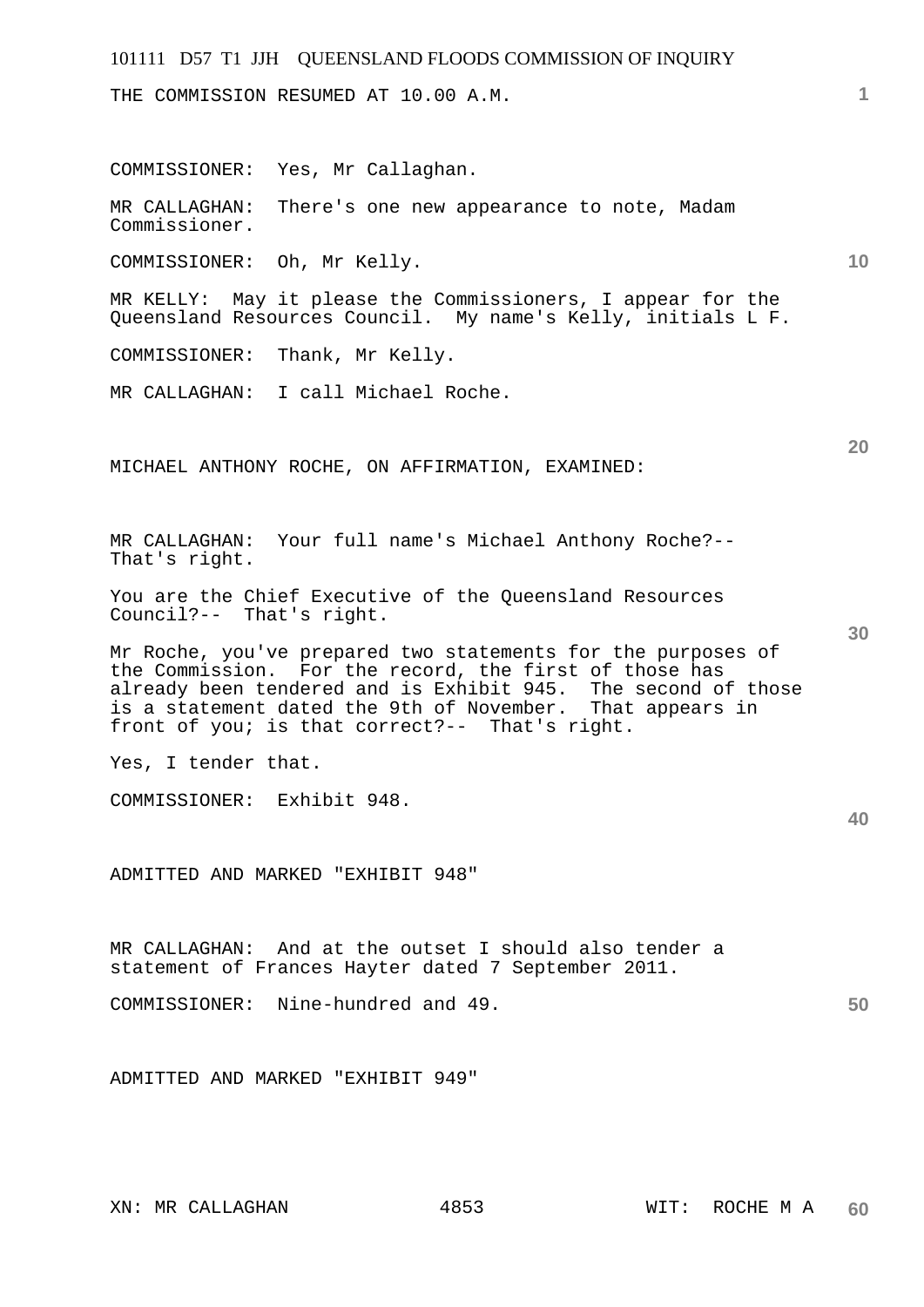MR CALLAGHAN: Mr Roche, it's fair to say that the impact of the floods on the mining industry was immediately obvious?-- It was immediately obvious and continuing.

Well, yes, and to, I suppose, put some brackets around it, we don't need to go to it, but item 12 of appendix 2 to your first statement is a PowerPoint presentation prepared for the Governor as far back as the 19th of January, which depicted the impact as it was understood then?-- That's right.

And we can fast-forward to your supplementary statement, the second statement that you made. In paragraphs 14 to 17 inclusive you provide an update on the effects which continue to be felt; is that correct?-- That's right, and we did publish our estimates of the range of impacts in late January and they proved to be an accurate estimate.

Okay. Now, your statements cover a lot of territory and are largely self-explanatory. There are two topics I wish to explore just a little further. The first relates to an aspect of preparation for the 2010/11 wet season, and in particular I'd would just like to go over that which occurred in the review of the Fitzroy Model Water Conditions. If we have your first statement, Exhibit 945, at paragraph 51 you refer to a meeting that you had with the Honourable Kate Jones on the 11th of March 2010, and you express the concern that the Fitzroy Model Water Conditions had, "set both the industry and the government regulator up to fail". Can you just explain what you meant by that?-- The experience of the then concluding 2009/10 wet season, the first wet season with the new Fitzroy Model conditions, which had come into effect in December 2009, was that there were difficulties for companies to be fully compliant with those conditions, in fact were being given various breach notices by the Department in respect of what were really quite minor elements of non-compliance, not necessarily any issues of environmental harm. We felt that it was not a good look for industry, nor for the regulator for there to be a continuing flow of non-compliance with the conditions and we felt there was an opportunity to revisit the conditions to deal with some of the issues that we were learning from the 2009/10 wet season.

And you requested that a review be undertaken in readiness for the next wet season?-- We did, and we felt that the Minister thought that might have been a good idea.

And you refer us then in your statement to the statement of Miss Hayter, and in particular to paragraph 14 of that statement, from which we can gather the relevant steps which were taken on the 18th of May and the 11th of June. Again that's probably self-explanatory. In paragraph 53 of your statement you refer to your increasing concern about the lengthy delay in the implementation of the commitment made by Ms Jones on the 11th of March; is that right?-- We did. We'd submitted some topics for - of high priority for a review to the Department in June and as of August there was no action on those topics.

**10** 

**1**

**20** 

**30** 

**40**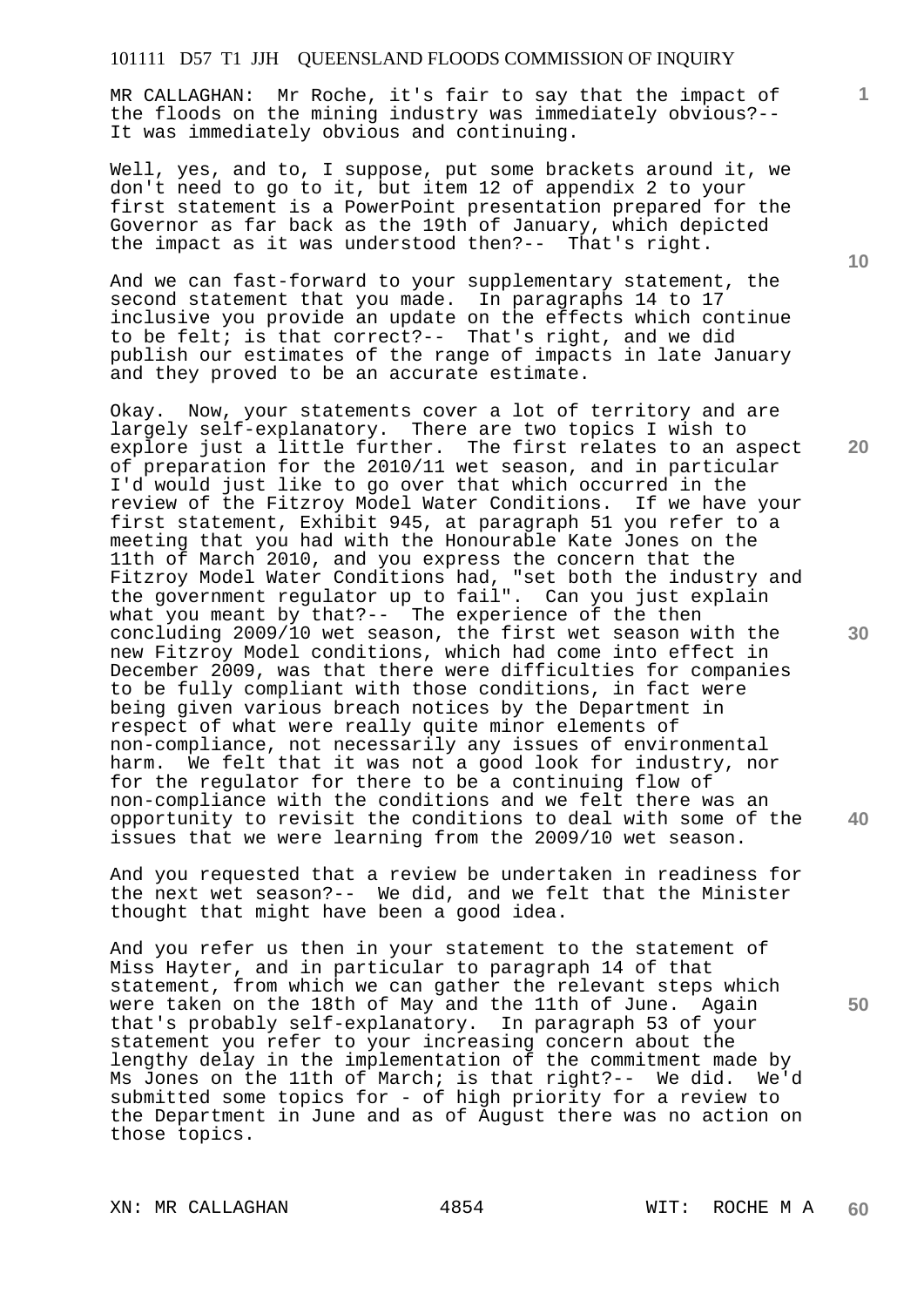And you refer to a luncheon discussion in the QRC boardroom on the 13th of August 2010. Was that meeting one of a regular sort of series of meetings, part of the liaison between the mining industry and the government?-- Quite common for a QRC board meeting held every two months to be followed by a visit by a minister or other dignitary to meet with the board and one of the issues on the mind of several of my board members was the issue of water inundation in mines.

All right. Then in paragraph 54 you go on to describe a meeting you had with the Minister on the 8th of September 2010 in which you say you were "quite blunt" with her about the lack of follow through on the commitment made back in March. Can you tell us what was the Minister's response to your blunt talk?-- I think she was surprised that nothing had happened and she did invite us to put forward a list of priority issues and I did point out that her Department had those priority issues from us as far back as June in that year.

Well, you've then described further communications that you had, principally with Mr Bradley, and you've supplemented the record of those in your second statement. We might go to your second statement, to annexure 1 of that statement. This is the nature of communications between yourself and Mr Bradley. There's an e-mail there of 24 November in which you warn that the Fitzroy Model conditions are set to "cause havoc" in basin mines very, very soon; is that correct?-- That's right.

And you go on. At the bottom of that page it's suggested that there's going to be a meeting on the 8th of December?-- Yes, there was a meeting on the 8th of December with director-generals.

And we can learn something about the - that meeting if we look at annexure 7. It's on page 14 of the annexures. This is another e-mail in which some of the contents of that meeting is reflected?-- That's right.

And can I just ask you, at the top of the second page of that annexure there's a paragraph which reads, "in turn DERM committed that they will instruct their regional offices to deal with applications on their science and not consider the political ramifications". What were the - what does the phrase "political ramifications" mean in the context of that paragraph?-- Sure. The history of the Fitzroy Model conditions had a heavy political overlay to do with the concerns, particularly people downstream in the Fitzroy system, cities like Rockhampton, who had experienced elevated levels of salinity in their water in the wake of the 2008 flooding events. The Fitzroy Model conditions really came about in response to those community concerns and there were various reviews that were commissioned to do that, and so always at the back of our mind was that those concerns that were evidenced in 2008, resulted in the new conditions of 2009, could reemerge as soon as people had had wind of further mine water discharges in this wet season just completed.

**20** 

**10** 

**1**

**40**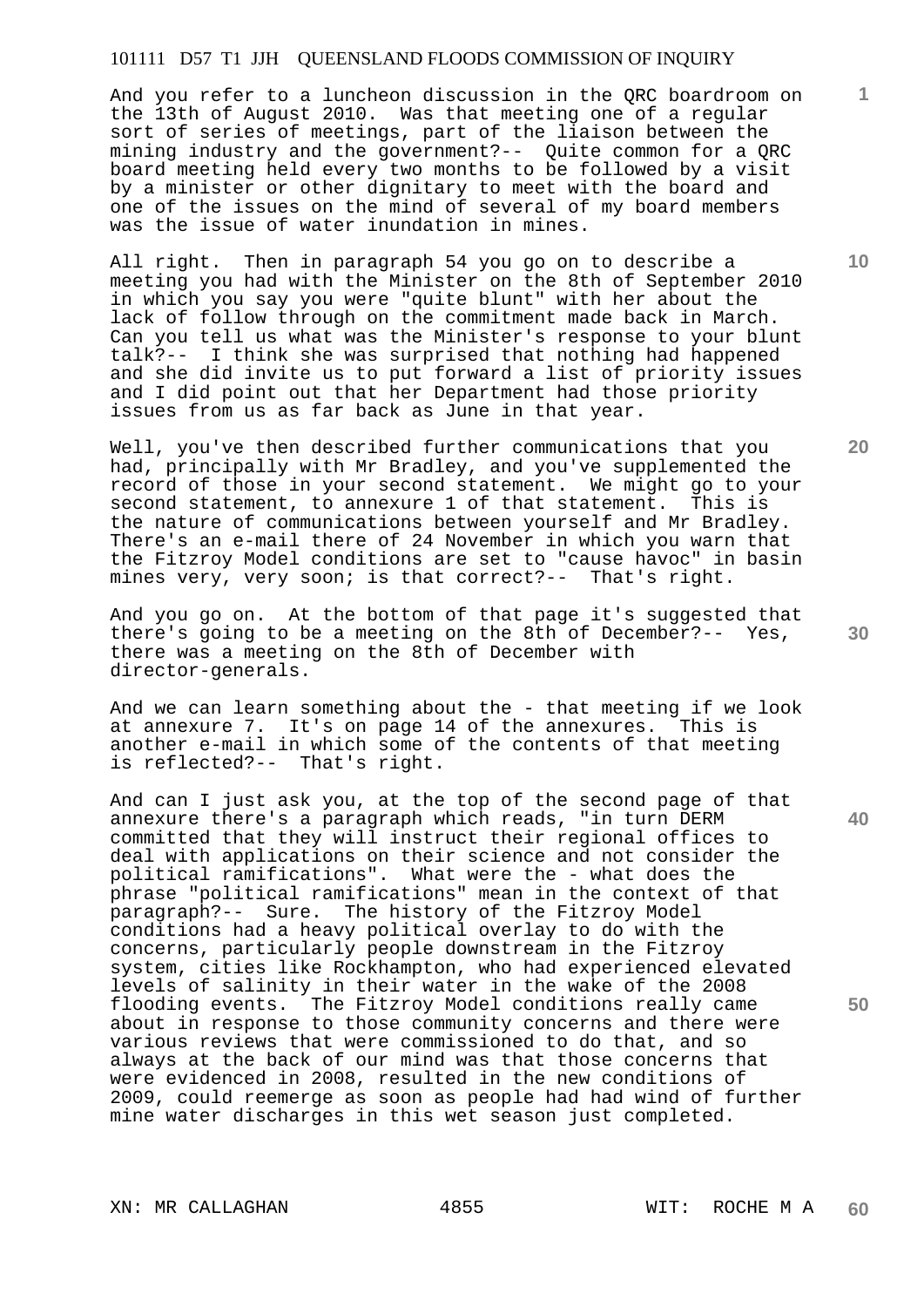All right. And, look, as I say, you've supplemented the record in your second statement, and in this context you refer us back to Ms Hayter's statement, and, in particular, to paragraphs 14, and, for example, in paragraph 16 of her statement the opinion is expressed that the process of consultation for the minor amendments to the Fitzroy Model conditions was delayed for too long, inadequate in addressing the substantive concerns raised by the mining industry about the need to prepare for the wet season and generally ineffective. Do you endorse, maintain those opinions?-- We do. I do.

Well, the other topic I really wanted to explore with you was that of emergency directions and as we look forward it may well be a topic of continuing relevance. You pick up on this in your first statement, I think, in paragraph 30, and can I take you first to the meeting of 18 January - sorry, the meeting with Mr John Bradley, then the Director-General of DERM, on the 18th of January, a note of which appears, as item 10 in annexure 2. Now, was this the first occasion upon which, so far as you're aware, this possibility was canvassed, this emergency direction?-- It was my belief at the time of making that statement, yes. When I revisited my notes of - my notebooks prompted by Mr Bradley's own statement-----

Yes?-- -----I in fact found that Mr Bradley had mentioned emergency powers in the Environmental Protection Act at the meeting of 8th of December. That is also recorded in my statements.

All right. So there might have been earlier mention of  $it---?--$  Yeah.

-----but this is where the dialogue began in earnest, if you like?-- I believe so.

Yes. And in those notes that we're looking at Mr Bradley is recorded as expressing the need for "a fig leaf". You've explained by that he meant there was a need for certain information but what did you understand to be conveyed by the use of that particular figure of speech, "fig leaf"?-- I believe he was trying to convey to us a very strong message that the Department was minded to support the industry in its recovery efforts but that he felt that under - in exercising their powers under the Environmental Protection Act they needed the industry to assist with a whole range of information to enable them to make certain decisions. Scientifically-based information.

I suppose, just to go back half a step at least, why did you start pursuing this topic? Was it because of concern about the adequacy of the TEP process?-- The Department had done an excellent job and had delivered on commitments given at the meeting of 8th December in staffing up over the holiday period, remember when Cyclone Tasha was upon us, and TEPs were being turned around quite promptly. As the local streams and creeks dried up, delivered their water to the major watercourses, what we were hearing from our member companies

XN: MR CALLAGHAN 4856 WIT: ROCHE M A

**20** 

**40** 

**10** 

**1**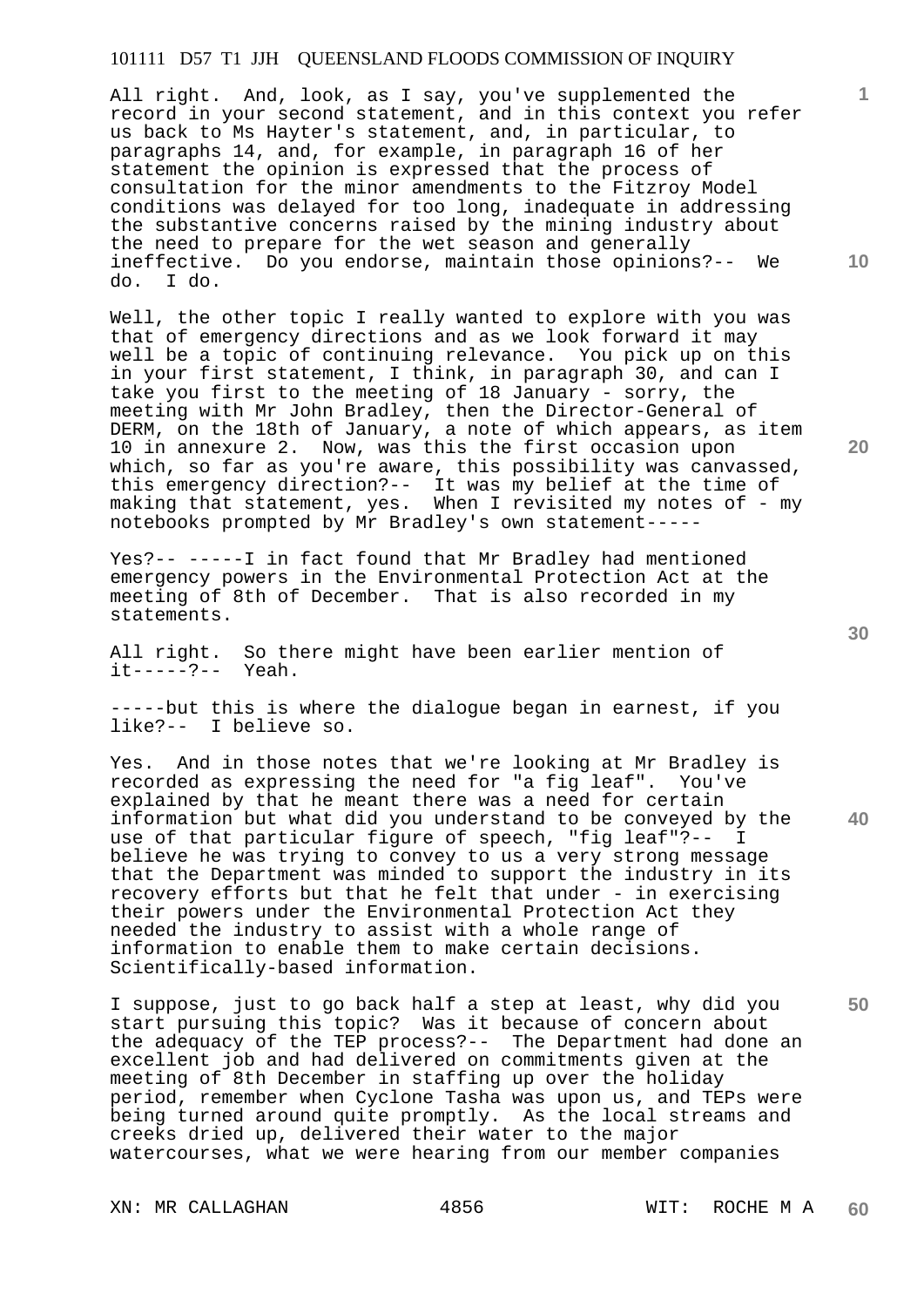that TEPs were getting bogged down in the process, it was becoming a slower process, and TEPs that had been granted before Christmas were now of little use in that low flow environment for local creeks and streams. So we're starting to explore other mechanisms for how we could have the TEP process at that stage operate more effectively. I engaged with Mr Bradley by phone and e-mail, we were both on leave, about some sort of fast-track TEP process, and we went through a couple of weeks of interaction around that with his officers and they gave it their best shot. In the end that didn't produce really a meaningful outcome and that's when we were starting to explore, is there anything else in the armoury available to the regulators to deal with the problems my members were facing of flooded mines.

And just to get a sense of the - of how keenly those problems were being felt, we can see in annexure 2, in item 13, there's an e-mail which reflects the contents of the meeting that you had with the Premier's advisors on the 19th of January 2011 where you've summarised the situation by saying, in essence, this was a "looming economic and environmental time bomb". Is that the way you viewed the situation?-- Absolutely.

You also said in that e-mail that you thought that you were about to reach "the limit of DERM's experience and comfort". In paragraph 33 of your statement you say that you told the advisors that you had reached the point where DERM would need ministerial or political support to move into "new territory". Can you just elaborate, explain what you meant by that?-- Well, as outlined in Miss Hayter's statement we always had concern that the TEP was being used for a purpose other than that for which it was inserted in the Environmental Protection<br>Act. It was essentially being used as a mechanism to allow It was essentially being used as a mechanism to allow companies to be non-compliant with their environmental authorities and to, in certain circumstances, discharge discharge water. So that was the context in which we felt the TEP was not the appropriate mechanism. The Department did an excellent job in turning around many TEP applications but in the face-to-face meetings I was sensing they were really going into territory that was quite new for them where what the companies were asking for were opportunities to discharge where local creeks and streams were in low flow or no flow.

All right. In annexure 2, item 14 contains an e-mail sent the following day in which you indicated that you were would "welcome some show of support" - "some show of interest" from Minister Jones. Did that reflect a concern that at least up until that point, whilst you were having regular contact with officers of the Department, you had received no queries from Ms Jones, nor from any other relevant minister?-- No, it seemed to be very much that the Department and officials were the interface, so we were very much reliant on what officials were telling ministers to know whether or not our account of the situation was being accurately reflected.

The Minister did call you on the afternoon of the 20th of January. In annexure two, item 15. You've recorded that she was "a bit toey". Can you explain what you meant by that or

XN: MR CALLAGHAN 4857 WIT: ROCHE M A

**10** 

**1**

**20** 

**30** 

**40**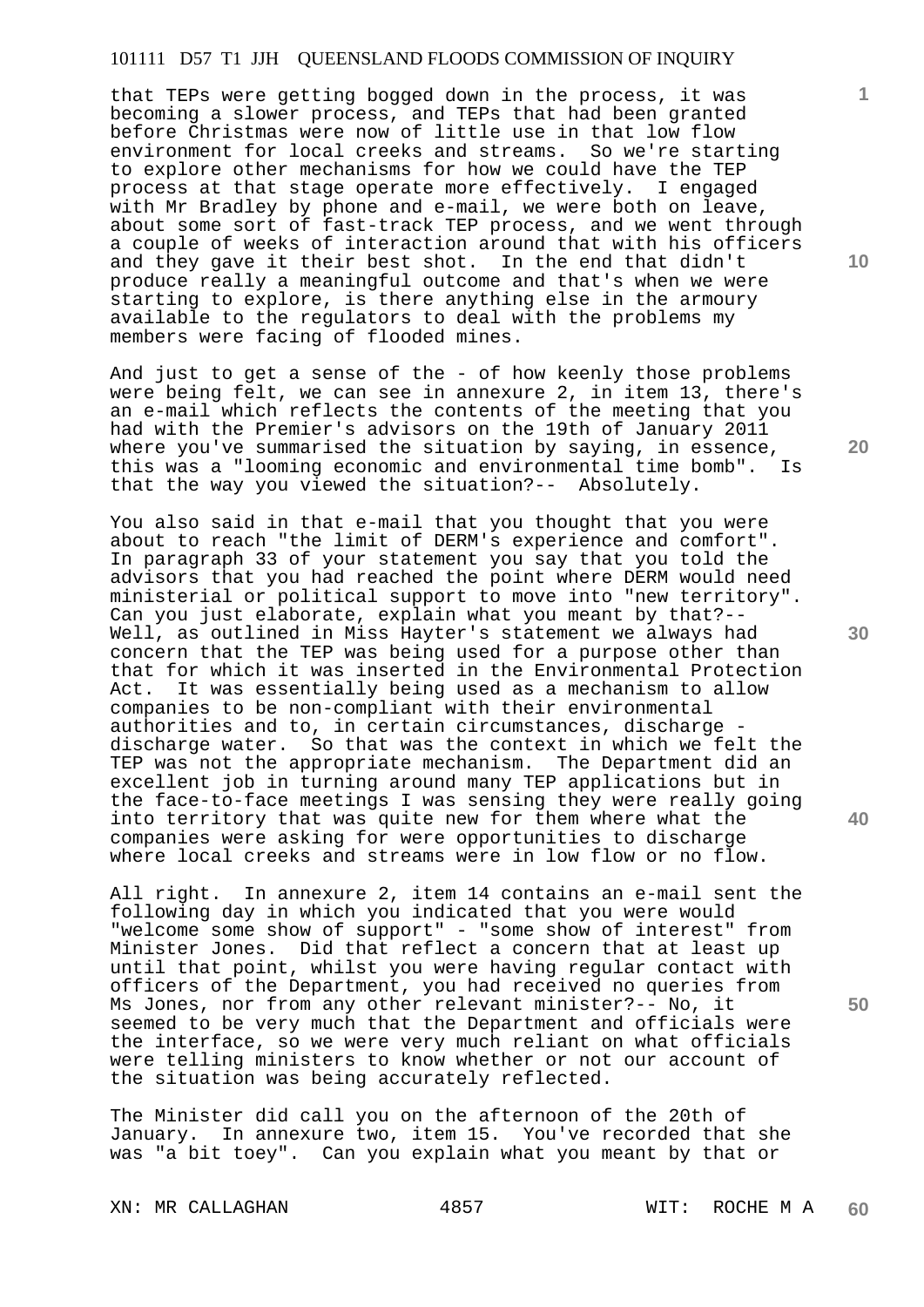what that was intended to reflect?-- My e-mail reference in communicating with the Premier's Office to - would be nice for some show of interest from the Minister, was in fact forwarded to the Minister's Office and she quite quickly got on the phone to me to express her displeasure at that comment. I said, "Well, it is a fact that I've not heard from ministers," but we moved past that into a discussion around our concerns. I gave her a briefing on how we saw the situation and I raised with her the concept of an emergency - use of emergency directions as one of the tools that her Department should be allowed to use.

And she then undertook to seek some advice and to revert to you; is that right?-- She did.

All right. We can trace through the course of events in your statement but they included a meeting with the. Directors-General of DERM, DEEDI and Department of Premier and Cabinet; is that right?-- That's right.

That's mentioned in paragraph 40 of your statement. And a note of that meeting appears in annexure 2, item 18. You say the directors-general opposed the use of emergency powers. A couple of questions arising from that. First, was a reason identified as the basis for their opposition?-- There were two aspects to the conversation. Mr Bradley made it clear that it was the view of the Department that emergency directions powers should not be used to deal with economic emergencies-----

Can I just ask what that meant. What-----?-- Well, I think there was a - I was spending a lot of time briefing officials on the emerging loss of coal production issue for the State and the difficulties mines were experiencing getting back into anything like full production, so that was the economic aspect of it, and around that time we were starting to form a view about the range of impacts, which we published just a few days later. The other aspect was that there were predictions around cyclones following Tasha and I was starting to talk about maybe we needed to anticipate flows in local creeks and streams by use of another mechanism, such as an emergency directions power. So rather than wait for the creeks and streams to be recharged and in flood as a result of another cyclone could we not anticipate those flows based on the weather forecasts of the time, and certainly Mr Fletcher made it pretty clear that he didn't think it was appropriate to exercise such a power in anticipation of an event which may or may not happen.

In part your argument, though, was based on the proposition that serious environmental harm could occur from a dam overtopping or other uncontrolled release; is that correct?-- That's right. Some company chief executives were telling me that on their minds they were worried about the dam levels being at their limits and with the predictions of further cyclones they just didn't have any options about where to put more water and so that was their worry.

XN: MR CALLAGHAN 4858 WIT: ROCHE M A

**20** 

**1**

**10** 

**40**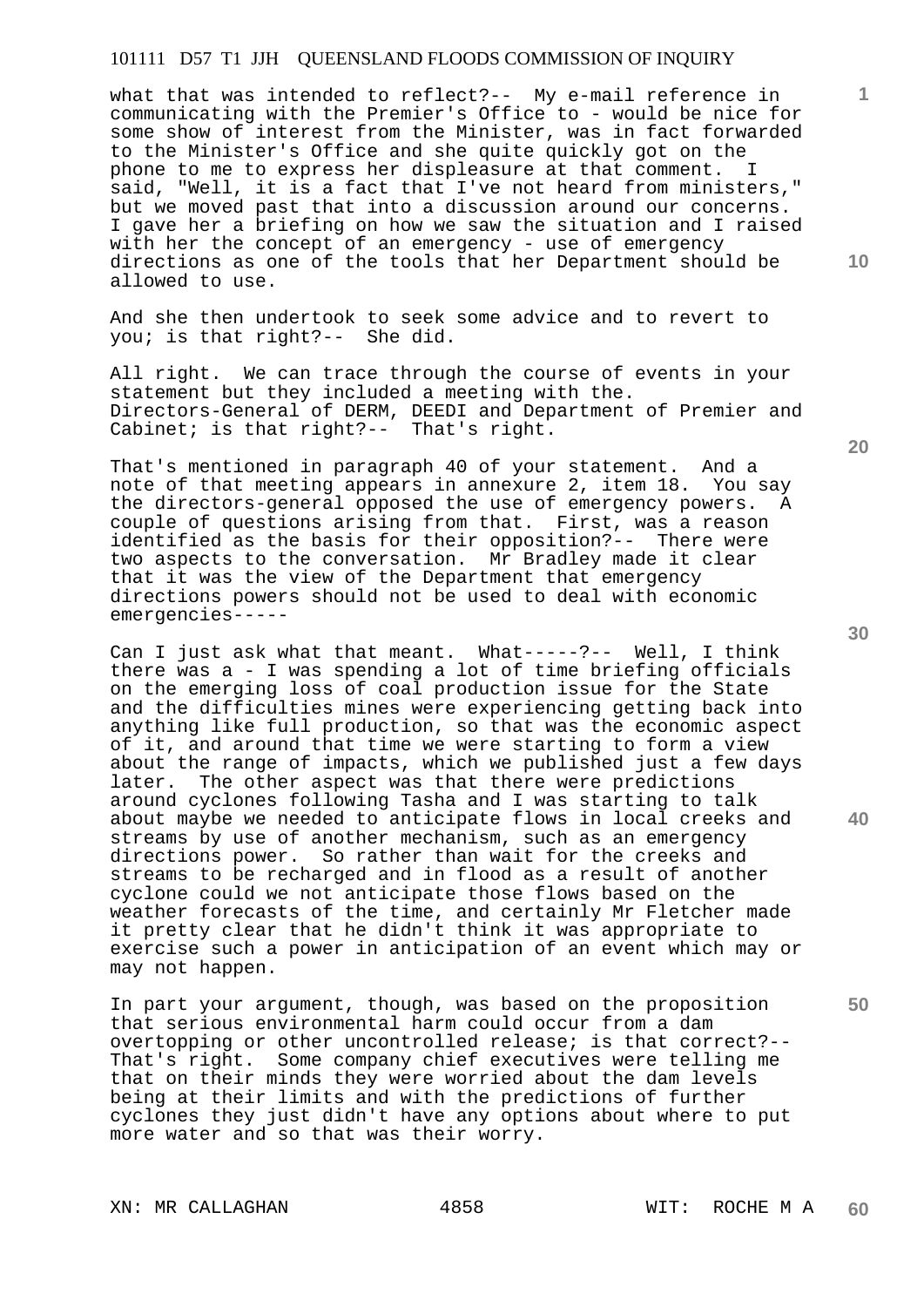Was there a response, do you recall, to that proposition?-- Well, as I say, the directors-general felt it was a very difficult proposition I was putting to actually anticipate a weather event which may or may not occur.

All right. You've also referred to a meeting with Minister Stephen Robertson on the 28th of January. That's documented in item 19, and you refer to it in paragraph 41, and again we can read those for ourselves, but was there any response to your observation that, in effect, the discharge of saltwater into the ocean might not have been a major concern to the Barrier Reef?-- It was a conversation that didn't really go very far because it was an insight into the political mindset which was quite resistant to what I was putting. By that time we had to hand legal advice about the emergency directions powers, so my conversations with ministers were by that stage being informed by legal advice, which is in the statements, and so we weren't just shooting the breeze, we felt we were on sound footing in putting that proposition, and it was clear the Minister had no feel for that aspect of our position.

Okay.

COMMISSIONER: So I understand, can I get clear what you envisaged by an emergency direction?-- Sure.

Was it one that would apply across-the-board allowing a level of release from all mines or was it a mine by mine thing, a direction for this mine, a direction for that mine?-- It could have been either, Madam Commissioner.

Did you get down to that sort of detail or not?-- Well, the place in which we documented it was in the letter to the Premier of the 28th of January and that letter asked the Premier to consider adding it to the armoury of options available to the Department, and we felt that the Department, while it had that in its armoury, needed political cover to go in that direction, and so it could have dealt with situations of particular mines where their dams were dangerously full, and, and again anticipating cyclonic events, or it could have been a general instruction to say that, "Subject to water being at certain levels of salinity, acceptable levels of salinity you can discharge over this period in anticipation of these cyclonic events," so it could have been either scenario.

Thank you.

**50**  MR CALLAGHAN: And just before we leave entirely that conversation with Mr Robertson and, to be fair to the Minister I should ask this: we had some evidence earlier in the week about the fact that water discharged from underground coal mines might contain contaminants other than salt. Could that have had any relevance to this aspect of the discussion or are we just talking about discharges from open-cut mines or-----?-- I'm not aware of any evidence of water discharges from underground coal mines. There was one instance during that period of an unexplained in-rush of water into-----

**10** 

**1**

**20** 

**30**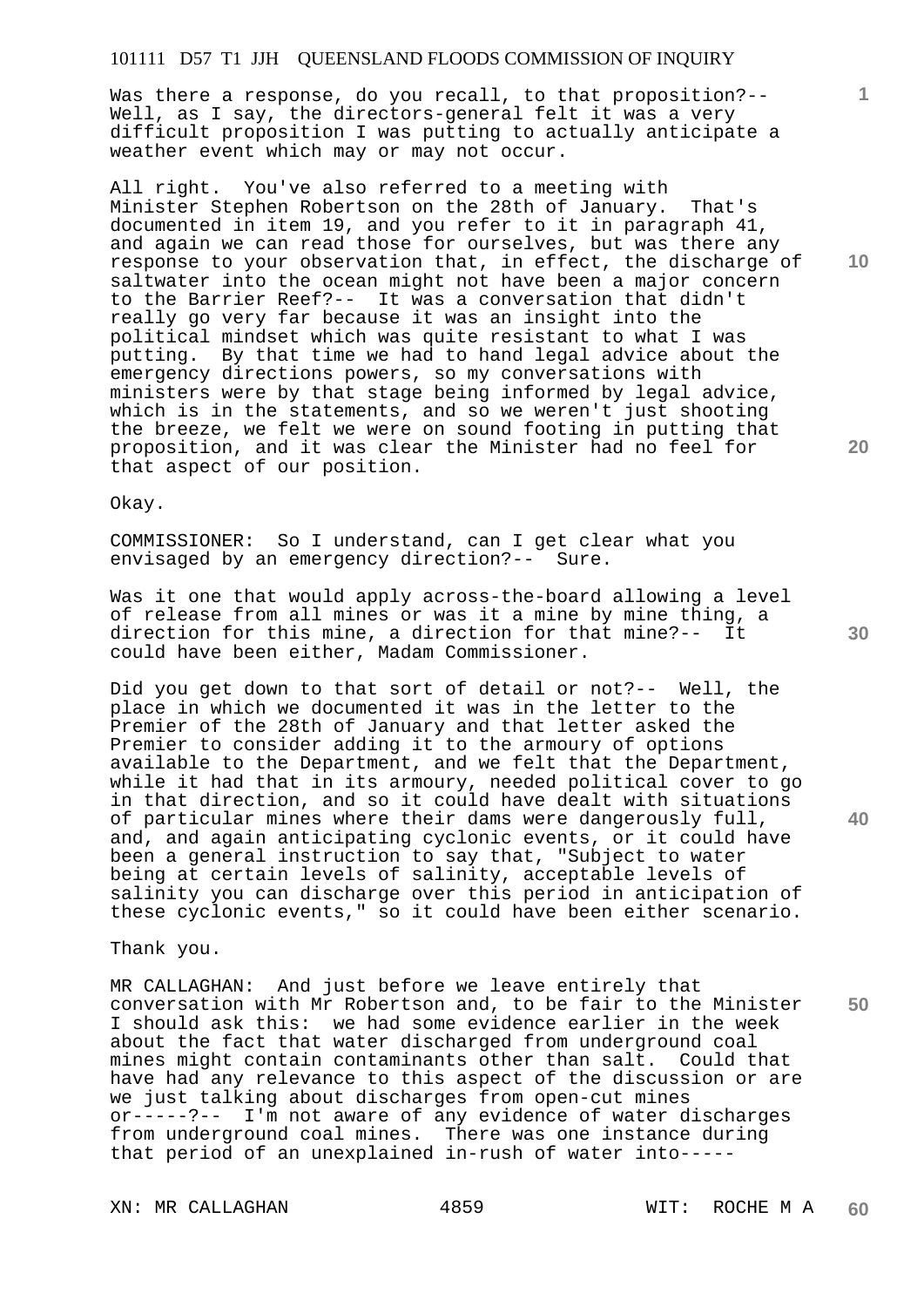Yes?-- -----an underground mine but what we're talking about are discharges from open-cut mines.

Thank you. And penultimately can I take you to annexure 2 to your first statement, item 28. That's an e-mail in response to a letter from the Premier, an undated letter which is attached at item 27. You've suggested, I think, that the letter misrepresents what was asked of the Premier in so far as it might suggest that QRC wanted a general exemption; is that correct?-- That's right.

Would you just elaborate on that?-- I was unaware at the time that I sent the letter to the Premier on the afternoon of the 28th of January that in fact the Department of Environment and Resource Management had issued a press release in fact saying that that's what we were asking for, a blanket exemption, and that was not possible, everything needed to be done on a case by case basis, so that was the context. There was then a delay, understandably, given everything that was happening in Queensland at the time and a week later we received the Premier's response, and the Premier's response read very much like the press release from the Department of the 28th of January.

And you've exhibited some of the relevant materials in your second statement; is that correct?-- That's right.

In conclusion, Mr Roche, your statement contains - your first statement contains, in paragraphs 7 to 19 inclusive, some suggestions and recommendations which relate principally to the use of the emergency directions power contained in the Environmental Protection Act. Is there any aspect of what you've written there upon which you would care to elaborate or emphasise?-- Having had the opportunity to read the transcripts of some of the DERM officers in the last couple of days I - as a general comment, Madam Commissioner, I think the - there's an important discussion that needs to be had around the circumstances, what is an emergency, and it's clear that the Department defines an emergency in narrow terms around environmental emergencies. Our reading of the Environmental Protection Act in its context of its objects, in the context of the definition of environmental values is a much broader concept than narrow environment-only considerations. So we believe that needs to be clarified, that there's nowhere that I read in that particular emergency directions power in the Act that it is as narrow, so that - that's a general comment-----

COMMISSIONER: So you're saying it extends to economic emergency?-- We believe so. When you read the power in the context of the Act itself, which defines environmental value to also capture public amenity or safety, and the environment itself is defined as including the social and economic aspect, so we believe that a broader reading of the Act, in conjunction with emergency directions powers, would open up a broader range of circumstances when you might want to consider using such a power.

XN: MR CALLAGHAN 4860 WIT: ROCHE M A

**10** 

**1**

**40**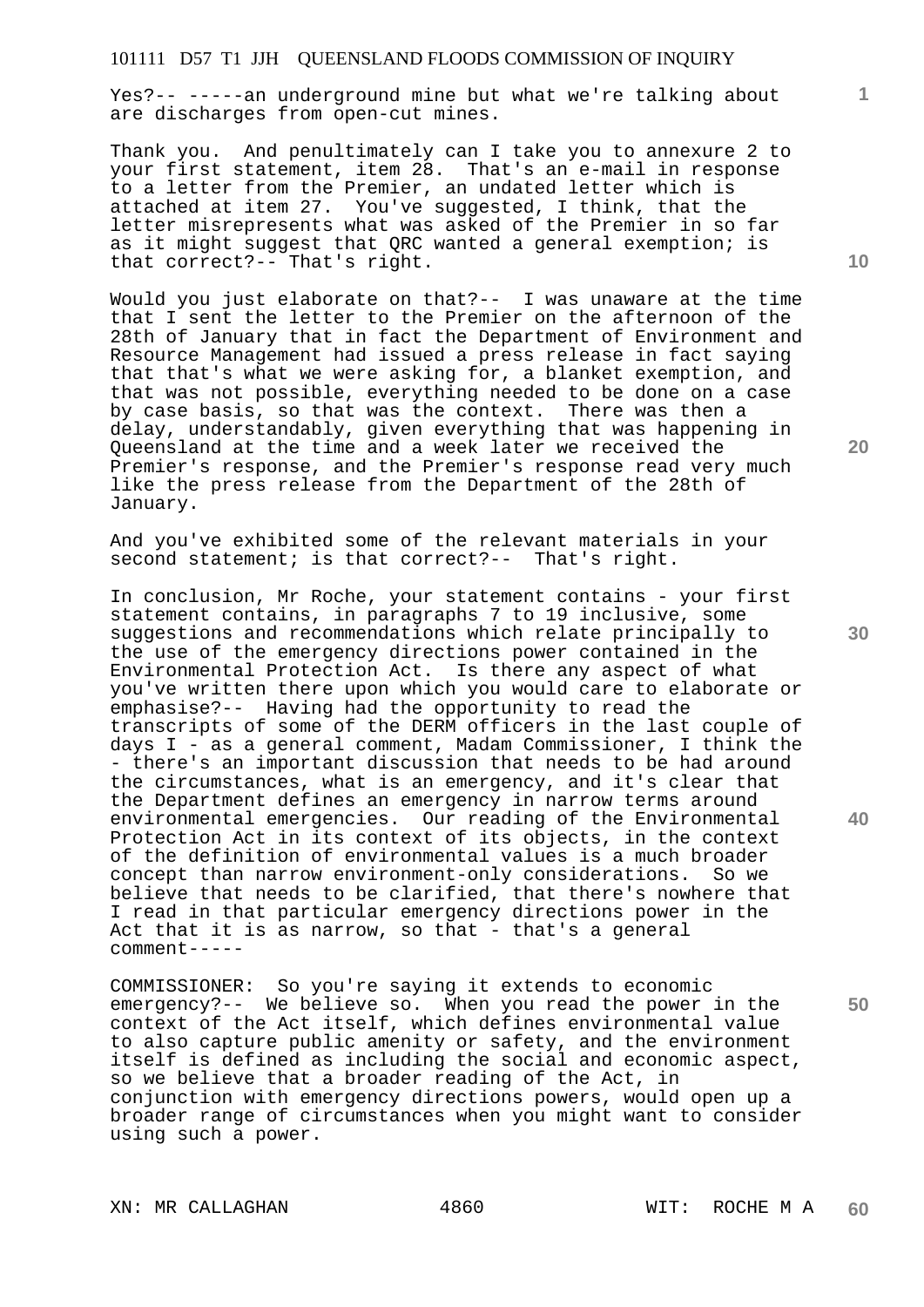Another thing that the departmental officers say about it, though, is that if those powers are to be used you still need an individual environmental assessment for each mine so it's no faster. Did you want to comment on that?-- Well, I read that. I'm only aware, Madam Commissioner, of two recent uses of those powers in my industry. One was the Ensham Mine. It was applied for on the 1st of February 2008, I believe, and granted on the 1st of February 2008. And similarly in the case of Moranbah North, I don't have the exact date in my head, I think it might have been the 24th of December, applied for that day and granted that day. So the Department itself has its own track record in turning around quite quickly. So the - this goes to the debate around TEP's versus emergency directions. Mr Brier in his very interesting evidence said this week that he agreed that TEP's were something that could be used for economic purposes, dealing with economic consequences, and we agree with that, but then he goes on to say, however, using the same assessment processes as a TEP you could not use an emergency directions power for an economic purpose, only an environmental purpose, or perhaps a human safety purpose. So there's a bit of a tension in terms of that perspective. Something that's, I think, worthy of the Commission exploring.

MR CALLAGHAN: Just to conclude. Your second statement you acknowledge was prompted or at least assisted by having had reference to Mr Bradley's statement, which is a statement dated the 31st of October 2011. I should tender that, and those are the only questions that I have, thank you.

COMMISSIONER: That statement will be Exhibit 950.

ADMITTED AND MARKED "EXHIBIT 950"

COMMISSIONER: Mr MacSporran.

**40** 

**50** 

**10** 

**1**

**20**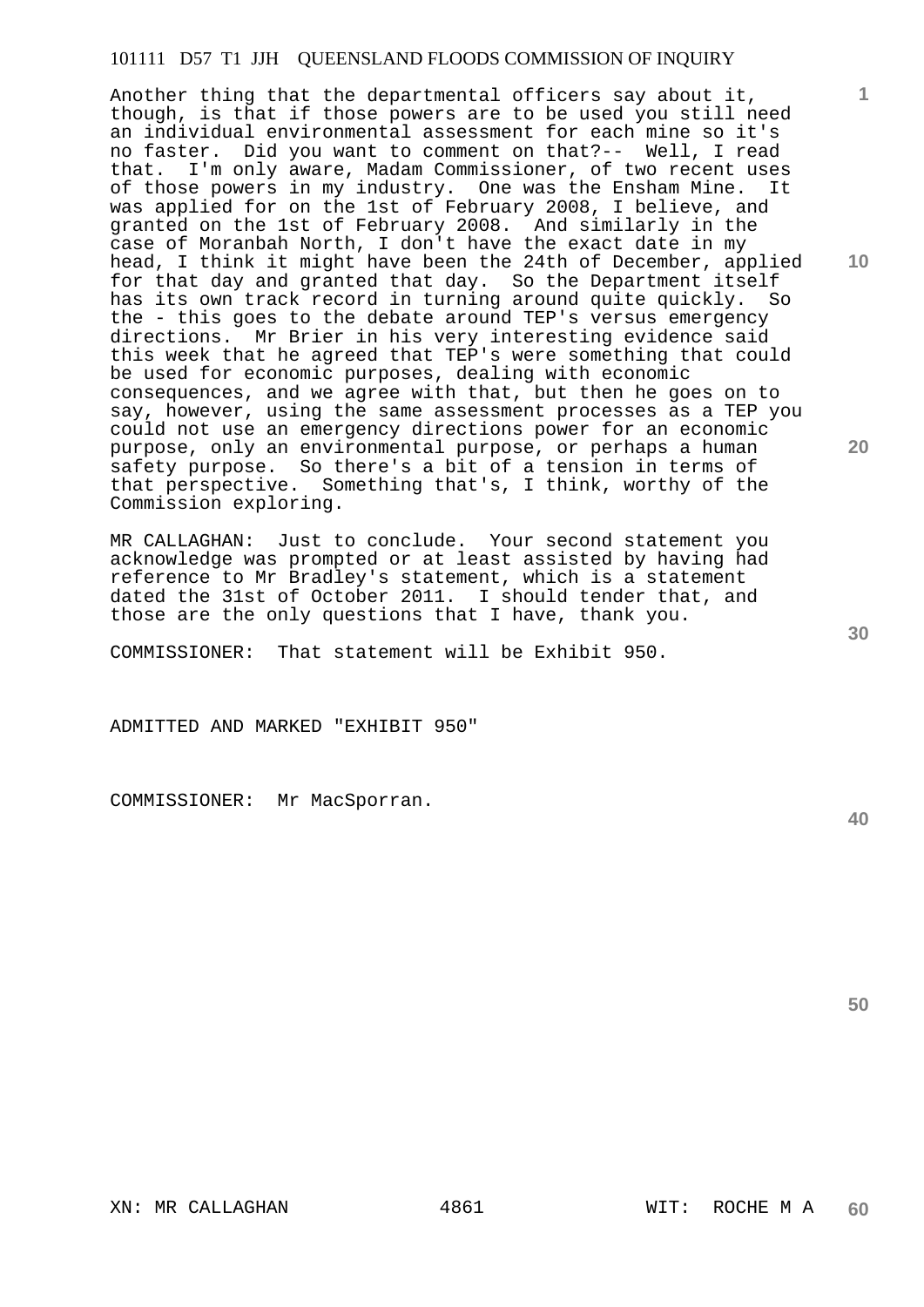MR MacSPORRAN: Thank you, Commissioner. Mr Roche, my name is MacSporran, I appear on behalf of DERM. It is the case, isn't it, the Fitzroy Model conditions were derived from a report by Professor Hart back in 2008 or thereabouts?-- Professor Hart provided a report on the use of the powers of the Department, the then EPA, in respect to the Ensham TEP. It was the Department's own report of April 2009 that actually directly led to the Fitzroy Model conditions.

Relying upon the science reflected in the work that Professor Hart had done?-- That's not my reading actually of the report. I've read both reports and I don't see one following from the other.

All right. In any event, the conditions came in in late-ish 2009; is that so?-- That's right.

They were more stringent than conditions which had applied before that?-- Yes, they were.

The industry generally was disappointed that those conditions were being imposed across the board?-- No, when the Minister - then Minister Jones informed me on I think it was the 20th of May of the cabinet's decision, at that stage we hadn't seen those reports, and she said that cabinet had decided to - that there needed to be model conditions and they needed to be a general tightening up because of variations across mines and our position - and she said that if it wasn't done voluntarily, then the Government would have to legislate to so do. I gave the answer to the Minister on the spot that, of course, we would cooperate.

All right. Was the view in the industry that they were too stringent, those conditions, to be applied across the board?-- In the final outcome the industry regarded the model conditions as a blunt instrument which didn't take account of the differences from mine to mine.

It was always possible, of course, was it not, for individual mines to apply for amendment of the Environmental Authorities to change those conditions?-- Well, I'm aware of a couple of examples where mines sought to do that unsuccessfully and that's the case of Ensham Mine and the Rolleston Mine conducted by Xstrata, so there is not a track record, Mr MacSporran, of success in applying for amendments to Environmental Authorities.

I didn't ask you about success, I asked you whether it was possible for mines individually to apply for amendments of the Environmental Authority. The answer is yes, isn't it?-- The answer is yes, and if I could add, remember that this was a very fast track process to have the new model conditions inserted into each mine's Environmental Authorities by December 2009. My members report to me that the opportunities in that process to vary were limited and then, of course, they were getting on with the business of dealing with the wet season.

XN: MR MacSPORRAN 4862 WIT: ROCHE M A

**20** 

**40** 

**50** 

**10**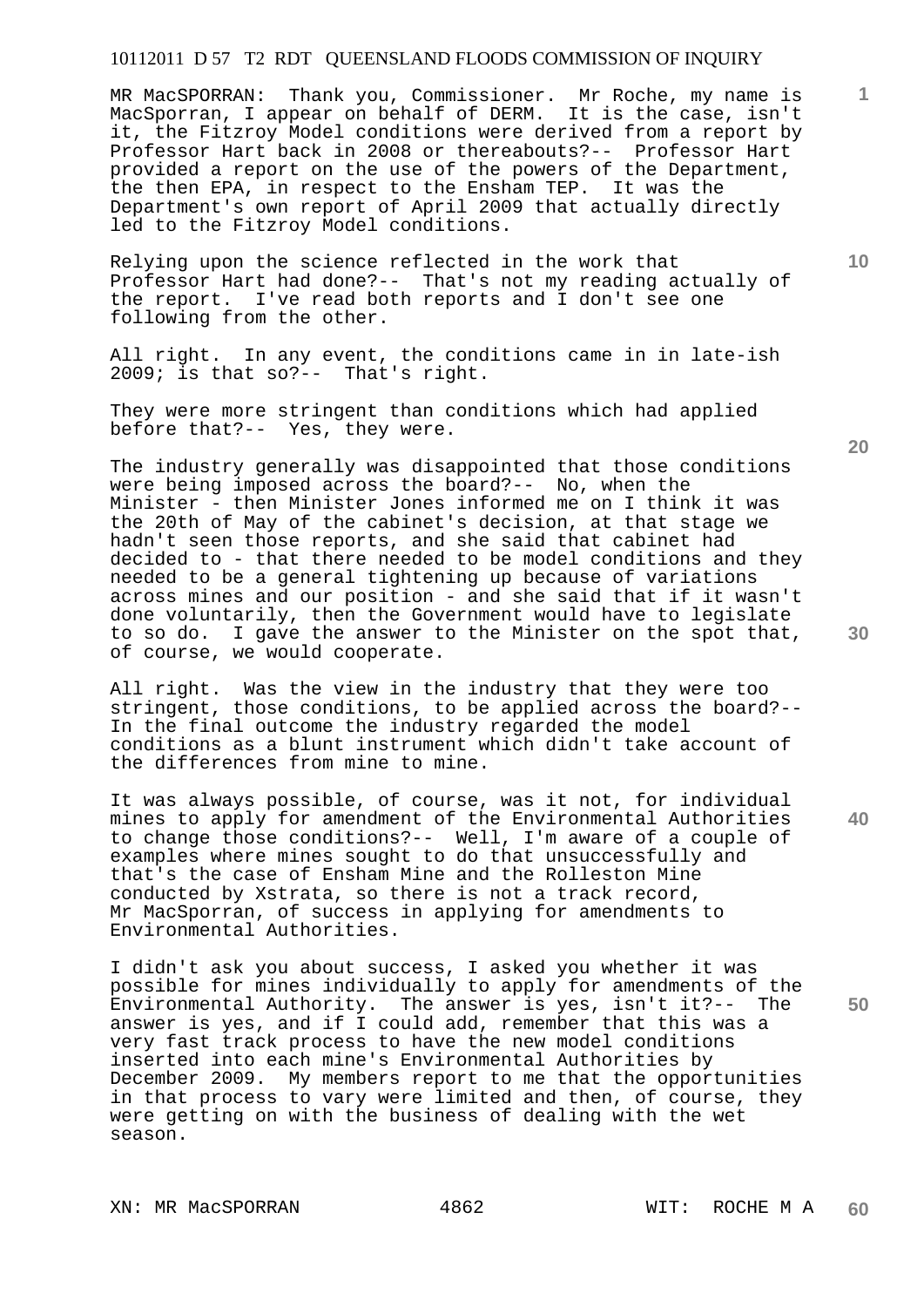To apply to amend the conditions there was a requirement for proof that the amendment would not result in environmental harm; is that so?-- I believe so.

That was the responsibility of the company, the mine, owner, to provide proof that any such amendment applied for would not cause environmental harm?-- That's right.

No company was able to provide that proof, were they?-- Well, as I say, the conditions only came-----

No, just answer the question, if you wouldn't mind. The question is simple. No company was able to provide that proof to seek amendments?-- I don't - I don't have that information to be able to be certain of the position put to me.

Well, you represent, don't you, the companies?-- I represent companies. I'm not necessarily acquainted with the - every dealing of 60-odd coalmines in relation to environmental conditions and their dealings with DERM.

In any event, you do accept there was a requirement, perhaps sensibly, to provide proof that any amendment applied for would not result in environmental harm. That was the condition. That was the parameter, the amendment?-- Yes, it was. Yes, it was.

So any company was free to go out and by an application of the science establish what they wanted to achieve by amendment to the conditions on their EA would not result in increased environmental harm?-- And that evidence would only emerge after at least one wet season's experience with the new conditions.

In any event, you've talked about the process which was gone through to negotiate with the Department to have these conditions changed, reviewed, and ultimately the position now is there has been some relaxation of the conditions, talking generally at the moment?-- Well, "improvement" is the word I would use.

That's come about because there has been a period of monitoring and scientific analysis to establish that the conditions in certain respects can be modified in the case of individual mines?-- Experience of two wet seasons certainly assisted with that process.

So the science has been provided, the proof is there, the conditions can be adjusted in certain cases, without resulting in increased unacceptable environmental harm?-- That was certainly the goal of both parties.

Now, in any event, the Department took the view that the appropriate process in the lead-up to the wet season just passed was for companies to apply for a Transitional Environmental Program, TEP. That was the Department's view anyway; is that so?-- Well, it is more nuanced than that because that was the position advised to industry in a letter

XN: MR MacSPORRAN 4863 WIT: ROCHE M A

**20** 

**10** 

**1**

**40**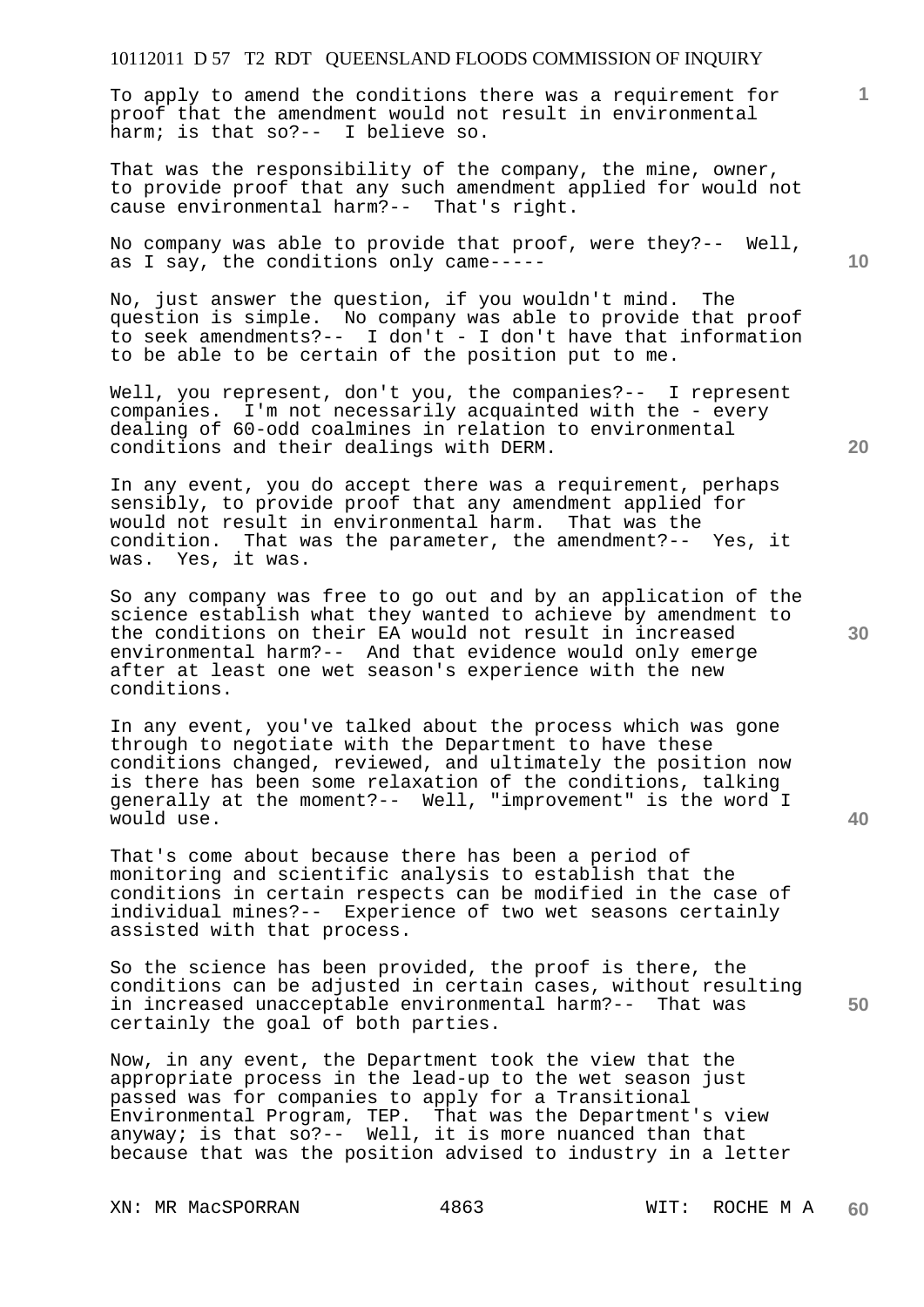of the 24th of November, but that was preceded by a process of attempting to get a workshop together, industry and DERM, to, in fact, explore opportunities before last wet season to modify the model conditions.

Well, the workshop was back in about mid October last year?-- No, it was on the - early November.

November. That workshop was to do with the parameters for a review - a full review of the conditions that applied from the 2009 model conditions?-- It's not my understanding, Mr MacSporran. My understanding is that - I have to rely on other expertise and people like Ms Hayter, but my understanding was that industry had put on the table a range of priority issues, they were the issues that were brought to the workshop. The outcome for the workshop was that those priority issues were by and large not addressed.

In any event, we move forward to November 2010 and we come to annexure 1 of your second statement. If you just go to that, if you wouldn't mind. That's the start of the relevant time frame we're looking at. You raised with Mr Bradley on the 24th of November that morning you were getting approaches from coalminers that Fitzroy water conditions were set to cause havoc and you referred to that earlier in your evidence?-- That's right.

Mr Bradley's reply is immediately above your e-mail, just a few minutes later on the same morning. He says, "We're very focussed on the Fitzroy risks and feedback I have been getting from my team in the last week is that the interreaction with companies was working okay, so I would be keen to discuss." That's the start of this dialogue, isn't it, about this particular issue?-- This was the start of the dialogue in the wake of the workshop in early November about the model conditions, so it is really about the dialogue moving forward with the TEP process.

Yes, all right. If we go to annexure 2 which is the next in point of time, an e-mail from Frances Hayter, and Ms Hayter, she's the environmental director of your organisation?-- Director of Environment and Social Policy.

Yes. We see what she says there, "It was flagged yesterday, Michael" - that is referring to yourself, "Michael had a brief discussion with John Bradley about the water release issue. John indicated that he was happy to run a fast track TEP process i.e. once company material is received then processed within two weeks as a way of resolving the issue within the regulatory framework available to him." So you were clearly being told there right as at November that the company material needed to be received?-- Absolutely.

You understood, didn't you, that DERM could not act until the companies provided the material?-- Within that TEP framework, exactly right.

Yes. Then we have annexure 3 which is a note for file. Is

XN: MR MacSPORRAN 4864 WIT: ROCHE M A

**20** 

**10** 

**1**

**30** 

**50**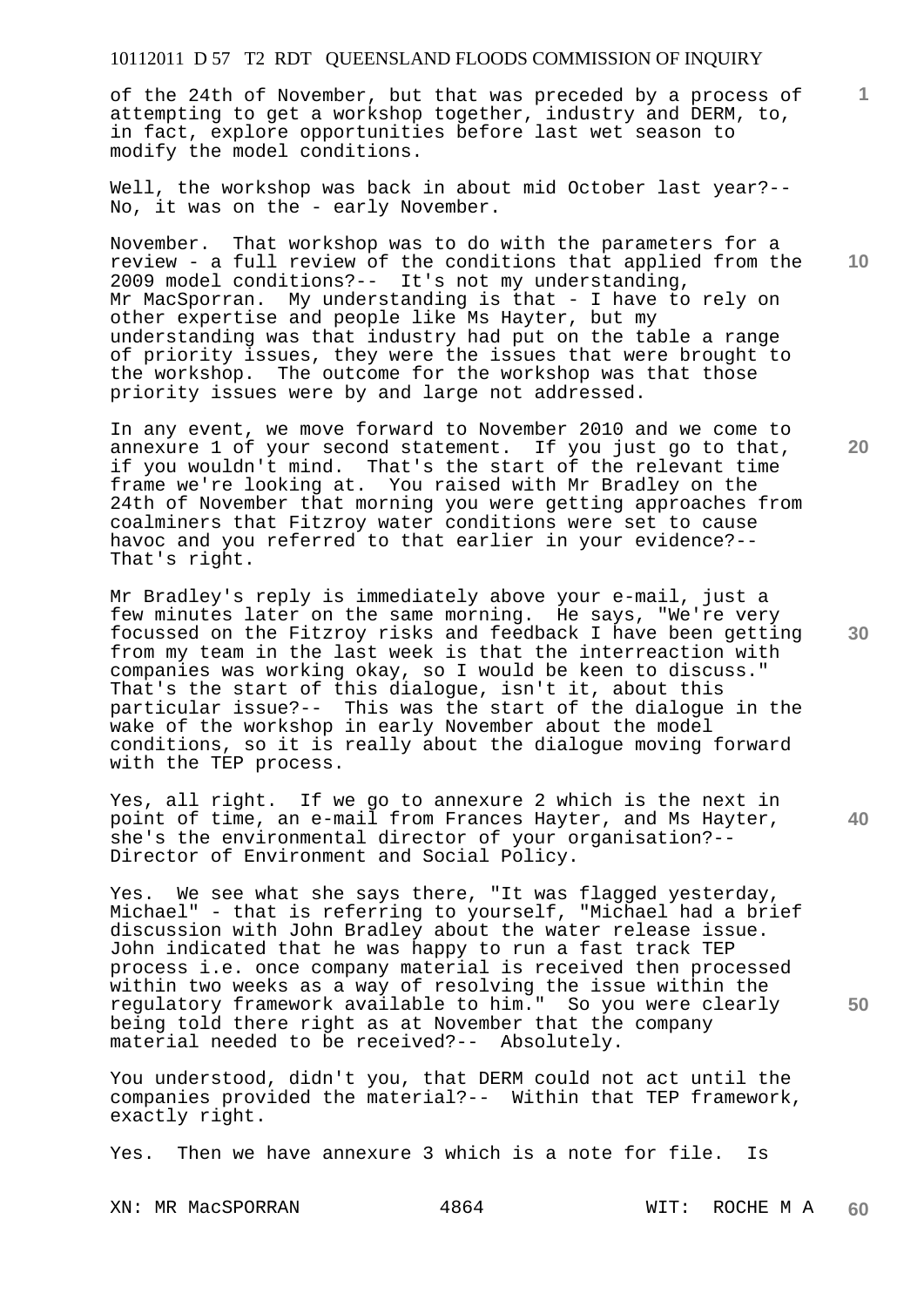that your file note, Mr Roche?-- Yes, it is.

That refers to a meeting you had with Mr Bradley on the 29th of November, a few days later?-- Yes.

And other named parties including a representative from BMA, Mr Rowe and Damien Brown from DERM together with Mr Bradley. Mr Bradley you record as having said at that meeting that DERM was poised and waiting to help companies. "DERM needs into about environment risk. He asked whether there were issues with TEP process." That's your record of what was said by him?-- That's right. That's right.

So again he's emphasising, isn't he, that DERM needs the information. This is as at late November 2010?-- You can't make a TEP application without rigorous information.

Was there some difficulty in the companies who wanted to release water ahead of the wet season providing information to DERM?-- I don't believe so. The context was that companies had been awaiting in many instances an outcome from the workshop which eventually was held in early November which would have gone to possible changes to the model conditions. That essentially didn't occur and therefore it was only during that November month that the paradigm had to shift to the TEP.

Well, DERM had made it pretty clear, I suggest to you, at that time that the TEP process was their preferred option and they were promoting it to you and saying that the companies had to get proactive and provide the data so DERM could assess it and provide the TEPs?-- That's right. That's right, but the again, the TEP process only emerged as DERM's preferred option in correspondence to Ms Hayter on the 24th of November, so we need to place that in the chronology of the work we tried to do with DERM during 2010.

**40**  Well, in the same file note is annexure 3 there towards the bottom. Mr Bradley you have recorded as saying, "Have a pre-lodgement meeting with DERM. DERM will give you a benchmark timing, best endeavours time frames." He quoted an example of 20 business days for Rolleston?-- Which is actually the statutory time period.

Yes. Well, then we have annexure 4 which is the file note of yours again of the 8th of December meeting. This is the one where Ken Smith from Premiers, Mr Bradley, Terry Wall from DERM and Damien Brown from DERM, yourself and Ms Hayter?-- Yes.

There was discussion about the use of the TEP mechanism. "DERM's advice was to have an eye into the future and applying for a TEP. It will come down to the case that individual companies can make, get the dialogue going early. DERM has sent info request re likely demand for TEPs and had heard back from only three companies"?-- Which is not surprising given that the information sent by DERM was on the 6th of December two days earlier, so they had heard from three over two days. We predicted that at least half of Queensland coalmines would

XN: MR MacSPORRAN 4865 WIT: ROCHE M A

**10** 

**1**

**20**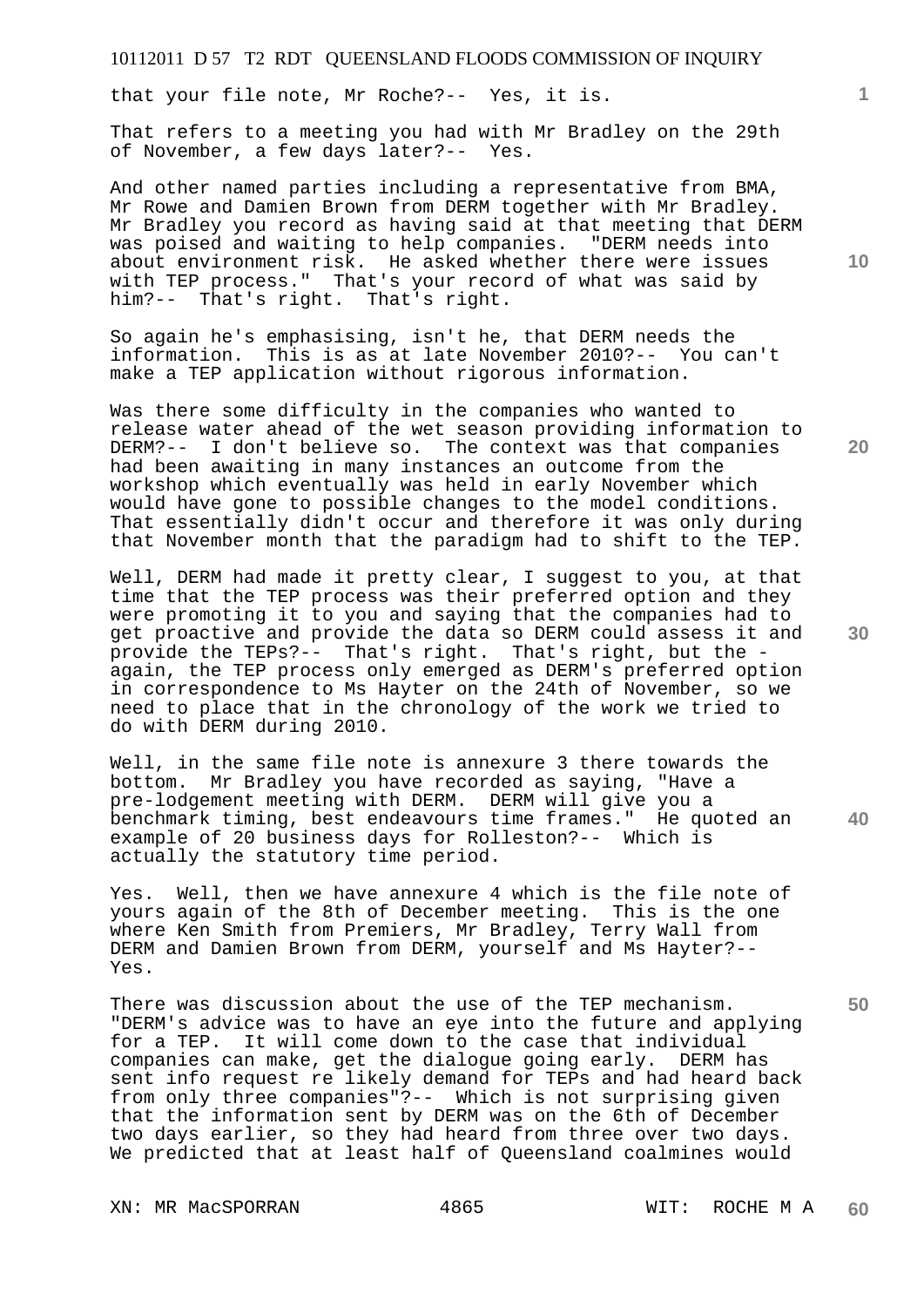probably come in with TEP applications.

The TEP process had been flagged, I thought you agreed earlier, late in November, around the 24th?-- We're talking about a fairly short time period, Mr MacSporran.

Well, not as short as you had us believe a moment ago, talking about early December. It went back to the 24th of November?-- The invitation to companies officially with an attached template was sent to the companies on the 6th of December by Mr Terry Wall.

But you would have us believe that this whole issue needed to be done and addressed urgently?-- Exactly right.

Well, why weren't the companies being proactive as soon as they understood from the 24th of November that the TEP process was the Department's preferred option?-- The TEP process in this wet season just gone was not a familiar process for most companies. The TEP process had never been used this way as a substitute for - well, for bringing companies into compliance with the Environmental Authorities. There's very few previous examples of TEPs, so many companies did not have that experience and so the guidance the Department was able to provide on the 6th of December supplemented by an e-mail I sent to all coal companies on the 8th of December started to flesh out the information companies needed to be able to put together a TEP application.

You raised at this meeting on the 8th, as you record here in the file note, you asked if DERM would have staff available to handle the applications. That's the TEP applications?-- That's right.

You were told by Mr Smith from the Premier's department that DERM will need to look at the leave situation at DERM to ensure people were on deck. Mr Bradley said they were also looking at external resources. So they were making it clear to you that they would do whatever they needed to do to process these applications once they came in?-- And they delivered on that resourcing commitment.

The merits of the TEP option were discussed at this meeting as you report here; is that so?-- The merits of TEP option?

It is in the third last paragraph, annexure 4?-- Well, yes, this was - what I mean by that is the pros and cons of putting all your reliance on the TEP option versus other - were there other options.

That's when Mr Bradley, I think you say, first mentioned that emergency powers do exist in the Environmental Protection Act?-- He described three scenarios, one where companies simply discharge water and then had to justify their actions subsequently to the regulator. Another was the emergency directions power and then third, the preferred option, was the TEP.

**20** 

**10** 

**30** 

**40**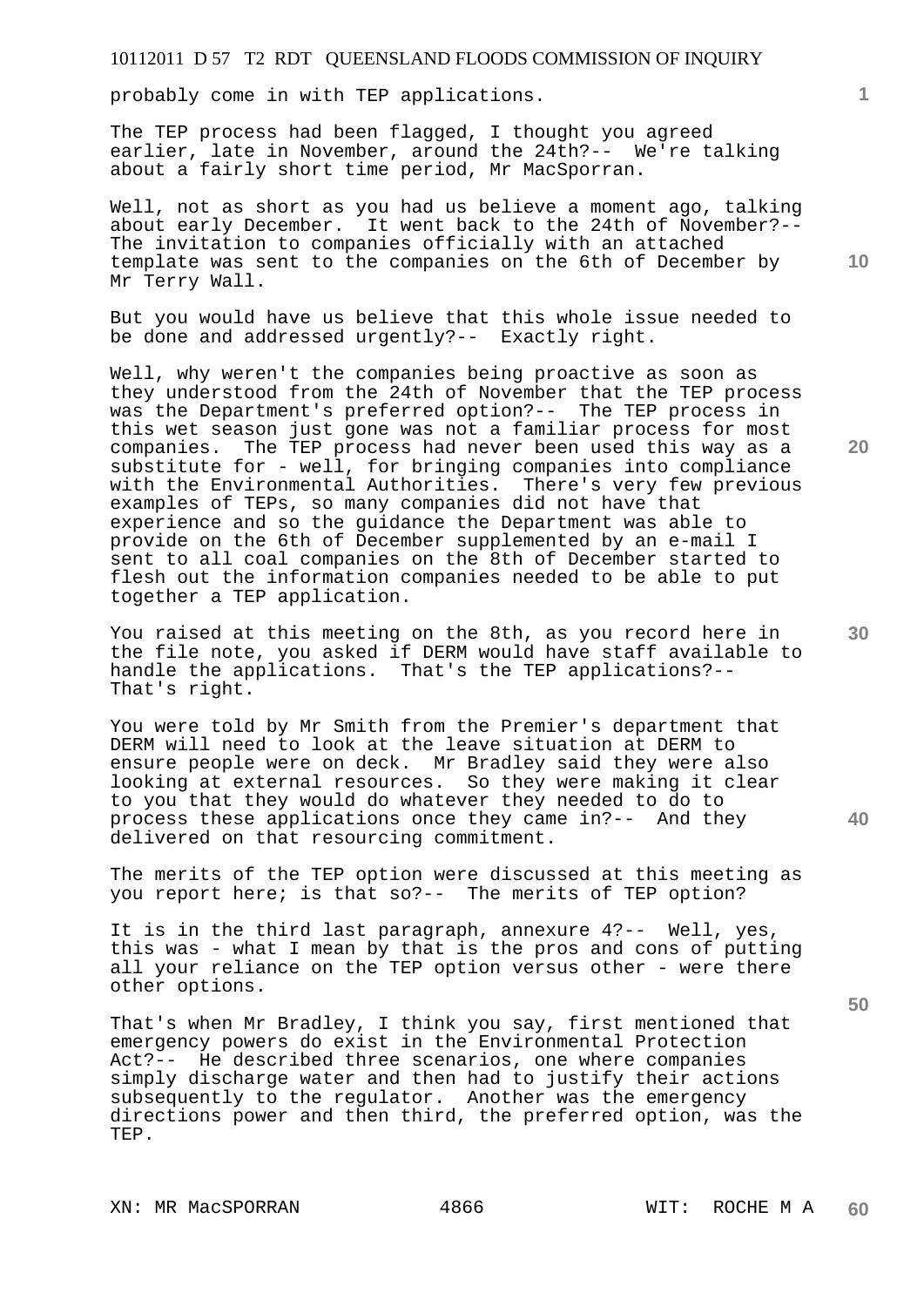I think that may have been at a different meeting, but certainly I don't dispute what you are saying about that discussion at some point in time, but on this day, the 8th of December, he did mention that there were emergency powers, but went on to say as you have reported DERM advice was for companies to prioritise their TEP applications making it easier for DERM to access - to assess and approve?-- Which they did.

Yes?-- Many were applied for before Christmas and processed.

Then you raised at this meeting the need to prioritise early in the new year a proper review of the model conditions and Mr Brown from DERM said he favoured a company by company approach on amending EAs and Mr Bradley agreed. That was the discussion as at 8 December?-- Yes, that was foreshadowing a view about whether or not model conditions should be the way to go into the future or should it be left to each company to apply for amendments to the Environmental Authorities without the overlay of model conditions.

All right. Then we have annexure 5 is Ms Hayter's e-mail to the industry group setting out the - in effect the results of that meeting of the 8th and we see there about halfway down the page she refers to Mr Smith's undertaking to provide staff, make sure there were staff available to fast track the TEP applications, and records that DERM had asked - and she sets out the dot points - early as possible discussions take place with DERM regarding the reasons and potential for applying for a TEP; early as possible communications occur with relevant landholders and other interested parties, i.e. appropriate community information and consultation; companies do not put ambit claims to DERM in their TEP applications, e.g. not asking for excessive release points, but focus on what is actually needed and what specific EA conditions need to be managed; companies have detailed science to backup their applications including where discharges may be required to go to order less flow from the major rivers even if there will ultimately be specific dilution of any potential water quality issues. In term, DERM committed that they would instruct their regional officers to deal with applications on their science and not consider the political ramifications. It then goes on to refer to a larger scale review being planned for the first half of 2011; is that so?-- That's right.

So the effect of that is that DERM was again doing whatever it could reasonably do to make it clear to the industry through the QRC that it was important for the mining companies to get on the front foot, as it were, get these applications in, have them focussed, have them supported by science, and they would be dealt with expeditiously by extra staff put on by DERM if necessary in a timely way?-- And companies responded to that and DERM received a couple of dozen such applications which were turned around generally quite promptly.

Furthermore, DERM agreed, as reflected in Ms Hayter's e-mail, the second last paragraph there, to bring forward the review of the model conditions to the first half of 2011 as opposed

XN: MR MacSPORRAN 4867 WIT: ROCHE M A

**20** 

**30** 

**50** 

**10**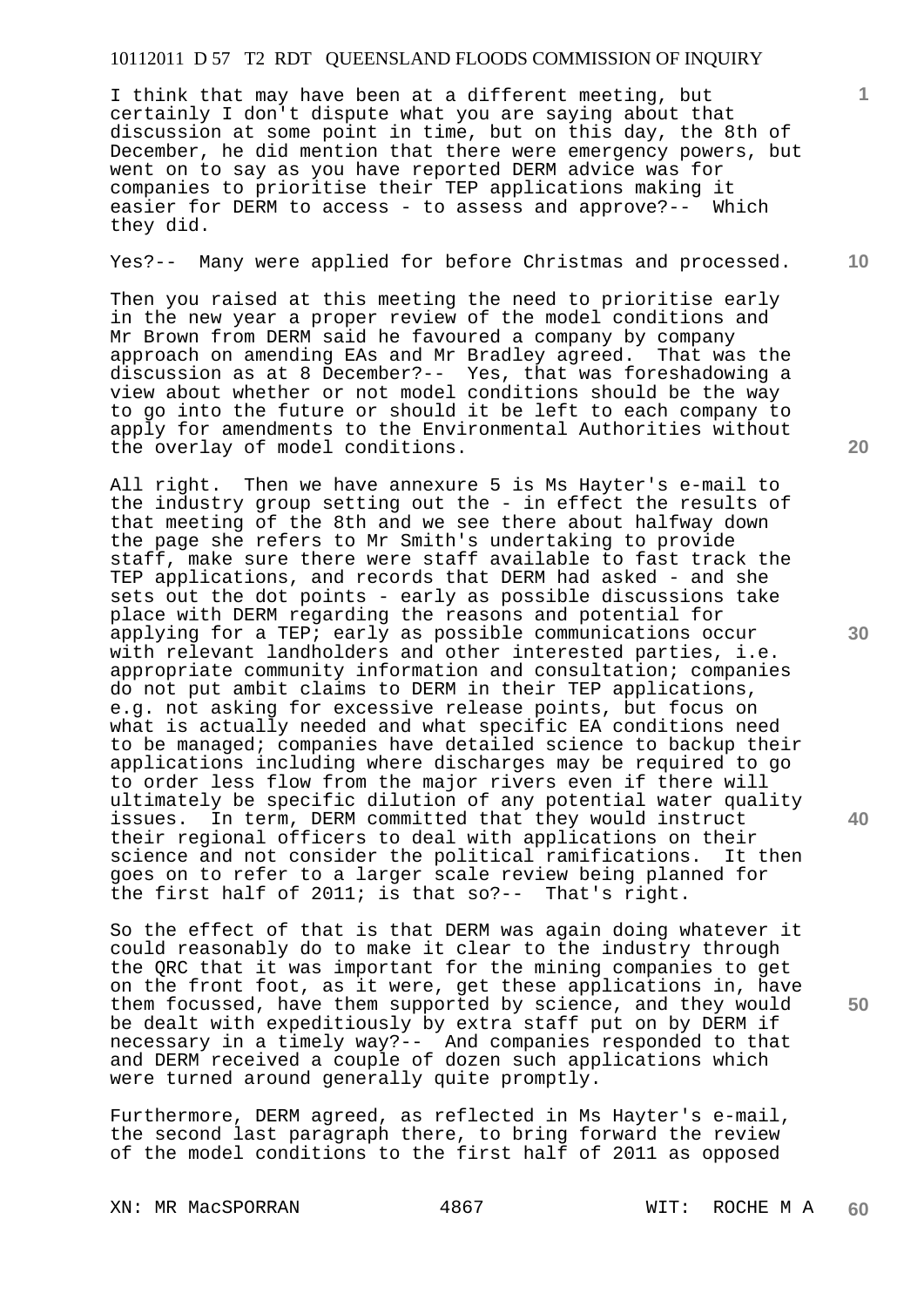to the second half of the year; is that right?-- That's right.

All very positive response from DERM to QRC's need for action at this time; do you agree?-- I have no quibble with the resourcing and responsiveness in that pre-Christmas period.

Now, the same day, in annexure 6, we have an e-mail from Mr Brown. He's the DERM officer to Ms Hayter. Do you see that?-- Yes.

He raised, that is Mr Brown raises: The question of there having been heavy rainfall in the Central Highlands late the previous week and over the weekend, that DERM has contacted all sites in Fitzroy on Monday and Wednesday this week. We are again following up with sites today and there are ongoing, and in some cases, constant discussions with the companies. Also personally spoken to a number of managers and executives of the majors that are Brisbane based. We now believe we have a good picture of how companies have responded to or intend to respond to the weekend's events." Again, DERM being entirely proactive themselves about monitoring the situation with all of these mines?-- I agree with that.

"To date DERM has received one TEP application as discussed yesterday and two program notices. We are working closely with a number of sites and there are certainly two to three sites that we would place in the possible category of submitting a TEP in coming days." Then he says this significantly, I suggest to you, "But our research in consultation has painted a different picture to that which you presented yesterday. With this in mind we are keen to make sure that our understanding is as thorough as possible and any information you have and can provide us will be most welcome." So he is saying there to Ms Hayter - you were aware of this, I take it, were you?-- Yes.

There seems to be a disconnect between what DERM were being told through QRC and what they were being told all around by the individual companies who QRC purported to represent?-- Well, proof of the pudding, Mr MacSporran, is in the fact that 80 per cent of Queensland coalmines applied for TEPs last wet season and probably at least half of those were prior to Christmas and prior to Christmas they were turned around very quickly, so it was only a matter of days before our predictions were validated by the actions of the companies.

But it doesn't explain, Mr Roche, what has been spoken of in this e-mail. You don't seem to want to expand upon what you understand this to mean, why there was a disconnect if there was? Do you disagree there was a disconnect, do you?-- Well, I'm not sure if it is in our statements or papers, but I do recollect that at the same time as DERM were telling us they were aware of one or two or three, we were aware of about 10 that were on their way and I think we provided that advice to them.

That's in the former - in the earlier file note. You would

XN: MR MacSPORRAN 4868 WIT: ROCHE M A

**1**

**20** 

**30** 

**50**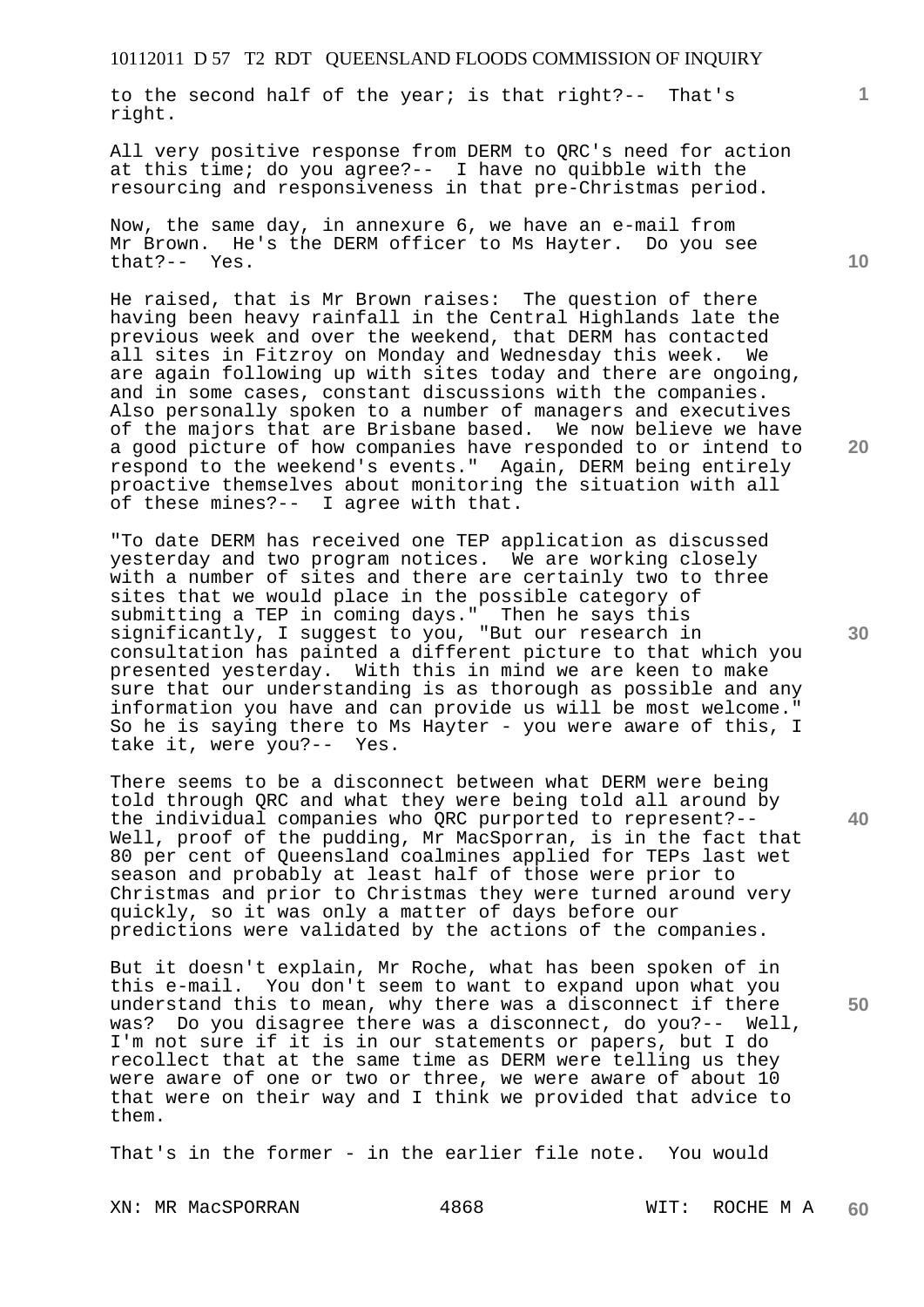have seen that on the way past. You had that awareness, but whatever was in the pipeline there didn't seem to be a lot happening very quickly. That seemed to be the impression that DERM had about the company's response to what DERM saw as being an urgent issue that needed to be addressed?-- And we tried to explain to DERM that many companies had no experience with the TEP process in this shape or form, so they - it was a learning experience for them to get across the requirements for putting such application.

But again this is in the context of your so-called concern about the impending wet season, the impending economic and environmental disaster hanging over your heads. Nothing seems to be happening terribly quickly from the mine's point of view?-- Well, they were working on their applications and you will see on the record that there were many applications that were submitted before Christmas 2010, so I think we're talking about a matter of days, Mr MacSporran.

I am reminded, helpfully, that there was - were you aware there was a meeting, on site inspections by DERM officers of various mines, where they were invited the miners to submit TEP applications?-- I understand that-----

16 November?-- I'm told that that occurred. We were not aware of that.

So that's really a starting point, isn't it, for the TEP process being flagged by DERM as being the appropriate one to deal with this impending disaster you have been talking about?-- No, but companies did not receive a template from DERM until the 6th of December.

Well, you didn't have to wait for a template, did you, to submit a TEP application? I mean, a template would be helpful for you, but you could at least get on the job and start providing the data that would need to be provided to allow DERM to assess the situation, couldn't you?-- In my experience the only company with experience with TEPs prior to that was Ensham Mine.

All right. Can I take you to your first statement, some of your annexures there and trace through the chronology there? Can I take you to annexure 2, item 8 firstly? The way these are put together, because they're e-mailed, we start at the back and work forward, do we, in time?-- That's right.

Just bear with me. We have on the second page from the back, it goes on to the back page, it is your e-mail - your e-mail to its various officers in DERM, is it not, on the 10th of January?-- Yeah.

And including Mr Wall, Terry Wall. This is item 8, second last page. It is the-----?-- The outcomes from the meeting.

I think it is the first complete e-mail we have in this series, 10th of January?-- Yeah.

**10** 

**20** 

**1**

**30** 

**50**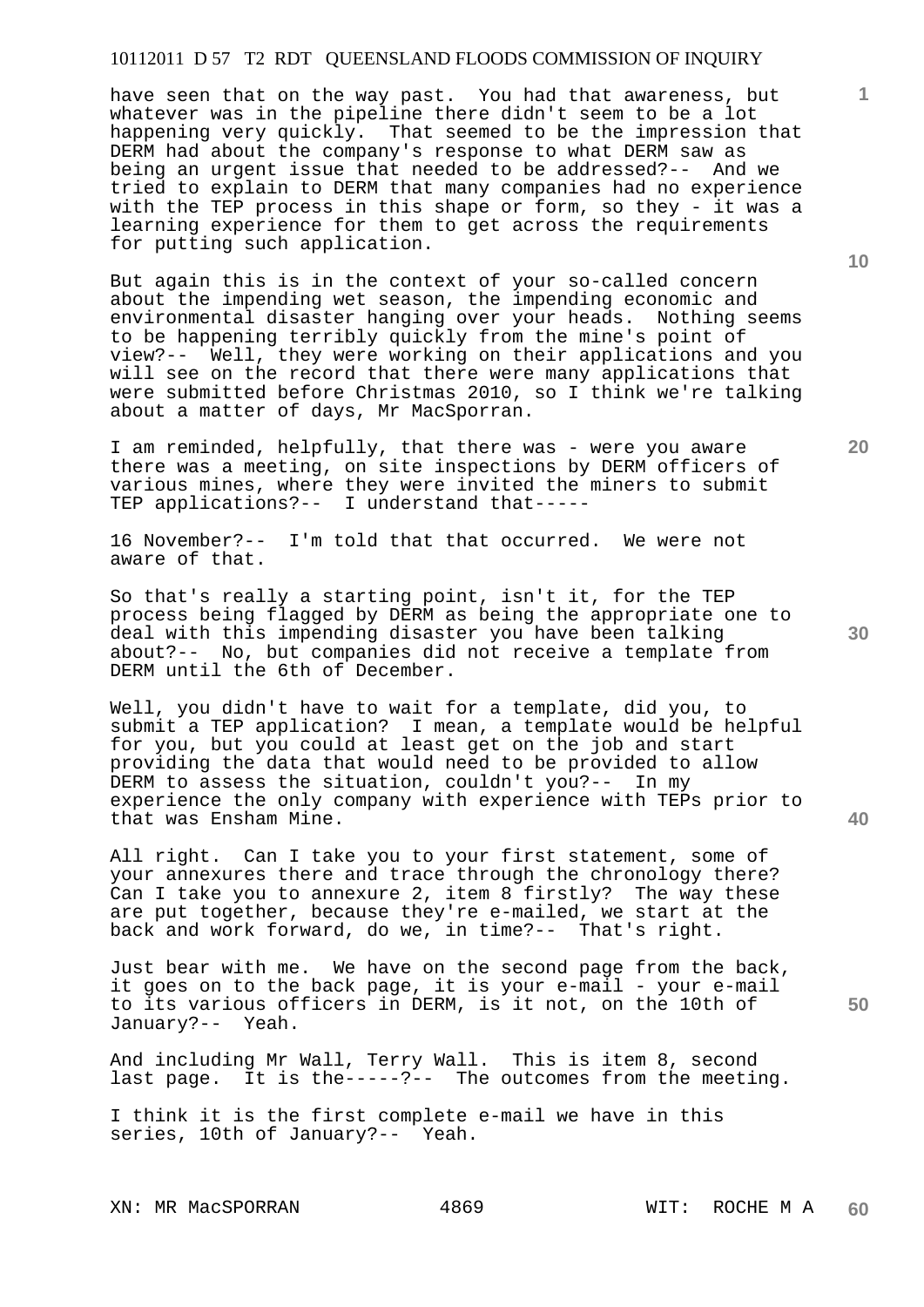5.39 p.m. You say, "Terry, many thanks for today's meeting with the DERM team. My understanding of the key outcomes are", and then on the following page there you set them out, "Urgent follow-up with CSG companies." Second dot point, "DERM to provide guidance on how the EC levels and flow rates may vary, et cetera, and DERM to consider how to handle situations where mines and CSG sites do not have access to major water causes and so on." So this is how it is progressing into January this year?-- If it would help, Mr MacSporran, it was preceded by just a few days earlier a phone call from myself to Mr Bradley which is recorded in the statements seeking his interest in a generic or fast track or  $TRP----$ 

Yes?-- That - his officers did an outstanding job of pulling something together for us to have a look at and some of these questions go to the material that they provided to us about what a template TEP - or a Streamline template TEP could look like.

Yes. Well, that's that the 10th. Your response is on the - I beg your pardon, Terry Wall's response is on the 11th, further up that page. "Thanks, Michael, I agree with your summation of outcomes. We'll come back to you with the EC guidance and responses to the other matters, et cetera." That's on the 11th. Then of course we know what was happening in Brisbane around that time, that the flooding was peaking and the next one we have is your reply back to Mr Wall on the 11th, "Thanks, Terry, there were also a few other points, et cetera", and then we skip to the front page of this attachment, the bottom of that which is the 14th - Friday, the 14th, by you, "Terry, I trust you and your colleagues have survived the Brisbane floods in okay shape. My members are seeking an update on issues raised by QRC in my e-mail", and so on. Then Mr Wall responds on the 17th, three days later, at almost 6 o'clock, "Michael, please find attached letter of response as per request below. Regards, Terry." That was, in effect, a - was that a reference back to what was required to further the TEP process?-- It went to some of the detail of the template - the draft template Streamline TEP application form that had been provided for us to comment on and it provided some further clarification of the issues we raised.

What it did was to reinforce the DERM point of view that each case had to be dealt with on its own merits; that is, each mine by mine by mine singly?-- The outcome of that interaction was that really the opportunity for a generic streamlined TEP template didn't really exist even though DERM did, I think, investigate the potential for it in the end. That wasn't the outcome of that interaction.

Because DERM's view had been - remained and continued to be that regardless of the simplified process that might be available to put in place a TEP, each mine had to be assessed individually to make sure the conditions that were imposed on the TEP suited appropriately that mine. That was the consistent approach adopted by DERM throughout, was it not?-- Well, I was encouraged by the telephone conversation and

XN: MR MacSPORRAN 4870 WIT: ROCHE M A

**20** 

**10** 

**1**

**30** 

**40**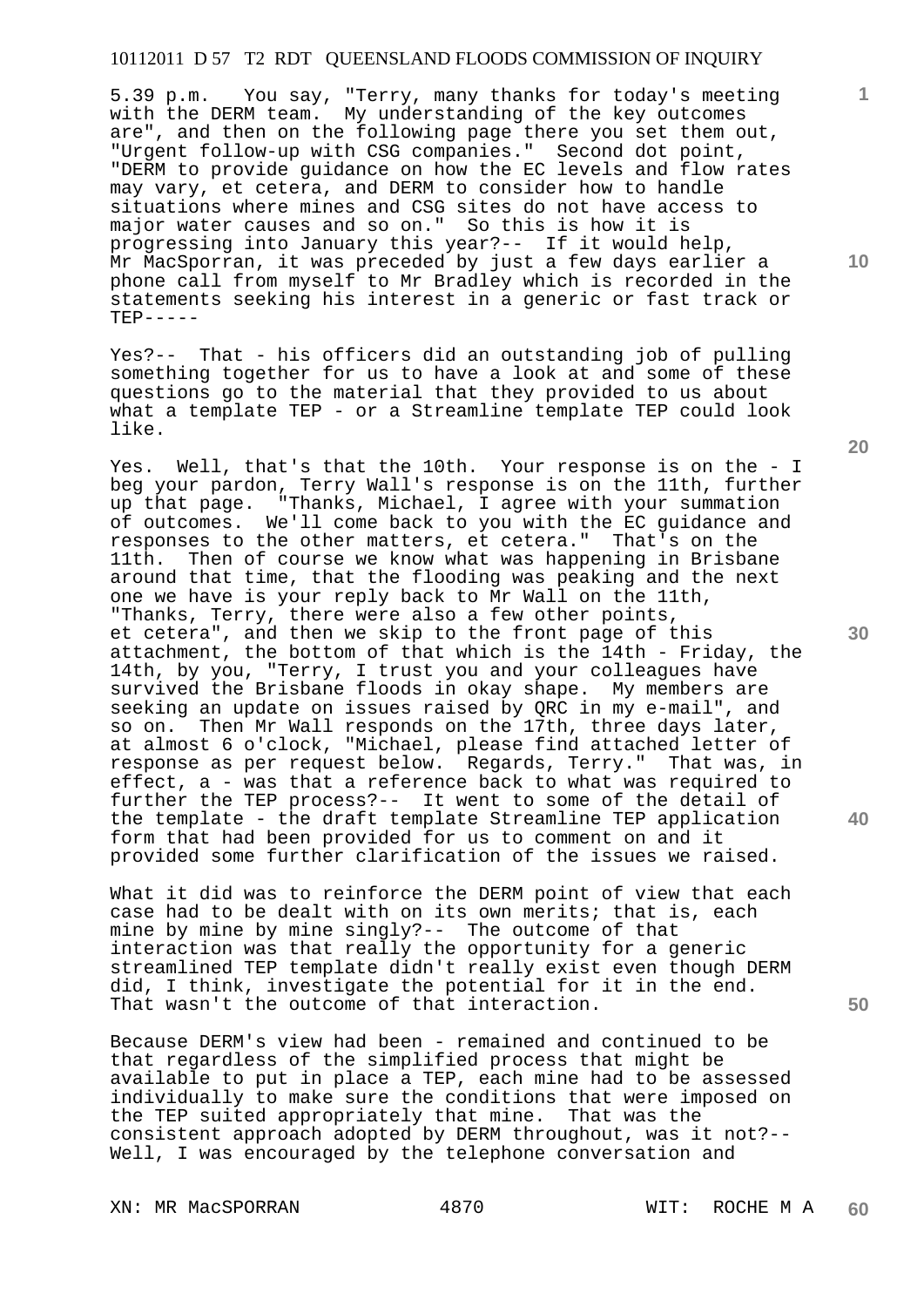follow-up I had with Mr Bradley on 5 and 6 January and as I reported in annexure 2 item 4 to Ms Hayter that John-----

He was sympathetic?-- He was sympathetic for a generic TEP.

Yes?-- I think we are justified in feeling that there may have been some scope to move past a strict case-by-case scenario.

In any event, your response on the 17th at about 8.27 that evening back to Mr Wall and Mr Bradley said, "This is a very disappointing response a week on from QRC's submissions. DERM has in effect declined to take on any general risk and instead reverted to the safe haven of a case by case approach."?-- That's right, we - it was clear that we had come to the end of the exploration of a generic TEP.

**20** 

**1**

**10** 

**30**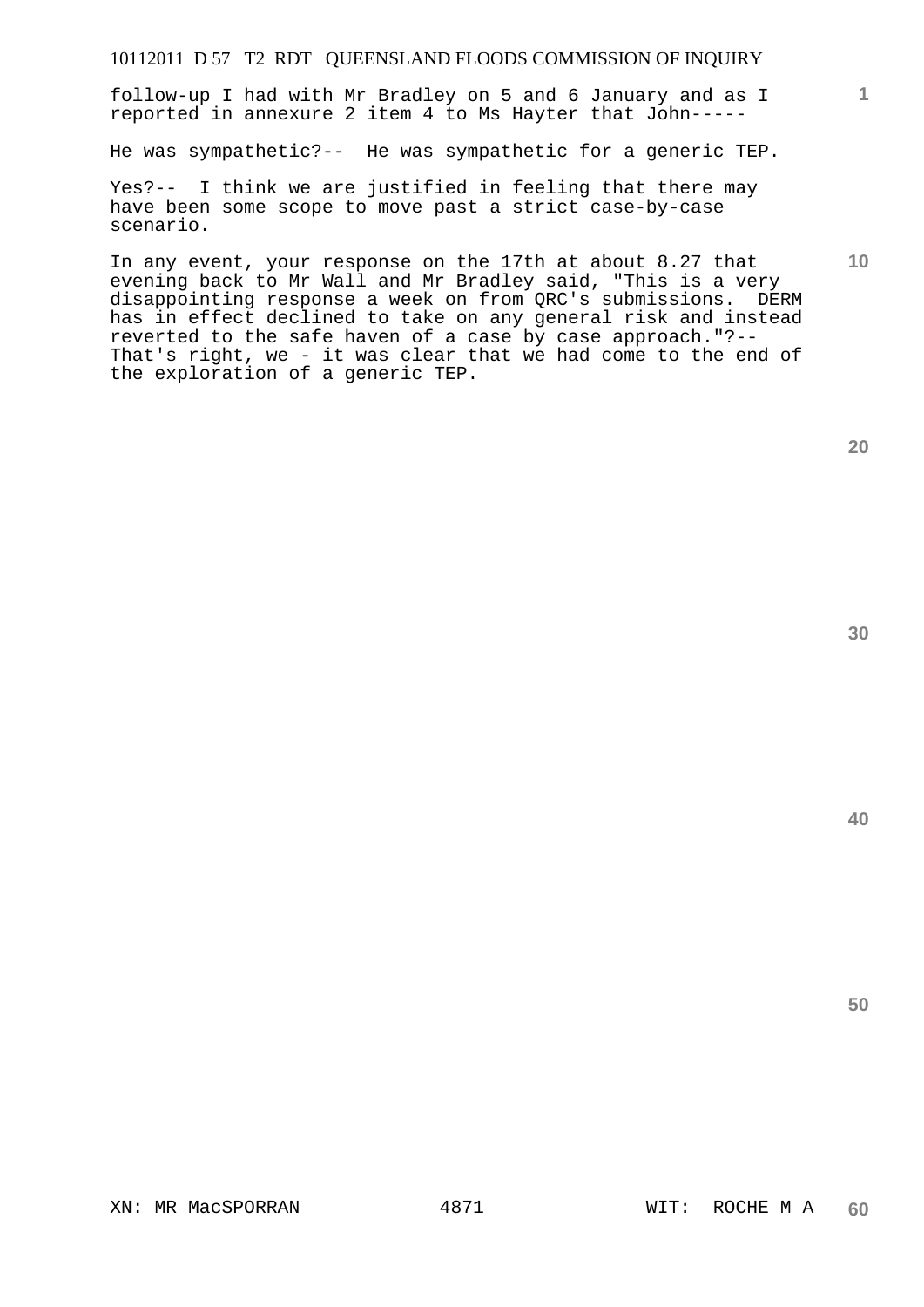MR MacSPORRAN: Did you seriously expect that DERM should take on some risk in this scenario; did you? As regulator, the regulator should take on some risk?-- Well, the Environmental Protection Act, my understanding of it is, in the broad, is about balancing up ecological, social and environment considerations. It's the underpinning of the Act. What I meant by "not taking on risk" was operating within the paradigm of environmental harm as an absolute.

And you saw it as simply being a save haven for DERM to investigate each case on its own merits, that's what you'd call a safe haven; do you?-- Well, that was the term I've used at the time.

Entirely appropriate, safe haven, was it not?-- Well, it's it doesn't get the regulator out of their comfort zone in terms of how to deal with these challenging issues.

And the regulator, staying within its comfort zone, protects the environment; that's the outcome, isn't it?-- Yeah, and that's, I think, how they saw their obligations.

Well that is-----?-- My understanding of the Environmental Protection Act is somewhat broader.

You take a broader view which would allow - I withdraw that. Your further response in this same email, you went on to say this in the second paragraph, didn't you, "If asked about these matters in the morning on ABC breakfast TV and ABC radio I will have to say that DERM seems unwilling to rise to the occasion and help the coal industry to deal with its emergency situation"; what was that about?-- Well, as it-----

A threat, was it?-- As it happened - well, two things were coming together there. One was we'd run the course of the examination of the generic TEP, and top of mine for me because I think this was fairly late in the evening was the fact  $that---$ 

**40**  What's the time of the evening got to do with it?-- -----that the next morning I had some media commitments where - there was a lot of media interest in the issue of flooded mines.

You knew there was a significant media interest; didn't you?--Absolutely. Absolutely.

You're totally aware of it and you refer to it in this email?-- Yeah, and I'm expressing my disappointment at the outcome of that process that started on the 5th of January and concluded on the 17th of January.

And in referring to - if asked about these matters, what you would say on radio and on TV, what did you hope to achieve by making reference to that?-- Well, it was expressing my disappointment that we felt we'd wasted a couple of weeks exploring the concept of a generic TEP because remember in the meantime I'm receiving feedback from company CEOs about the deteriorating situation at their mines.

XN: MR MacSPORRAN 4872 WIT: ROCHE M A

**20** 

**10** 

**1**

**30**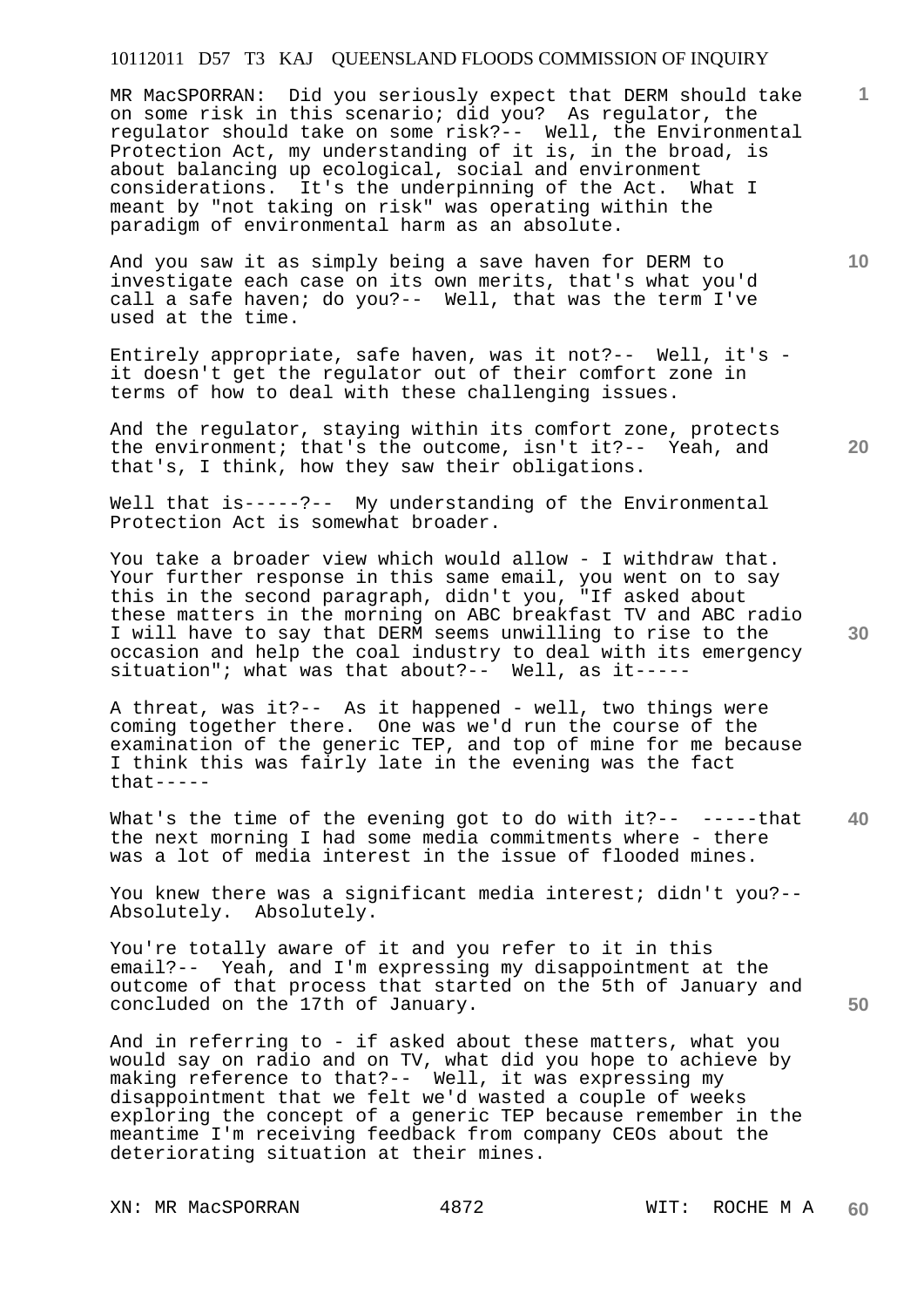But you'd already expressed your disappointment in the first paragraph. You said, "This is a very disappointing response", you'd made that known, but you then went on and talked about the next morning if asked on the radio and TV; was that a threat, was it?-- I think it was just simply stating what the QRC's public position would need to be given where we were at, and I was regularly fielding media interest in the subject.

Well, go to attachment - or item 9 at annexure 2, that's the next one, and it's the same day, I think the 17th of January, later that same evening, in fact. Just to recap, your email referring to the media was 8.27 p.m. on the 17th, Mr Bradley came back to you at 9.11 p.m. the same night in annexure - as reflected in item 9; didn't he? He said this to you, I suggest, "I would be happy to meet you tomorrow to discuss these issues, if that would assist." Your response seems to understate DERM's continued efforts to work closely with the sector to resolve issues urgently. "For clarity, our Department isn't approaching this with a view to it either avoiding or taking on risk. Both mining companies and DERM must be able to demonstrate environmental risks have been adequately addressed. There are clearly substantive issues where receding waters are at low or no flows. While we are confident that these risks are publicly understood, particularly in the Fitzroy, we would prefer to work with you face to face than to debate issues through the media. Our record in the last two months demonstrates that this approach delivers defendable and practical outcomes in urgent timeframes. Could you please give me a ring tomorrow morning if you're available to discuss." That was his response; wasn't it?-- Yes, it was.

And did you see that as being a reasonable response to your earlier email?-- And as I said in my response to him, that I felt that the performance of his department had by and large been very responsive and I've been very forthcoming in acknowledging that fact.

**40**  You emailed back at 9.50 the same night-----?-- That's right.

-----to Mr Bradley, "John, DERM's performance in recent weeks has by and large been very responsive. I have been very forthcoming in acknowledging that fact". Then the last couple of sentences, or the last sentence, I should say, "If you can advise tonight that this afternoon's letter signed by Terry has been withdrawn, then that will influence the approach I'll take in tomorrow morning's media comments". What did you mean by that; Mr Roche?-- Again, drawing to his attention that we were very disappointed in the outcome of the process that we had been led to believe was going to take us towards a more streamlined TEP process, and in the end the letter of the 17th drew an end to that hope.

So your way of expressing disappointment is to threaten that you'll go to the media?-- I wasn't threatening to go to the media, I was committed to various media appearances the next morning.

**10** 

**1**

**20**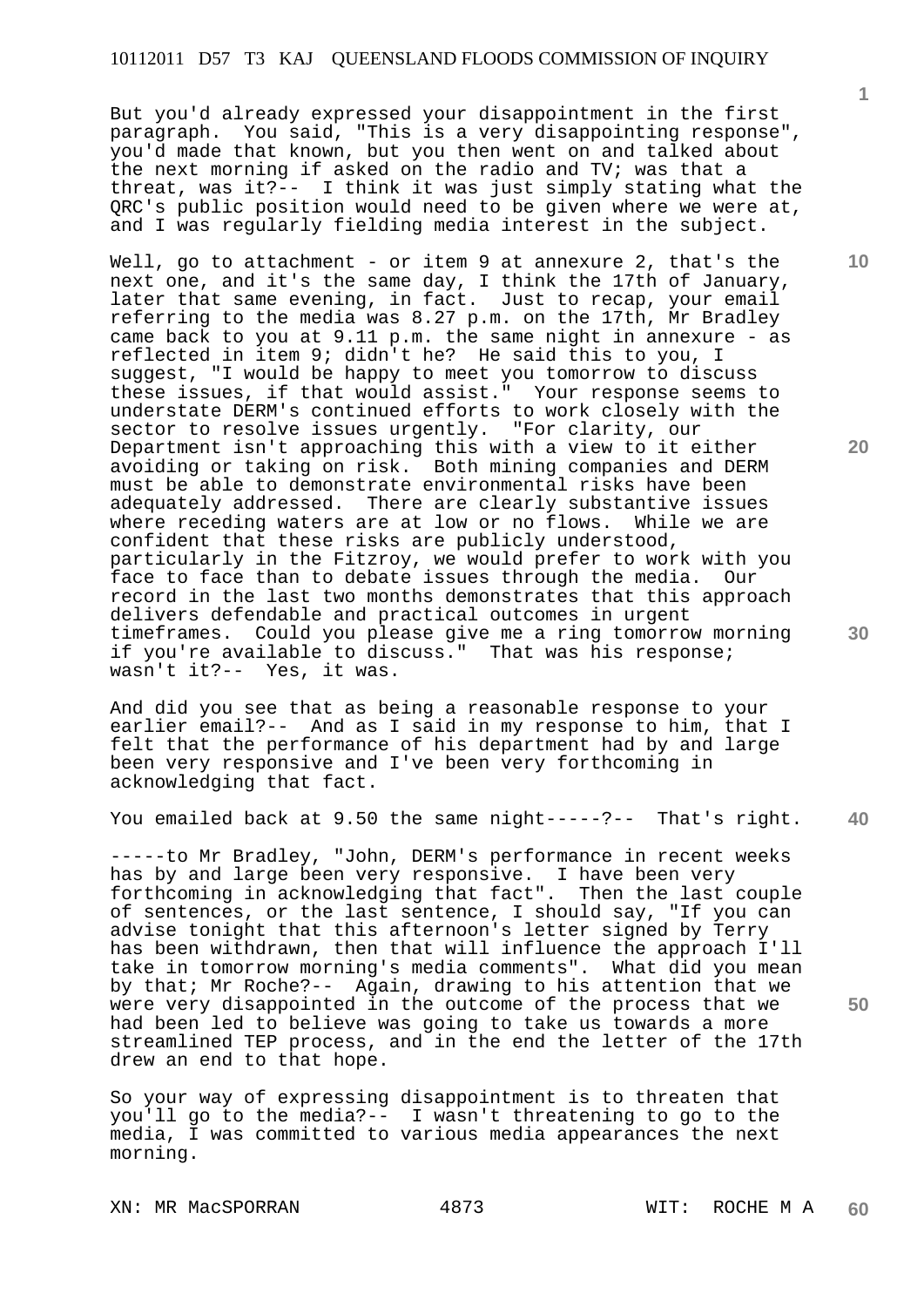Well, Mr Bradley got back to you again that same night, 10.34<br>p.m. "Michael, Terry's letter explained why we think a "Michael, Terry's letter explained why we think a tailored approach gets better outcomes for companies and the environment, but I'm happy to discuss why you think this unworkable and how an alternative approach could work. I think we're seeking the same outcome as the QRC sought, a differential approach based on different flow levels and EC levels". That was again a reasonable response to your request; was it not?-- I was very pleased that he offered to meet.

All right. See, what I'm suggesting to you in a blanket way, Mr Roche, is that DERM's response throughout to the industry, and you in particular was one of reasoned efforts to accommodate where possible your reasonable requests?-- And at the time post Christmas what companies were reporting to me is that the TEPs that they had been granted were no longer of use because of the low flow environment and those that had applications in the system had their applications bogged down because of that low flow environment and so just to finish off there, annexure to item 9 refers to the fact that we were going to meet and we were going to meet in two parts, first with representatives of Anglo Coal and then a separate meeting just around industry wide issues. This Commission has heard separately that Anglo Coal has spoken about their experience with the Dawson North project and that was the subject of that meeting where they had great difficulties getting their TEP application approved, but there were other examples of that running around in my head in my interactions with Mr Bradley and DERM.

Yes. A couple of days later on the 19th of January, this is item 11, you went to Nicole Scurrah, was she in the Premier's office or thereabouts?-- She's the Premier's chief of staff.

You said, "I'd like the opportunity to brief people close to the Premier. We may be about to rub against the limit of what DERM's prepared to do for approving discharge from several mines without further political input". So you were bypassing DERM at this stage to go directly to the Premier to try and achieve the result?-- I thought it was well over time to actually ensure that the Premier's own office, given all the other distractions they had with the range of cyclones and floods, that they heard directly from me how we were seeing the situation.

Can I take you then to item 14 of annexure 2, this was an email of the 20th of January to Nicole Scurrah and Mr Bradley, Mr Smith, Mr Wall and industry - I beg your pardon - QRC representatives, is that a summary of who was involved in this?-- Annexure 2, item 14, is that what you're saying?

Yes. Annexure 2, item 14?-- I think I, in fact, was giving the Premier's office and others, including Mr Bradley, some feedback from companies when I'd gone out to them to seek information about how they were travelling with their TEP applications.

XN: MR MacSPORRAN 4874 WIT: ROCHE M A

**10** 

**1**

**30** 

**40** 

**50**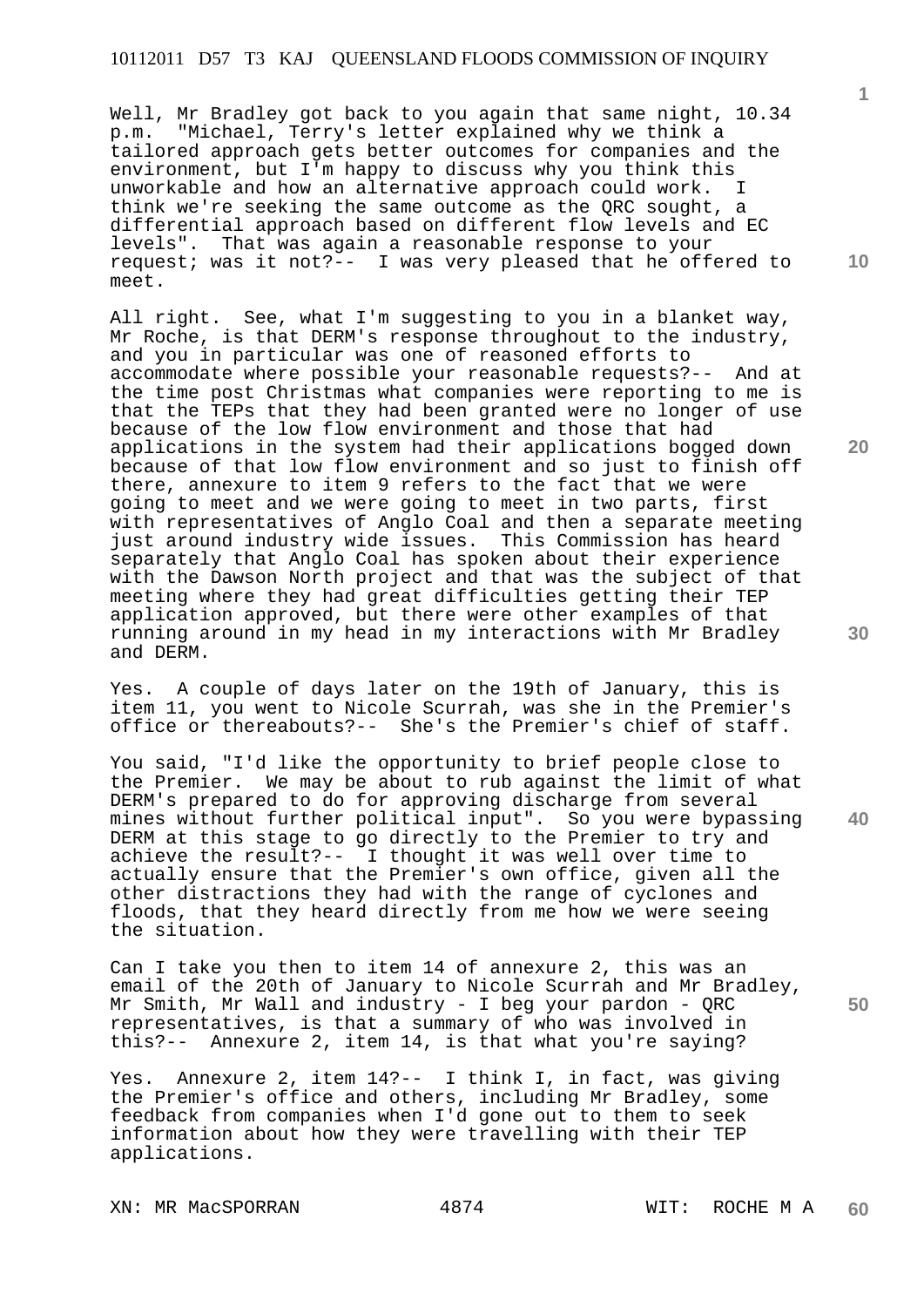And then in the third last paragraph you say, "If asked by the media to comment today and coming days I believe it would be appropriate for me to say something along the lines of the following", and then you set out a paragraph of what you would be prepared to say to the media; is that so?-- That's right, that we were getting close to the situation where the State was facing and economic and environmental emergency requiring the state government to step in.

As at the 20th of January this process of mines applying to TEPs had been ongoing for some time, as we know, from the history we've recounted here, but it also involved DERM monitoring what was happening at each mine; didn't it? Paying close attention to what was going on in each of these mine?-- Each mine had reporting obligations.

Yes. Now you say, or you were going to say to the media - did you ever actually publish this proposed statement to the media about, in effect, impending environmental and economic disasters?-- I would think that I did use that terminology in the media because that was certainly my belief.

And the environmental emergency you speak of here is that you need to get rid of the water now while major water courses have strong flows to minimise the risk of uncontrolled discharges from mines as a result of another major rainfall event, something like that?-- That's right, given the predictions of further cyclones.

Well, that was never really a serious concern, was it, uncontrolled discharges?-- Well, I've read transcripts of evidence to this Commission of examples of that, but I certainly had chief executives of coal companies describing the situation at their mines where their dams and other water storages were nearly full and they saw no opportunities for dealing with that. They were worried about uncontrolled releases. If they're worried, I'm worried.

But coal mines have the ability, don't they - they have water storage points on site, if they fill and potentially overflow they can be pumped elsewhere on site, but ultimately the mine itself can be used, the mine pits can be used as a storage facility?-- And many were. The ability to pump out a dam or water storage quickly in the face of cyclonic event, that was what was concerning some of those mines. The other environmental issue, of course, is that the longer that that water sat in particularly coal pits the more saline typically it was going to become.

But the concern you are expressing here is uncontrolled discharges from mines as a result of another major rainfall event, something that is unfortunately on the cards, according to BOM?-- That's right, Tropical Cyclone Anthony was-----

So your solution to what you called an environmental emergency was to allow contaminated water to be released off site on the basis that there may be a heavy rainfall event, and by

XN: MR MacSPORRAN 4875 WIT: ROCHE M A

**20** 

**10** 

**1**

**50**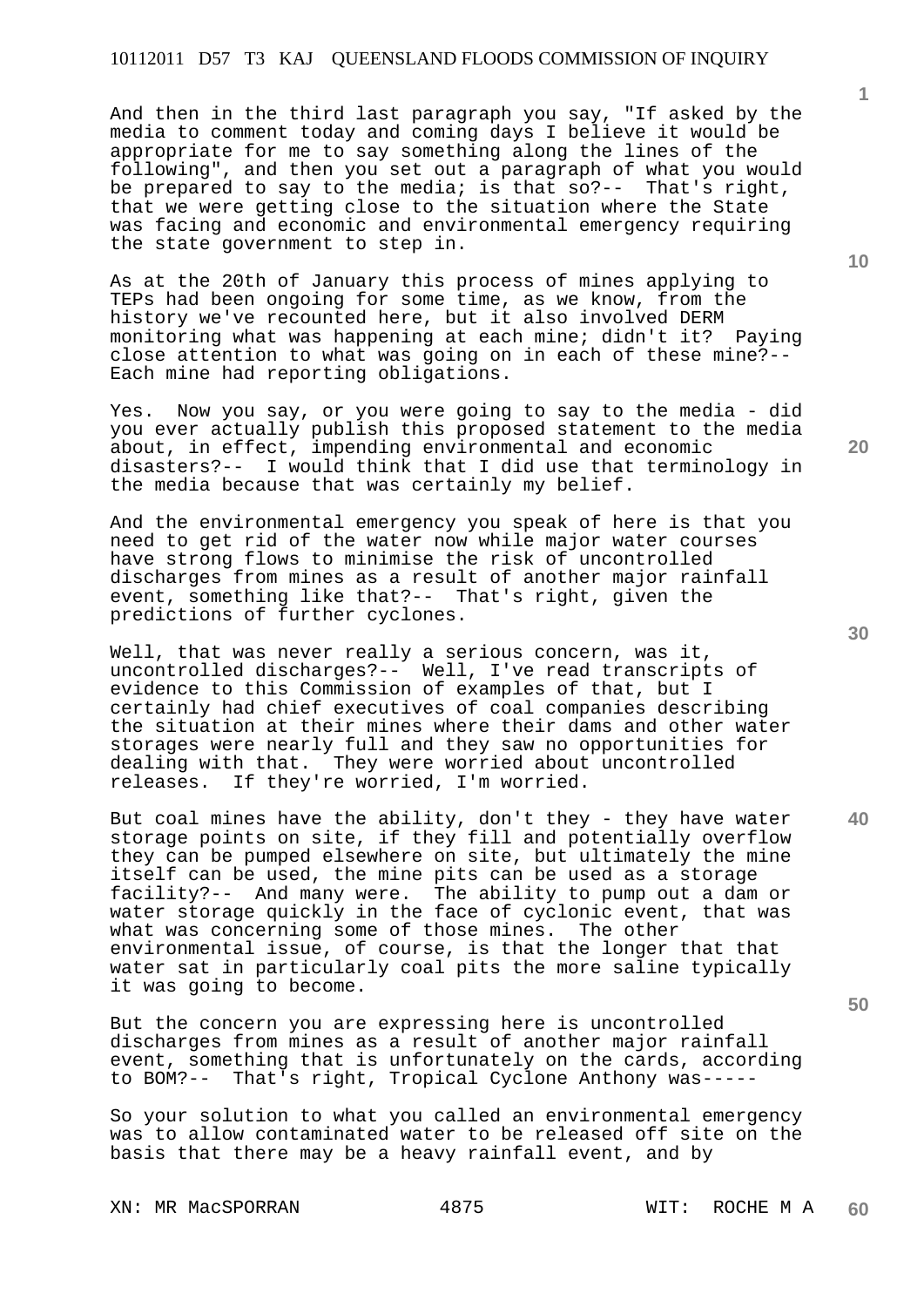releasing the water cause potentially serious environmental harm?-- I don't accept that there was the risk of serious environmental harm, given the extent of the flows in the Fitzroy system the dilution factor was quite huge.

In any event, will you at least concede this much, that DERM were closely monitoring that possibility with each of the mines through this period?-- I understand they were in regular contact with the mines.

And would have been well placed to make assessments as to whether such an uncontrolled release from any of these mines was a realistic possibility?-- That maybe, but that didn't stop company chief executives expressing their own concerns about uncontrolled releases to me.

All right. Can I take you then to item 17. If I can take you to the back of that item, we have a letter from Mr Bradley to you, 21 January 2011, do you have that?-- Yes, I do.

Now this traces the, where the department sees the situation as then residing, doesn't it? It talks about the number of TEPs approved since the 1st of December, that's the second paragraph. A further - well, there's 25, I think it is, amendments to existing approvals since the 1st of December, a further 15 applications or amendment requests have been received, et cetera, issues raised in recent discussions, and the last paragraph there on that first page, he talks about, "The department has recently approved the TEP application that involved the discharge of mine affected waters to ephemeral stream under low or no flow conditions. In this instance the environmental values of the ephemeral stream and the quality of the discharge water was such that the application could be approved". Now this was the whole point of your concern, that when there's no flow DERM weren't allowing discharges, so you had to take advantage of the fast flowing situation, that was your whole point; wasn't it?-- Well, there were two points. One was to take advantage of the fast flowing situations; but also once that flow had passed from the local streams and creeks to the major water courses there was then the issue of those mines whose only means of delivering water to a major water course was via a now no flowing or low flowing creek or stream.

Anyway, Mr Bradley is giving you a direct actual example-----?-- Yes, he did.

**50**  -----of where DERM had approved releases of water to a non-flowing stream with conditions demonstrating the flexibility and innovation of the Department?-- And that was the only example that ever came to our notice but it was a welcome example.

Well, it was designed, wasn't it, to encourage your miners to make applications and - with the proper data - and to manage the situation even where there weren't fast flowing streams available?-- And at the same time I had many other examples being put to me by companies where they were in that no flow

XN: MR MacSPORRAN 4876 WIT: ROCHE M A

**10** 

**1**

**20** 

**30**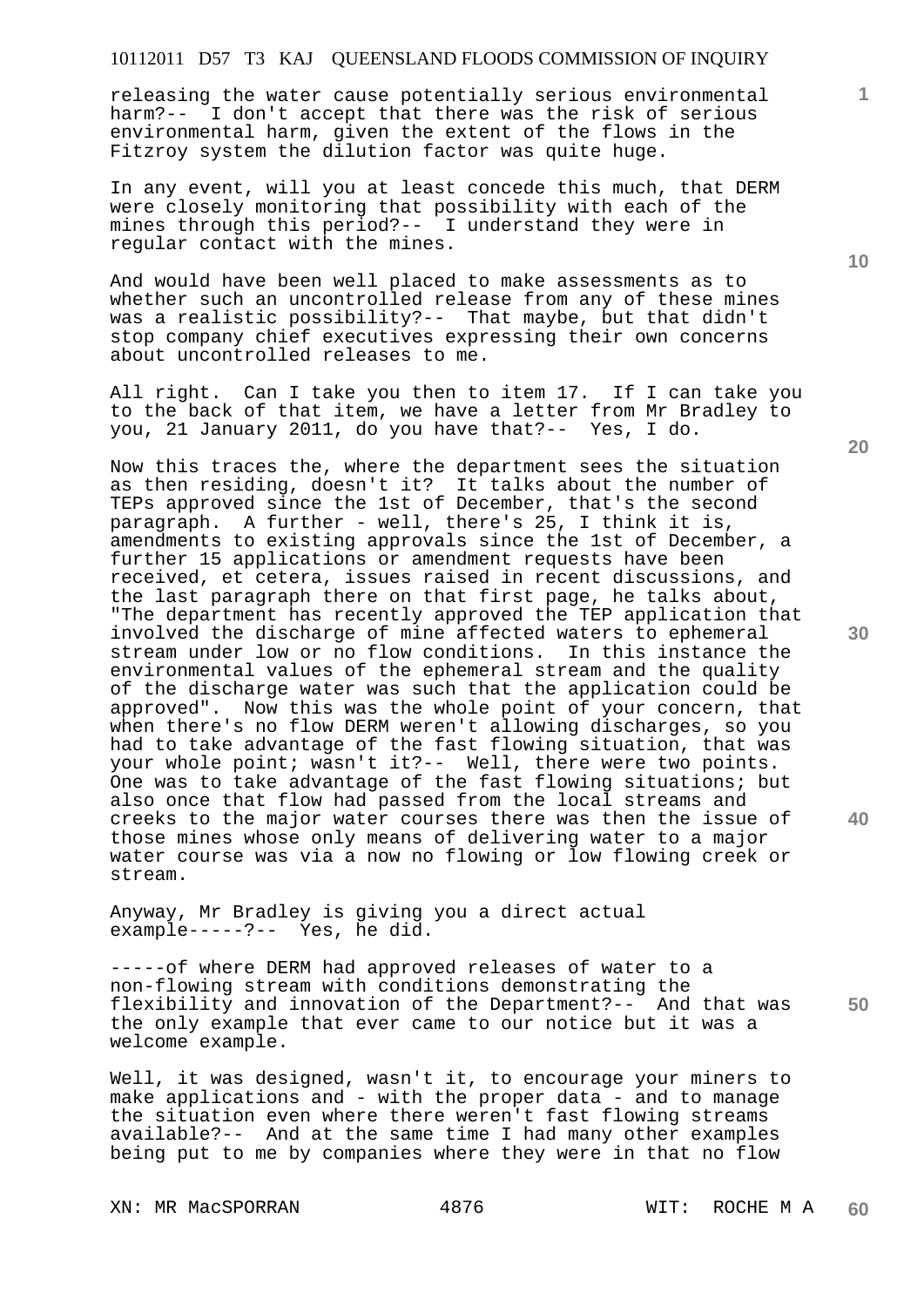or low flow situation but were not having the same success as this fortunate mine that did have.

And then on page 2 of this letter at item 2, "Issues raised in QRC correspondence", this addresses matters that you'd raised about difficulties associated with TEPs being processed to allow discharges, and then Mr Bradley deals with them, the Millennium Mine, the Lake Vermont Mine; is that so?-- That's right.

Makes it clear with the Millennium Mine there was no apparent urgency for the reasons he expresses there, that they could prioritise other mines that needed more urgent attention for DERM than the Millennium Mine?-- The feedback from the chief executive of that company was in contradiction to that account.

Right. Mr Bradley says in relation to the Lake Vermont Mine, "As previously discussed, proposals to discharge into water courses without a reasonable receding flow require a higher degree of technical assessment and there has been ongoing contact and communication with the applicant in this regard as further information to support the application was required. It is anticipated that a decision on this application will be finalised shortly." You'd accept those sentiments that where you're discharging to a low flow stream you need more technical data to justify it?-- That was the position of DERM.

Then item 3 on the same page the heading is, "Importance of proactive action by companies", this is a theme that had started right back in November the previous year, the companies being proactive?-- Well, I think the fact that 80 per cent of Queensland coal mines applied for a TEP is an indicator of proactive action.

We see what Mr Bradley says in that final paragraph on that page, again emphasising the need for the companies to provide the data in a timely way so it could be assessed in a timely way. All right. Can I take you then to item 21, again, we start from - this is the one where the legal advice you'd received about the emergency direction power was included; is that so?-- That's right.

And we see - just after that we see an email train, Friday the 28th of January, 4.48, an email from you to Mr Smith, that attaches the letter - is that the advice you were sending or was it a different letter?-- No, it was - the email to Mr Smith, Mr Fletcher and others, including people from the Premier's office, was conveying to them a copy of a letter I'd sent about that time directed to the Premier's office to the Premier seeking her support for the inclusion of emergency directions in the armoury of options available to DERM. So that was, the email was conveying to them a copy of that letter and then the subsequent emails were from Ms Scurrah in the Premier's office who had been a recipient of that earlier email.

XN: MR MacSPORRAN 4877 WIT: ROCHE M A

**10** 

**20** 

**1**

**40**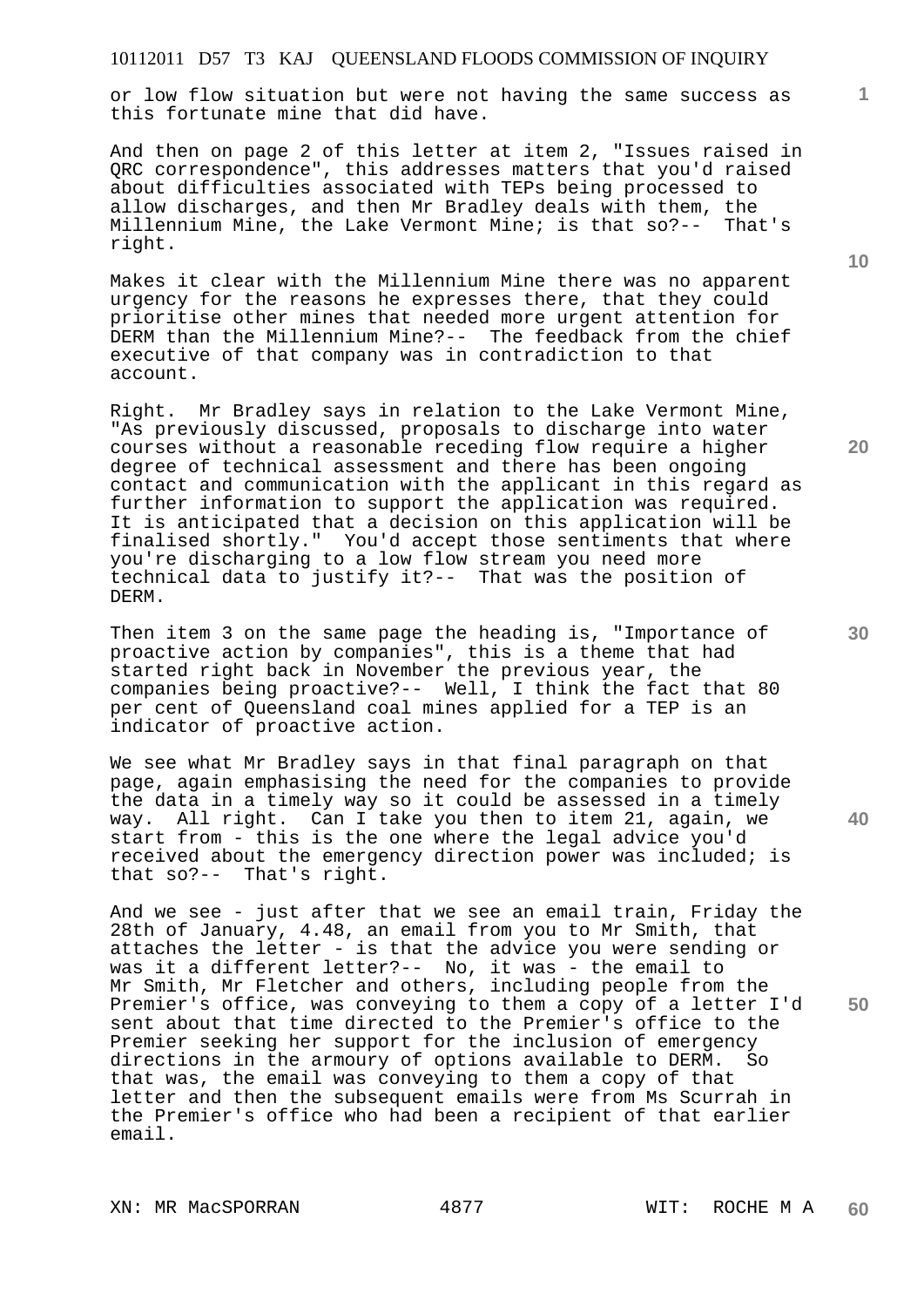Yes, and the first response from Ms Scurrah was, as we see there, "Thank you for your email. So that I'm able to provide a full picture of current status for consideration can you please provide full details including correspondence that confirms information from companies involved on what you believe to be outstanding or not approval Transitional Environmental Programs", so she wanted further information from you to support what you were saying; is that so?-- Apparently she wasn't prepared to take my account of the feedback from companies, she was looking for further evidence.

You replied later that same evening, 9.29, told her, "In relation to TEPs DERM can assist", et cetera. And then she came back to you the same evening, 9.47 p.m., "Thanks for your response. Our office has contacted some of the companies direct who I am advised have not detailed the issues that you outline, so I wanted to receive the information you have to see why the story is different to that we are hearing direct." That was the response, is that so?-- That was her response, yes.

So she seemed to be raising that the information that she had from direct contact was different to the point of view you were putting before her?-- It so transpired that that information was provided to her by DERM, but pleasingly the Premier's office did start to make some phone calls over that weekend and there's a feedback from BHP Billiton as one of those contacts, and then further meetings that following Monday. So I'd say that - I'd have to say that in my knowledge the direct dealings were subsequent to that email from Ms Scurrah.

All right. Can I take you to item 24 of annexure 2, it is your email of the 30th of January, the Sunday evening, to your industry group; is that so?-- Yep.

"All, I understand that as a result of QRC representations the Premier's office is arranging tomorrow for company by company meetings on water release issues. To date the Premier's office has relied totally on advice from DERM to get a picture of industry views, although my letter on Friday to the Premier did result in David Shankey from the Premier's office doing a ring around of some companies on Saturday." Then you say this, don't you, "I realise different companies are in different situations. However, I must emphasise we have the opportunity to push past the constraints of the DERM TEP system and lay the ground work for overhaul of the Fitzroy model conditions if we hold firm and press for urgent action along the lines recommended by QRC". What you're really saying there, aren't you, is that there are differing requirements and differing views in differing companies, but the whole group must stand firm to get around this TEP constraint imposed by DERM?-- Different mines were in different situation. Not every mine had the same degree of inundation, so that's the reference to the different positions. And, yes, the feedback from company chief executives to me was regularly about not just their own predicament, their view of the TEP process, but they were

XN: MR MacSPORRAN 4878 WIT: ROCHE M A

**20** 

**1**

**10** 

**40**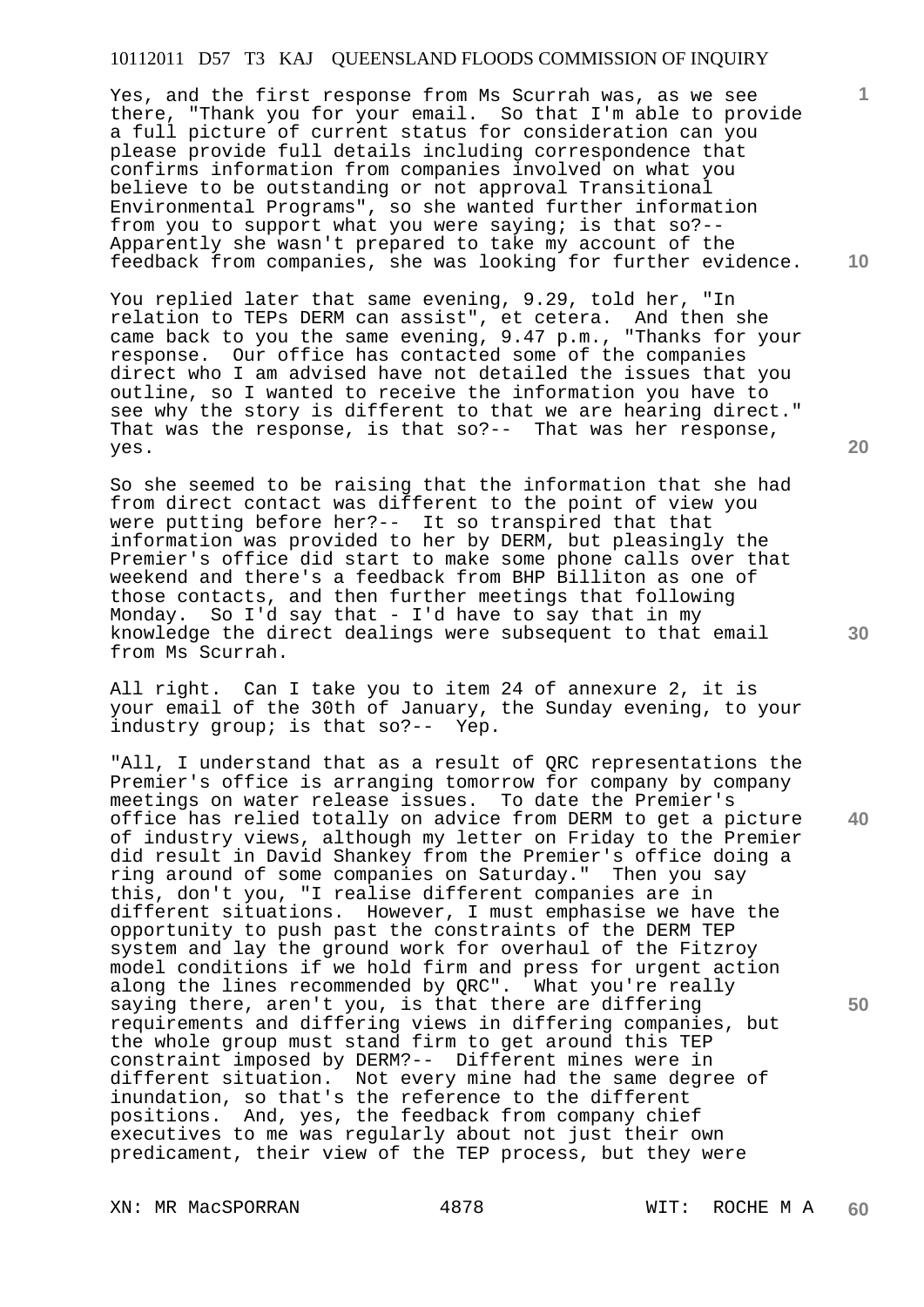already thinking beyond the wet season about how to not be in the same situation the following wet season.

Item 25, the next one, this is headed, "Update TEPs", is that a file note by you or-----?-- It is by Mr Greg Lane, the Deputy Chief Executive, Queensland Resources Council, and it's an account of feedback sessions that he and Ms Hayter had with some companies following the meetings the Premier's office held with some of those companies.

And the heading is, "QRC consultations with coal members. 31 January - 2 February re water/TEPs", is that so?-- That's right.

And then down the bottom of that page the heading is, "Current position. This culminated in government holding a series of one on one meetings with companies on Monday 31 January 2010", that should be 11, shouldn't it?-- 2011, yes.

And "Feedback to QRC from companies thereafter. QRC FH and GL", that is Frances Hayter and Greg Lane, I assume?-- That's right.

"Was provided with feedback from companies who attended these meetings, that DERM asked each company whether they were interested in a cookie cutter approach to discharge", that means this one off large discharge take advantage of the fast flows with a, some sort of generic TEP; is that the cookie cutter approach?-- No. To position this note, it follows my letter to the Premier of the 28th of January urging her to give an okay to emergency direction powers being added to the armoury of options available to DERM. So that position of QRC in the letter to the Premier was - and I wasn't at these meetings - characterised at those meetings as a cooky cutter approach. So it was in relation to the emergency directions powers, not the TEPs.

Okay. In any event, what's recorded here then is that the universal feedback, that is the feedback from your miners to you, your organisation, QRC, "The universal feedback was that despite some complications and time issues, a tailored site by site approach utilising TEPs is preferred", this is your membership; is that right?-- If you go on to the second page-----

I'm going to the second page in a moment?-- Okay, thank you.

But that's what is recorded?-- No, you need to read the full note in the context of the second page.

I'm going to come to the full context, but that's what Mr Lane has recorded as a universal feedback; isn't it?-- That was his observation - and I was not at the meetings - that the impression he had was that the Premier's office had put to companies: You don't want a cookie cutter approach, do you? And the general impression Mr Lane gained was: No, we don't because we're all different. And that's where we investigated company by company feedback, which is on page 2.

XN: MR MacSPORRAN 4879 WIT: ROCHE M A

**10** 

**1**

**30** 

**20** 

**40**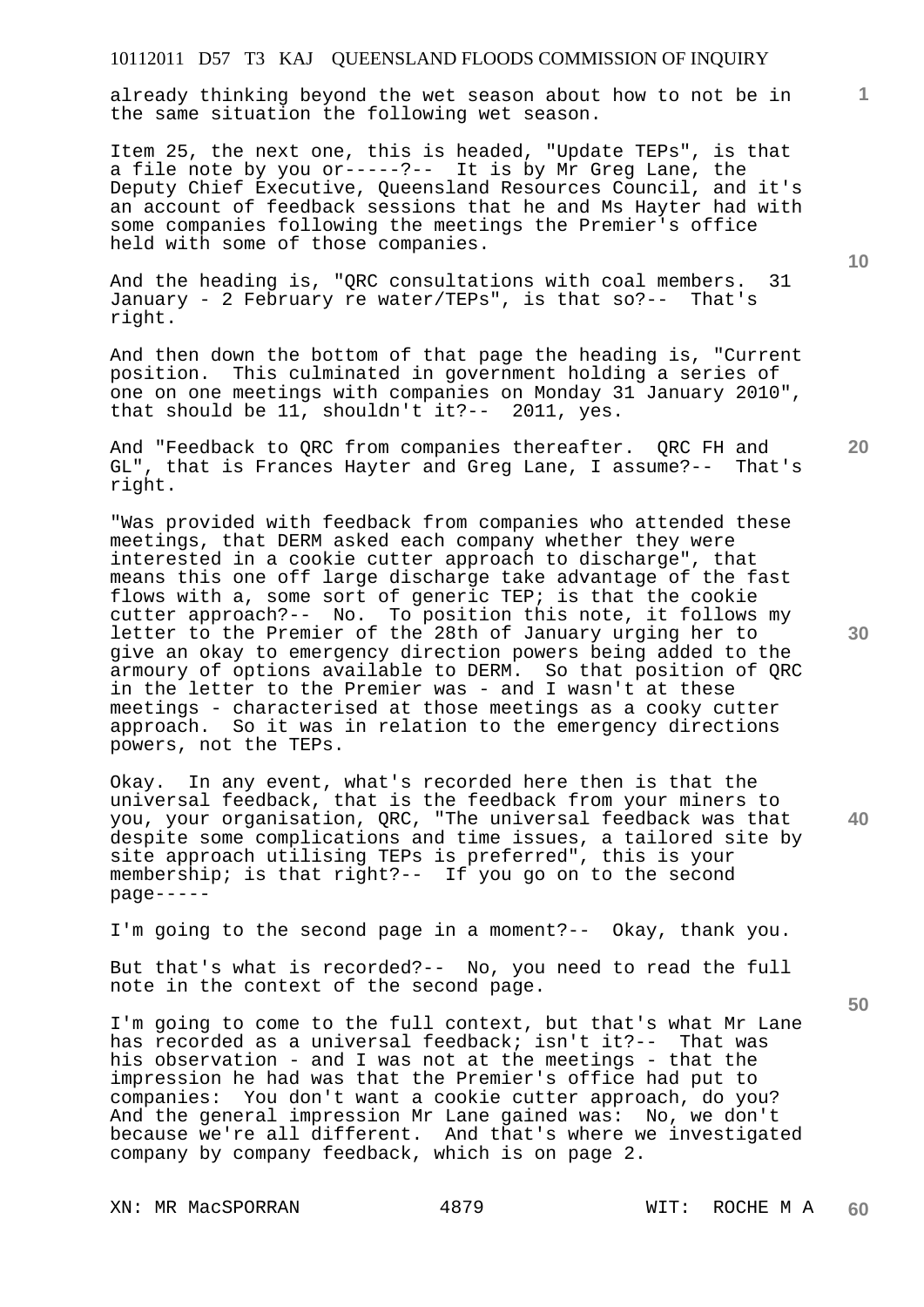Now on page 2 we have, top of the page, "However, on Tuesday an email from FH was sent to Fitzroy environmental contacts asking for clarification on their responses to DERM from Monday's meeting, specifically where the companies wanted QRC to pull back from its focus lobbying for a universal release. Several responses were received from companies", and then they are detailed on the second page. The first is BMA, that is one of the largest coal miners in Queensland; is that so?-- The largest.

**30** 

**20** 

**1**

**10**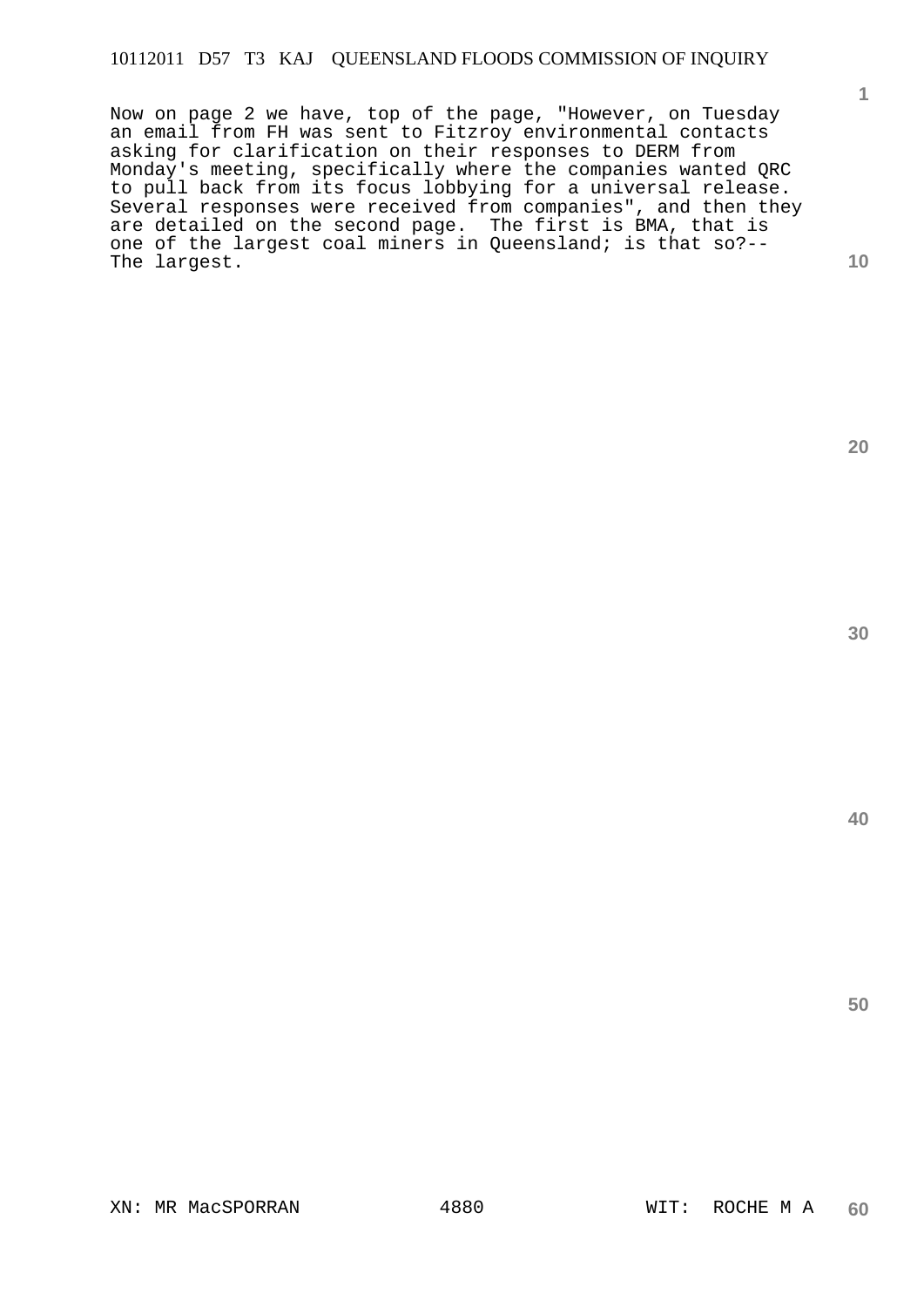"Happy with the site-by-site approach but appreciate QRC's call for a mass release as it would be a real relief for operations but not so aggressively that it causes a reaction and retraction of current mood for relaxations on such matters as low flow, no flow releases and downstream dilution measurements. ie continue the collective industry approach and the companies can continue site-by-site negotiations. The executive management believes QRC has opened the door and site-by-site approach is now the best." Is that right?-- That's what it says.

Well - so BMA were not interested in what has been referred to as your "cookie cutter" approach?-- That was the feedback to Ms Hayter, apparently, from the Environment Manager at  $BMA---$ 

And apparently was the feedback to DERM from BMA along the same lines?-- I'd have to-----

The largest coalminer in Queensland?-- I would have to find it in here, Mr MacSporran, but I did include in here the e-mail from Mr Ross Willams of BHP-Mitsubishi alliance, BMA, David Shankey in the Premier's Office on the Sunday, the 30th - Saturday, the 30th of January, which in fact endorsed QRC's approach. So a more senior officer in BHP endorsed the QRC's approach, and, in fact, Mr Willams' e-mail referenced the support from the overall president of BHP Metallurgical Coal for the QRC approach.

But their environmental officer, who might have had some concern for the environment, had a different view, it seems?-- I don't think the two are at odds. I think-----

I suppose it depends on who you are talking to as to what feedback is again?-- These - this is feedback, as I understand it, from environmental contacts.

**40**  All right. Ensham is the next one. That's a large miner, Queensland, right? You have to answer for the-----?-- Sorry. The Ensham - Ensham is a one mine company but a large mine in Central Queensland. It's a mine that has vast experience of the TEP process.

The note is, "Generally happy with TEP turnaround and hearings with DERM, noting that the QRC CE letter to Premier had had the desired effect. Also well positioned through their previous flood experience to better handle TEPs and DERM this time." Macarthur is the next one, Macarthur Coal. "DERM approach was to understand implications for return to full production if a full release authorised. Macarthur pumping from pit to pit and see no potential to speed up discharge. Four weeks at least depending on further weather developments. Refer"-----

COMMISSIONER: Mr MacSporran-----

MR MacSPORRAN: I'm sorry.

XN: MR MacSPORRAN 4881 WIT: ROCHE M A

**10** 

**1**

**30** 

**50**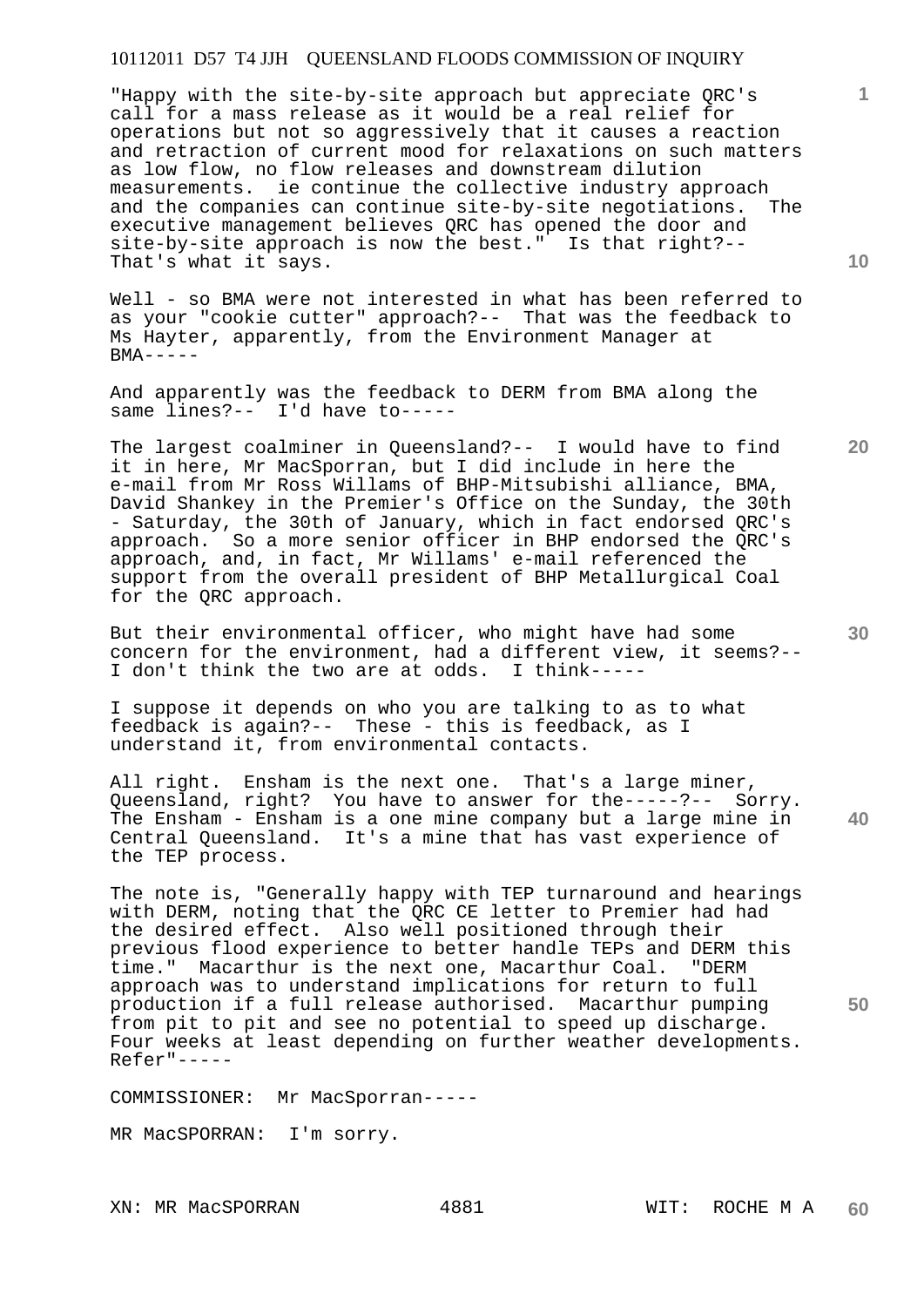COMMISSIONER: -----I'm just wondering if you need to read quite so much as opposed to just referring the witness to the sections.

MR MacSPORRAN: Certainly. Mr Roche, can we agree on this much, that the feedback apparently to DERM, and by and large to your own organisation, was that the miners, who were important components of your organisation, were generally content with the approach being adopted by DERM?-- Well, my reading of that feedback was that it was variable, that there was a many that endorsed the QRC position, but remember it was in the context where the government had made it pretty clear that they weren't interested in that - in the proposition the QRC had put to the Premier on the 28th of January.

See, one of the problems with the universal discharge proposal from the QRC was that companies had to have the infrastructure to manage such a discharge in a short period of time, didn't they? Otherwise there was no point in obtaining it?-- The ORC position put to the Premier never used the term "universal discharge" or "cookie cutter approach", that was how it was characterised by some. What I asked the Premier was that she would give political leeway to DERM to say it was okay to add to your armoury of options to deal with a mine situation an emergency directions power and that's the way it was expressed, to add to the armoury of options available to DERM. The "universal discharge" terminology was not mine.

Well, if it's added to the armoury, to be able to use it in the armoury you need to have the infrastructure to do it, don't you?-- That's right.

And we see on this page the feedback from Peabody, one of the other miners, it seems to use that terminology, "Endorse universal discharge but not sure they have enough infrastructure on all of their sites to permit this and going to be pumping long after flows have receded". So if you haven't got the pumps you can't avail yourself of a universal discharge, can you?-- Again, I never proposed universal discharge but-----

You know what we're referring to, though?-- -----but pumping requires pumps and many mines were still scrambling to secure pumping equipment at the height of these flooding events.

COMMISSIONER: What precisely did you have in mind?-- Well, as we discussed earlier, Madam Commissioner, the understanding there are variability across mines and some mines were coping - Ensham is an example of a mine that understood the TEP process, and the mine actually is bisected by a river. So there was going to be differences. Some mines are right beside watercourses and for them a less challenging environment in which to discharge within their TEPs and their conditions. Other mines, further away from major watercourses, they were the ones that I had in mind that they would be given the opportunity to discharge along low flow or no flowing creeks, knowing that the water when it reached those major watercourses was going to be heavily diluted.

XN: MR MacSPORRAN 4882 WIT: ROCHE M A

**10** 

**1**

**20** 

**30** 

**40**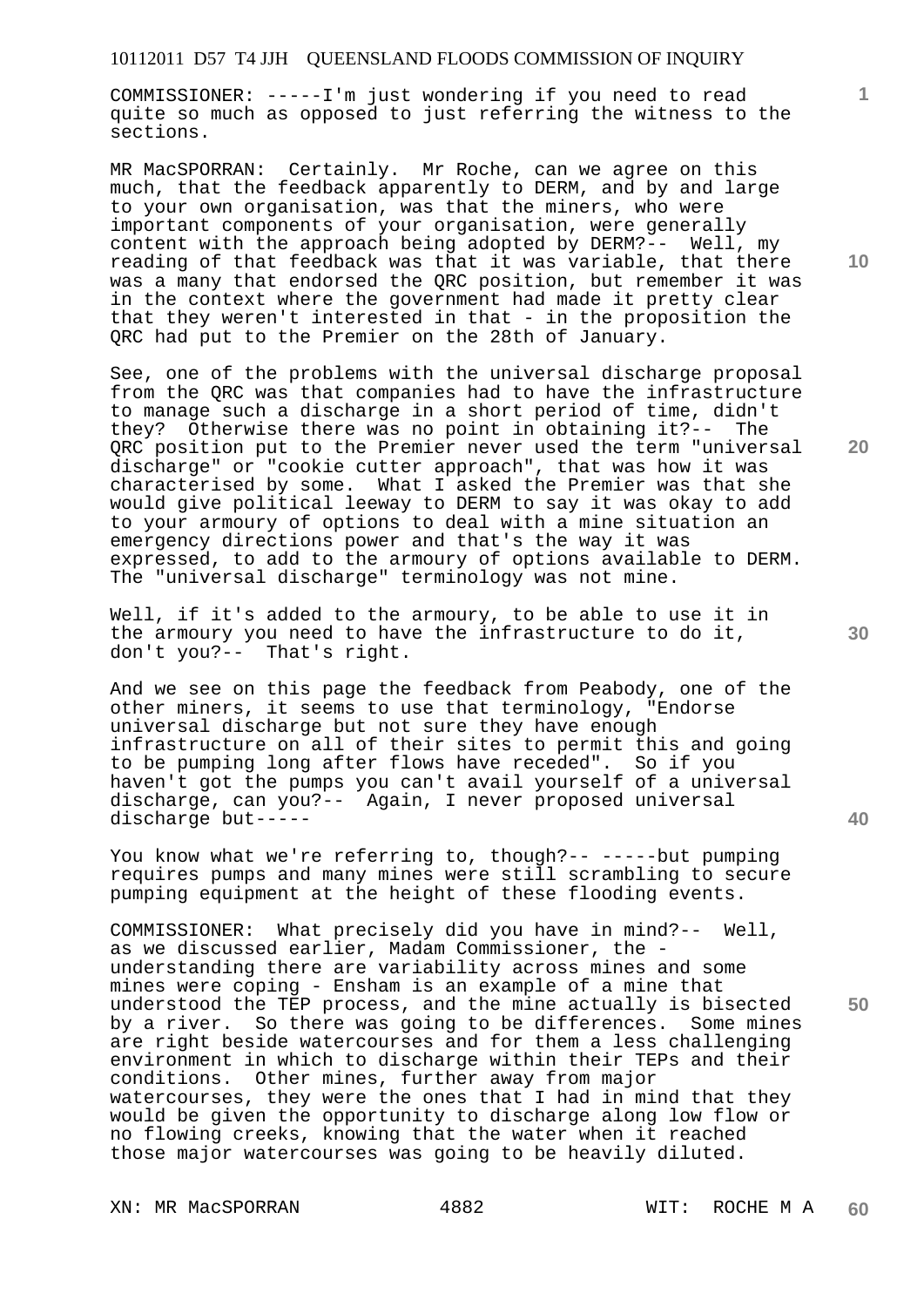And what did you envisage the parameters of an emergency direction as being? Simply a matter of volume, "This is how much you can discharge," or would there be further conditions to that, what were you thinking?-- Well, I didn't - didn't design one, I didn't suggest one. What I said to - in the letter to the Premier was that you obviously have to put a limit of, say, salinity that you would be prepared to allow a mine to discharge and then the period would have to be a judgment about the flows in the major watercourses. I don't think there was any problems with flows in the major watercourses at that time-----

But would that then be a standard direction for all of these mines and the position you've described? In other words, upstream, not near a major river-----?-- That's one possible scenario or it could have been, as I said earlier in my testimony, that it could have been on applications from mines who were having difficulties convincing the Department through the TEP process, cyclones are looming, perhaps this is another - another mechanism to allow those mines to prepare for perhaps further inundation. Remembering, too, that on the day of the letter I sent to the Premier on the 28th of January the Premier held a press conference at 1.45 on the 28th of January where she told Queenslanders that Tropical Cyclone Anthony was reforming and was going to cross the coast perhaps by Sunday or Monday, and she also foreshadowed, I think for the first time to Queensland, the existence of Cyclone Yasi, and she indicated that it could cross the coast somewhere north of Gladstone. Of course, for me that is an alarm bell in terms of anything north - crossing near Gladstone goes straight across the coalfields, so that's the context in which the letter was also drafted.

Thank you. Mr MacSporran, now that I've interrupted you shall we take the morning break?

MR MacSPORRAN: Yes, I'm content with that, thank you.

COMMISSIONER: And we will come back at 5 to 12 o'clock.

THE COMMISSION ADJOURNED AT 11.38 A.M.

THE COMMISSION RESUMED AT 11.55 A.M.

COMMISSIONER: Yes, Mr MacSporran.

MR MacSPORRAN: Thank you, Commissioner.

**1**

**30** 

**20** 

**50**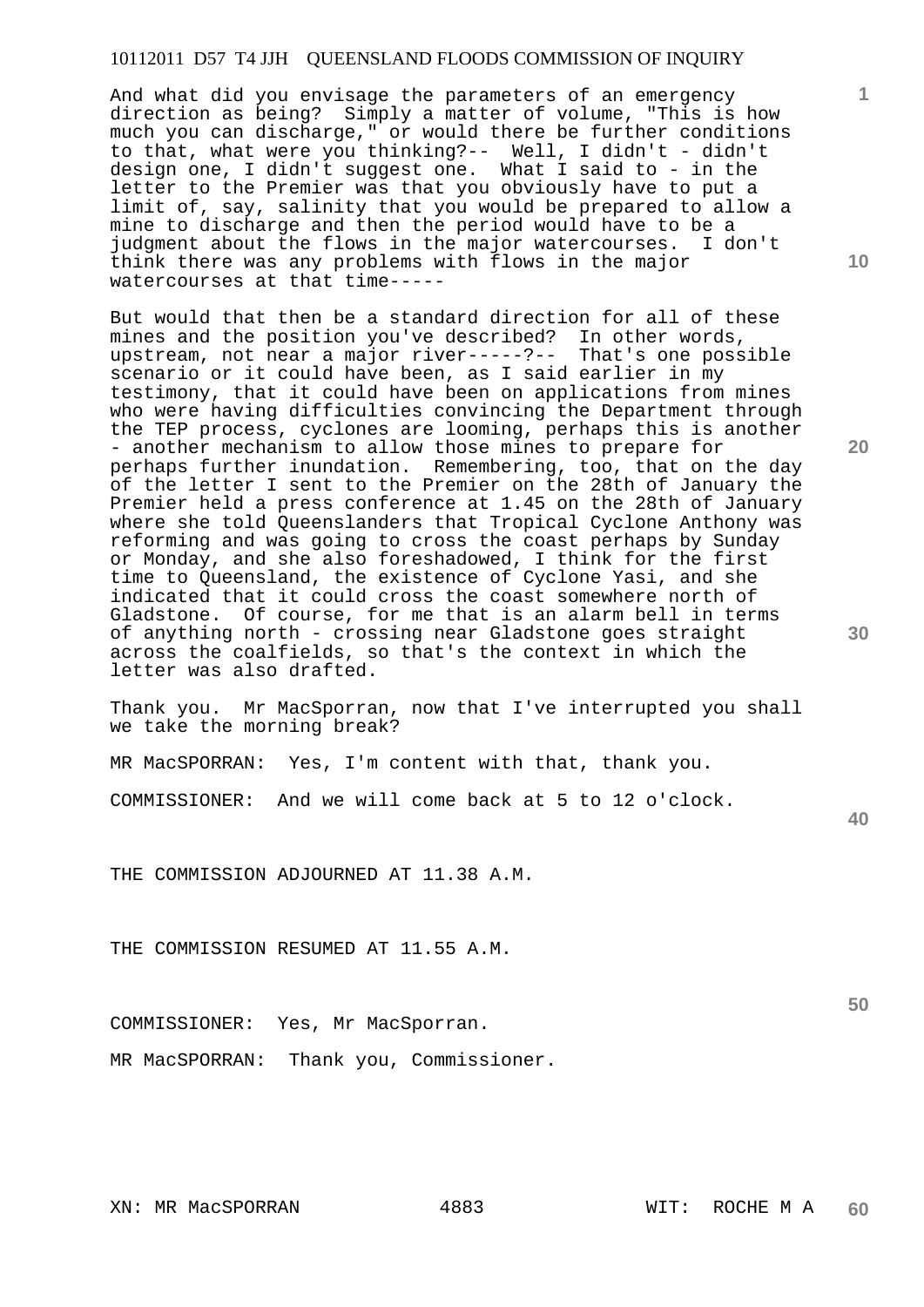MICHAEL ANTHONY ROCHE, CONTINUING:

EXAMINATION-IN-CHIEF:

MR MacSPORRAN: Mr Roche, just one other brief topic. You say in your statement, your first statement I think it is, under the heading on page 1, the historical context to the exercise of the emergency direction power. You refer to the two occasions to your knowledge when it's been used. You agree with that?-- Yes, I see that.

The first was in respect of Ensham coal mine on the 1st of February 2008 and the other one was the Anglo coal mine which was at Moranbah North on the 20th of December last year, and you've attached those - the correspondence relating to each of those emergency directions as items 1 and 2 of annexure 2 of your first statement; is that so?-- That's right.

And we see in respect of the first one, the Ensham one, which is February '08, in the letter from DERM, Mr Rogerson, District Manager, "the release was necessary and reasonable because it is an emergency and there are no practical alternatives to the removal of river water that has inundated the affected mining pits". That simply follows the terms of section 468 in the EP Act-----?-- That's right.

-----that set out the requirements for such a release?-- That's right.

Now, you argue in your statement, I don't want to take you through it but you argue that the term "emergency" is too narrowly construed by DERM, that the provision is too narrowly construed, you have a wider view, a wider interpretation, but in respect of the two releases you are aware of, at Ensham and Moranbah North, they were true emergencies, weren't they?-- Well, the - for Ensham it was catastrophic-----

Yes?-- -----because their total production capability had been brought to a halt by water inundations.

But it was more than just a halt to production, it was a safety issue as well, wasn't it? Overtopping of the storage facilities and uncontrolled releases into the environment, structural safety issues?-- I'm not across the details-----

All right?-- -----of the reasoning for the emergency direction.

All right. So you don't know the circumstances in respect of Ensham or Moranbah North?-- I believe Moranbah North did involve concern about an overtopping dam.

Which would be a - potentially a catastrophic environmental event?-- Sure. Sure, which is why I also use that as an

XN: MR MacSPORRAN 4884 WIT: ROCHE M A

**1**

**10** 

**20** 

**30** 

**40**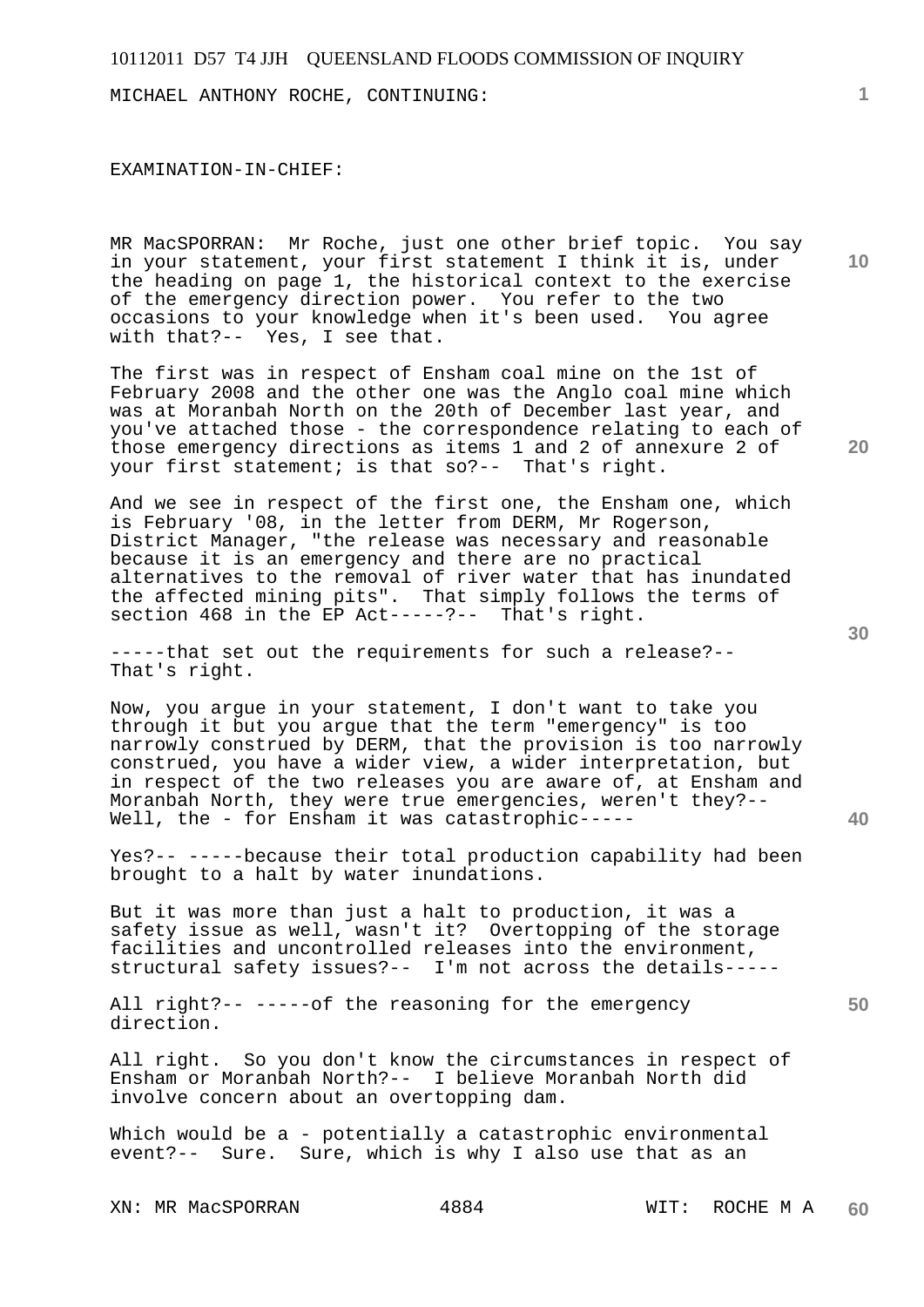example of why emergency directions power could be considered by the Government.

And all although it wasn't an emergency direction power are you aware of the Arrow Energy example where they had structural integrity issues with one of their storage dams on site, resulting in their deliberate release of water to bring the level down below the overtopping point in that dam?-- I've read the transcript.

And you understand from the transcript, no doubt, that that was - although not with DERM permission, DERM understood the need for such a release because it was a structural safety issue. You understood that in the evidence?-- That's the way it read.

Those issues - Ensham, Moranbah North and Arrow Energy - are very different from the circumstances we are discussing with your mines in this situation, aren't they?-- Well, we're talking about an industry-wide situation when I raised that position with the Premier on the 28th of January.

All right. Thank you.

MR DUFFY: No, I've got no question, thank you.

COMMISSIONER: I'll just check the others, Mr Kelly. Mr Duffy?

MR DUFFY: I have no questions.

COMMISSIONER: And Ms O'Gorman?

MS O'GORMAN: I have no questions.

COMMISSIONER: Mr Kelly.

MR KELLY: Mr Roche, you were asked some questions by my learned friend Mr MacSporran about speaking to the media and about whether you had threatened, effectively DERM with speaking to the media on occasions in January of 2011. Can you help the Commissioners with this issue: given the seriousness of the problem that was affecting the Bowen Basin mines and the Fitzroy River, and given the potential economic impact and impact on property, did you think that this topic of how the problem was being handled at a government level was a legitimate issue for discussion with the media?-- Well, I'm very proud of the fact that the Queensland Resources Sector is 21 per cent of the Queensland economy and probably two-thirds of that is the Queensland coal industry and it was on its knees at that time, so it wasn't surprising to me that media, both local and national, and international, were chasing me for comments. They wanted an account of how the industry was travelling and its prospects for quick recovery.

**10** 

**1**

**50**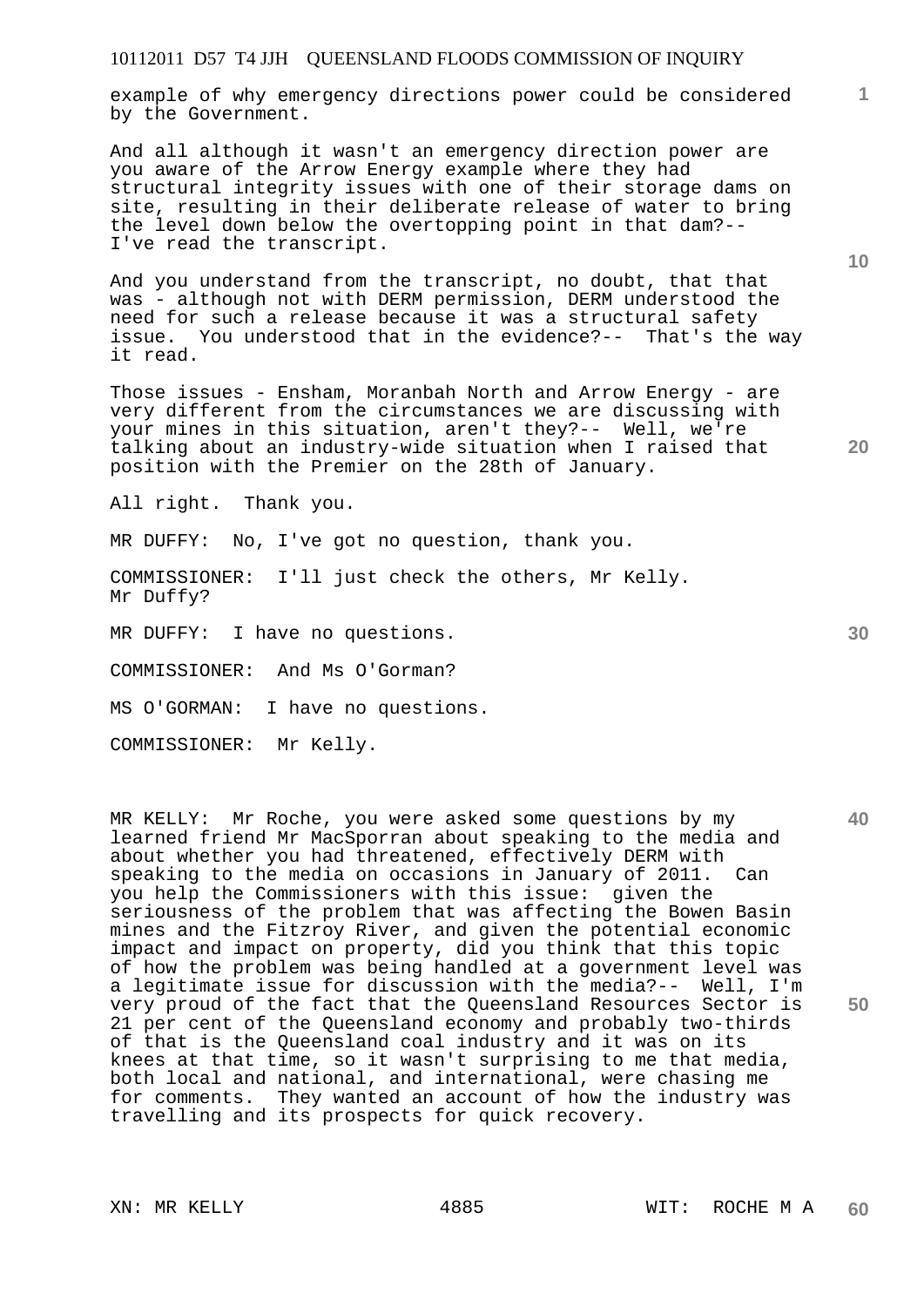It was also put to you in a question by my learned friend Mr MacSporran that mines such as open-cut coal mines have the ability to store water on site by using pits for doing so. Could you just give the Commissioners your opinion about the desirability of that as an outcome for storing water?-- By necessity many mines have to deal with otherwise overtopping dams and other water storages by moving water into coal pits, as Mr MacSporran explained. The difficulty with that, of course, is that that water is going to more than likely build up in salinity as it comes in contact with the coal and the surrounding geology, so not a desirable long-term solution, and, of course, economically it takes that coal pit out of action.

But where does it get the - where does this salinity come from, if I could ask you that question? Does it come from the contact with water and coal seam or the water and the overburden or the other soil around it?-- From both. From both. The con - coal is a reasonably inert mineral but the contact from the soil and rock, the so-called overburden, as well as the coal itself, does result in leaching of salts into the water.

And today we've heard the word "contaminant" used, and that's appropriate because it's used in the Environmental Protection Act, as you're aware. Can you just explain to the Commissioners what are the main contaminants you have with water going through open-cut coal mines? What are they?-- In the - in this particular instance the sole focus was on salinity, the so-called electrical conductivity levels of the water. There was a subsidiary concern around the turbidity or the cloudiness of the water, but given the overall flooding situation anything that coal mines might have added to the cloudiness of the water would be very much at the margin, so really we were talking about salinity rather than any other contaminators.

And that salinity measure, that gets - we see it picked up in the documents by the expression "EC" for "electrical conductivity"?-- That's right.

And, Mr Roche, in preparing to give evidence to the Commission, to avoid duplication you have in fact referred extensively to Ms Hayter's, Frances Hayter's statement?-- That's right.

So to understand your statement the Commissioner would need to look at Frances Hayter's statement in conjunction-----?-- I've tried to avoid duplication of the materials.

Right, thank you. Could you please - I would just like to take you back to 11 March 2010, before the wet season of 2010 and 2011 started, and I think it's paragraph - you had a meeting with Minister Kate Jones and it's - you kept a diary note of that meeting at annexure 3, item 1 of your statement.

COMMISSIONER: Which statement is it, Mr Kelly, the first or the second?

**10** 

**1**

**20** 

**30** 

**40**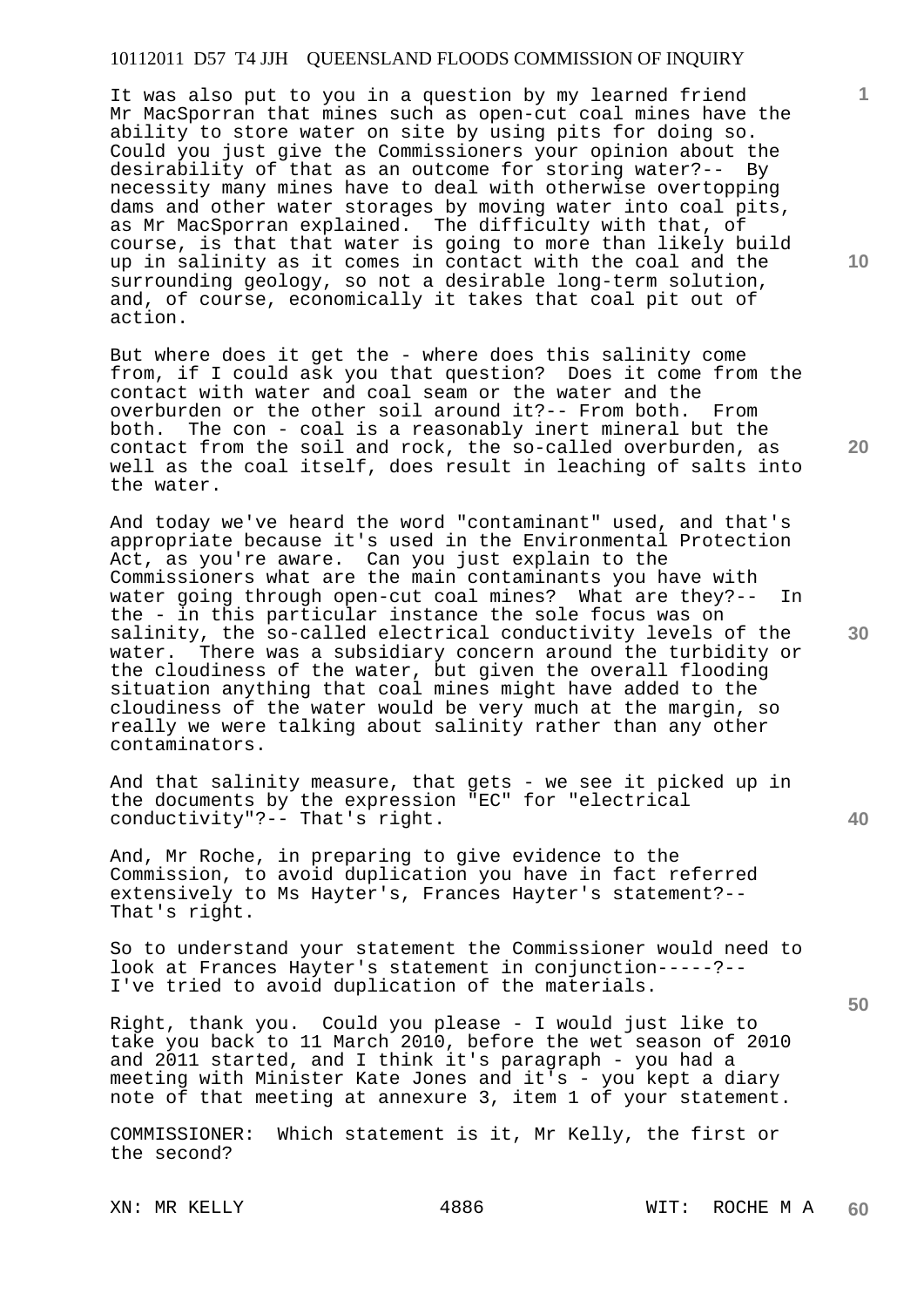MR KELLY: It's the first, sorry, Madam Commissioner.

COMMISSIONER: Thank you.

MR KELLY: And in that note you express concern that - as my learned friend Mr Callaghan took you to earlier, that the conditions that were being set up by - these are the model conditions that were in the process of being set up or had they had they been set up by then?-- They had been in effect that wet season that was just concluding.

All right. You said that - in your diary note that you had mentioned to the Minister that it was setting up the industry and the government regulator to fail and then the Minister replied that she thought the review was a good idea and that she would talk to DERM about working with the QRC, the Queensland Resources Council on a review, and then there's a significant lapse of time then; is that correct?-- That's right. It then sort of defaulted to interactions with the Minister's department.

**30** 

**50** 

**10**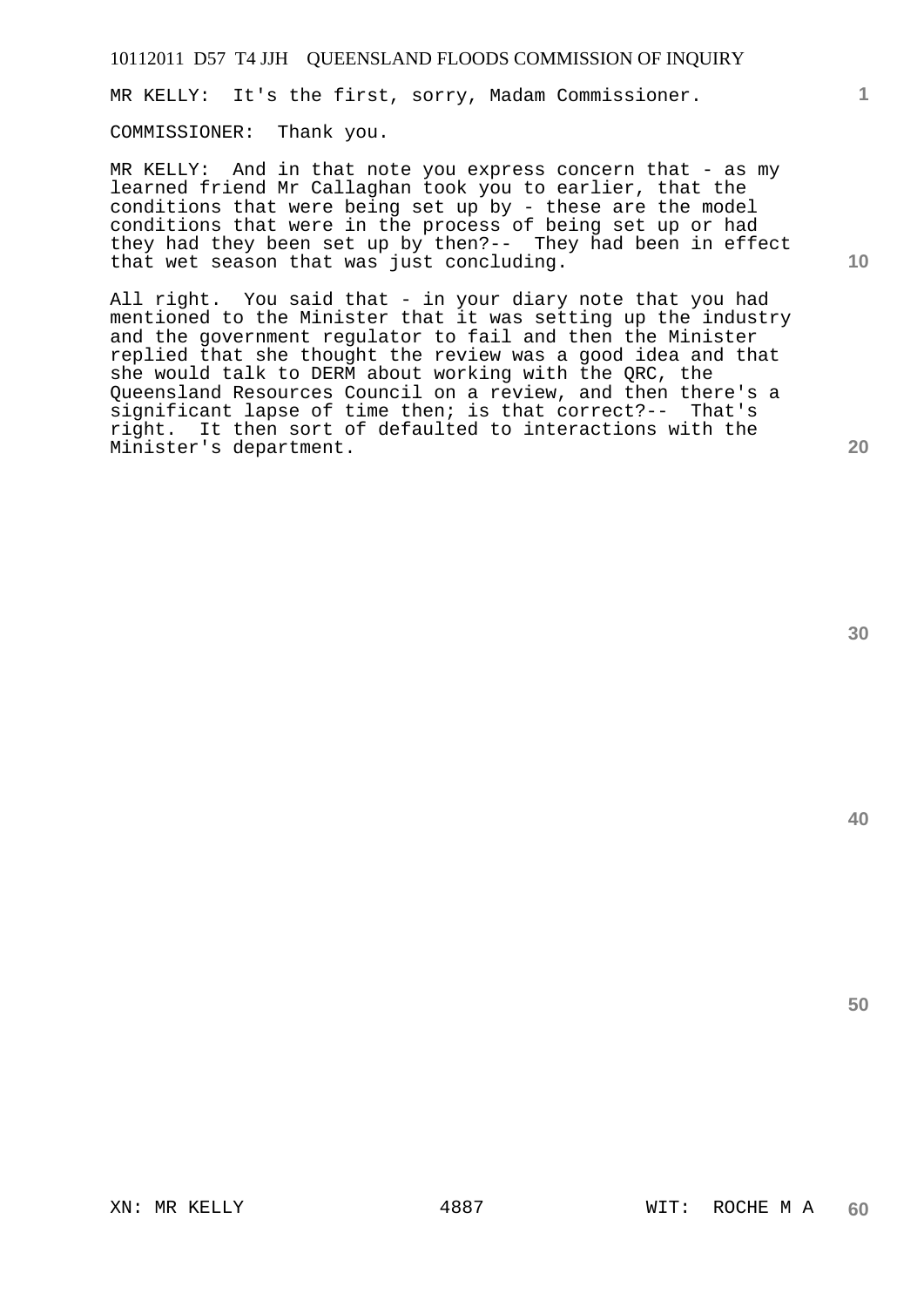All right. If you could then, please, pick up Ms Hayter's statement which is Exhibit 149 and look at paragraph 14. Ms Hayter sets out a chronology of events and you will see that on the 18th of May 2010 there are some minutes of a meeting you attended about the Fitzroy Model conditions-----?-- Yeah.

-----with DERM and then on the 11th of June 2010 Ms Hayter sends an e-mail to Mr Elwood of DERM and then we get to the 8th of October 2010 and you, Mr Roche, met with the Director General of DERM, Mr John Bradley, and it is quoted that you reported to him, to Mr Bradley, and back to Ms Hayter, that you "ran him through my fear scenario of La Nina early wet season, lots of water in mines, how do we get it out without environmental harm, meaning relaxation of end of pipe measurement?" Now, could you just explain to the Commissioners what you meant by "end of pipe measurement"?-- One of the provisions in the original Fitzroy Model conditions was about the - say, the salinity level of the water being judged as it came out of a discharge point into a watercourse as opposed to measuring the environmental risk or harm or impact by taking account of the flow in that watercourse and therefore the dilution factor, so that was sort of shorthand for that construct of the model conditions as they were then.

All right. So on the 8th of October you told Mr Bradley that you have a fear scenario yourself about what is going to happen at the mines. What was happening with the rainfall up in the Bowen Basin as at that time in October?-- Quite extraordinarily the wet season started in August and large parts of the coalfields were experiencing either highest ever or well above average rainfalls in the months of August and September, much earlier than normal onset of a wet season, so it was the early onset and the extent of the rain, so that was already top of mind in reporting to me when I met with Mr Bradley.

Did you explain to Mr Bradley the basis of your fear and concerns?-- Well, it was both the real impacts as being reported to me by the company Chief Executives on their operations and, secondly, the, I guess, general knowledge that we were in a pretty strong La Nina event and we could expect a whole range of cyclones and other rainfall events to be thrown at us through that La Nina event and having had the two months experience by then.

All right. Now, just to go through the chronology, on the 3rd of November a workshop takes place?-- Yeah.

Can you explain why there's such a delay between the 8th of October in your meeting with Mr Bradley and the 3rd of November when the workshop takes place to discuss issues about the conditions and so forth?-- Well, probably the biggest delay was getting to that point of 8th October of being able to bring it to a head because there - the view of DERM officers in charge of this area was that a review was more appropriately conducted in 2011 rather than 2010, but we tried to put it on the agenda because of what we saw happening out

**10** 

**1**

**20** 

**30** 

**40**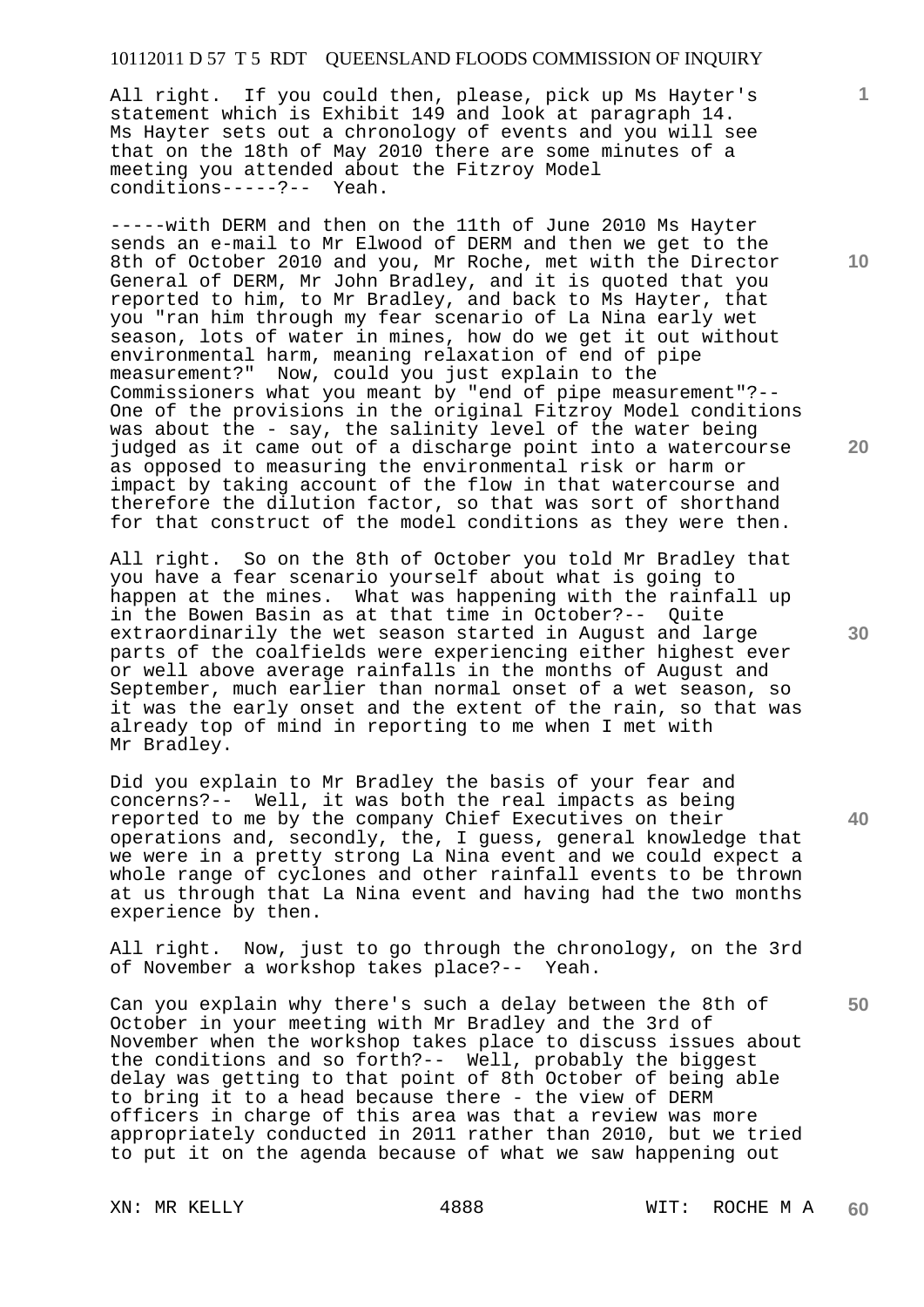in the field. The meeting with Mr Bradley on the 8th followed a meeting I had with the Minister I think on 30 September, certainly late September, where she gave further commitments to the review happening and so this was about a meeting with Mr Bradley to ensure that that did happen. Initially the target date for the workshop was the 25th of October. I think it was logistical issues that prevented it happening earlier than the 3rd of November.

All right. Then it was put to you by my learned friend Mr MacSporran that by the 24th of November 2010 the letter has come out - came out from DERM setting out DERM's position that the TEP was a preferred way in DERM's view of proceeding. So between the 8th of October and the 24th of November what was happening with the weather up in the Bowen Basin?-- Well, the record in above average rainfall was continuing throughout the coalfields.

If I could take you to your second statement which is Exhibit 148, annexure 1, my learned friend Mr Callaghan took you to this earlier today. This is your second statement. Exhibit 948. You will see there is an e-mail that you wrote at 8.17 a.m. to Mr Bradley?-- That's right.

On the 24th of November? Do you see where I am referring to, Mr Roche?-- Yes, I do.

You refer to the fact that "the Fitzroy water conditions are set to cause havoc in basin lines very, very soon", and it follows on. It then goes on towards the bottom - the second half of the first paragraph, "The usual answer from DERM is that companies can apply for a TEP, but the TEP process in our company's experience is way too slow for what is emerging as a problem needing to be addressed in a matter of weeks not months", et cetera. Was that sent before you received the formal letter from DERM of the 24th of November?-- Yes, it resulted from some then very current pieces of feedback from company - coal company Chief Executives about the problems they were experiencing and later that morning Ms Hayter received a letter from an officer of DERM reporting the outcomes of the workshop process and the conclusion which was that the TEP was the recommended mechanism going forward into the wet season.

After that letter of 24 November was received did Ms Hayter send a letter of 6 December 2010 expressing concerns of the industry about the outcome?-- That's right, she consulted the environmental manager constituency of the QRC and that was the considered view back from the membership.

One of the concerns is about mines located at or near the top of the catchments. Could you explain to the Commissioners are there significant mines that are so located near the catchments?-- Many mines are located away from the major watercourses and so the - their local watercourses are, in fact, ephemeral creeks and streams that usually only run after a heavy rainfall event and so the way they looked at the model conditions is unless you were respectively a mine alongside a

**20** 

**40** 

**50** 

**30** 

**10**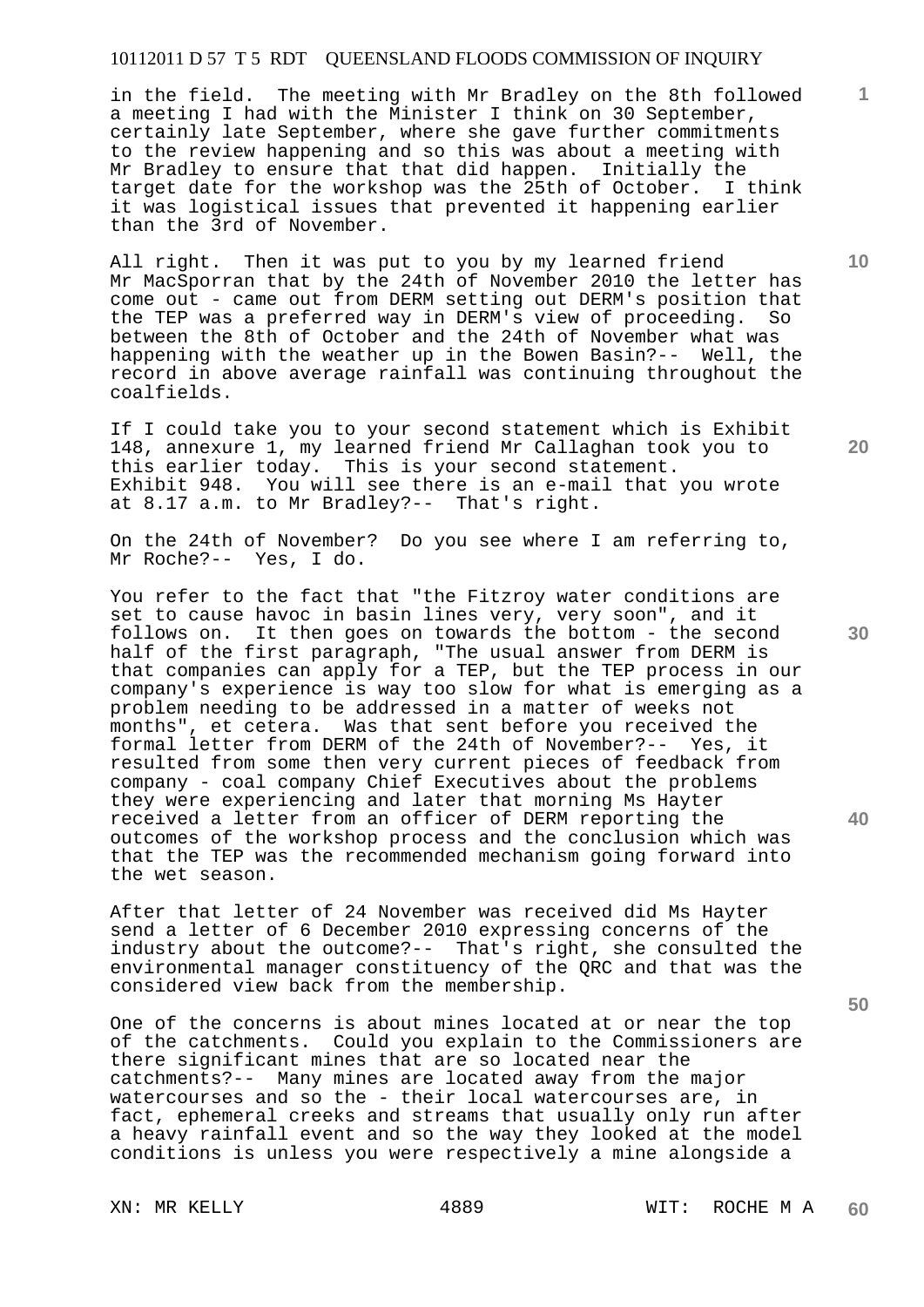major watercourses they did not see in the conditions an opportunity to discharge and I guess they were concerned that that sort of thinking would apply also to the TEPs that they were going to apply for.

Why do you say in your evidence that some of the TEPs that were granted before Christmas 2010 were no longer of any use in the new year in January 2011?-- Because they - they were taking into account the then prevailing high flow environments in those local watercourses, but they did not permit the company to continue to discharge into a creek or stream once it had stopped flowing and so, yes, they had an approved TEP which had been often turned around very quickly, but they were no longer able to make effective use of the TEP to discharge water.

Thank you. Could you please take up Ms Hayter's statement and look at annexure G, please? Commissioners, it is page 310 of Ms Hayter's statement. In that document Ms Hayter set out what are - a description of what TEPs are and then gives a summary of why QRC has a view that they are unsuitable to address flood preparation. Do you see that document?-- Yes, I do.

Do those views accord with yours?-- They do. They do and I think similar views to that expressed by Mr Burlinson from Xstrata Coal to these hearings.

**30**  All right. Now, you have also been taken to task about the expression "cookie cutter" and "universal discharge". Did the QRC ever propose itself a cookie cutter approach?-----

COMMISSIONER: I think Mr Roche has already said that, hasn't he, Mr Kelly?

MR KELLY: I beg your pardon?

COMMISSIONER: I thought Mr Roche had already said a couple of times that wasn't what he was saying and he didn't use that expression.

MR KELLY: Thank you.

COMMISSIONER: Or he didn't use the "universal discharge" expression, I mean.

MR KELLY: Thanks, Commissioner. I just might take the witness directly to the letter to the Premier. If I could take you to that letter to the Premier. I believe it is annexure 2 item 20 of your statement?-- Yes, I have that.

It is dated the 28th of January?-- Yes.

Is that the letter in which you set out the QRC's position?-- It is and it was the first and only time he put in writing a QRC position in relation to the use of emergency directions.

If you could please look at item 27, that's annexure 2, item

**10** 

**1**

**20** 

**40**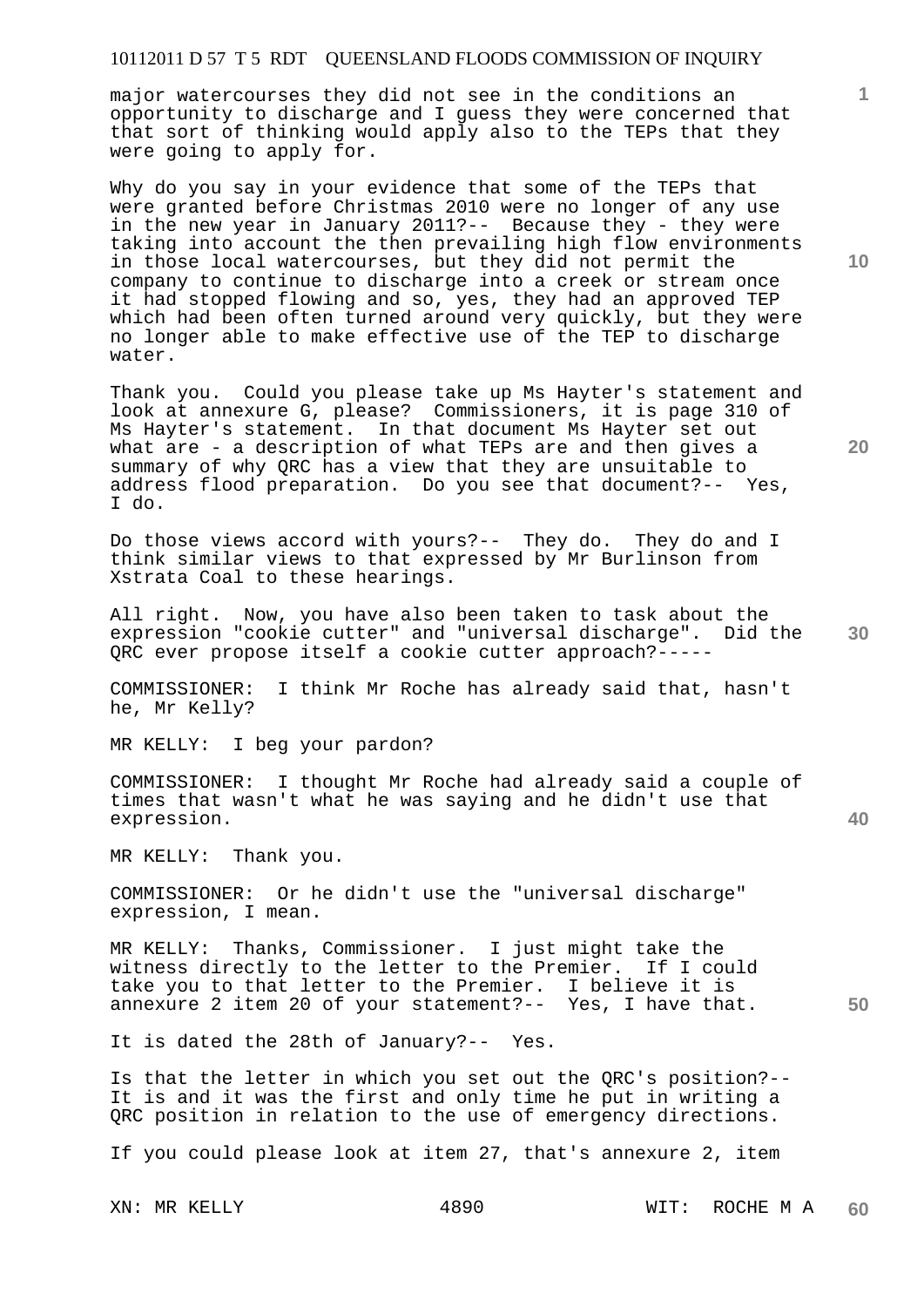27, that's the Premier's response?-- Yes, I have that.

You will see on the second page of that letter in the fourth paragraph it begins, "I would like to also address two apparent misunderstandings in your letter.", and in that paragraph further on the Premier writes, "This would not be consistent with the suggested use of these powers", that is the emergency powers, "which you envisage which would appear intended to effectively provide a general exemption for the mining sector from certain Environmental Authority conditions for a category of Environmental Authority holders for a specific period." Now, you took a view yourself that the Premier's letter did not accurately respond to your concerns; is that correct?-- I think the Premier may have been advised of a position of myself in the QRC that was not, in fact, our position. Given that she was so caught up in the whole range of disaster events around the State she may not have ever personally had an opportunity to consider my letter and that would be understandable.

Mr Roche, did you set out your concern in annexure 2 item 28 in your e-mail to Mr Shankey who worked for the Premier's Department?-- Can you repeat that, please?

It is annexure 2, item 28, an e-mail of 4 February 2011 which is sent to Mr Shankey which sets out your concern about the way your letter had been responded to?-- Yes, I did.

All right. Now, my learned friend, Mr MacSporran, took you to annexure 25 to your statement and that is the report that Ms Hayter and Mr Lane prepared from talking directly to mining companies about their conference they had with representatives of the Government; is that correct?-- That's correct.

Those representatives, were they from the Premier's Department?-- Premier's office and Mr Bradley, I understand, were at most of these meetings. As it turned out not all the companies we contacted were offered such a meeting, but most most were.

All right. QRC was not present at that meeting?-- We were not invited to these meetings, as I understand it.

All right. Now, you can close that up, thanks, Mr Roche. There's been discussion in evidence about the ability to - I think Mr MacSporran asked you if the model conditions that were in place before the 2010/2011 wet season if there was an ability to apply - for any mining company to apply for amendment of the conditions. Are you aware of any company that successfully applied for amendment to such condition?-- No, I'm not.

Are you aware of any companies that unsuccessfully applied for amendment?-- Yes, I think I stated in my earlier testimony I'm aware of at least two examples of that.

What are the two examples?-- I believe it was the Rolleston Mine with Xstrata Coal and, sorry, the other has gone out of

XN: MR KELLY 4891 WIT: ROCHE M A **60** 

**10** 

**1**

**20** 

**30** 

**40**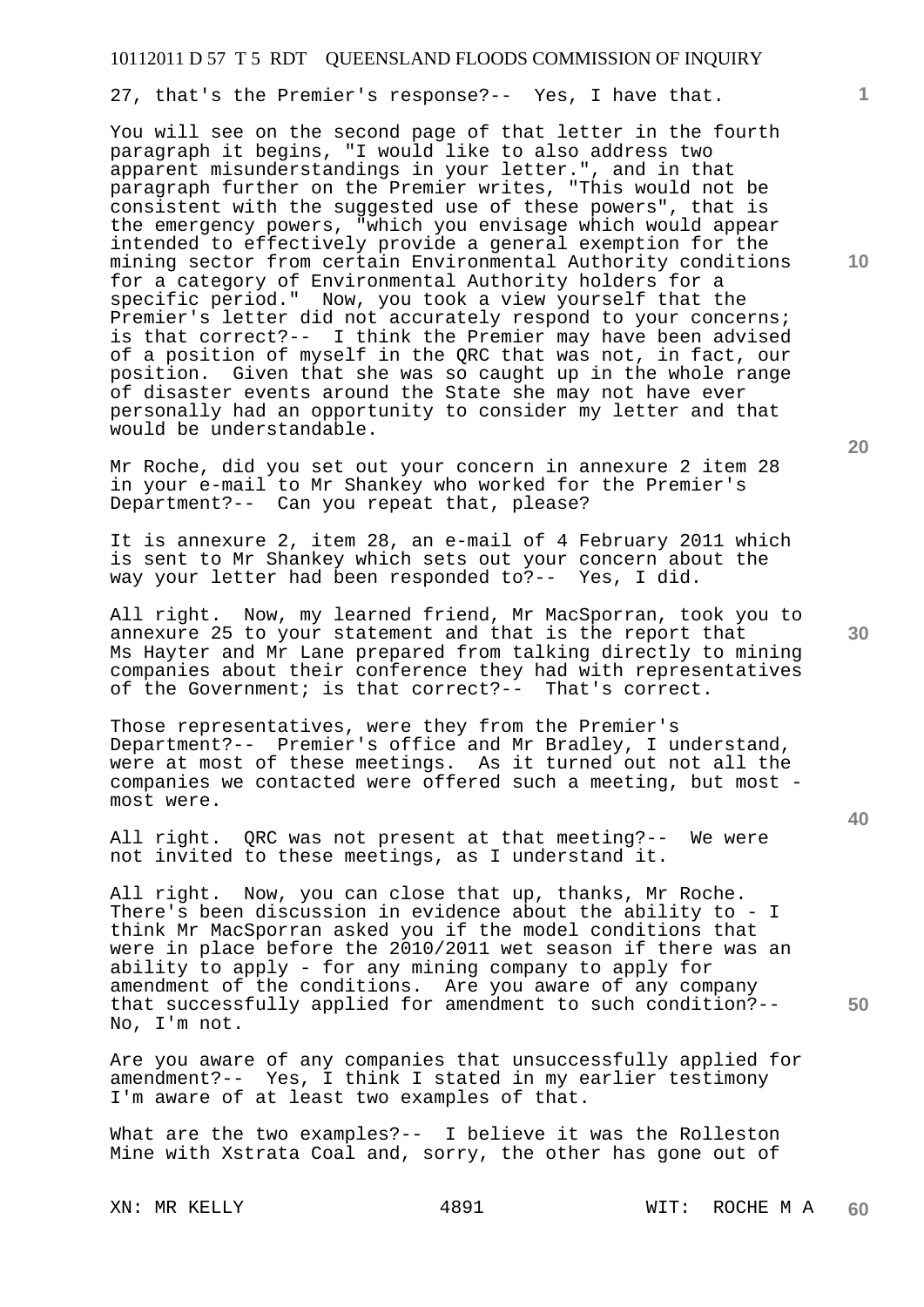my head.

Was it Encham?-- It may have been.

You also, in answer to Mr MacSporran's questions, at one stage referred to the BMA approach and you said you thought it was in the material somewhere there was an e-mail from Mr Ross Willams, I think you said. Could I ask you to look at annexure 2 item 22 of your statement, please?-- That's right. I have that.

I just want to confirm with you is that what you were referring to in your evidence?-- That's right.

That's the e-mail - if you look at the bottom of the first page, it's from Ross Willams to David Shankey dated the 30th of January 2011?-- That's the e-mail that I was referring to.

All right. In particular, in that e-mail which is addressed, "David", the important part is the fourth paragraph which<br>begins with the words, "While TEPS provide for"?-- Yes. begins with the words, "While TEPS provide for"?--

Then if I take you to item 21 of your statement, which is the previous annexure, you were taken to this e-mail where Ms Nicole Scurrah from the Premier's Department had an issue with you about the information you were providing to her, so if you could look at the bottom of the page on the 28th of January 2011 Ms Scurrah said, "Hi Michael, thanks for your response. Our office has contacted some of the companies direct who I am advised have not detailed the issues that you outline, so I wanted to receive the information you have to see why the story is different to that we are here hearing direct." Do you see that?-- Yes, I do see that.

At the top of the page in your response you've written, "Nicole, given your obvious doubts about voracity", et cetera. Do you see that?-- Yes, I do.

All right. In that exchange you were not taken, I don't think, to your e-mail at annexure 2 item 24. If I could take you to that, please? At the bottom of the page, Sunday, the 30th of January. You are writing to your members, the members of QRC, and you say in the first paragraph, "I have had a fascinating interchange with the Premier's chief of stuff Nicole Scurrah since Friday night. Her first responses were to challenge the picture QRC was portraying and to say they were getting a different view from coal companies.", and then you go on to say, "As I've tested that proposition with her it turns out their source of what companies are saying, that is that the TEP process is working well, is from DERM." So did you take that up with Ms Scurrah directly?-- I actually asked her where she was getting her information from and hence my encouragement for her and her office to make direct contact and to their credit they did some of that that weekend and one account of that context is Mr Willams' e-mail to Mr Shankey.

Commissioner, I don't have any further questions for the witness. Could I just mention one thing in passing? The

**1**

**20** 

**10** 

**30** 

**50**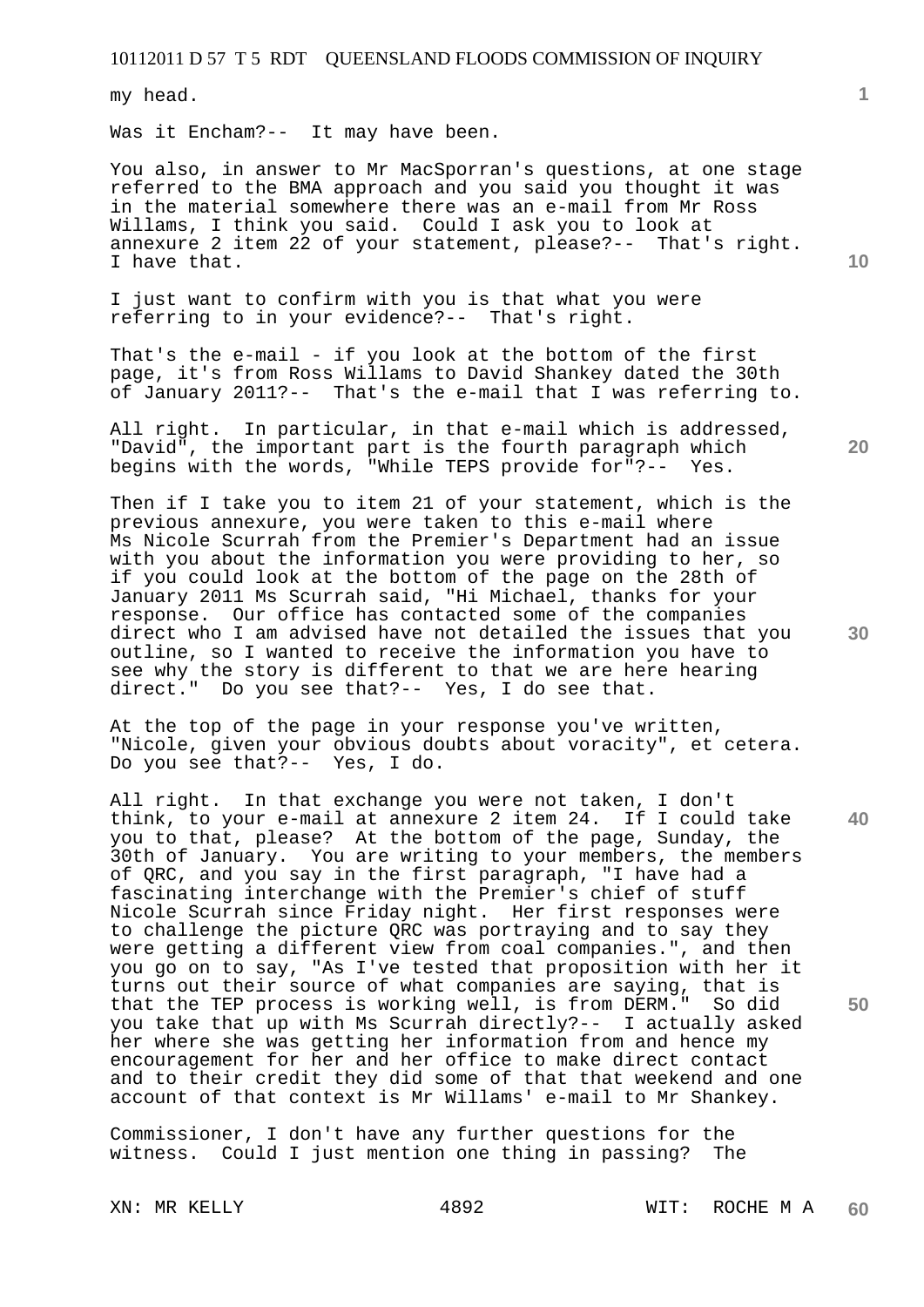witness isn't a lawyer, as he says in his statement, and some legal propositions were put to him about Environmental Authorities by my learned friend Mr MacSporran that you could apply for a variation only if there was no environmental detrimental harm, and there's not much may turn on it, but could I just make the point that the Act doesn't actually necessarily work in that way. If I could just mention for the record, Chapter 5 Part A Provision 3, it really section 238 onwards, deal with when one may apply for an amendment to the Environmental Authority.

COMMISSIONER: Thanks, Mr Kelly. Mr Callaghan, do you have anything?

MR CALLAGHAN: I just want to clarify one aspect of the record, Mr Roche. Can I take you to the first statement, annexure 2, item 17? The second part of that is a letter dated 21 January 2011. Mr MacSporran took you to that letter?-- Yes.

You've obviously provided the Commission with the copy of the letter that you actually received and would it be right to say that the underlining that we see there is yours? There is an underlining on the first and the third pages?-- It doesn't show as underlining, sorry. This is the letter of 21 January?

Yes, letter to you ----- ?-- Yes.

-----from Mr Bradley, a letter of 21 January 2011.

COMMISSIONER: It's on the screen if you want to look at it?-- I don't - I don't believe that that's my underlining, but I can't be sure.

Could we look at the underlining on the third page then and there is a comment written there in some handwriting which you may or may not recognise?-- That's not my handwriting.

Not yours?-- It could be - it could be comments provided by officers within my office, but I-----

Suffice to say it's not yours?-- No.

That clarifies that aspect of it. That's all I wanted to check, thank you. Thank you, may Mr Roche be excused?

COMMISSIONER: Yes, thanks, Mr Roche, you're excused.

WITNESS EXCUSED

MR KELLY: Madam Commissioner, may I be excused?

**40** 

**50** 

**20** 

**10**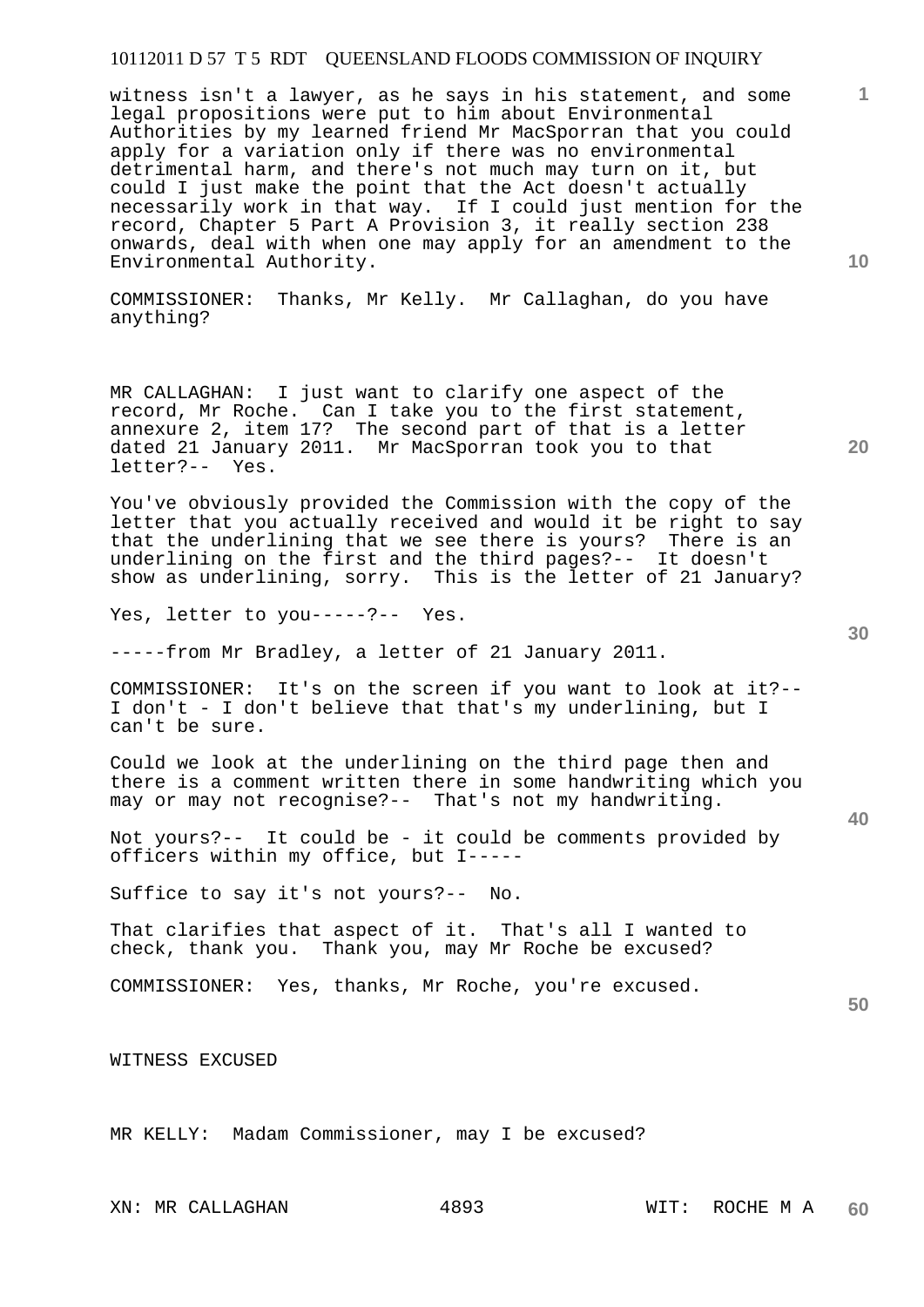| 10112011 D 57 T 5 RDT QUEENSLAND FLOODS COMMISSION OF INQUIRY                                                                                                                                                                                        |
|------------------------------------------------------------------------------------------------------------------------------------------------------------------------------------------------------------------------------------------------------|
| $\mathbf{1}$<br>COMMISSIONER: Yes, thanks, Mr Kelly. Ms Wilson, you are<br>calling the next witness?                                                                                                                                                 |
| MS WILSON: Yes, thank you, madam Commissioner. I call Barry<br>Ball.                                                                                                                                                                                 |
| BARRY WILLIAM BALL, SWORN AND EXAMINED:<br>10                                                                                                                                                                                                        |
| MS WILSON: Can you tell us your full name, please?-- Barry<br>William Ball.                                                                                                                                                                          |
| You are the former manager of Water Resources, Brisbane City<br>Council?-- That's correct.                                                                                                                                                           |
| Water Resources was formerly called Waterways?-- I can<br>20<br>clarify that.                                                                                                                                                                        |
| Yes?-- The arrangement was Waterways was amalgamated with the<br>branch of Water and Sewerage to create Waterways.                                                                                                                                   |
| Okay. How long were you employed by the Brisbane City Council<br>for ?-- Since 1982 to 2009.                                                                                                                                                         |
| Where are you presently employed now?-- Queensland<br>University.<br>30                                                                                                                                                                              |
| Now, you've participated in two interviews with Commission<br>staff?-- That's correct.                                                                                                                                                               |
| The first on the 28th of October 2011?-- Yes.                                                                                                                                                                                                        |
| And the second on the 7th of November 2011?-- Yes.                                                                                                                                                                                                   |
| You're aware that both of these interviews were recorded?--<br>Yes, I was, yes.<br>40                                                                                                                                                                |
| You've seen a transcript of these interviews?-- I have.                                                                                                                                                                                              |
| Can I show you these documents, please? Now, you've - have<br>you had an opportunity to read these?-- I've scanned both of<br>them, yes.                                                                                                             |
| Is there any corrections that you wish to make to any of the<br>content in them?-- Only some - some minor wording issues in<br>there, not in the content, but more in - I think there was<br>some minor mistakes in wording, but that was all.<br>50 |
| To the best of your knowledge and recollection, the content is<br>true and correct?-- That's correct.                                                                                                                                                |
| Madam Commissioner, I tender those documents.                                                                                                                                                                                                        |
| MR DUNNING: Madam Commissioner, I object to the tender. The<br>provenance of them is not finally in issue, but respectfully I                                                                                                                        |

XN: MS WILSON 4894 WIT: BALL B W **60**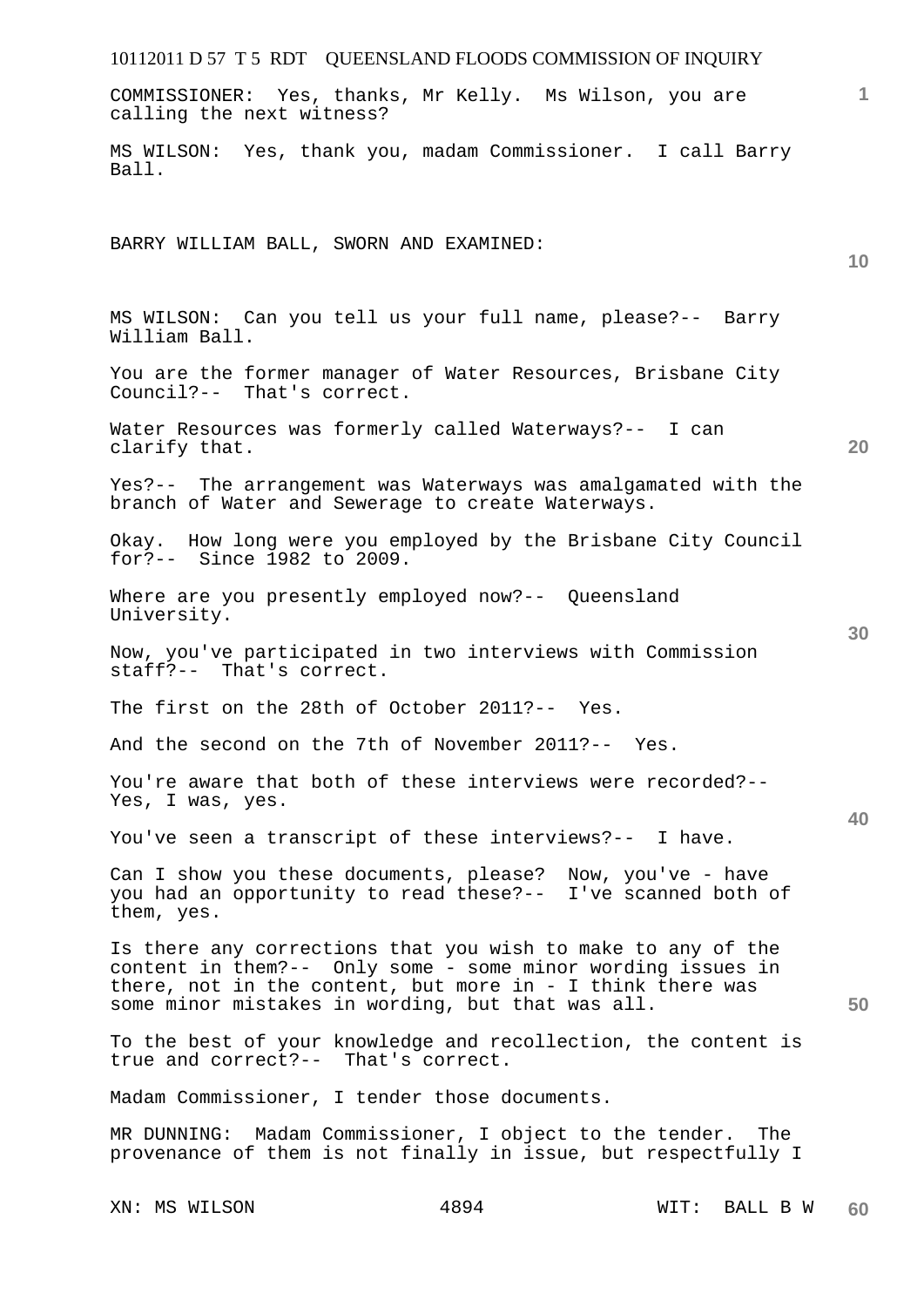don't see how they add anything in a probative sense. If our learned friend wishes to cross-examine the witness on an answer he gives now, that's fine, but for them to stand as something like an ersatz evidence-in-chief in our respectful submission would be undesirable. Mr Ball was only very recently contacted by the Commission. It is plain from the transcripts themselves he is asked about events a long time ago that centre around documents of some detail without being shown the documents. Now, if it is thought desirable to cross-examine him on them, well and good, but to simply tender them in that unqualified way, in our respectful submission, is inappropriate.

COMMISSIONER: I am not sure if I am getting your point. Every other witness has had their statement tendered.

MR DUNNING: Yes.

COMMISSIONER: This is just a statement unmediated by somebody else reducing it to paragraphs.

MR DUNNING: And that's the vice in it, in my respectful submission. It doesn't carry with it the utility that the statement carries with them. The statements were prepared on adequate notice with an opportunity to review the relevant documents. To compare this to that is the very basis of my objection. Mr Ball was asked about events that were eight years or thereabouts ago. They were all recorded in documents and not withstanding that his recall in respect of those events that are documented and about the contents of those documents was subject of the interview, he's almost exclusively not shown in the documents, nor is he given the opportunity to have refreshed his memory before conducting the interview. So in terms of its probative value, it is the very point respectfully, Commissioner, you make to me that it is not proper comparison to a statement as all other witnesses have put statements in and to admit it on that basis would be, in my respectful submission, unfair to this witness.

**40**  COMMISSIONER: If we were in a regular Court I would be saying to you you are making arguments about its weight, but that's got nothing to do with its admissibility, but this isn't even a regular Court.

MR DUNNING: Well, respectfully I can deal with that two ways. In my respectful submission, it wouldn't be open to that sort of unqualified tender in a regular Court. All it would be available to do is cross-examine a witness.

COMMISSIONER: Would it not be available for tender in a regular Court?

MR DUNNING: In my respectful submission, no, there would be no reason to tender a record of interview elsewhere as a witness's account out-of-Court on another occasion without more. The only proper basis, in our respectful submission, of a tender in those circumstances would be to elicit some evidence from a witness, whether it be in a written statement

**10** 

**1**

**20** 

**30**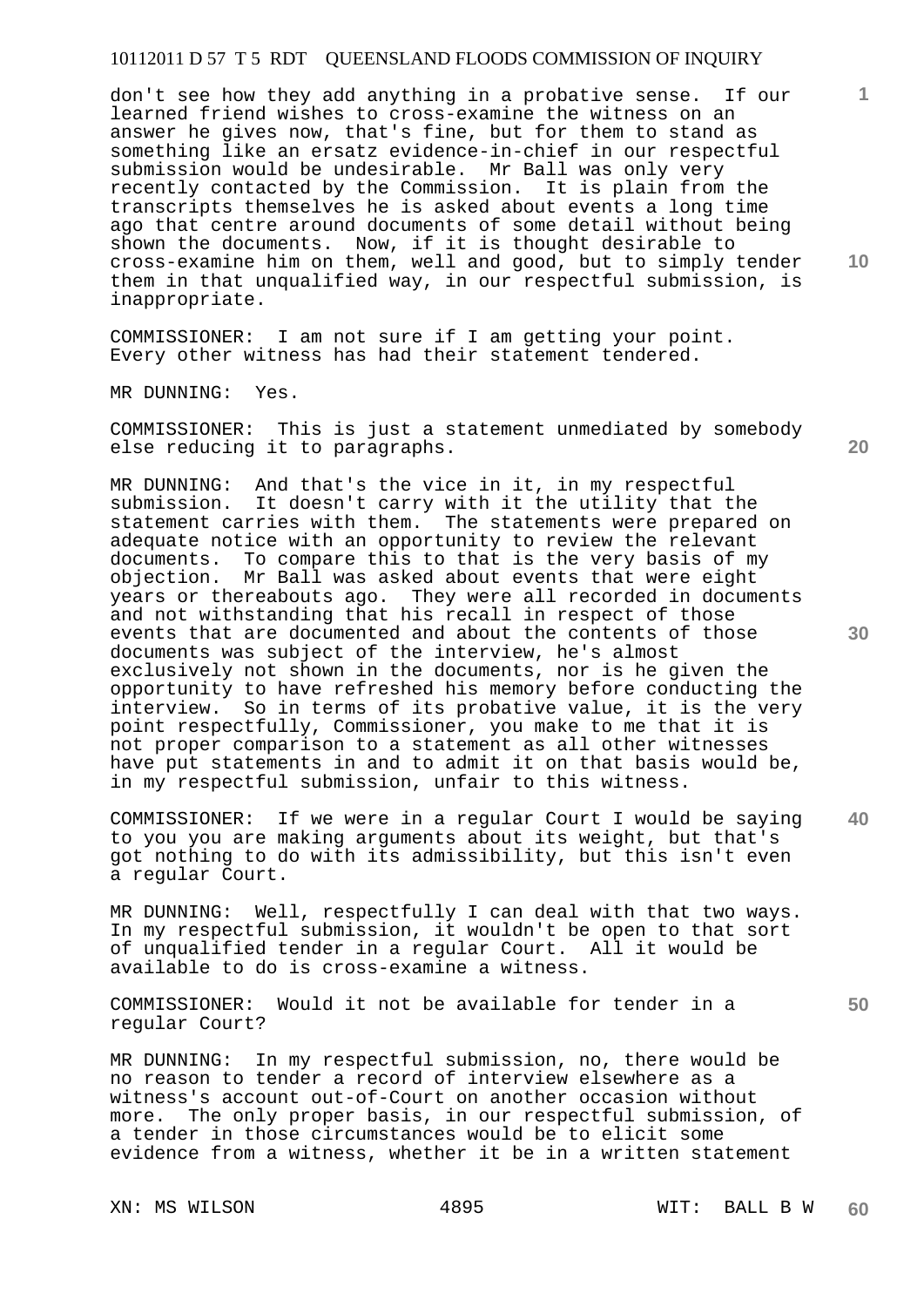or viva voce and then if you want to challenge that and say, "Look, on another occasion you said this."

COMMISSIONER: But in a regular Court I suppose the tapes might be tendered rather than a transcript, but there is no argument that the transcript doesn't reflect the tapes.

MR DUNNING: No, there is no argument.

**10**  COMMISSIONER: That happens all the time. The obvious example is the police record of interview, so I can't quite see what it is you say is remarkable about this.

**40** 

**50** 

**20**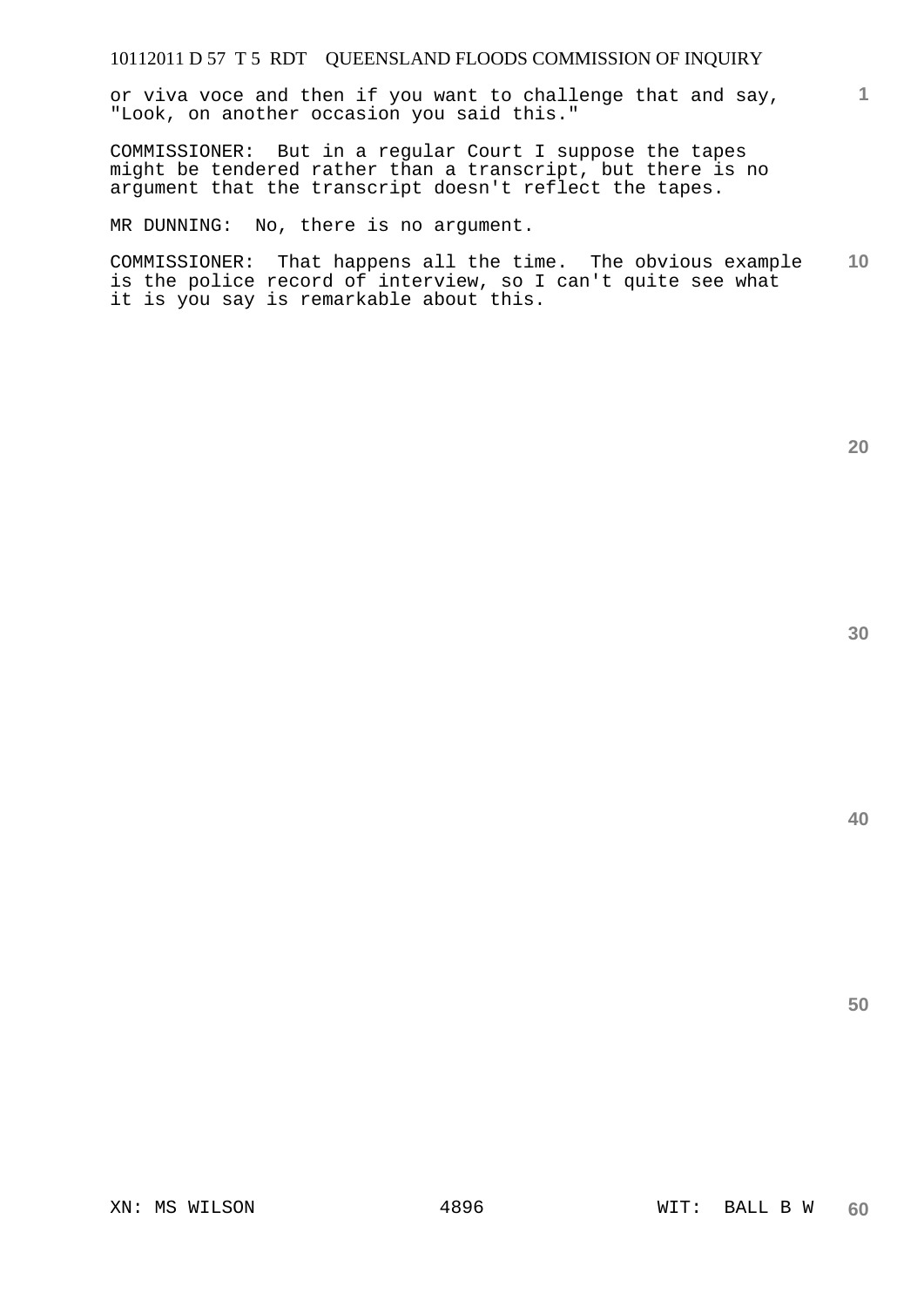MR DUNNING: Well, you would not, in an ordinary civil trial, and I appreciate the differences here, but my objection is the probative weight of these statements as, in effect, an equivalent of somebody's evidence-in-chief.

COMMISSIONER: Sorry, Mr Dunning, I just can't see it. I'm going to admit them. You can make whatever submissions you like about weight.

MR DUNNING: Yes.

COMMISSIONER: But I really can't see any argument about their admissibility. So the first transcript which is date dated the 28th of October will be exhibit 951 and the second will be 952.

ADMITTED AND MARKED "EXHIBITS 951 AND 952"

MS WILSON: Mr Ball, you joined Waterways in 1998; is that the case?-- I'm not sure.

What was your role when you joined the Brisbane City Council?-- The Brisbane City Council, I took a role on as an engineer in a Planning Minister section within what was the Works Department of the Brisbane City Council.

In terms of flood studies being obtained and - commissioned and obtained by the Brisbane City Council, perhaps I can mark your joining of Waterways to that point, in terms of these flood studies you joint Waterways after it had received the June 1998 report, that is the Brisbane River flood study by Sinclair Knight Merz; does that assist?-- No. The process was that council was under a structure of the Works Department in which the City Design Group was a unit of that structure. I had a role in the Works Department which was in the Planning<br>area. There was a restructure of the organisation, the whole There was a restructure of the organisation, the whole council into a purchase provider in '98-ish and in that restructure the Waterways branch was created as a purchaser group. So it was a new organisation and I was appointed as a manager of that group. So it was a restructure of the organisation into a purchase provider function.

In terms of the Sinclair Knight Merz 1998 flood study; are you aware of that flood study?-- I am.

**50**  And when you were at Waterways did you do some reviewing of that flood study?-- I asked for a review of that study to be done.

Okay. Madam Commissioner could Mr Ball be shown Ms McCleland's statement which is exhibit 946 and in particular paragraph 42B of that statement. Mr Ball, it will come up on your screen so you will be able to see it. can just go up a bit to paragraph 38 which - the headings are

**20** 

**10** 

**1**

**30**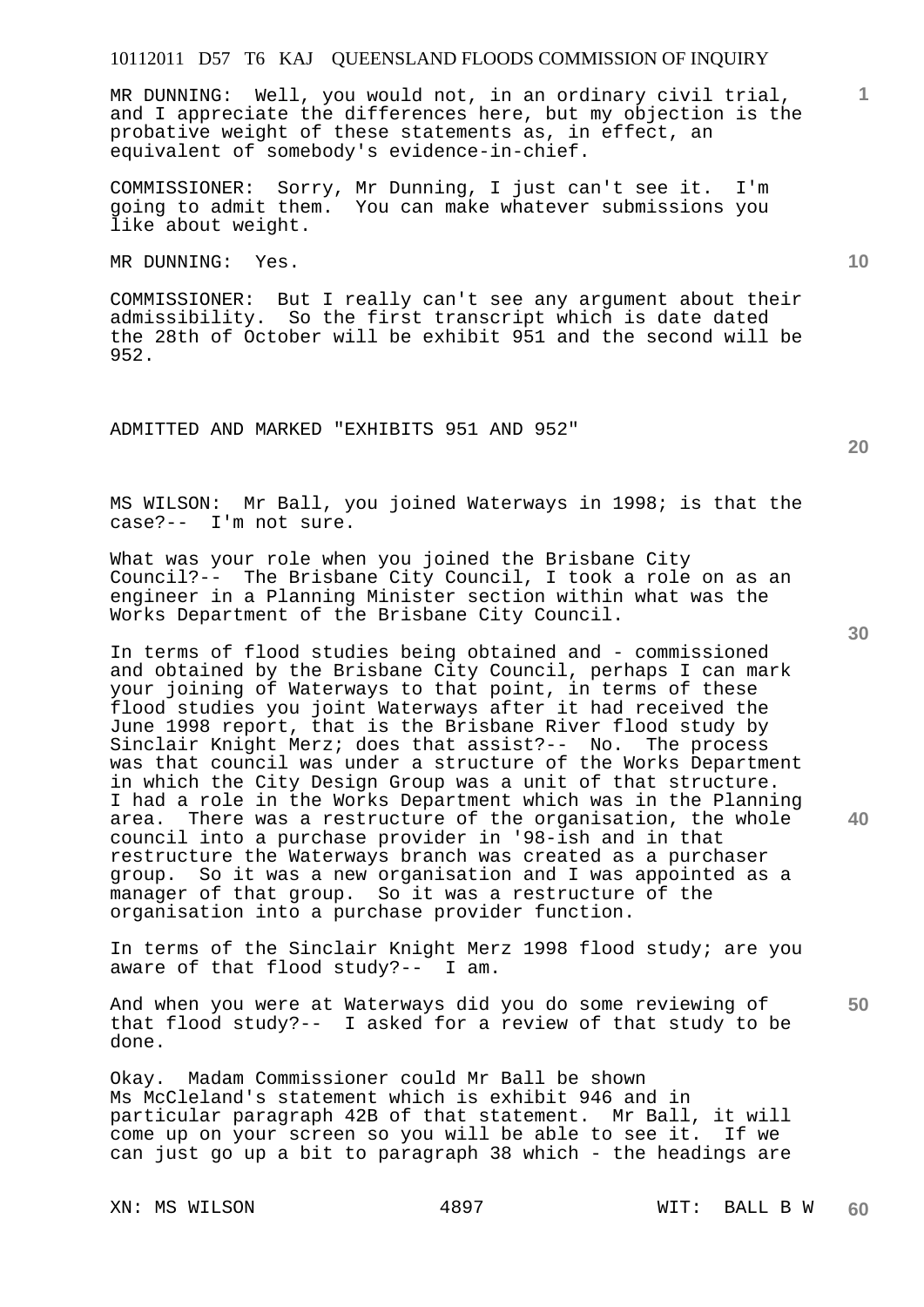important because it gives a context. A bit further, if we could. The decisions regarding SKM 1998 and it sets out the engagement. And then if we go down further it sets out the briefings that occurred; do you see that?-- Yes I do.

Do you see the bottom of the page - the bottom of that screen. And if we can just go down a bit further to paragraph 42B we see that one of the briefings that has been identified in that paragraph is - it comes fax from K Morris, that's Ken Morris; is that the case?-- Yes.

To S Abbey of SKM and it's dated the 9th of October 1998 and it notes, "There is still some deliberations re this. Barry Ball will be presenting to the council mid next week"; do you see that?-- I do.

Do you recall doing these briefings?-- Not at all.

Not at all, okay. Did you at any time in your role at Waterways, and then Water Resources, brief - present to council?-- Not to council.

Okay. When we say the word "council" what does that mean? What does - what do you use that  $term---?--$  I interpret that to be for council.

Okay. Who did you do briefings to then?-- Put in the context of this or-----

In the context of flood studies?-- Of flood studies. I had briefings with the chair of the Planning committee-----

Right?-- -----who was a member of the civic cabinet and E and C Strategy and E and C Formal, which are committees of council of the chairs of the various organisational arrangements within council.

So if I can understand your evidence, you never gave briefs to full council, which is the representatives making up the full council, but you did give briefings to some subgroups of the full council; is that the case?-- Correct.

If I can now turn your mind to Water Resources commissioning work from City Design. Now can you just explain to us what you understood City Design's role was in relation to flood studies?-- Can I clarify whether this was pre the creation of Waterways branch or post.

It's in around the 1999, you know, the report that was commissioned from City Design in June 1999 you received and one and you received another one in December 1999. Around that area, around that time?-- If you're referring to the - I requested Russell Mein, M-E-I-N, to undertake a review of the original 1998 Sinclair Knight report managed by City Design and then subsequent to that review he had a number of recommendations and I asked City Design to review that original report against those recommendations, if that's the ones you're referring to.

**10** 

**1**

**20** 

**40**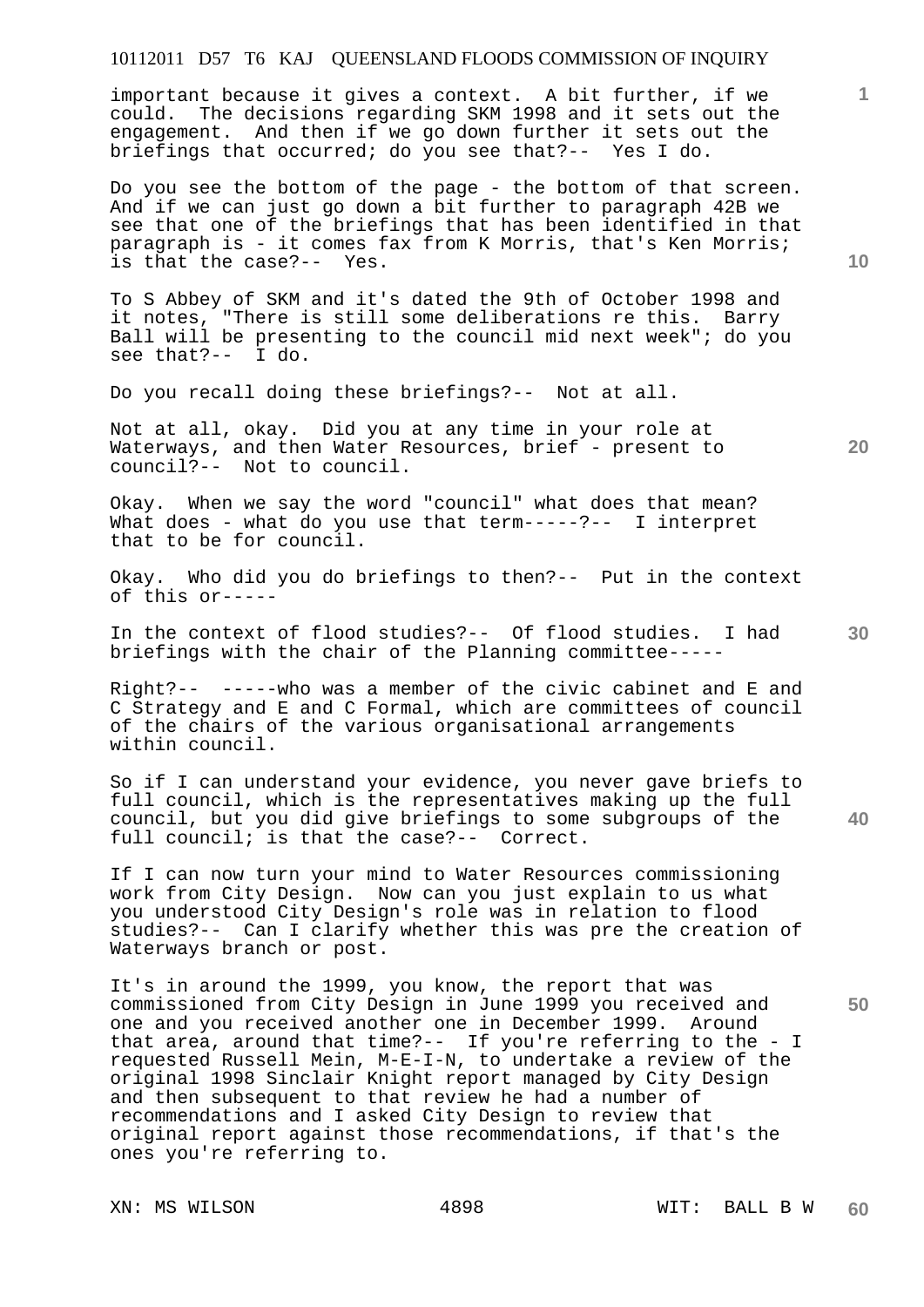Yes?-- Yes.

And that occurred on two occasions?-- Correct.

And you received a report which was known as the City Design December 1999 report?-- I accept that.

Okay. And then it was decided then to have a technical workshop; do you recall that?-- Yes.

In October 2000?-- Yes.

Okay. And at that time Brisbane City Council was advised by DNR, Department of Natural Resources, that they were doing relevant work in this area; do you recall that?-- Correct.

And at the time of that workshop it was thought that that data, which would be relevant data to any flood studies that the BCC were doing, would be available in around two months; do you recall that?-- Correct.

And because of that and some other reasons flood studies were delayed until you received the data from DNR; do you recall that?-- Yes.

Now that two months blew out to two and a half years?-- Correct.

What I'm interested in is how that time, looking back now, could be managed better. I understand that the Brisbane City Council often had contact with the DNR to try to get the data. Looking back now, how can we set in a process that this information can be obtained in not such a large time frame?-- There was a - there was two elements to that. One was, it was work that DNR were doing themselves, but they were relying on information from the Bureau of Meteorology. The Bureau was doing a review of rainfall patterns in Australia and - so what was happening was that the, the information that council was waiting for from DNR was dependent on the rainfall curves that were coming out of the process that the Bureau was putting together. So I would suggest that the, the way that we could avoid this happening was to, before commencing studies, was to look to the range of those sorts of activities going on around Australia, if the Bureau was about to revisit the rainfall patterns, then I would suggest you wouldn't start the study until those rainfall patterns have been completed and fed into the relevant models. If DNR are doing a revamp of the flood flows in the river because of a reassessment of the safety of dam, then you would wait for that to happen as core data to feed into the model. So it would be to better understand the landscape of other activities going on in the region and in Australia.

What about the communication between the Brisbane City Council and Department of Natural Resources to be able to obtain that information, the data the Brisbane City Council required in a shorter time frame, have you got any suggestions about

**1**

**10** 

**30** 

**40** 

**50**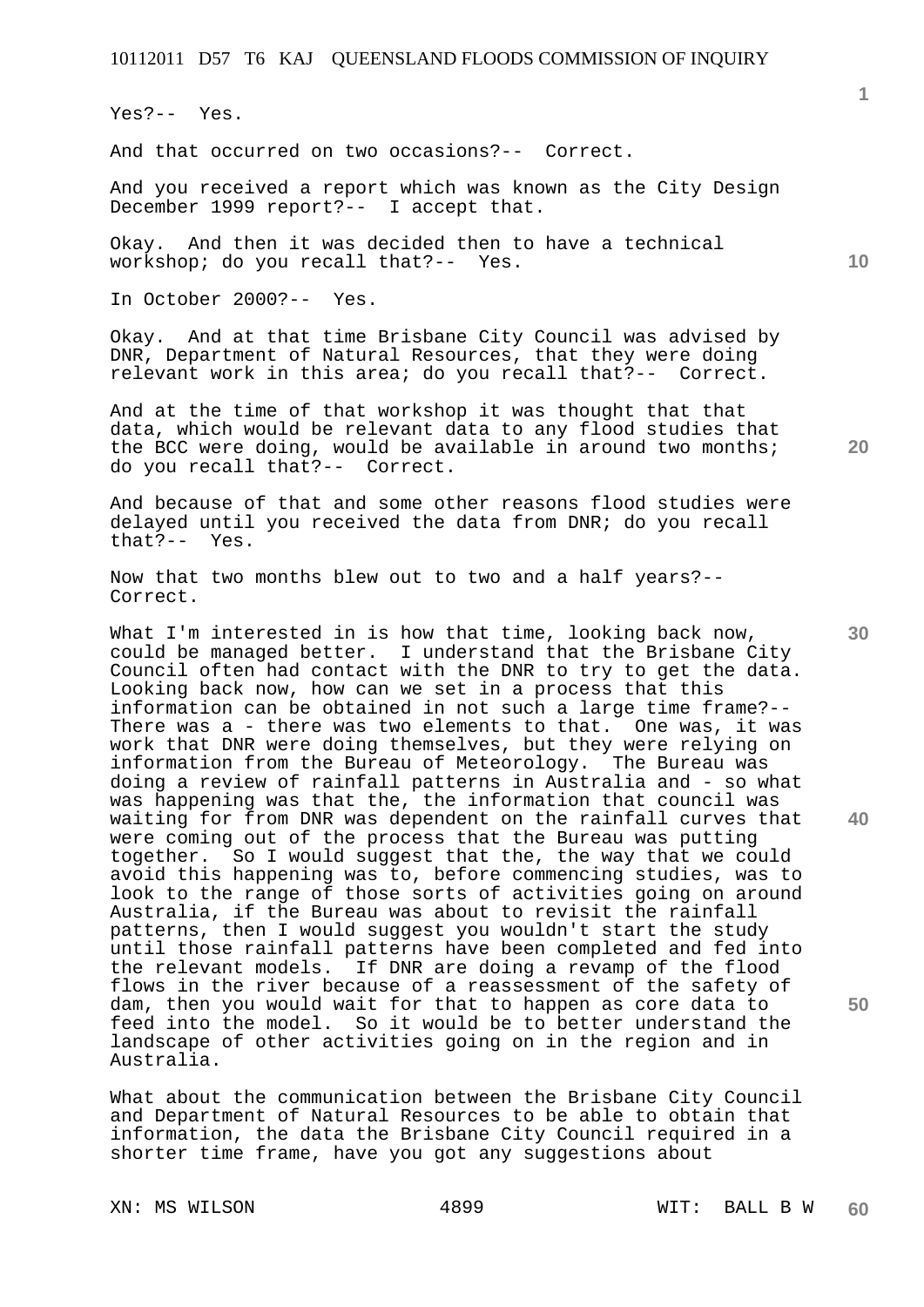processes that could be put in place for that to occur?-- Well, the relationship between Brisbane City Council and the Department was excellent and so there was no issue with that communication. It was simply waiting on core data to be able to ensure that the appropriate information was fed into the model. So my point is, is that there was no issue with the relationship between the two organisations.

Brisbane City Council received the data in about July/July 2003 and then SKM was commissioned to do further work?-- Well, they were asked to do work based on that information from DERM, yes.

And also the Brisbane City Council also commissioned an independent review panel to review the work that SKM were doing?-- Correct.

**20**  Was the independent review panel, not SKM, the body that council was looking for, for the authoritative guidance as to the figure to adopt for the Q100 flow?-- I'm sorry, could you repeat the question?

Was the council looking to the independent review panel as the authoritative guide as to the figure to be adopted for the Q100 flow?-- Council - the independent review panel was the organisation that council was looking to for the appropriate value for the Q100 level.

We have had some discussion about the interaction and relationship between the Brisbane City Council and the Department of Natural Resources, if I could turn your mind now to the interaction of Brisbane City Council with SEQWater, and perhaps the best way that we can do this if I can show you some meeting minutes that are attached to Rory Nathan's statement, which is exhibit 884, and if I can ask you to go to RJN 20, which are meeting minutes of the 14th of July 2003. Now we see that that's the Brisbane River flood study meetings and these are the meetings that took place, were they, whilst SKM were undertaking that flood study?-- That's correct, yes.

Okay. If I can take you to that second page, which is item 4, and we can see what that says there. There was a suggestion that someone talks to SEQWater to find out how their dam operating rules could be changed to better manage downstream flooding. Do you have any recollection who "we" was?-- I would suggest that was council, but I can't be certain.

Okay. And to follow this suggestion up, if we can go to RJN 23, and if we can go to the 4th page, which is item 5C. Now this was the meeting minutes for the 31st of July 2003, and if we can look at the 7th dot point down where we can see that you had preliminary discussions with the CEO of the Water Corporation. What I'm interested in is the protocol for communication/interaction that was established between the Brisbane City Council and SEQWater at this time. Was that the usual way how you did interact, was just that you could get on the phone and talk to SEQWater about the possibility of changing their operating manual?-- That wasn't the formal

**10** 

**1**

**30** 

**40**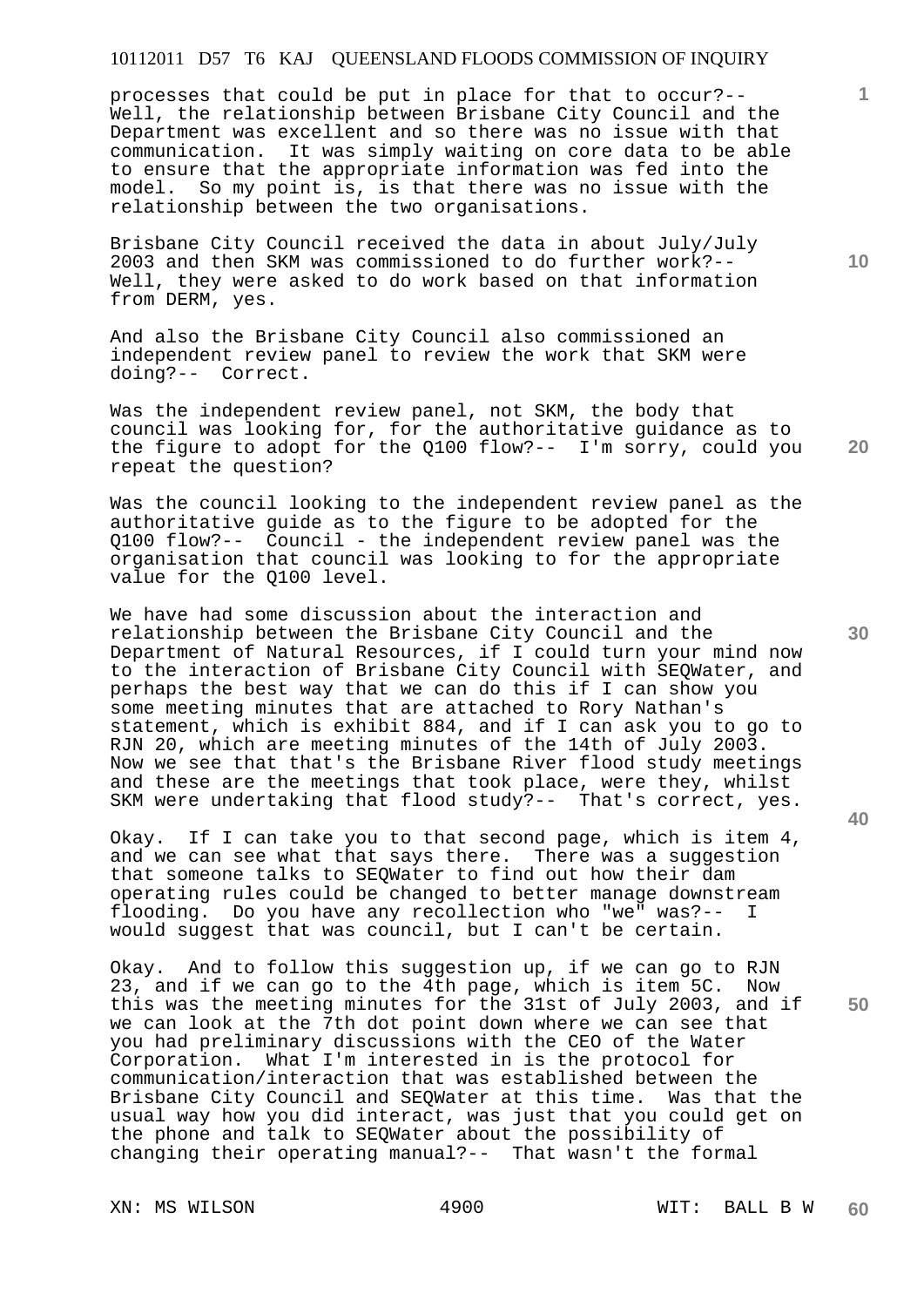mechanism, but I knew the individual and so I rang just to progress whether there was a mechanism or way that we could address this issue.

And what was the formal protocol at that point in time?-- It would have been through DERM because DERM were doing the study for the flood flows in the river, and so it was, it was that relationship. But we did have these joint meetings to look at how the work done by all the agencies can be obviously coordinated and work together. So the formal process was through DERM, but there were regular meetings to look to how we can coordinate the activities we were doing.

So is it the case that possibilities and suggestions could be made between yourself and SEQWater on an ad hoc basis, but if it was going to progress any further then it had to go through the formal channels of DERM?-- Correct.

So it was quite open for you to contact SEQWater to talk about possibilities and suggestions to see what their feel was?-- Correct.

The SKM 2003 report and the Independent Expert Review report both made recommendation from a Monte Carlo analysis; you are aware of that?-- Further recommendations, yes.

Yes. Further recommendations to the work that had already been done?-- Yes.

But, however, the Monte Carlo analysis was suggested by SKM during the process of preparing their flood study; do you recall that?-- No. Is this - can I just clarify which flood study because there was many.

SKM 2003 when they were doing their report?-- This is post-----

No, this was while they were doing it, the 2003?-- So this was the flood study that was used - the August, I think it was, to feed into the-----

The independent expert review panel?-- I don't recall it being in that.

Sorry, you don't recall?-- I don't recall it being in that study, as a requirement in that study, the one that was - the August SKM.

Okay. Perhaps if we can go back to then Rory Nathan's statement and I can show you some minutes of a meeting. Exhibit RJN 31, if we can go to that. We can see there that this is the Brisbane River flood study expert review panel notes from the meeting. So the purpose of these meetings at that point in time, can you tell us what that was?-- So we'd established the expert panel, we had then met twice, I think this was, this might have been the second meeting of the panel. It says number 2, so I guess it was the second meeting of the panel.

**10** 

**1**

**20** 

**40**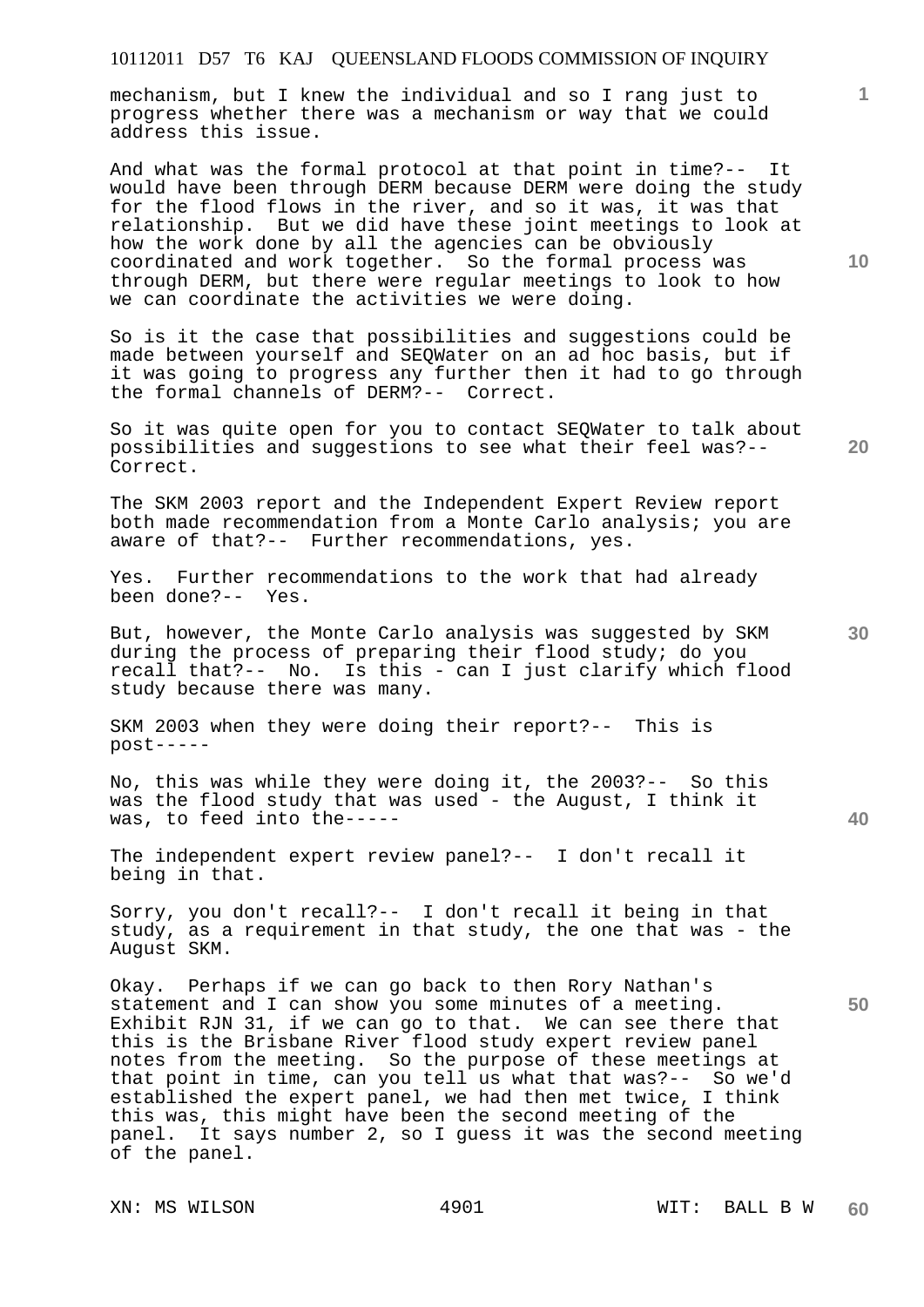And was that so how these reports could be progressed and how they were, what was occurring with the reports?-- When the panel was formed there was an agreed process. The process was that we would meet, present information from SKM, from City Design to the panel. They would then have time to assess and review, ask for further activity, and then meet again to do the same process based on that request for extra activity. Reading this, we have had our first meeting, the review, other data has been provided, other activity has happened, and this is the second presentation, second meeting of the review panel.

Okay. And if I can take you to item 6 of this, these notes which refers to Don Carroll's presentation, and if we can see that second paragraph - we can see that the Monte Carlo - the possibility of using the Monte Carlo approach was discussed?-- Yes.

**20**  But that analysis would be too long, it would take too long?-- That's what it says, yes.

Do you have any recollection of this at all?-- No.

Do you have - you have no recollection of the discussion of the Monte Carlo approach during this process?-- Not at this meeting I don't, no.

Well, perhaps if you can just look at it being too long, were you operating under very tight timeframes?-- No.

Okay. Because this seems to say that, "Converted from...and at six weeks that is too long". So it appears that six week process would be too long at this point in time; do you agree with that?-- Well, it says that, but we didn't have a deadline on the panel review process.

Okay. So you can't really explain why that says that? You're aware that the independent expert review panel's recommendations in 2003 recommended that - made a further recommendation that a Monte Carlo analysis be done; you're aware of that?-- There's a context to that statement. I think it would be - I'd rather talk to it in the context of the statement.

And I appreciate that, and that's important, but if we can go to paragraph 60 of Gavan Blakey's statement, which is exhibit 947, where he sets out the recommendation is for further work. If you could just take a moment to read that. It goes on to recommendations for further work as well, so if you-----?-- Yep.

Not going too fast?-- No, that's fine. Thank you.

Have you read that?-- Yes, I have.

Does that set out the context that you're wanting to state?-- Thank you.

**10** 

**30** 

**40**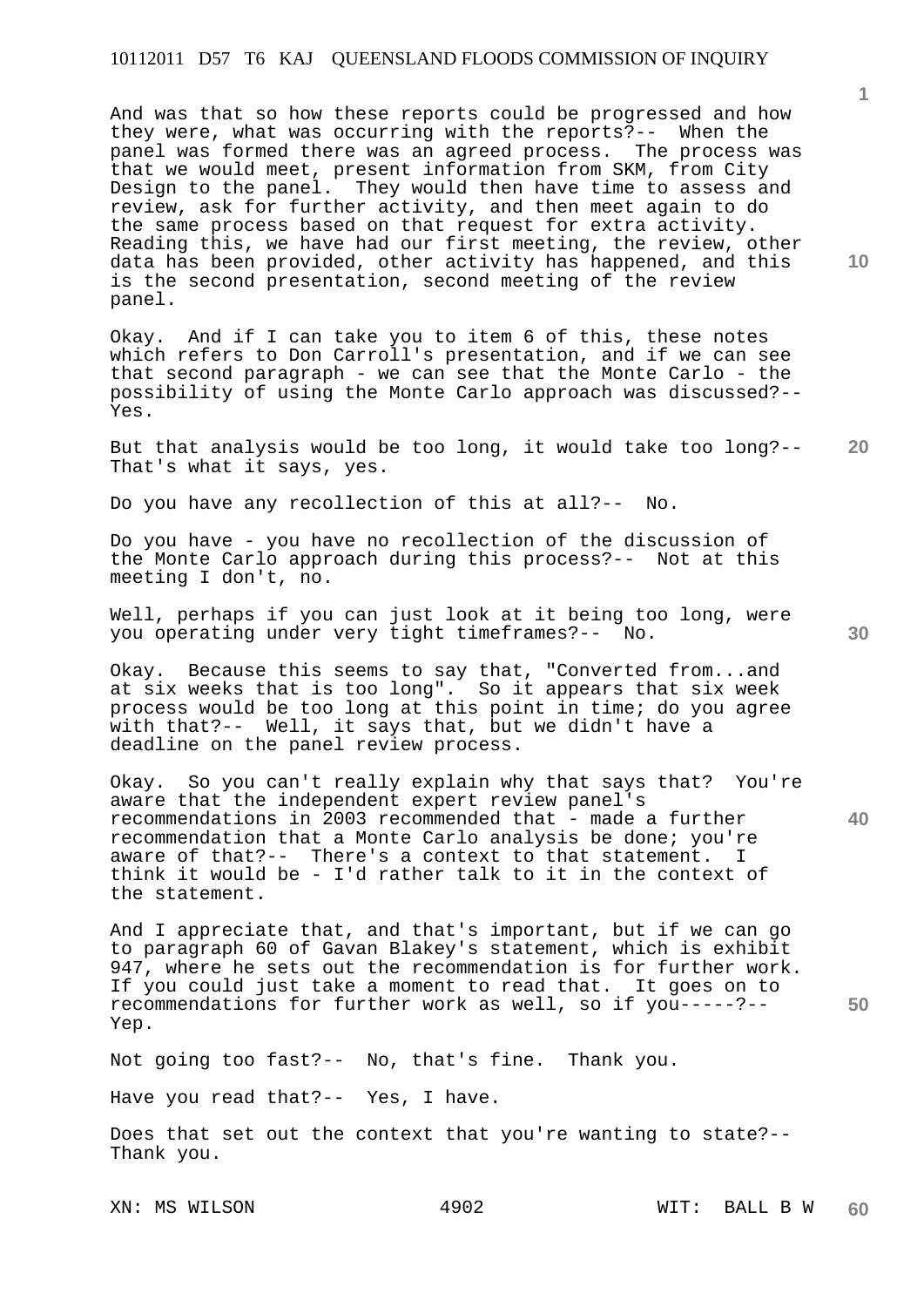Now did you yourself ever consider whether to implement the recommendations that are contained in that, what you just read there, about a Monte Carlo analysis?-- The context is those recommendations apply to a process beyond the determination of the Q100. Yes, we started a process to implement those recommendations.

But what about your role in that process?-- My role was to ensure that those recommendations, because they were adopted by council, were implemented.

You recall, though, when you were interviewed by Commission staff you were asked questions about your - did you ever consider the Monte Carlo analysis, and you replied that you didn't, and I can take you to that, if you wish?-- Yes.

But is it the case that you just couldn't recall at that point in time your exact role in this process?-- I just have to clarify the comment that you're referring to in that statement.

Okay. We can go to the - if we can go to, for example, page 35 of the transcript of interview on Monday the 7th of November 2011 starting at 8.11 a.m. You have got the document there?-- I've got the document, yes.

It will come up in a minute, and it's also in front of you. Whatever's easier. We can see there - we see about halfway down, and we can see at the bottom of that screen, now in the middle, "So one of the recommendations was still a Monte Carlo analysis, that's a City Design not one for me"?-- That's correct.

Okay. Can you explain that to me?-- And I've, I think, reiterated a number of times in that statement-----

Yes?-- -----is that the Monte Carlo was a methodology that a design office will use. If you look at those recommendations, it talks about a risk based strategy.

Yes?-- And then it says if you're going to undertake a risk based strategy, the Monte Carlo was a methodology you used for risk based strategy. It's not the only methodology you use, you use subjective analysis. So the decision from a policy perspective was whether council was going to adopt the risk based stragegy for flood level determination, that's the policy side of it. From a technical side of it, it is whether you use Monte Carlo analysis as a tool to help in that decision making, and the point I was making there, because they - Ms Hedge was referring continuously to Monte Carlo, is that was a City Design issue. I, as a policy manager, don't direct the technical group what tools they use to undertake those analyses.

Okay?-- So the question was never asked about risk management, it was asked about Monte Carlo analysis.

XN: MS WILSON 4903 WIT: BALL B W

**1**

**20** 

**10** 

**30** 

**40**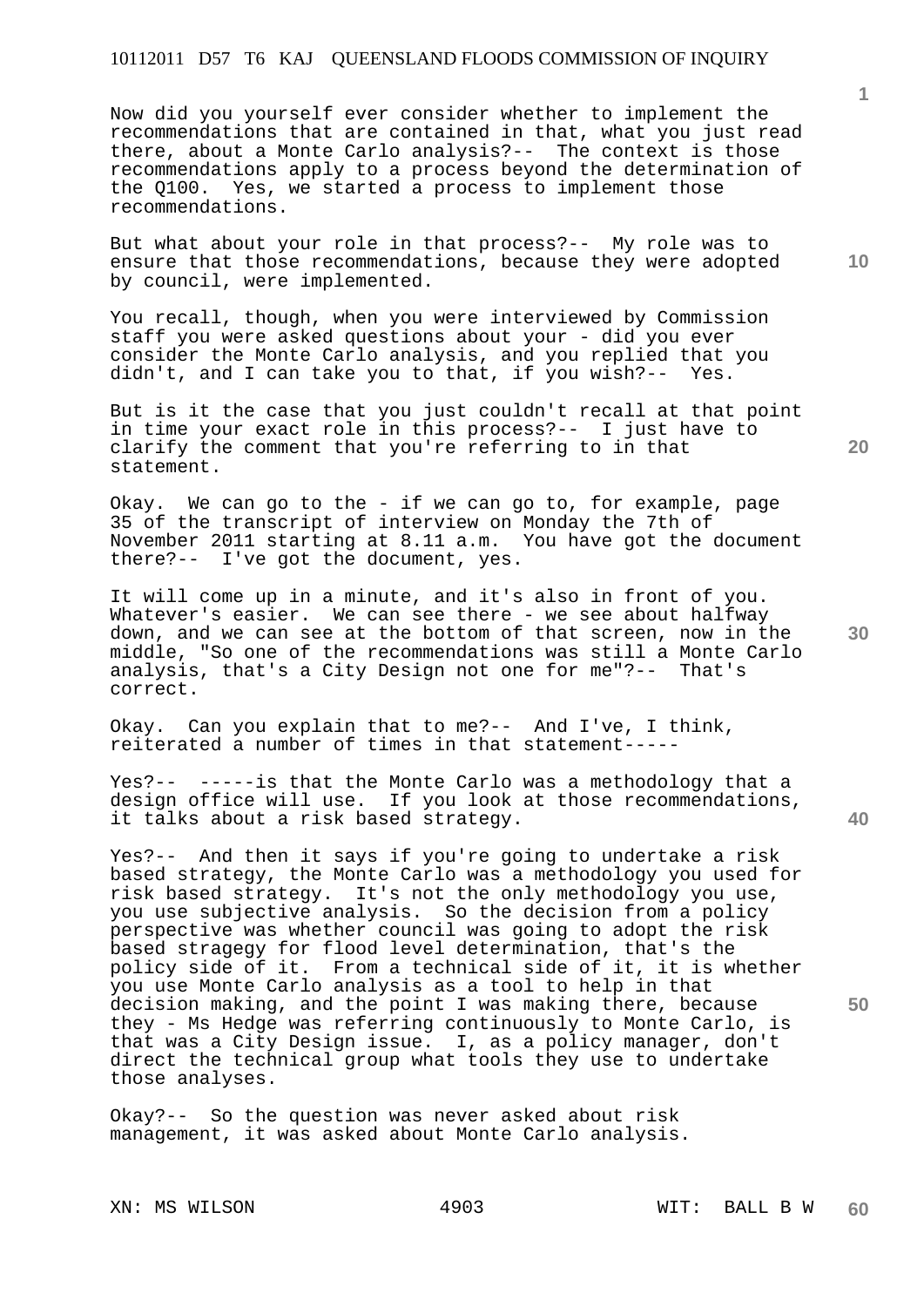So that's a distinction that you draw?-- Absolutely.

**10**  And just for completeness, can I show you paragraph 79 of Mr Blakey's statement, and if I can ask you to read that. Mr Blakey refers to you and - you and Mr Blakey and Mr Ball and Mr Barnes considering the Monte Carlo analysis at that time. Do you have any recollection of those discussions or considerations?-- I don't directly, but I'm sure as a result of the recommendations we would have had a number of discussions about the content of those recommendations. So I take the statement there as it is.

Okay. And so you don't dispute that statement, but you put that distinction on that statement comparing it to the transcript that you've just provided?-- Correct.

**20** 

**1**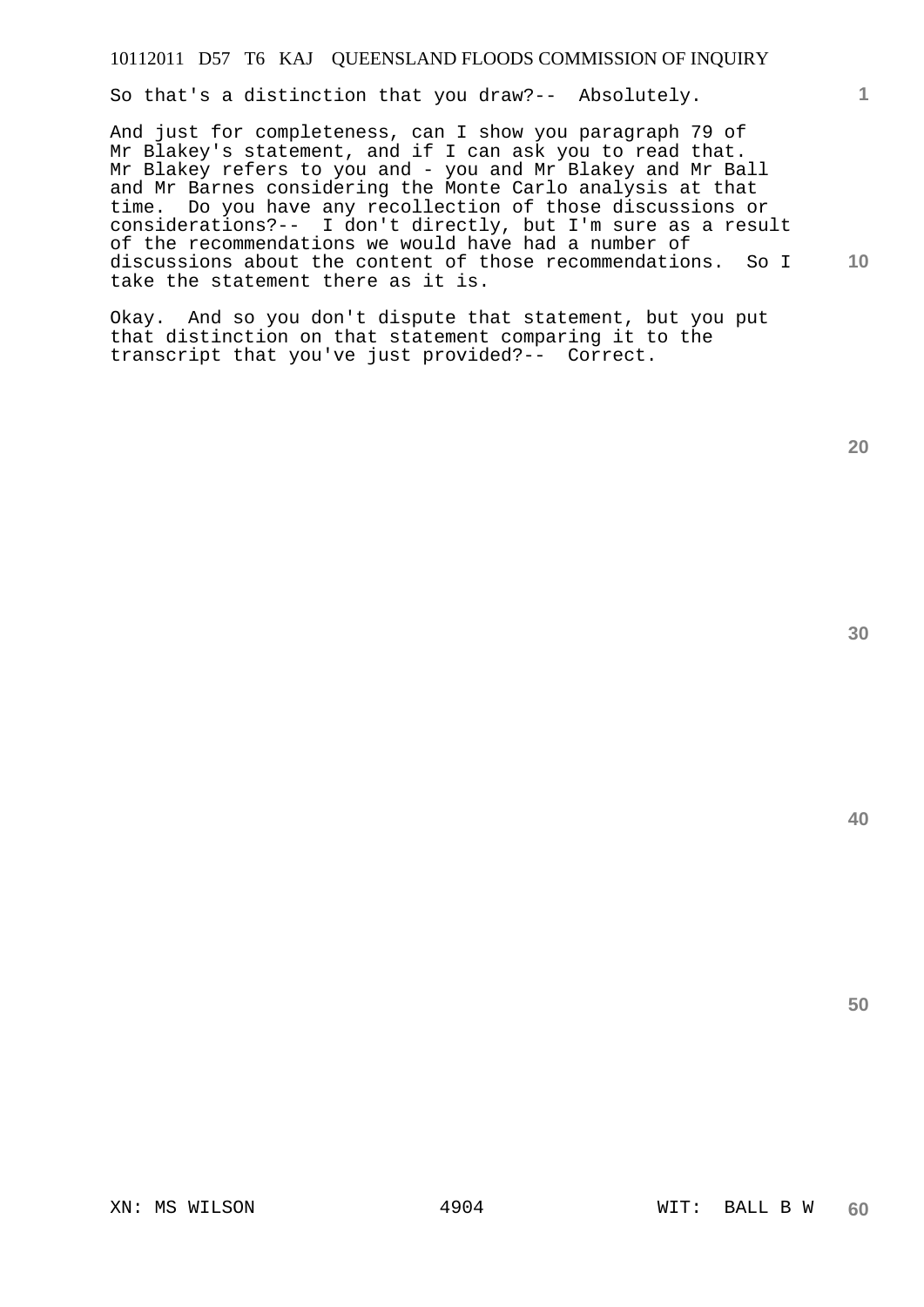Can I ask you this: in terms of when flood studies are commissioned and then provided to a council who do you see as the person or the role that should make the decisions whether recommendations should be implemented?-- Would depend who's commissioning. So in some cases flood studies are commissioned because there's a bridge being built across the river and it could be an external agency, Main Roads, or it could be an internal organisation within council, the Transport Department, so it is their - it is - they are commissioning organisation, therefore they're the ones that have requested the work and therefore will accept the technical advice given to them by the design group.

In the flood studies like - that was commissioned by SKM in 2003 and also the Independent Review Panel is it necessary and important for those types of studies, and the content that is in them, the recommendations, should the decision about whether those recommendations be implemented be a matter for council, that is the elected representatives?-- Correct.

So when a recommendation's come through technical support can provide their opinion and view but ultimately it should be a matter for council?-- Absolutely.

COMMISSIONER: Ms Wilson, would that be a convenient time?

MS WILSON: Yes, Madam Commissioner

COMMISSIONER: Should we start a bit earlier-----

MS WILSON: Yes, Madam Commissioner

COMMISSIONER: -----the day doesn't seem to be progressing so well, so what time do you suggest?

MS WILSON: We can start at 2 o'clock.

COMMISSIONER: Two o'clock. Can everybody manage that? Right. Two o'clock them.

THE COMMISSION ADJOURNED AT 1.01 P.M. TILL 2.00 P.M.

THE COMMISSION RESUMED AT 1.57 P.M.

COMMISSIONER: Yes, Ms Wilson.

MS WILSON: Thank you, Madam Commissioner.

**10** 

**1**

**30** 

**20** 

**40**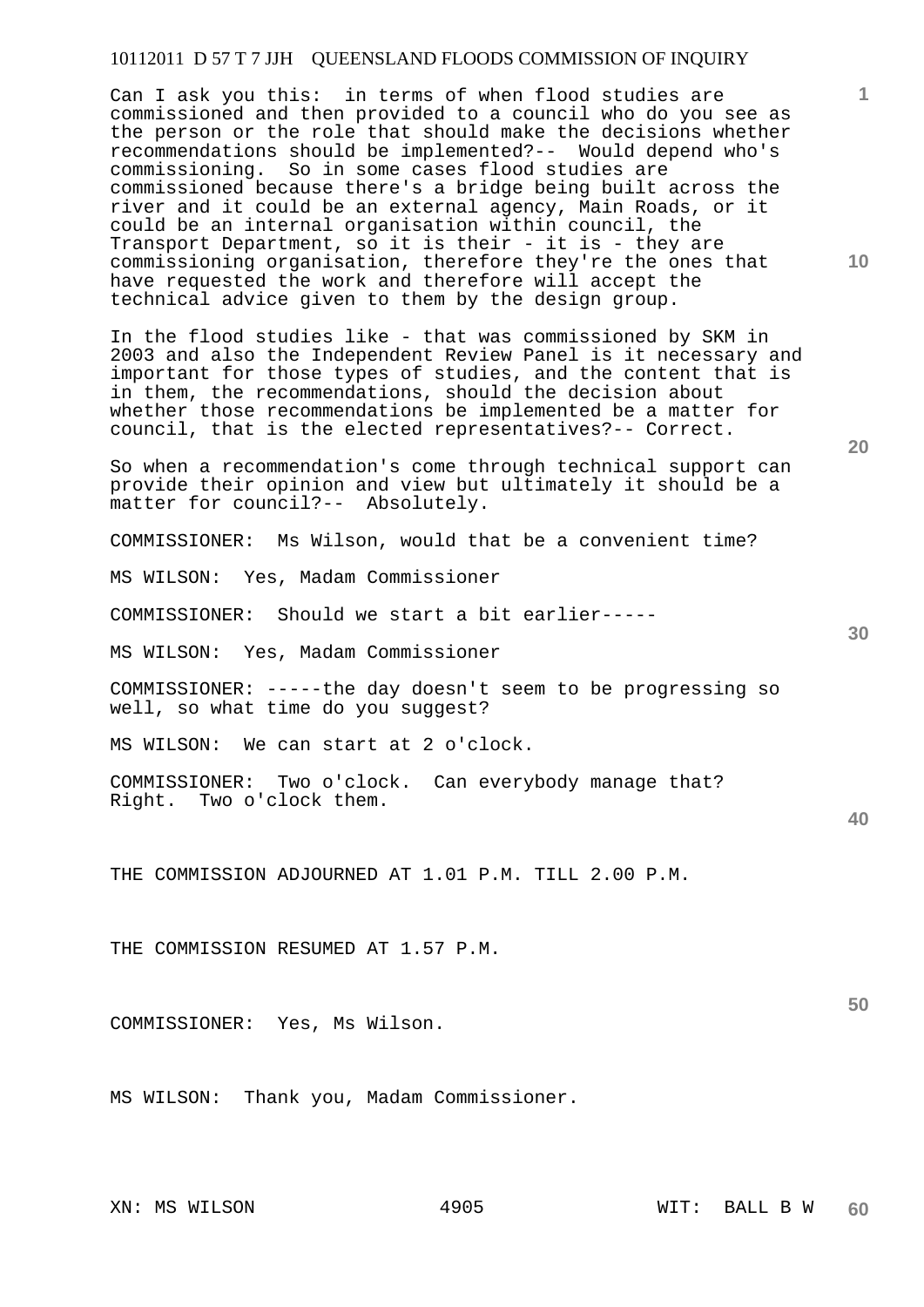BARRY WILLIAM BALL, CONTINUING:

#### EXAMINATION-IN-CHIEF:

MS WILSON: Mr Ball, in terms of the recommendations about doing further work using the Monte Carlo methodology, those recommendations were not implemented by the Brisbane City Council?-- Maybe I just need to gain the context for that.

Certainly?-- The - I'm just waiting for them to come up on the screen, sorry.

Certainly. Is there a document you wish to have?-- Well either the expert panel recommendations.

Could we have paragraph 60 of Mr Blakey's statement, please. And if we can - you need to go down. Is there a part that you wish to go to?-- Well, you're referring to the recommendations for further works?

That's right, yes?-- Okay. So you're referring to whether those recommendations-----

Yes?-- -----are being - were and have been implemented?

Yes?-- The - recommendation (a), "the panel strongly recommends that such a study be done as council moves towards a risk-based approach to flood management". That process had started to be implemented, that risk-based approach to flood management, towards the end of 2003 and beyond, so that recommendation was being implemented by council, from memory. Whether the Monte Carlo methodology was being used by City Design in the relevant flood studies relating to that risk-based methodology I can't answer.

**40**  And that's a matter of technical - that's a matter of technical content that you can't answer?-- And more - sorry. And more to do with time because I moved into the - I think the acting divisional manager role in early '04, so I really moved out of this area for some time then for about six to eight months, I think.

Well, thank you, Mr Ball, I have no further questions.

MR MacSPORRAN: I have nothing, thank you, Commissioner.

COMMISSIONER: Mr Dunning?

MR DUNNING: Mr Ball, can I can ask you, please, you were asked some questions about two records of interview you gave. Can you tell the Commission, please, when you gave those records of interview?-- I was - just so I've got the right

**10** 

**20**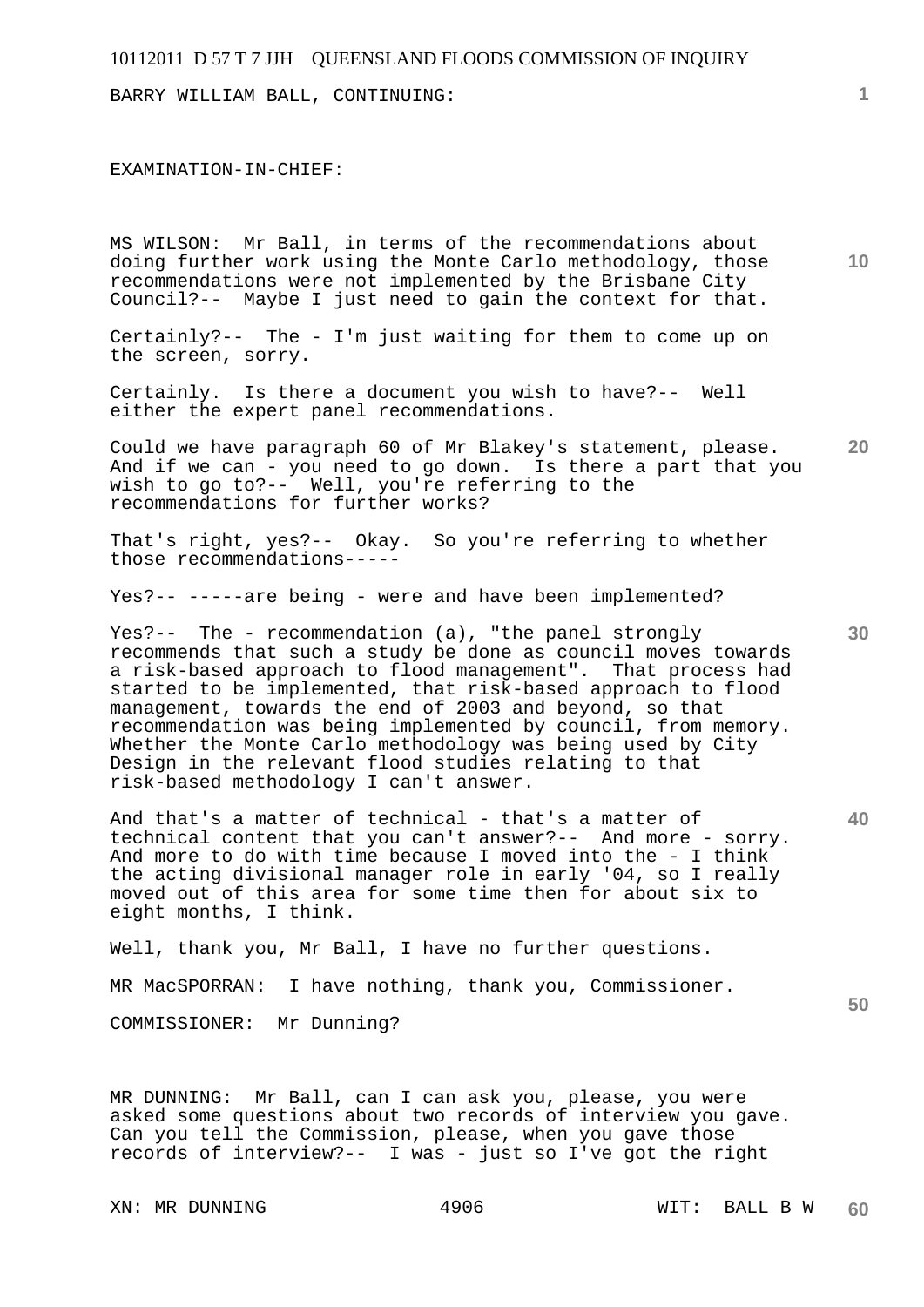dates-----

You can tell us the days?-- The days. It was a Friday, a Friday afternoon was an interview with the panel, late in October I think, the last Friday in October, the 31st, and that was to do with the Commission - Council requesting my views on how the flood management activities might be improved, learnings, I suppose, from my background, and then the one on the Monday, the 7th, I was asked to come to the office, and again based on my recollections, to provide some responses to the processes that had gone on around the 1999 to 2000 flood study process and activity in the review panel.

Had you had the opportunity to refresh your memory at all from Council files at the time of either of those interviews?-- No, they were purely off my recollection of events.

Thank you. That's the re-examination, thank you, Commissioner.

COMMISSIONER: You don't actually work for the Council, am I right, you're at UQ?-- Correct.

How long since you have worked with the Council?-- Two years.

Thanks. Thanks, Mr Dunning. Ms O'Gorman?

MS O'GORMAN: Sorry, Commissioner, there were some issues that were raised with respect to Bureau of Meteorology. They aren't issues that have been aired with the Bureau or brought to our attention before today. We were considering asking for leave so that we could perhaps consider tendering some material that responds to those allegations.

COMMISSIONER: It was just something about waiting for the Bureau to do its work. If you think it needs responding to by all means do.

MS O'GORMAN: Thank you, Commissioner.

COMMISSIONER: I', not sure it's a burning matter but it's up to you.

MS O'GORMAN: We will keep that in mind.

COMMISSIONER: Ms Wilson?

**50**  MS WILSON: No, Commissioner, I have no further questions for Mr Ball. May Mr Ball be excused?

COMMISSIONER: Yes. Thanks, Mr Ball, you're excused?-- Thank you.

WITNESS EXCUSED

XN: MR DUNNING 4907

**10** 

**1**

**30** 

**20**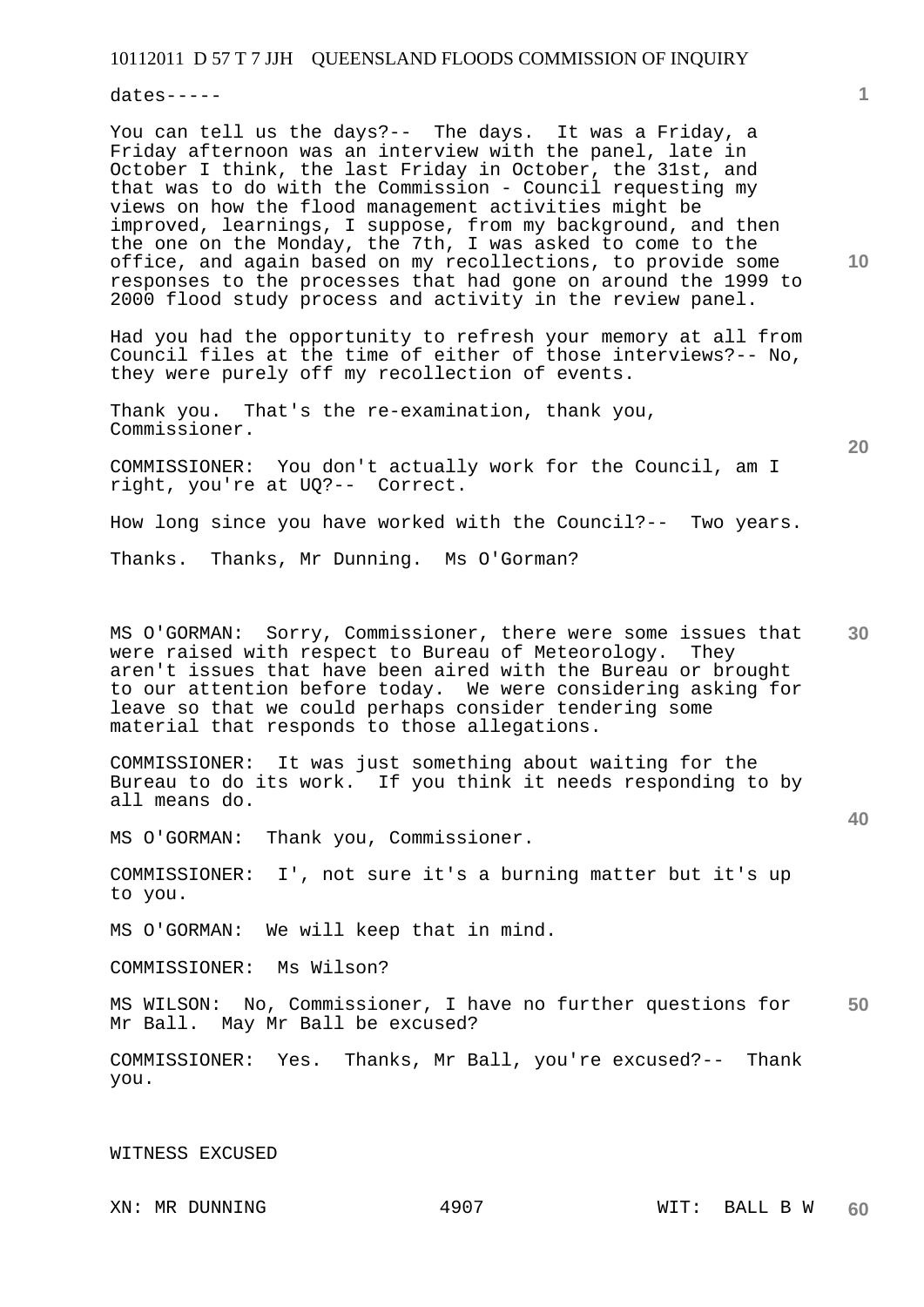| 10112011 D 57 T 7 JJH QUEENSLAND FLOODS COMMISSION OF INQUIRY                                                                                                                                                      |    |
|--------------------------------------------------------------------------------------------------------------------------------------------------------------------------------------------------------------------|----|
| Good afternoon, Madam Commissioner. I call<br>MS MELLIFONT:<br>Colin Jensen.                                                                                                                                       | 1  |
| COLIN DAVID JENSEN, RECALLED, RE-SWORN AND FURTHER EXAMINED:                                                                                                                                                       |    |
| MS MELLIFONT: Is your full name Colin David Jensen?-- That's<br>correct.                                                                                                                                           | 10 |
| Are you the Chief Executive Officer of the Brisbane City<br>Council? $--$ I am.                                                                                                                                    |    |
| How long have you held that role?-- Since August last year.                                                                                                                                                        |    |
| And since the last time you gave evidence at this Commission<br>have you produced three further statements?-- I think since<br>last time I gave evidence I've produced four but relating to<br>this session three. | 20 |
| All right. So I'll show you your fifth statement dated the<br>31st of August 2011?-- Yes.                                                                                                                          |    |
| Is that your fifth statement?-- It appears so, yes.                                                                                                                                                                |    |
| And is it true and correct to the best of your knowledge?--<br>To the best of my knowledge, yes.                                                                                                                   |    |
| I tender that statement.                                                                                                                                                                                           | 30 |
| COMMISSIONER: Nine-hundred and 53.                                                                                                                                                                                 |    |
| ADMITTED AND MARKED "EXHIBIT 953"                                                                                                                                                                                  | 40 |
| MS MELLIFONT: I will show you your sixth statement. It's<br>dated the 8th of September 2011?-- Yes                                                                                                                 |    |
| Is that your sixth statement?-- Yes.                                                                                                                                                                               |    |
| And is it true and correct to the best of your knowledge?--<br>To the best of my knowledge.                                                                                                                        |    |
| I tender that statement.                                                                                                                                                                                           |    |
| COMMISSIONER: Exhibit 954.                                                                                                                                                                                         | 50 |
| ADMITTED AND MARKED "EXHIBIT 954"                                                                                                                                                                                  |    |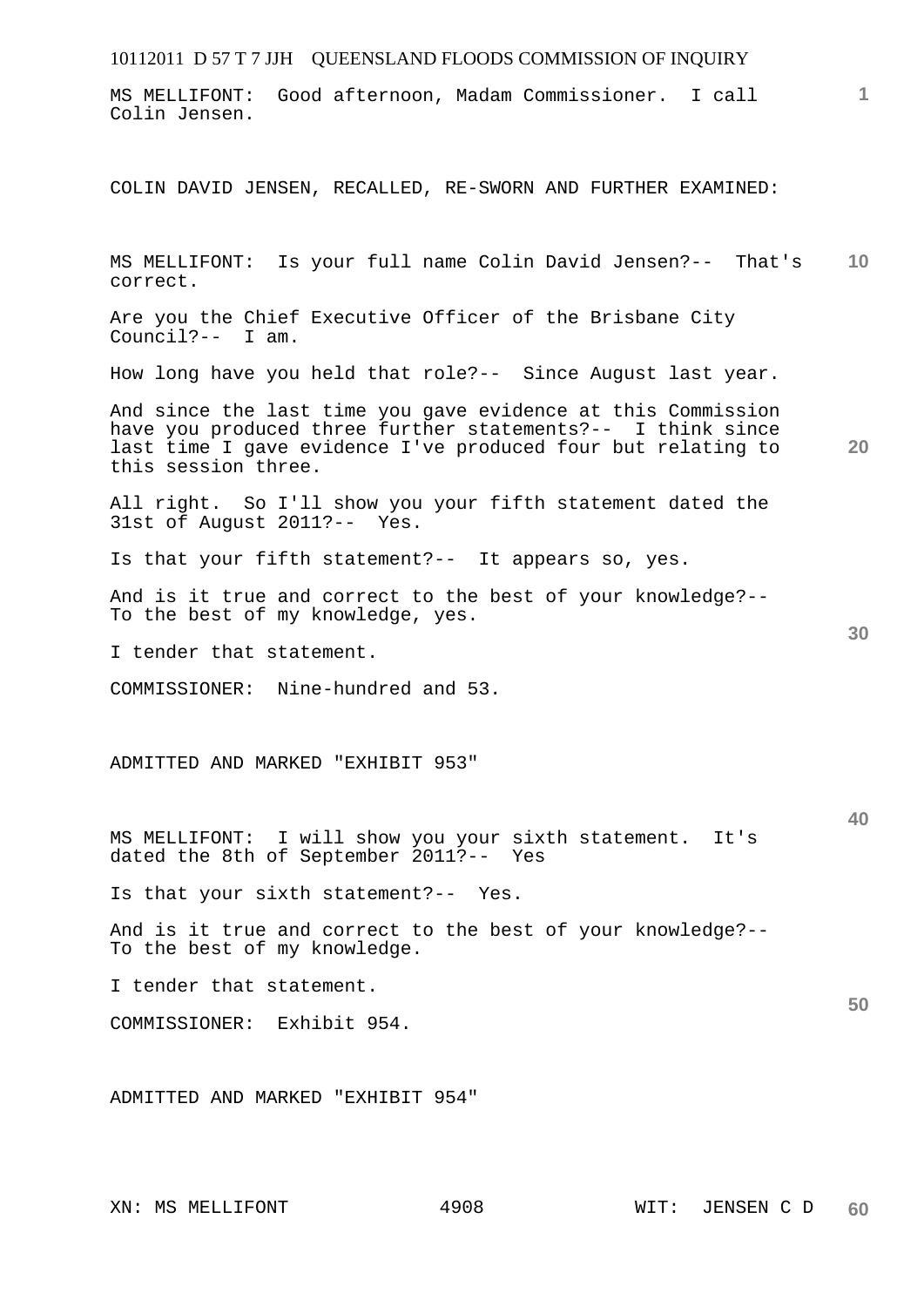10112011 D 57 T 7 JJH QUEENSLAND FLOODS COMMISSION OF INQUIRY **1 10 20 30 40 50**  MS MELLIFONT: I'll show you your seventh statement. It is dated the 20th of October 2011?-- Yes Is that your seventh statement?-- It is. Is it true and correct to the best of your knowledge?-- To the best of my knowledge it is. I tender that statement. COMMISSIONER: Exhibit 955. ADMITTED AND MARKED "EXHIBIT 955" MS MELLIFONT: Now, this morning, Mr Jensen, have your legal representatives shown you a document, which is Exhibit 918 before the Commission, namely, attachment 2 to Mr Gary Mahon's statement, and this is a table which summarises the advice provided by the Department of Community Services to the Department----- COMMISSIONER: Community Safety or Services? WITNESS: Community Safety it would be, I think. MS MELLIFONT: Safety. COMMISSIONER: It's always called "services" here, I don't know why, Mr Jensen-----?-- Yeah. -----but everybody does that. MS MELLIFONT: Sorry----- WITNESS: I don't think it's limited to here, Commissioner. MS MELLIFONT: My apologies, Madam Commissioner. So provided by the Department of Community Safety to the Department of Local Government and Planning with respect to the Reflection of State Planning Policy 1/03 within the Brisbane City Plan and Subordinate Planning Instruments. You've been shown that document?-- I've been shown that, yes And have you particularly had your attention brought to pages 11 to 17 of that document and the comments by the Department of Community Safety in respect of the Brisbane City Plan and Subordinate Legislation?-- Yes, I have.

Right. Now, have you in the time available been able to collate information in response to the commentary raised in that table?-- Only in a very limited way, I'm sorry, in the time available.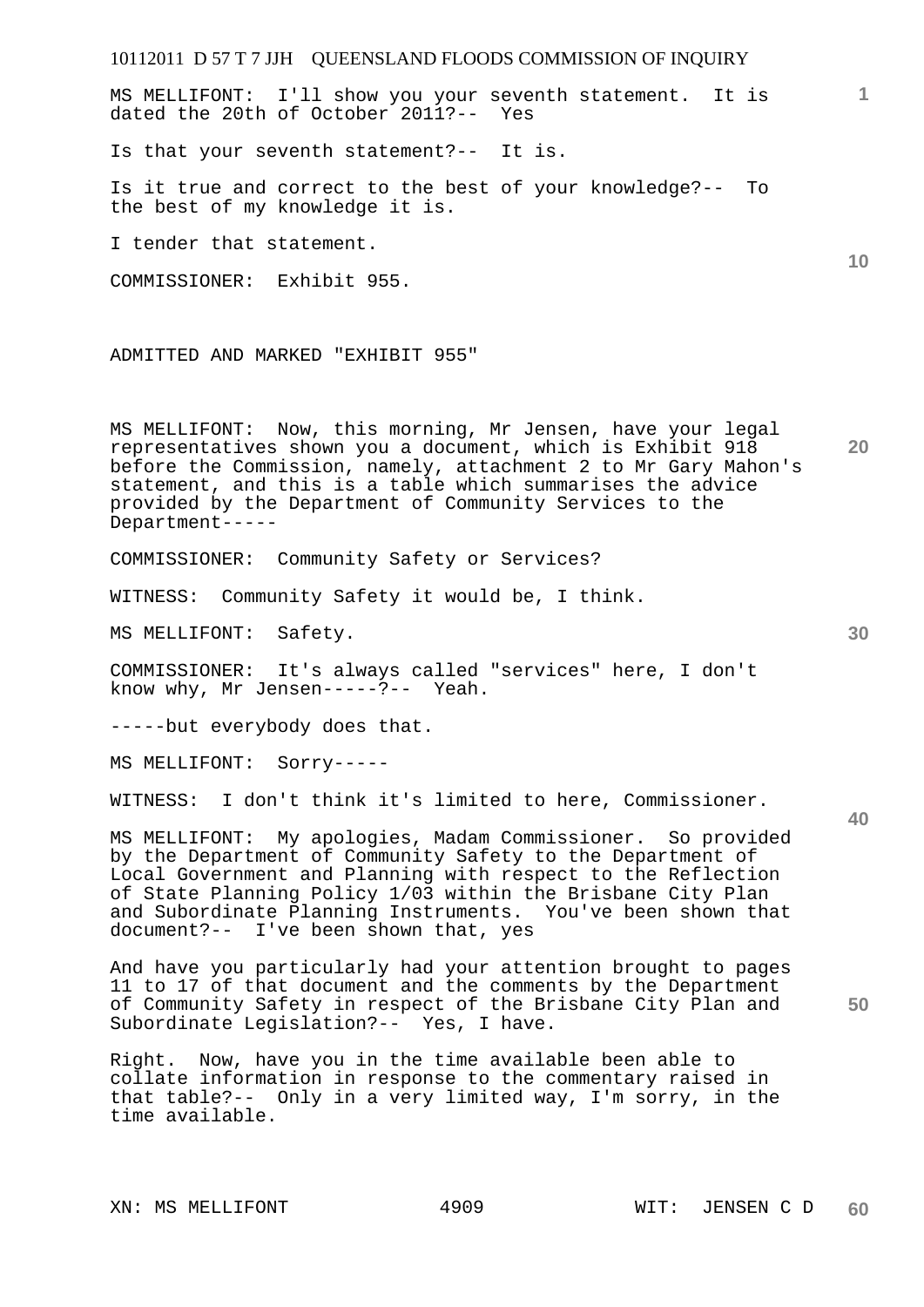All right. So, in the time available are you able to assist the Commission with Council's response to that commentary?-- I can give you some brief comments now and I'd happily follow up with some written comments, say, in the next week, if that's-----

We will ask you to do the followup but if you can provide an overview now, please?-- Sure. So the references pages of that table that were supplied this morning to me appear to relate to the approval processes around particularly neighbourhood plans but also amendments to the City Plan and comments made by community safety department. Whilst I'm not party to that normal transaction I am aware of the process that occurs there. The Department of Local Government and Planning coordinate those comments on behalf of the State through the interest checks, therefore they normally provide those comments to us. I can't attest that they did or didn't in this circumstance but I would say it's normal that they do provide those comments, or at least a summary thereof would be provided us. We ordinarily - we, Council, would get to respond to those comments and ultimately the Department of Local Government and Planning makes a recommendation to the State Minister who approves the plan. Importantly, approves the plan with or without recommendations that we must comply with.

Right. And so far do you have any other information on the topic or it's something you need to investigate further?-- I'd have to investigate it further-----

Yes?-- -----that's just based on my general knowledge rather than detailed response to each of those, I'm sorry.

All right. And in terms of providing a detailed response to the commentary who is it within Council you will have to make inquiries of?-- I'd make inquiries of my City Planning and Sustainability Division, in particular City Planning.

**40**  Thank you. Your sixth statement provides details of the Council's investigations into the use of levees as a means of protecting property. Now, Council's investigations resulted from a recommendation in the report titled "Flood Action Planning Commission by Council" following the January 2011 floods; correct?-- Yes.

And Council commissioned a report from GHD Consulting Engineers to report on engineering options that may be available to mitigate flooding in Brisbane; correct?-- In an initial perfunctory sort of way, yes.

Yes. And in so far as documents relate to that you've marked that as Exhibit 51 to your statement, and I'll show you-----?-- It is in the statement.

Yes. So 51, to identify it for you, is "Brisbane City Council Engineering Solutions For Flood Mitigation in Brisbane Discussion Paper February 2011"?-- That looks like it, yes.

**10** 

**1**

**20** 

**30**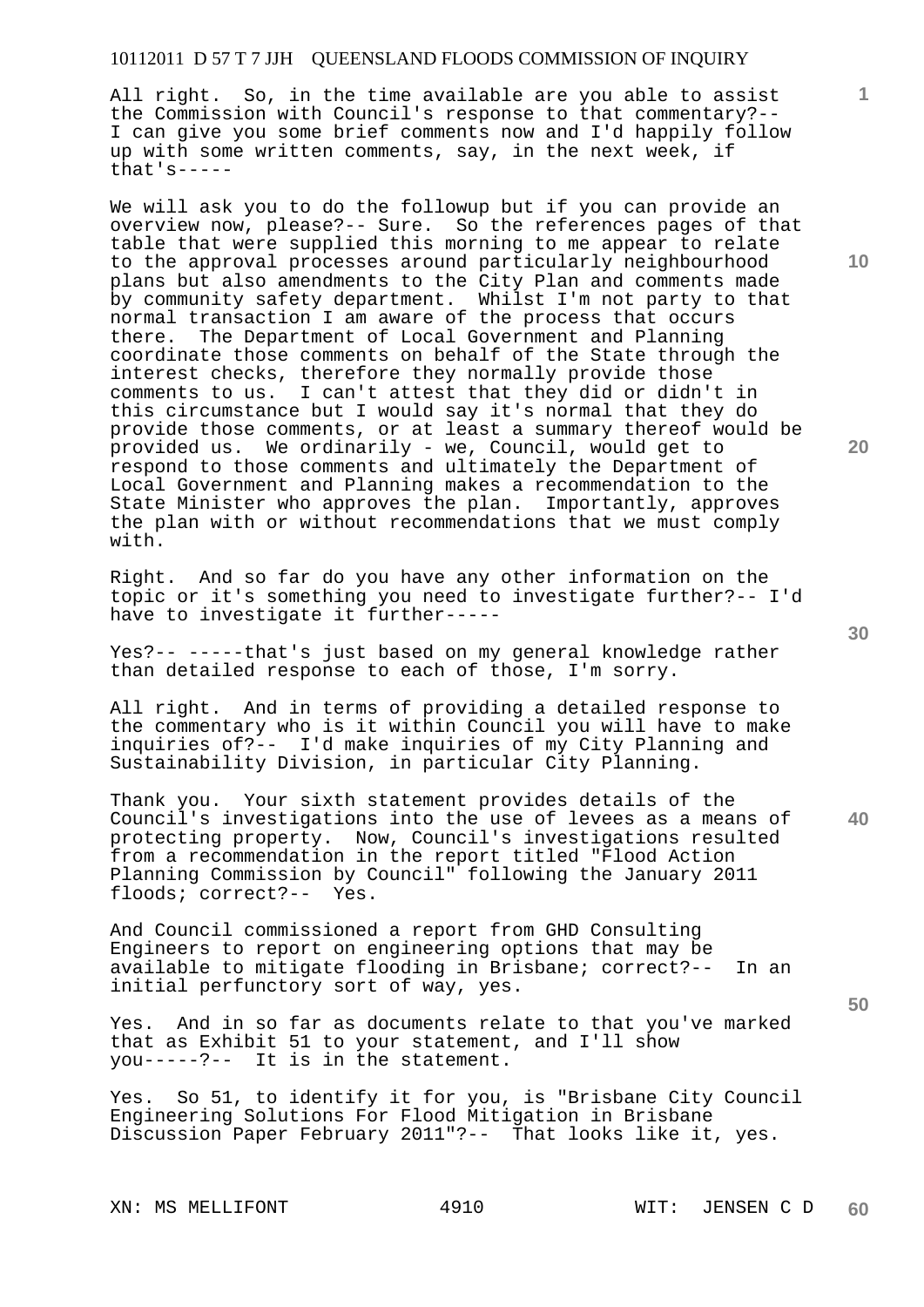Now, what I would like to take you to, please, is the Brisbane City Council Queensland - it's headed "Brisbane City Council Queensland Floods Commission of Inquiry January 2011 Flood Action Plan Progress Update as at 31st of October 2011"?-- Yes.

All right. I'll take you, please, to page 9 of that document, and to the bottom row?-- Yes, thank you.

You will see that this row relates to a recommendation that Council investigate the feasibility and appropriateness of establishing local levees to protect areas of strategic significance such as the Rocklea Markets. Can I ask you, please, just to read to yourself the entry in the next column, that is the entry commencing with the words, "Council supports the investigation by property owners"?-- Yes, I've read that.

Now, appreciating that you've dealt with this in part in your statement in paragraphs 2.6 and 2.7 of your sixth statement, can you give the Commission an understanding of what has been done and what remains to be done and time frames, please?-- Yes, certainly. I suppose, firstly, my apologies that this the language in this is pretty brief, it's our internal report, but I thought it might be of assistance to the Commission just to know where we were at in terms of progress, so in terms of the language used it is based on internal information.

All right. If you can interpret it for us as you go?-- Yes, yes, my apologies for that. What we have is actually already established by a set of consultant engineers, a technical report, a framework for establishing whether or not levee banks would be successful, of benefit, of use. Criteria that would actually be applied to actually see whether or not they would be used in areas of significance in terms of strategic importance within the City of Brisbane, and what those criteria would be. The reason for the two parts of the report is, first, it can be applied by any private owner who might want to consider whether or not a levee would work for them, and the second part, the strategic significance is that's where Council would actually provide some further collaborative assistance with the property owners to actually see whether or not levees would be of use. Finally, then, we have that draft report, the draft technical report. I anticipate that we will actually have that finalised. There is a meeting today with the consultants to finalise the last remaining comments. The 17th, next week, we will have that finalised. I'll take it to through to the Civic Cabinet by the end of the month. The stakeholder consultation has already been completed with people like Energex, Queensland Urban Utilities, Rocklea Markets and the like. But to make it actually work, to give effect to levees actually being able to implement on the ground we'll have to give legal effect to the technical work that's been completed to date.

By what means would you envisage that would occur?-- Sure. We'll have to do it - it's not been decided yet, either by local law under the City of Brisbane Act, or we would actually

XN: MS MELLIFONT 4911 WIT: JENSEN C D **60** 

**20** 

**10** 

**1**

**30** 

**40**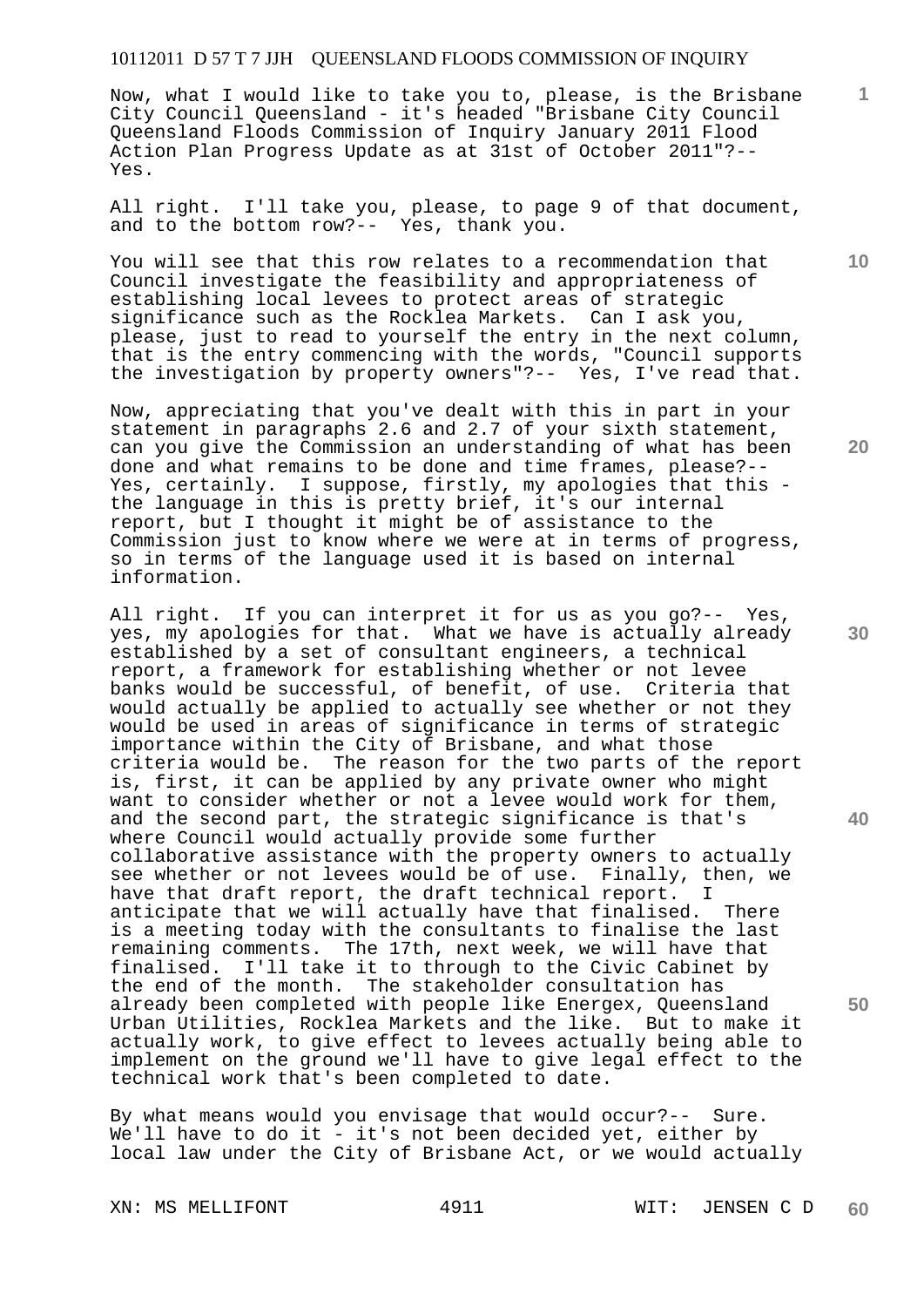go for a City - City Plan amendment. The former would require<br>us to go to full Council to get approval of a local law. The us to go to full Council to get approval of a local law. latter, in addition - the latter, in addition, would also require ministerial approval at State level.

Right. And does Brisbane City Council consult with State Government in respect to possible use of levees?-- I suppose that would be on - in the past that would be on a case by case basis, particularly because levees often would be tidal works under the definition of the Act and therefore we don't have unilateral authority to do those works. In terms of the future, the whole idea of the framework is to establish the way that you could consider whether a levee is of technical feasibility and how legally it could be applied. I possibly could add, if it's of assistance, to say that at the moment the advice from the private stakeholders is that financially the levees are not looking very viable for them in terms of the cost of establishing and the benefit that that derives.

Right. And in respect of the particular framework and work that's been undertaken thus far, that is wholly within Brisbane City Council with the assistance of external experts; is that correct?-- Yes. We've employed consultants to do that for Brisbane City.

Okay. So at this stage that's not something you've consulted with State Government about?-- I can't answer that definitively. The extent that we would consult it would only be with respect to application in Brisbane City-----

All right?-- -----not as a Statewide activity.

Okay. The Commission has received some suggestions from some places that more overarching State involvement with respect to the use of levees may be of assistance to councils. Do you hold a view on that?-- A personal view. Probably as much from my past work rather than current work is to note that Brisbane City is quite a different council in size and scale than other local governments, so I would say, firstly, that there are some local governments throughout Queensland that often require assistance from the State where Brisbane would not reasonably expect the State to provide assistance. For Brisbane City we would be very keen that what we did in terms of a framework was supported in terms of the State process, State legislation and the like, which is why we've not yet made a decision as to do we do this solely in our local law within Brisbane City or seek a plan amendment with State approval-----

COMMISSIONER: Do you have any local law governing the construction of levees presently?-- I will have to take that on notice slightly but my knowledge would be no we would not  $SO-----$ 

It's not an issue that presents itself? You don't find property owners whacking them up and annoying the neighbours?-- I suppose property owners occasionally do unapproved earthworks on rural properties, semirural

XN: MS MELLIFONT 4912 WIT: JENSEN C D

**10** 

**1**

**20** 

**50**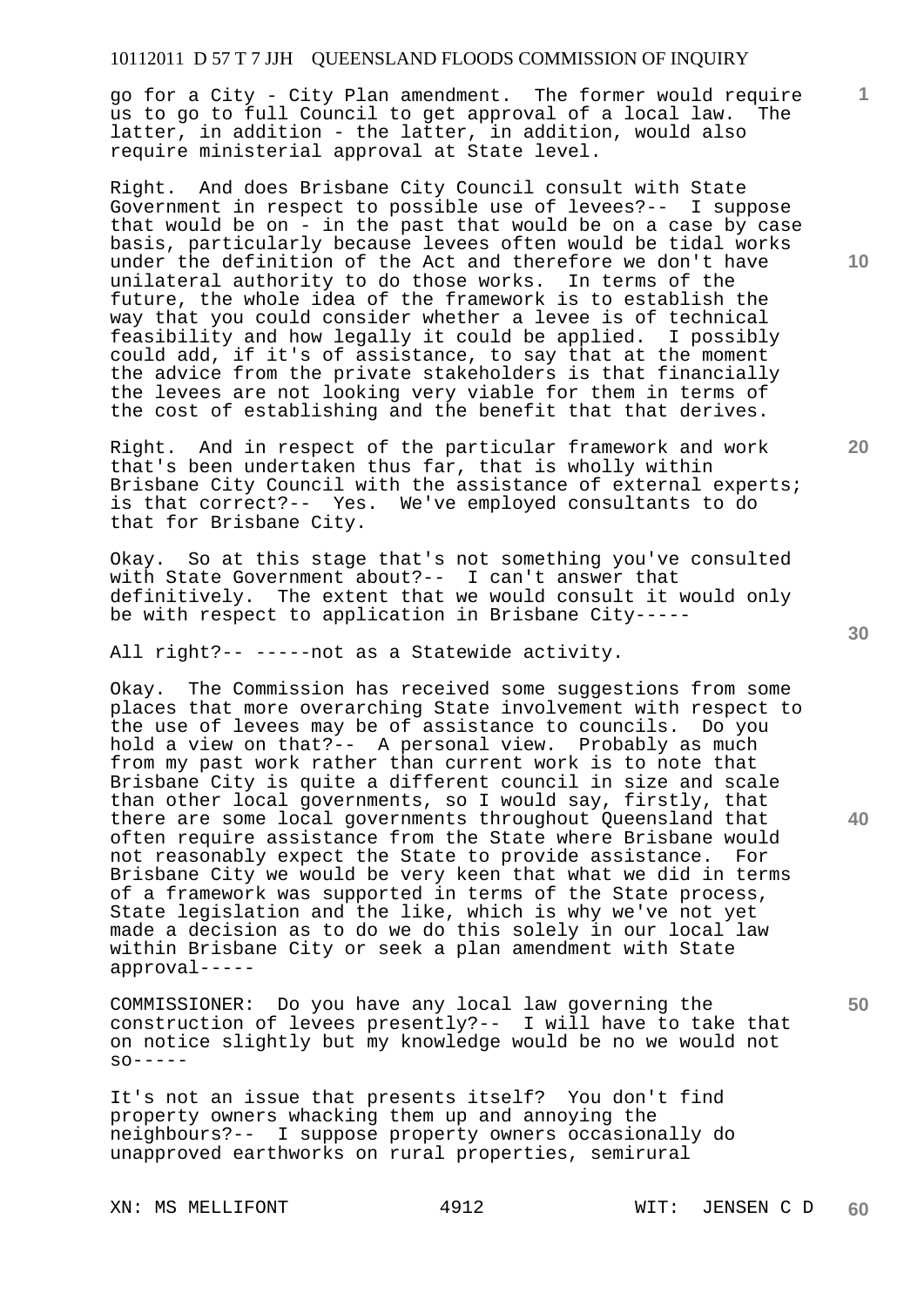properties, commercial properties. Perhaps not primarily for levee construction, they do it for a variety of reasons, and occasionally we actually have to then work retrospectively with that property owner to either reinstate the land - for example, illegal filling in a watercourse, it will exacerbate flooding for other people, we have to get them to remove it, versus construction of a levee. I'm not aware of a single case personally but I can have a look for that more if you desire.

Look, if you could just get some general idea of whether it's presented any problem to the Council and how it's been dealt with. That would be helpful because-----?-- Okay.

-----we're looking at it across the State, as you know-----?-- I understand.

-----so if there's any experience you've got that would assist it will be appreciated?-- Happy to do that.

MS MELLIFONT: Can I take you please specifically to Rocklea and just show you the photographs attached to CDJ-49 to statement six. So the photos which are being brought up are in respect of the electricity substation at Rocklea, and we see, just going over to the next photograph, the next one along, that's an aerial photo of flooding in 2011; correct?-- Correct

Okay. Can you - from what can be ascertained for the notes on Council file a levee structure design to Q200, being AHD 12.6, has been discussed, but the file doesn't appear to contain a resolution or conclusion about those discussions. Can you assist the Commission with the current position?-- Only in general terms that I've found this morning since being given that advice that you are interested in this today. Firstly I should explain, I suppose, any sort of works is done by a development application of one form or another. It is the applicant. I recall this being Powerlink, in terms of the substation. So in that case Powerlink as the applicant has the onus, I suppose, to actually work through what they consider their application should be. My statement that you referred to I recall saying that we had a - an initial meeting, a pre-lodegment meeting, as we call it, to actually work through whether or not this would be a practical outcome. Since that time there's been further discussions around should the various electrical works be elevated, placed on pads, structures, something else. Our concern with Council in the assessment, as I understand it, is that it may actually exacerbate flooding for others if a levee was placed around it. I'm not aware of where that development application is, I don't get involved in them on a routine basis, but again happy to find more information about it so-----

All right. And just before moving off levees. Another issue that has raised its head with respect to levees is where you have levees which might have a cross-boundary effect, say from one Council to another Council-----?-- Sure.

XN: MS MELLIFONT 4913 WIT: JENSEN C D

**20** 

**10** 

**1**



**30** 

**40**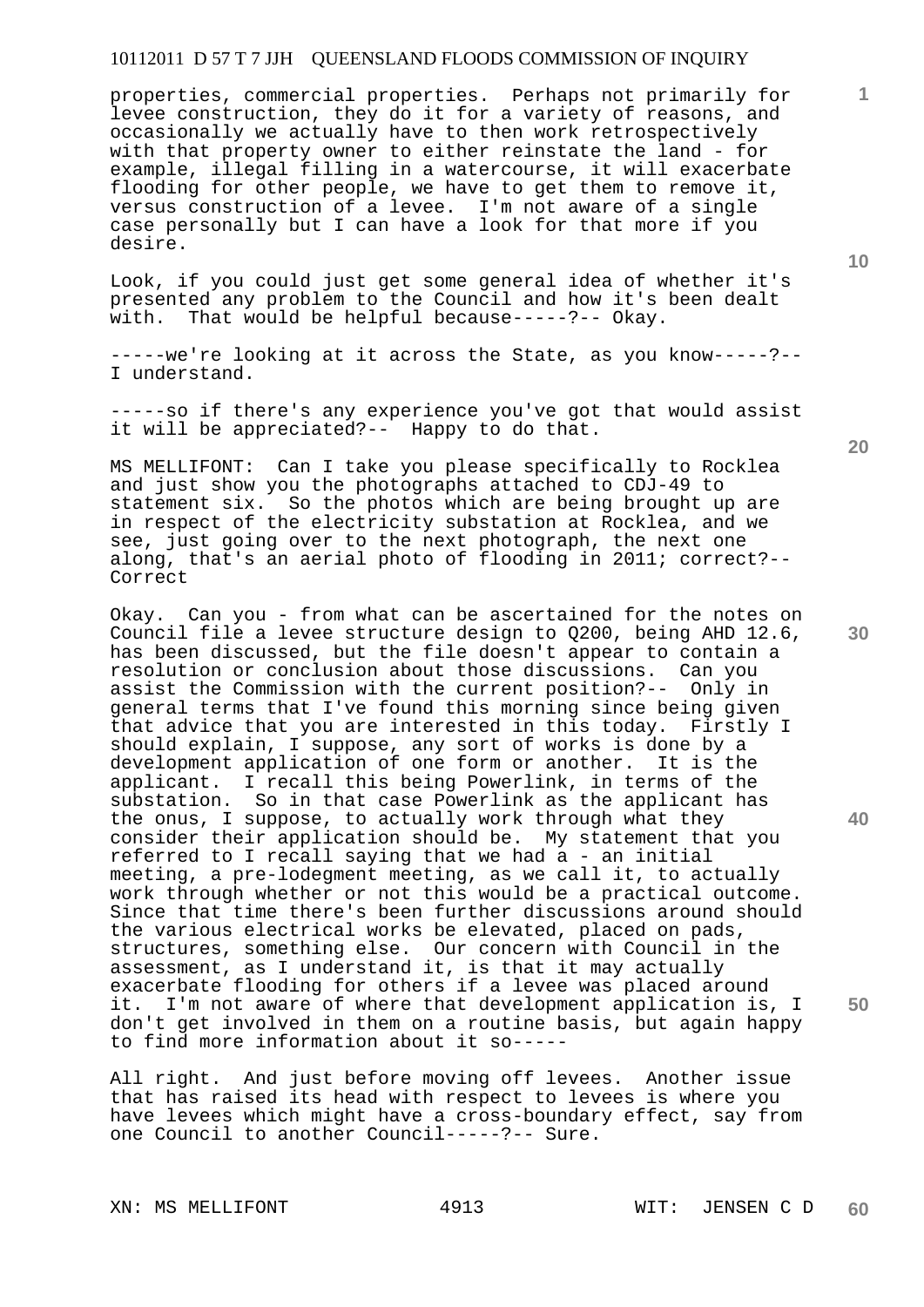-----and that's been mentioned in the context, therefore, of the State having a more overarching involvement. Can you tell me whether in your experience with the Brisbane City Council you've experienced that issue?-- I'm not aware of a single occurrence of that. I'd probably, by way of explanation, note that BCC is a large geographic area. Indeed, the southern capital cities, the chief executives and I have talked about how would they actually go about managing a flood like this in their areas because it would be many councils, not one council. I'm quickly trying to think of which watercourses actually cross the City boundaries other than the Brisbane River-----

Well, rather than you doing that on the hop-----?-- Thank you.

-----we will just add that to the list of things you can respond to?-- Happy to do that, thank you.

All right?-- Sorry I can't assist more now.

Can we just move on to the Mirvac development - I'm sorry, I'm reminded to tender that 31 October 2011 plan progress update, please.

COMMISSIONER: Nine-hundred and 56.

ADMITTED AND MARKED "EXHIBIT 956"

MS MELLIFONT: Now, by "Mirvac", or the Mirvac development, I'm speaking, of course, of the development at Tennyson?-- Tennyson Reach on the river, yes

Right. And I'm covering in that question the State Tennis Centre and the residential development?-- Okay.

Now, in your seventh statement you note that Council has purchased from Mirvac, I think it's two and a half hectares of riverfront land-----?-- Yes, approximately.

-----approximately, and that's land that was going to be part of the residential development of Tennyson Reach by Mirvac?-- Previously - currently already approved development so-----

Yes?-- -----future development that is approved, yes, or was approved prior to us purchasing it.

Yes, okay so-----?-- Yes.

-----the Mirvac development which was going to go ahead-----?-- Yes.

-----but which ceased-----?-- Yes.

**30** 

**20** 

**50** 

**10**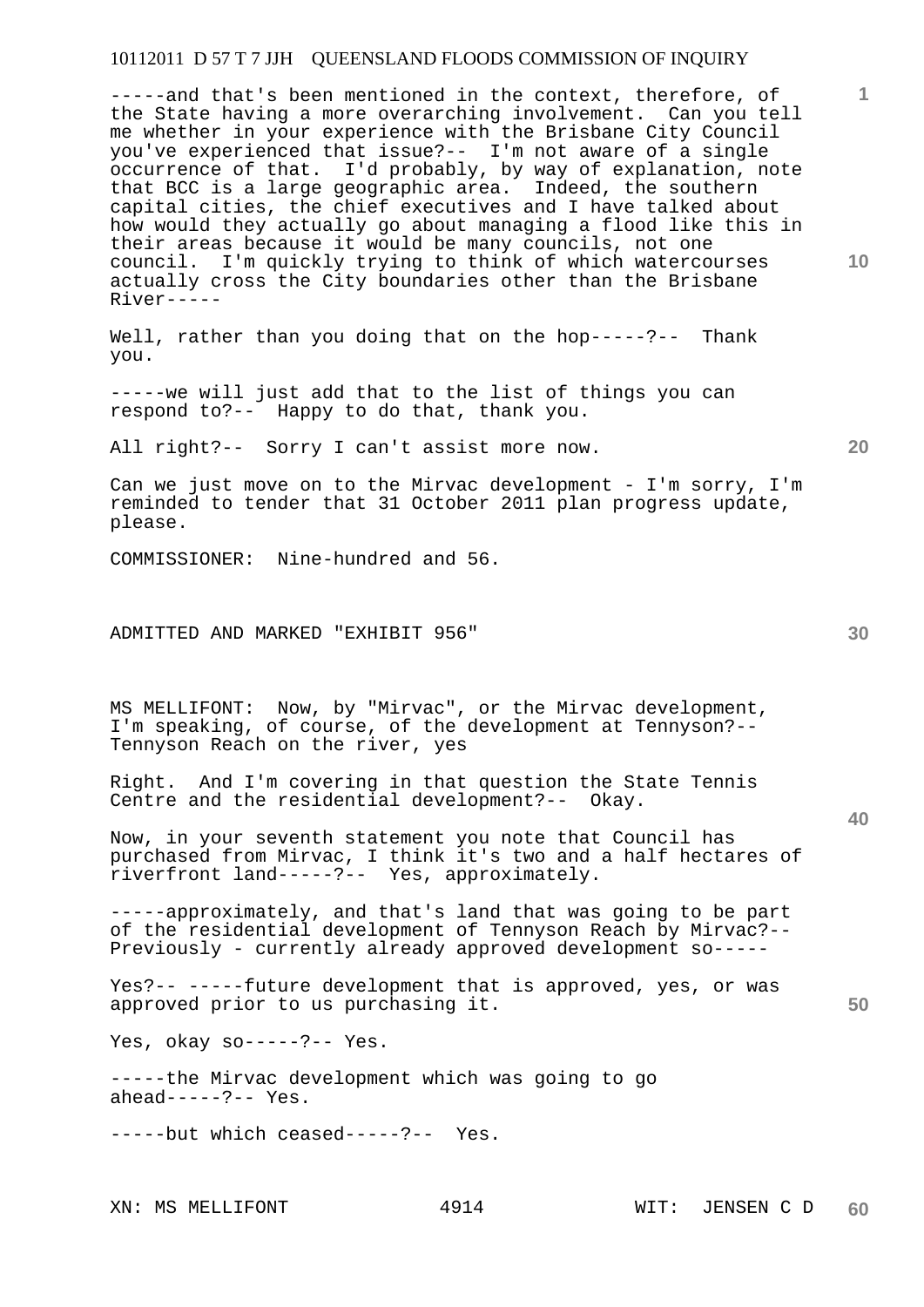-----really, it seems, in consequence of the floods of 2011?-- I can't comment on that but it has ceased by effect that we've acquired the land.

All right. Now, can I ask you, please, in that decision of Council to purchase that land did the fact that Council had approved the Mirvac residential development project in any way factor in the decision to purchase the land back?-- No. can say absolutely not. Never mentioned to me. Not a consideration in my dealings on it, and I did do initial dealings on that purchase. It was more that it's, frankly, a unique piece of riverfront land that could be put into public ground connecting the tennis centre to the river, so - and I could get it at a fair price.

All right. So do I take it then that in your decision you didn't consult with the development assessment branch?-- That's correct. Well, my decision in principle to proceed. I don't have unilateral authority to purchase.

It has to go to Council?-- Not that far due to the amount of money, et cetera. Actually, sorry, I will take that on notice, it probably did go to full Council. Sorry, I can answer that. Sorry, thinking on the fly. It was approved as part of the budget for the financial year that we're currently in. It was actually placed in that as a parkland development so that's where the approval had - came-----

As a - sorry, a part-----?-- As a park development.

"Park" development, thank you?-- Open space.

All right. Did you have any part in any of the process of assessment and approvals of any of the development applications for the State Tennis Centre or the residential development there?-- Those approvals predate my time as Chief Executive of Council, however, in my role in the State Government I had various -  $I'm$  just trying to think through, technically nothing in approval, however I was Coordinator General, I headed up planning and infrastructure in the State and previously worked in transport, so I was aware of the things like the overbridge on Fairfield Road connecting the rail station to that development. So personally that's the only extent that I've had of approval on it.

All right. So you had-----?-- So I think the answer for your purposes is "no" but I wanted to be fulsome.

**50**  Sure. And in terms of the awareness you have mentioned, was it purely that, an awareness of or were you part of the decision-making process?-- No, I wasn't part of the decision-making process. Sorry can I be clear?

Yes?-- For the development approval is what you are asking there?

For any of the development approvals-----?-- Yes.

**10** 

**20** 

**1**

**30**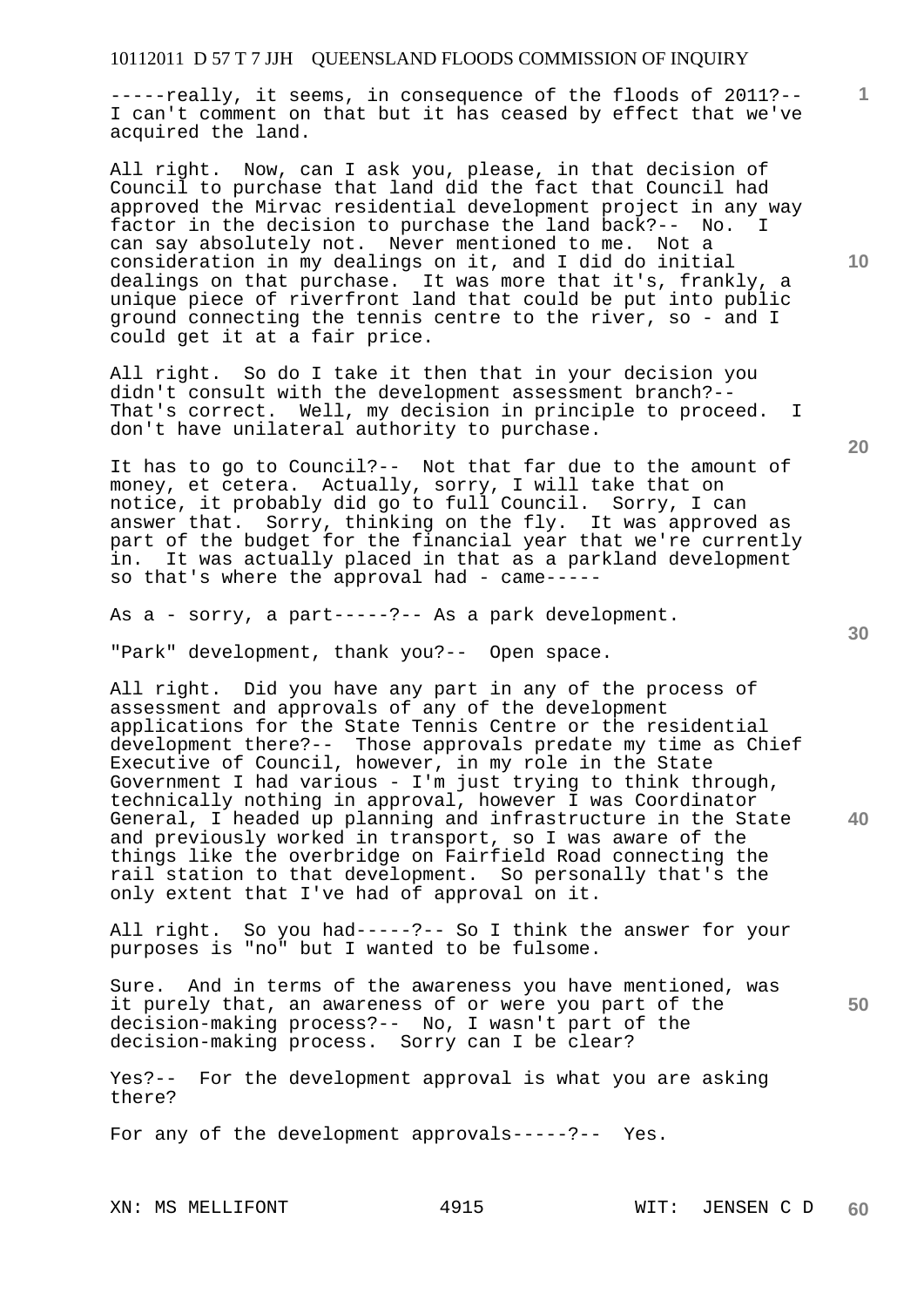-----for the Mirvac Development?-- I was part of the decision approval process for the purchase of the two and a half hectares.

Yes?-- Nothing prior to that time.

Yes, thank you. Now, the Commission has received evidence from Mr Blakey in particular. Mr Blakey refers to a 2000 - I'm moving off Mirvac, sorry?-- Okay, thank you.

A 2003 Independent Expert Review Panel Report in the context of estimates of Q100 and of - topics of that nature. Are you familiar with there being a 2003 Independent Expert Review Panel Report?-- I'm familiar with that having occurred, yes.

Okay, all right. And just if I could take you, please, to Mr Blakey's statement, paragraph 59. I take you down to the part of the paragraph which reads that, "the panel notes that the current best estimates of Q100 and the corresponding flood level at the Port Office" - thank you. This is on page 14, and it's up on the screen there if it's easier to follow?-- I've found it now, thank you.

Okay. So if you just read that paragraph to yourself so you can just orient yourself to the next line of questioning?-- Yes, I've read that paragraph.

All right. Now, let us know if this is outside your area of knowledge-----?-- It may well be.

All right. Are you aware that in 2003 the Monte Carlo method was recommended to Council by the Independent Expert Review Panel in respect of moving towards a risk-based approach to flood management?-- I'm aware this calendar year of that, yes.

Oh, so that's only something-----

COURT REPORTER: Sorry?

WITNESS: Only this calendar year have I become aware of that.

MS MELLIFONT: All right. Okay. I take it was that in - as part of your preparation for coming to the Commission you've become aware of that or in some other context?-- Well, I suppose not solely Commission but in the context that January was a very large flood event and therefore as Chief Executive it now figures far more strongly in my duties than it did last year so.

All right. Are you aware of the recommendation by the expert hydrology panel, which gave evidence to the Commission on the 26th of October, aware of their recommendation that a Monte Carlo analysis be undertaken in a comprehensive flood study of the Brisbane River to determine the Q100 amongst other flood levels?-- In general terms only, yes.

**20** 

**10** 

**1**

**30** 

**40**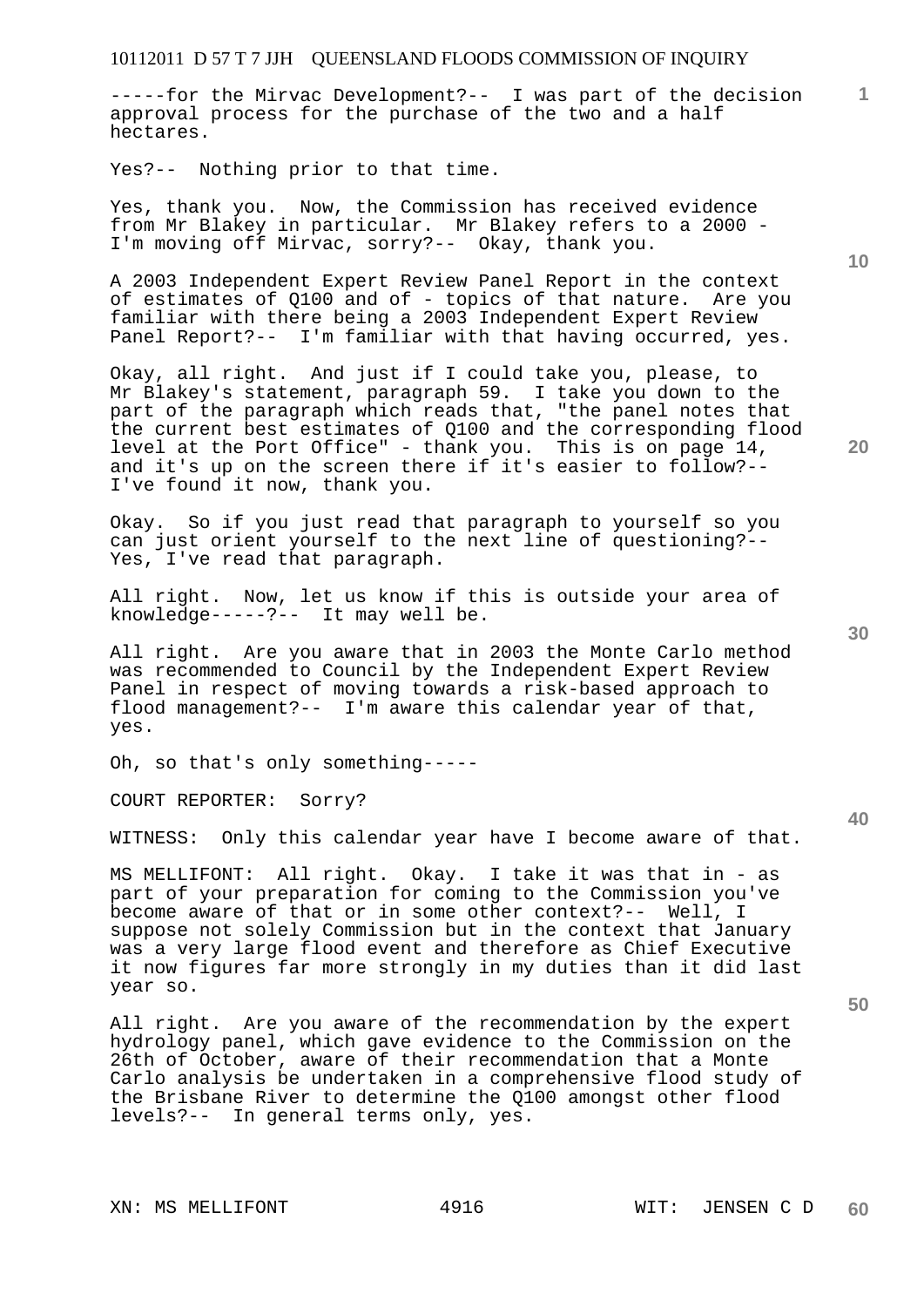All right. So do you have a view or feel that you have any expertise to express a view as to whether the Monte Carlo method is now sufficiently developed for use in that way?-- I don't have a technical view as to proficiency as to whether it's sufficiently developed. As Chief Executive I have a great interest to find whether that is now the case that it can be applied.

All right-----?-- And I haven't formed that view yet, so.

Okay. So perhaps this is too obvious to ask, but given that your attention really was brought to the Monte Carlo method only this year-----?-- Yes.

-----I take it you're not able to assist as to whether the Council had a procedure in place with a view to implementing it prior to the floods of 2010/2011?-- No, my only knowledge really has come from the evidence and processes around the Commission's activities.

Right?-- No. Sorry.

I have no further questions for this witness.

COMMISSIONER: Mr MacSporran?

MR MacSPORRAN: I have nothing, thank you, Commissioner.

MS O'GORMAN: I have no questions.

COMMISSIONER: Mr Dunning?

**10** 

**20** 

**1**

**40** 

**50**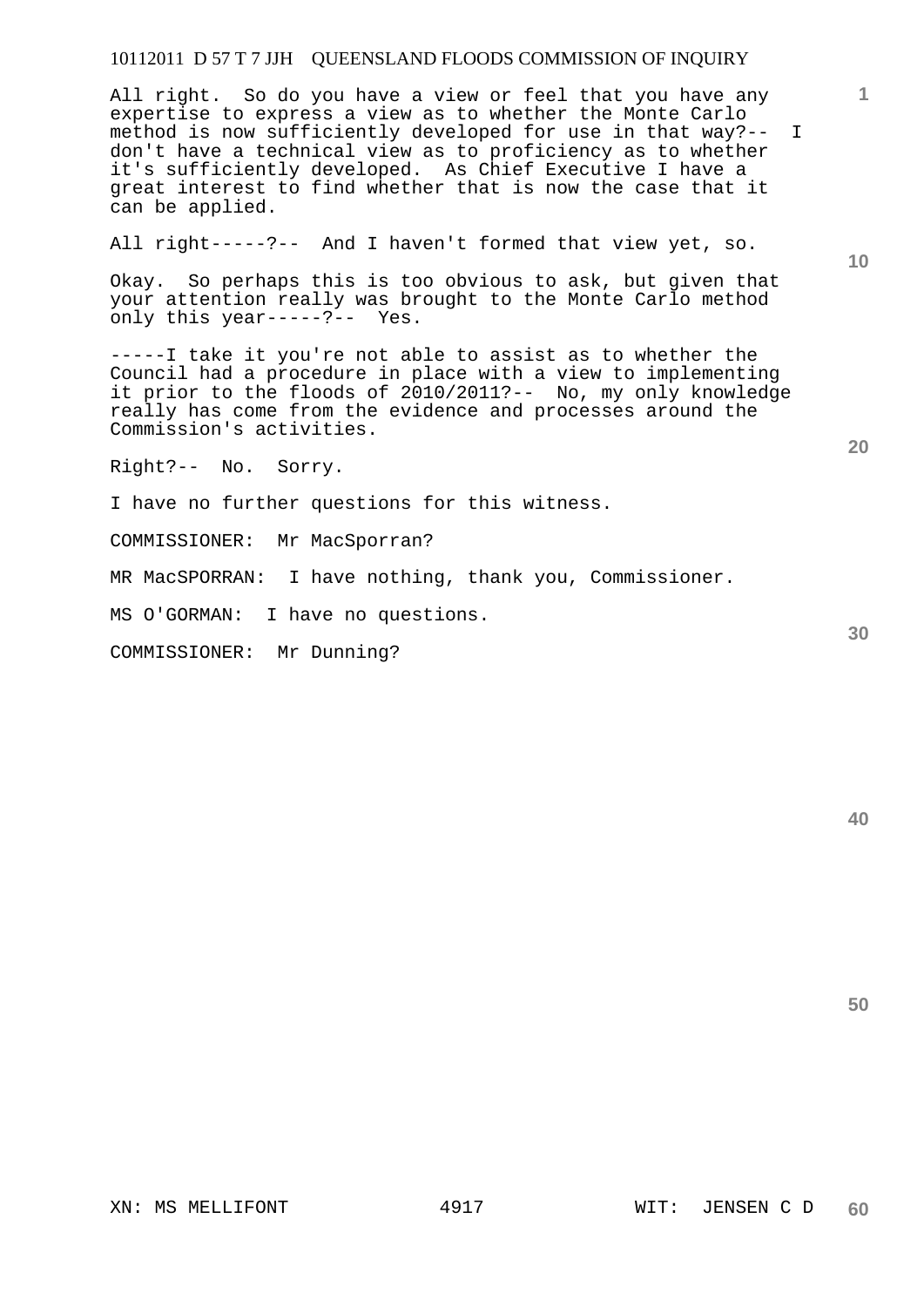MR DUNNING: Mr Jensen, are there any - in light of the involvement that Council has had in the Commission, are there any particular recommendations that from Council's perspective you would see of utility at least in the relatively short to medium term in response to flood?-- I suppose in short I'm looking forward to - as many are to the Commission's findings and to implementing those. In particular, the Temporary Local Planning Instrument that we have in place for the interim flood level will fast run out. It was only in place for 12 months and will expire in May - mid May next year and so if the Commission were mindful to recommend around that being extended while the City Plan is amended, that's useful.

COMMISSIONER: How hard is that to do? There's been discussion about whether you could or you couldn't. Ipswich City Council were concerned, I think?-- I would have to seek formal legal opinion, but it is my knowledge that actually a TLPI is only allowed to be in place for 12 months. I say this as the former Chief Executive of planning for the State. I recall the intent to be to ensure that Council's don't just use TLPIs as a stop gate, but do the City Plan amendments. Unfortunately we're at the stage of a full City Plan review which we will do through 2012 in any case and obviously flood, flood immunity, flood response figures heavily in our consideration, so between the Commission's findings in February and expiry in May I think inevitably we will require it. I don't recall, but I think it is expressly stated that they shall ask for 12 months, not more than.

So it would require legislative amendment, you think?-- Or a technicality of letting it expire and then quickly forming a new similar one perhaps, but that's me thinking on the fly on that.

Thanks?-- Yeah.

MR DUNNING: But do you think that would assist the Brisbane City Council in giving better effect to the Commission's recommendations?-- Absolutely, yes, no doubt about that.

Yes, that's-----

COMMISSIONER: As you are aware, this is going to take some time, so something has got to go on in the interim?-- I'm well aware and it is worth doing properly, yes.

MR DUNNING: That is the re-examination.

COMMISSIONER: Thank you.

MS MELLIFONT: How does Thursday, the 17th, sound for a response for the additional material, the time frame?-- Sounds reasonable. The one would be just the - if you are asking for the flood levy framework, I think I am getting it on the 17th, so it will either be very late on the 17th or perhaps the 18th for that part of it.

**10** 

**1**

**20** 

**30** 

**40**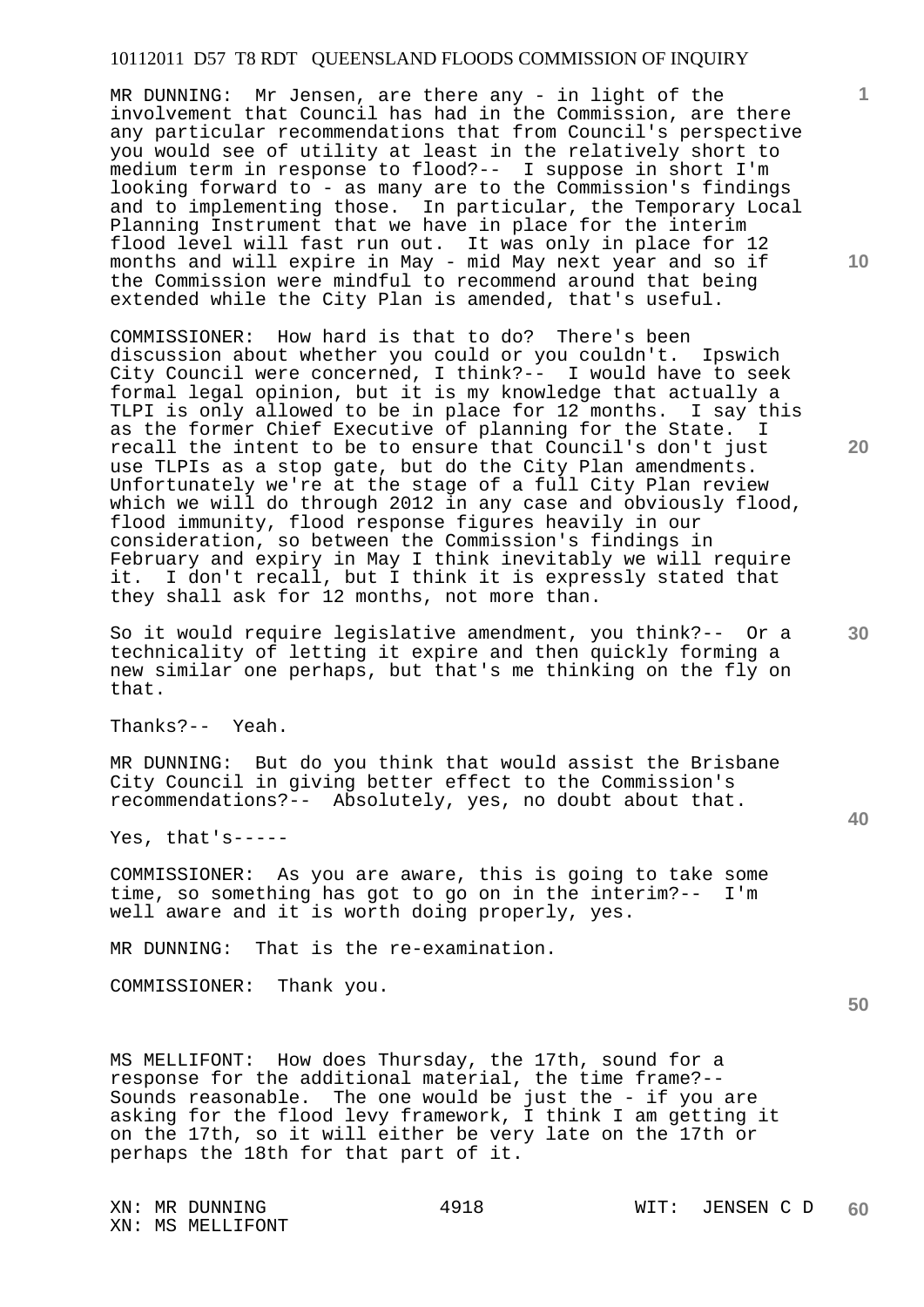Thank you. Might this witness be excused? COMMISSIONER: Thanks, Mr Jensen. You're excused.

WITNESS EXCUSED

MS MELLIFONT: I recall Mr Kelly.

MR DUNNING: Commissioner, while Mr Kelly is coming I had some inquiries made about the position regarding the flood levels and as we understand it the position is the Brisbane City Council would have power to do it under a local law, but no local law is currently promulgated regarding it.

COMMISSIONER: Thank you.

**30** 

**1**

**10** 

**20**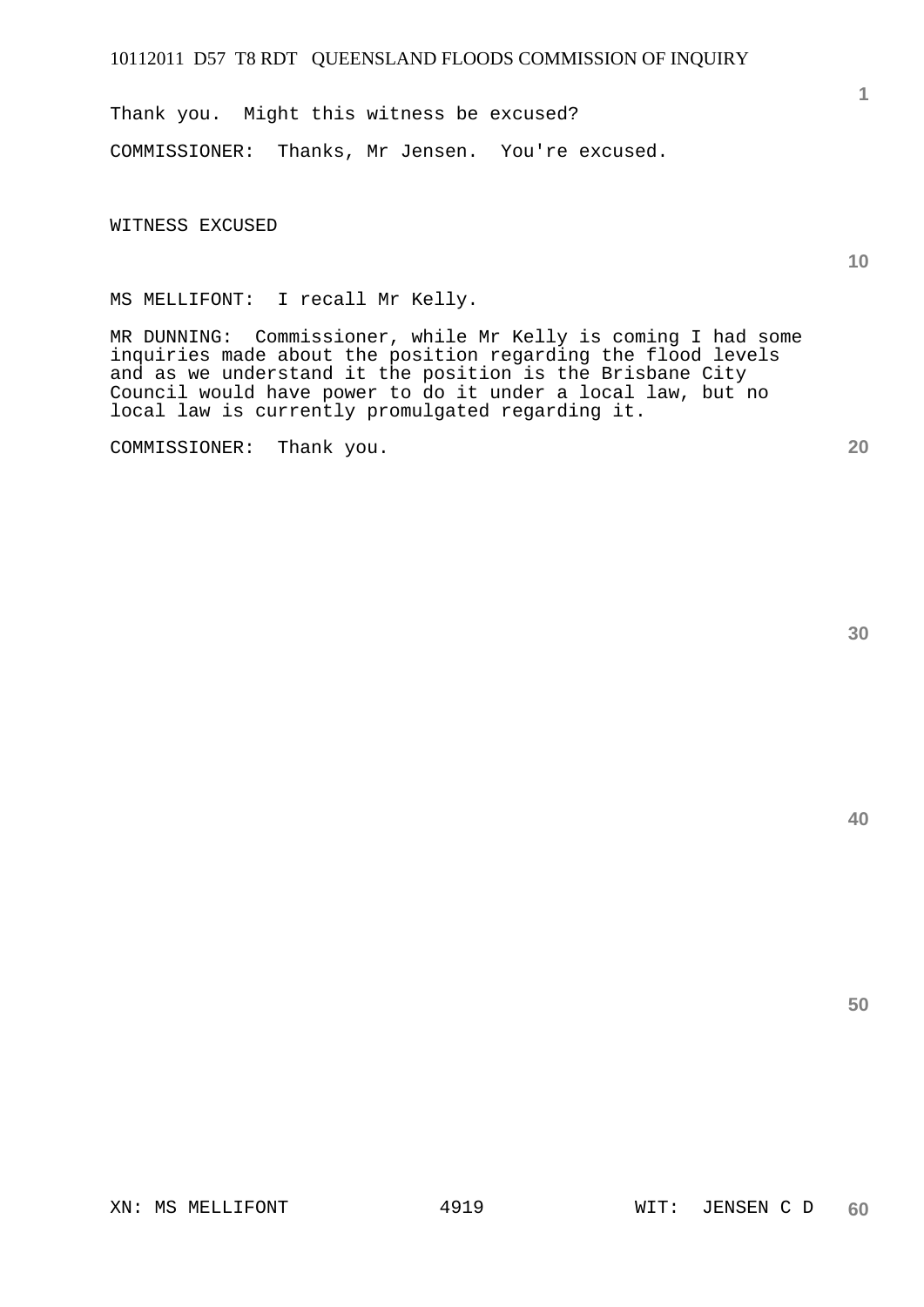RORY JOHN KELLY, RECALLED AND FURTHER EXAMINED:

MS MELLIFONT: Am I to proceed without Mr Kelly being resworn?

COMMISSIONER: Mr Kelly, I think you were probably just stood down, weren't you?

MS MELLIFONT: Yes, he was.

COMMISSIONER: You are still under your former oath or affirmation, whichever it is, thanks.

MS MELLIFONT: Thank you. Mr Kelly, have you produced to the Commission an eighth statement, this is a statement dated the 9th of November 2011?-- Yes.

All right. I will show you a copy of that statement. Is that a copy of your eighth statement?-- Yes.

Is it true and correct to the best of your knowledge?-- Yes.

All right. I tender that statement.

### ADMITTED AND MARKED "EXHIBIT 957"

**30** 

**50** 

**1**

**10** 

**20** 

MS MELLIFONT: Mr Kelly, attached to that statement is a letter provided to the Commission on behalf of the Brisbane City Council, a letter dated the 31st of October 2011. I want to take you, please, to paragraph 10 of that letter. I will just give you an opportunity to read that paragraph to yourself?-- Yes.

**40**  All right. You will see at paragraph 10(c) that no information was provided by the applicant to Council in terms of the development application. Can I just ask you whether Council gave the applicant any information regarding engineering and hydraulic issues at that meeting?-- From Mr Schwartz's recognition it is likely that the information was only verbal. As they presented something, they might have got a verbal comment back.

So if any information was given, are there any records of it?-- No, I could find no other records.

All right. So are we in the position that we don't know whether any information was handed-----?-- Yes.

-----was given; is that correct?-- Yes.

All right. Do you know whether the suitability of the site as a whole, and we're speaking of the Tennyson Reach Mirvac development site, whether the suitability of the site as a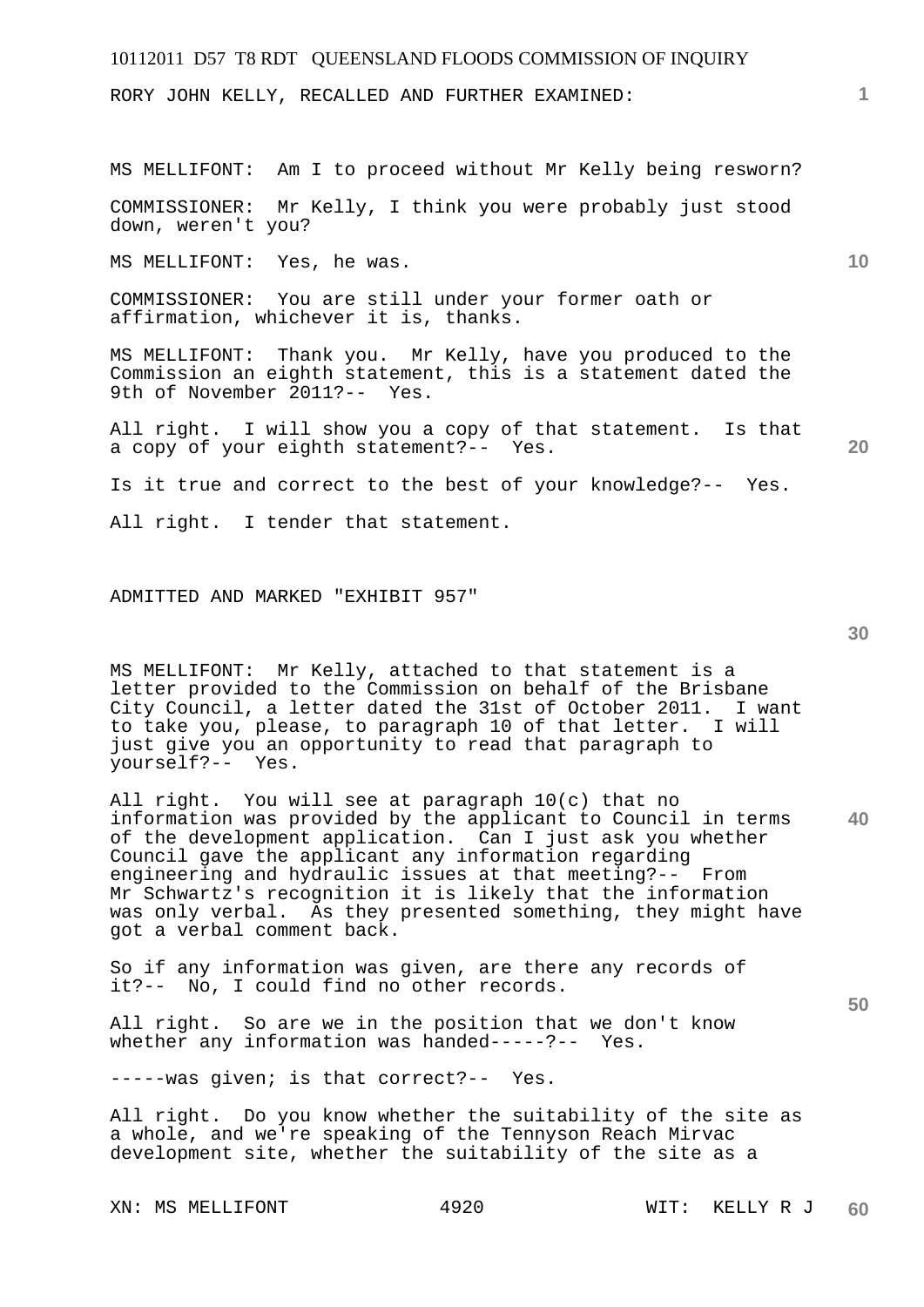whole was discussed at these meetings?-- No. Okay. That's not been able to be determined?-- No. Despite inquiries made by you?-- Yes.

All right. I want to ask you about the consideration of the development applications made by Mirvac and ask you whether Council gave particular consideration to the purposes of the Codes, that is the Council Codes, or whether what occurred was that Council looked to see that the application made provision for acceptable solutions and, if so, Council regarded that as sufficient?-- I can't recall. It would be normal process to look at the whole of the Code, including the purpose, and including the desirable environmental outcomes for the City Plan as an overall whole. That's the normal practice, but I can't tell you in this instance whether we were trying to fit that development into acceptable solutions or performance solutions which would look at the purpose of that Code and other sections of the City Plan.

All right. That's not something you are likely to be able to find with further inquiry. That's correct, isn't it?-- Most likely, yes.

Okay. So in terms of the approach by Council to the application there isn't any particular documentation which indicates that there was an independent assessment for the purposes of the Codes; correct?-- Without - I can't - I can't answer that because I would have to - unless it is written down, I can only make an assumption that we do do that because that's what we do with preliminary approvals and the type of application proposed where it's not previously designated or zoned for that type of use, it's almost standard operating process that we do, we go to the purpose and look at that as part of an overall assessment of the application.

I take it you've actually made a very thorough examination of all the files with respect to Mirvac and - that's correct to start with?-- Yes.

In that thorough investigation you haven't found anything written down?-- I haven't actually - while I've gone through the files and I've read a lot of the documents before, a lot of it came back from memory. I could remember what had happened at the time. I didn't specifically look at whether the purpose was looked at when I was looking at those documents.

Right?-- I was just trying to recall and detail my involvement in that application in what we considered, but I can't recall whether I specifically looked at if the purpose has been ticked off.

Now, I would like to take you, please, to a passage of your evidence. This is page 3589 of the transcript at line 18. I will just give you that. Might you go up a little bit, Madam Associate, just to get the context? Just up to the

**10** 

**1**

**20** 

**40** 

**50**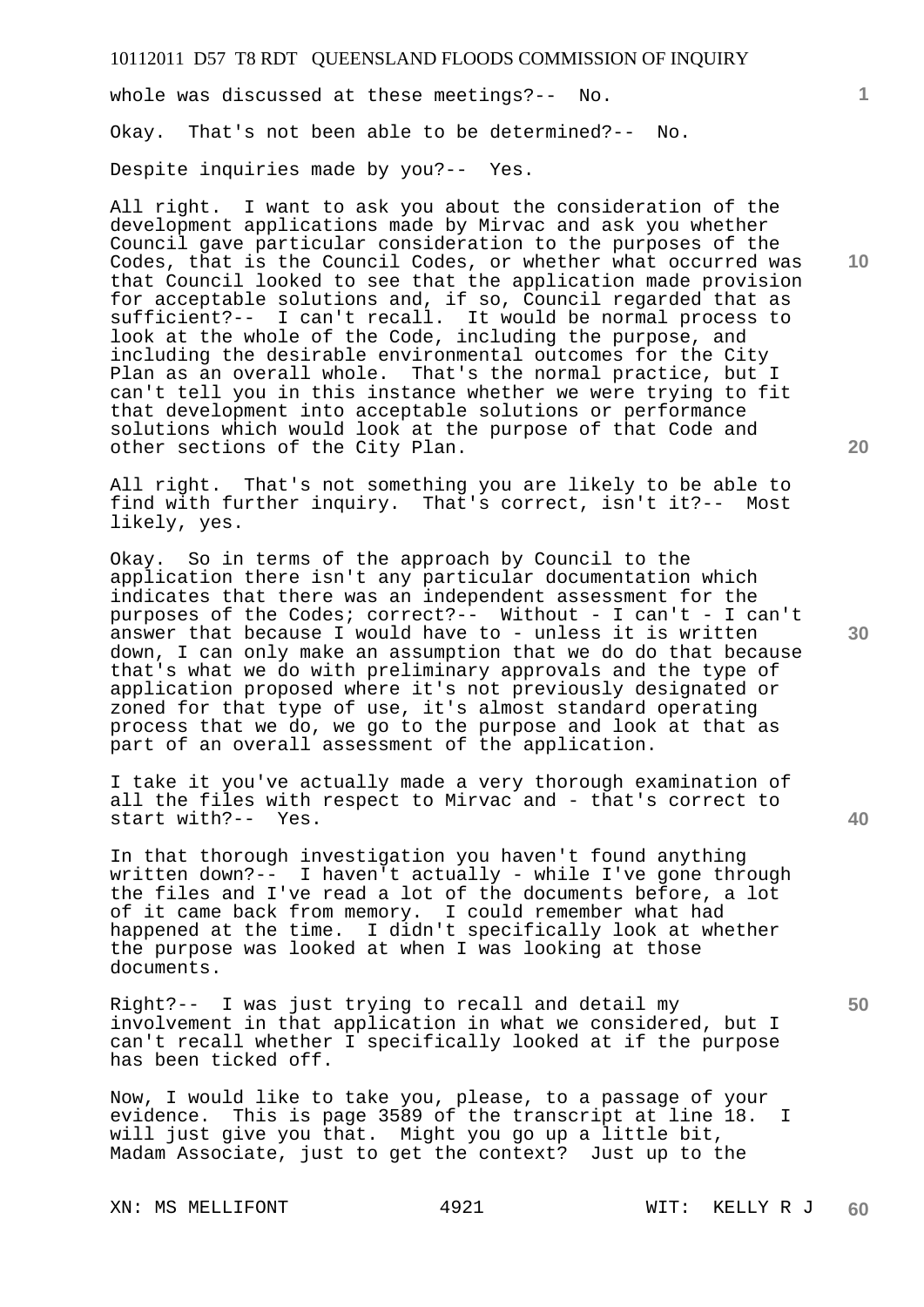previous page. I will just give yourself the opportunity, Mr Kelly, to read from about line 50 and let us know when we need to go down a page. Again, just if you can read down to about line 33. We just need a couple more lines?-- Yes.

Okay, thanks. Just with that last paragraph, the paragraph which starts, "Right, and with time", can you tell me whether you did find any more documents of that character?-- Regarding flooding?

Yes?-- They - no, they were contained within my document, my statements.

All right, thank you. All right. Now, can I also take you just to the previous paragraph and you will see the words starting in the second line, halfway along, line 19, "that we've gone back to the applicant for more information on several occasions to get this application right". Now, I want to ask you some detail about that. Can you provide any more detail as to when you went back to the applicant and what was asked for?-- At this point in time only from recognition I recall we went back with regard to the walkway along the front of building F trying to get some details there. We went back to the applicant to get a montage of - from the river at angles we wanted to see to make - to look at that impact on the river scape. We went back to the applicant about architectural design matters because we weren't happy with the external appearance. The design criteria for that was to try to replicate the architectural theme that was - of the previous building that was there, some marine sort of era of architecture and having the columns in the building and looking at that. I remember going back about the parkland to make sure that the parkland would be usable. We went back - I think we might have gone back about the mangroves just to ensure that we were trying to maintain the mangroves where we could. We might have gone back about some car parking matters because the building was conditioned to have some car parking that's normally used by the residents, also used by the users of the park because of the park configuration that was proposed. Residential, we might have gone back and - a number of things about the use of the outdoor sport and recreation facility they had, their gym, making sure of some details. I think we might have also recalled going back to the tennis centre about plumbing and sewerage - sewerage matters. I recall we definitely - they came back a couple of times about first the building didn't have a roof and then it had a roof and then some of the clarification initially of some of the uses, make sure we got the application right. So there was a lot of things goes back and forth about - when I talk about getting it right, we're talking about what we were happy with, not necessarily what Mirvac wanted.

Certainly. Do I take it that to the best of your recollection in terms of going back to the applicant to get it right none of that was about flood mitigation or flood risk?-- If we did, it would have just been about making sure that the floor levels were above the standard that we applied.

**10** 

**1**

**20** 

**40**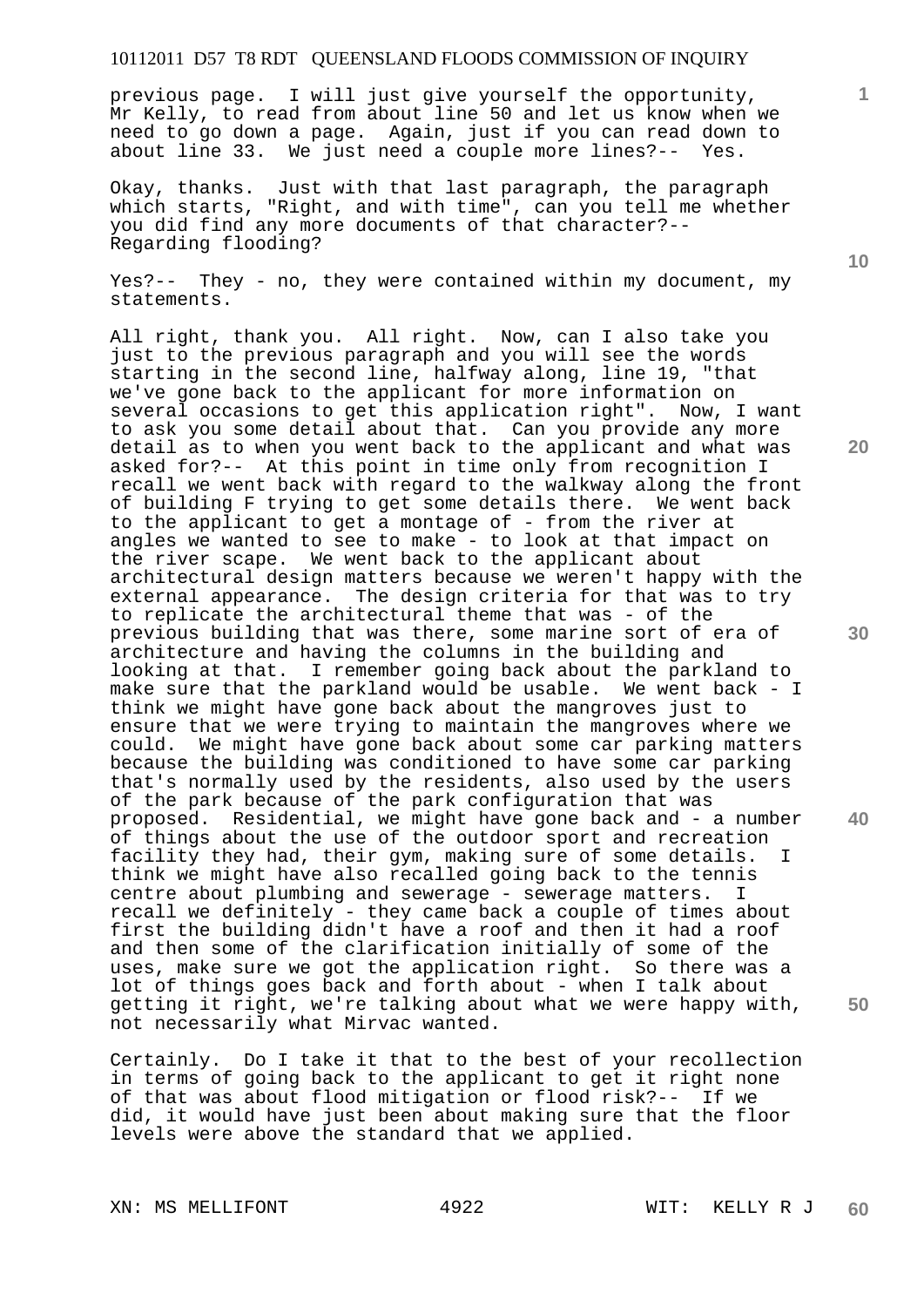To the Q100 plus 500 mil?-- The DFL, yes.

The DFL plus 500 mil; is that correct?-- Yes, and making sure they were stipulated on the plan so we knew the level because the height of the building was an issue. We didn't want to go higher than the original building on the site.

Right, but that would have been the extent of it?-- That I can recall, yes. There might have been something about roads as well-being designed at a certain height and we might not have done initially, but towards the end of the process there might have been some discussions that we had.

Right. I will come back to the roads, but - sorry, I didn't mean to cut you off, so if there was something else please say so?-- I was just going to say because I wasn't the assessment manager, I was supervising other files at the time, there might have been a lot more that the assessment manager went back on. It's just from what I recall when looking at the file.

Yes, and from your extensive investigation of the file there is nothing on the file to indicate that Council went back to Mirvac on flood-related issues beyond that you have already mentioned?-- No.

Is that correct?-- Yes.

Now, you've mentioned the - there might have been some discussion about the height of access roads. Just to orient you as to that, please, can I take you, please, to paragraph 93 of your first statement and then I will take you to exhibit RJK21? All right. Now, to make this as brief as I can, paragraph 93 refers to there having been sent an information request to Mirvac?-- Yes.

Okay. Now, taking you then to RJK21, this is the information request, and while that is being turned up it is the case, isn't it, Mr Kelly, that if Council needs further information when considering a development application, it can send a formal information request to an applicant?-- The formal information request is sent for the first time but then Council does a frequent process particularly for larger more complex applications to then go back and ask the developer to - if they've changed something for further clarification, in other matters we might go back to the developer about - as a result of submissions received.

All right. So the general process is that there's an ongoing exchange of information and request?-- But there's only one formal information request as per the IDAS guidelines.

Yes, thank you. If I can take you, please, to paragraph 25 of the formal information request which is RJK21, you will see here a reference to the access road and the minimum level accommodating the Q50 flood level. Now, having interrogated the files, if I can put it that way, that's the extent of any written information about flood levels - written information

XN: MS MELLIFONT 4923 WIT: KELLY R J

**10** 

**1**

**20** 

**40**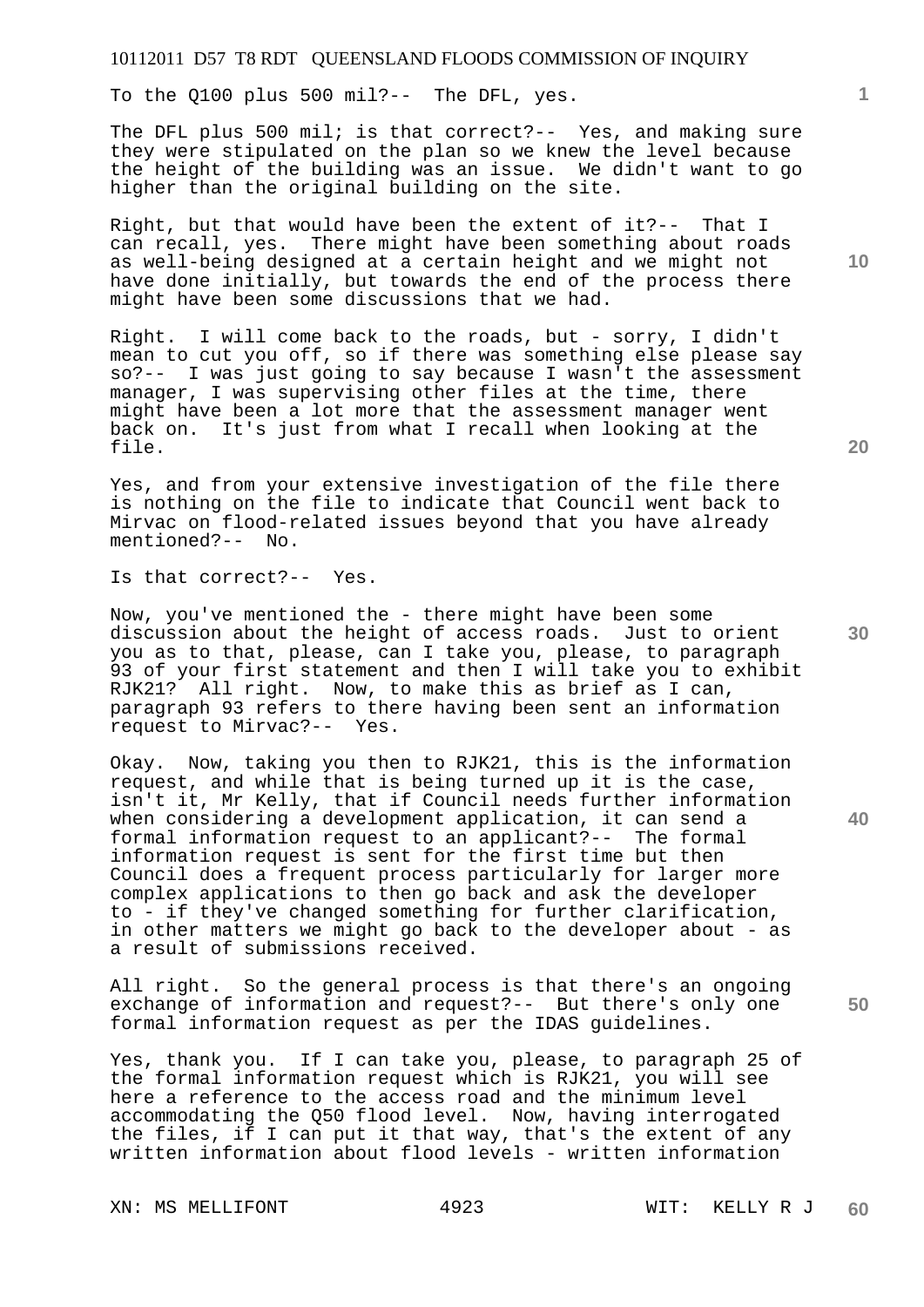request to Mirvac about flood levels; is that correct?-- That I can recall, yes.

Can I take you then to transcript 3595 on the 4th of October 2011 commencing at around line 17? Now, just to orient you, I asked you a series of questions about whether the development - sorry, the conditions in the approval refer to the GHD report provided by Mirvac and you said that they did not. We see that answer there at about line 18. If you could just read to yourself the following paragraph, that is the paragraph which commences at, "Why was that?"?-- Mmm. Yes.

Now, specifically I just wanted to ask you for some clarification of your answer in the first couple of lines, "Because if there is something else in the report that generally we don't refer to hydraulic reports unless they're quite clear." Now, if you receive a hydraulic report which isn't quite clear, how would you rely on that report?-- Well, if it's - if it's on the basis of our assessment, if it wasn't sufficient or adequate, if it wasn't clear and they haven't made a point we would have gone back to the applicant and asked them to clarify what wasn't quite clear.

Yes?-- Okay.

By way of supplementary report or merely by way of correspondence from them?-- It might be by way of if it was the first time an information request, it might be by way of e-mail back to the applicant. If it is outside that, it might be by way initially of telephone conversations to see if we can't clarify over the phone. It is - it would be not clear to the hydraulic engineer and the hydraulic engineers may talk amongst themselves, you know, external consultant and the Council hydraulic engineer, and resolve differences and if it couldn't be resolved it would be put in a formal information request or a further issues letter that tend to follow information requests if something is not quite clear.

Right. So you would do that until you got to the situation of clarity?-- Until we were satisfied with the information - the applicant had demonstrated that there wasn't an issue with the type of flooding that might be affecting a site.

All right. So if you get to that position, so you've got the applicant demonstrating that to you, why then not reflect precisely in the conditions and the approval that understanding rather than merely refer to compliance with, for example, subdivision guidelines?-- Because if a report details something specific that is in our guidelines and our conditions say the same thing, we will go with the conditions so that the engineers know what they mean as part of their<br>assessment. It may be in this instance, and I can't recall It may be in this instance, and I can't recall the recommendation, that the recommendation indicated that provided the building was at our design flood levels there's not a lot of other things they had to do and therefore we set the standard floor levels as part of our conditions or we set standard road heights or drainage channels or took easements because there wasn't anything specific enough to put in a

XN: MS MELLIFONT 4924 WIT: KELLY R J

**10** 

**1**

**20** 

**50**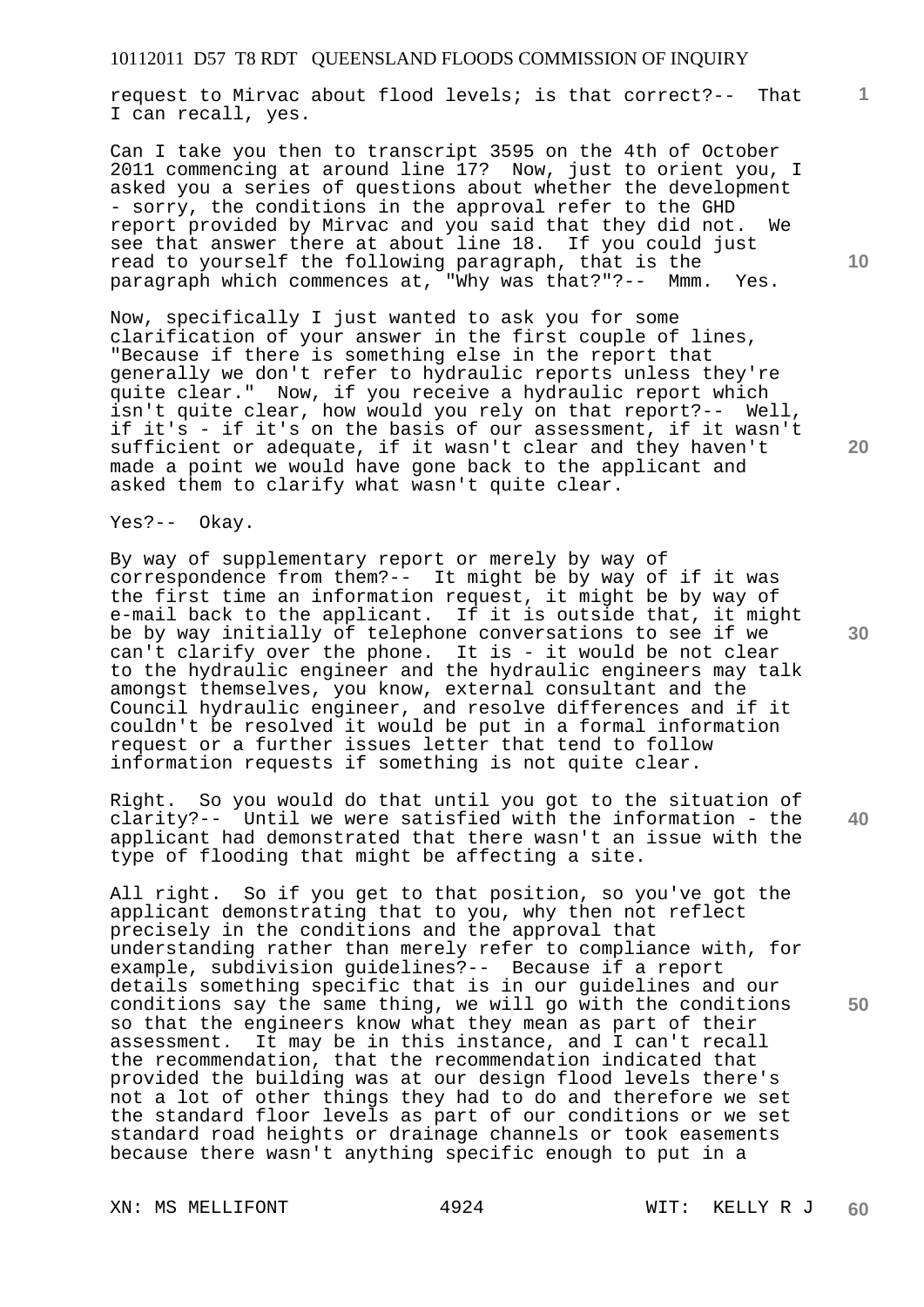condition that would otherwise have been unique. When we have a lot of conditions on application we do try to make sure that they're consistent so we know how to interpret them or the person who will be interpreting them later on will interpret them in accordance with current standards.

Can I ask you whether in the particular case of these development applications a lack of clarity in the hydraulic report was identified?-- Well, according to the Andrew Blake memo, no, the applicant demonstrated that the buildings in the location, as I understand from his report, were satisfactory, he just asked to go back to clarify, if I recall one of the attachments in my first statement, certain aspects and they would have gone back or conditions were set.

All right. So this - we have a case example here of hydraulic - a hydraulic report which appeared to be sufficiently clear and then conditions included in the approval which don't replicate or refer to the hydraulic report, but rather link back to the subdivision guidelines and other Codes. Is that quite common practice?-- It's common practice where - well, it's common practice as far as I'm aware and-----

Then and now?-- It would depend on what the recommendation of the hydraulic report was and how we had to change our condition. We have conditions that we might add a bit of that report in, whether we would refer to it, it might be referred to the front of the conditions package that it was a report that we relied on, but when you come to interpreting what we wanted to achieve, flood immunity for that development, it's in the development conditions, but it may refer to the report as documents and plan supporting the application.

Can I take you, please, to some of the conditions in the approval? Now, I think you have had the opportunity through your legal representatives to having been shown the specific conditions I want to take you to, but I will run them through for the record. So this should be RJK32 to Exhibit 1 statement 1 which is Exhibit 633?-- Sorry, which exhibit was that?

Exhibit 32 to your first statement?-- Yes?-- Yes.

Okay. So these are the conditions, so if I could take you first of all to condition 53?-- Yeah.

You will see that that's a condition which relates to run-off from roof and developed surface areas of the site and you will see it requires the development to be in accordance with the Council's subdivision and development guidelines; is that correct?-- Yes.

Okay. So condition 55 which deals with managing onsite drainage, ponding and discharge required the development to design, construct and thereafter maintain, rehabilitate or replace facilities in accordance with Stormwater Management Code, the City Plan, the Services Works and Infrastructure

XN: MS MELLIFONT 4925 WIT: KELLY R J

**10** 

**1**

**20** 

**30** 

**40**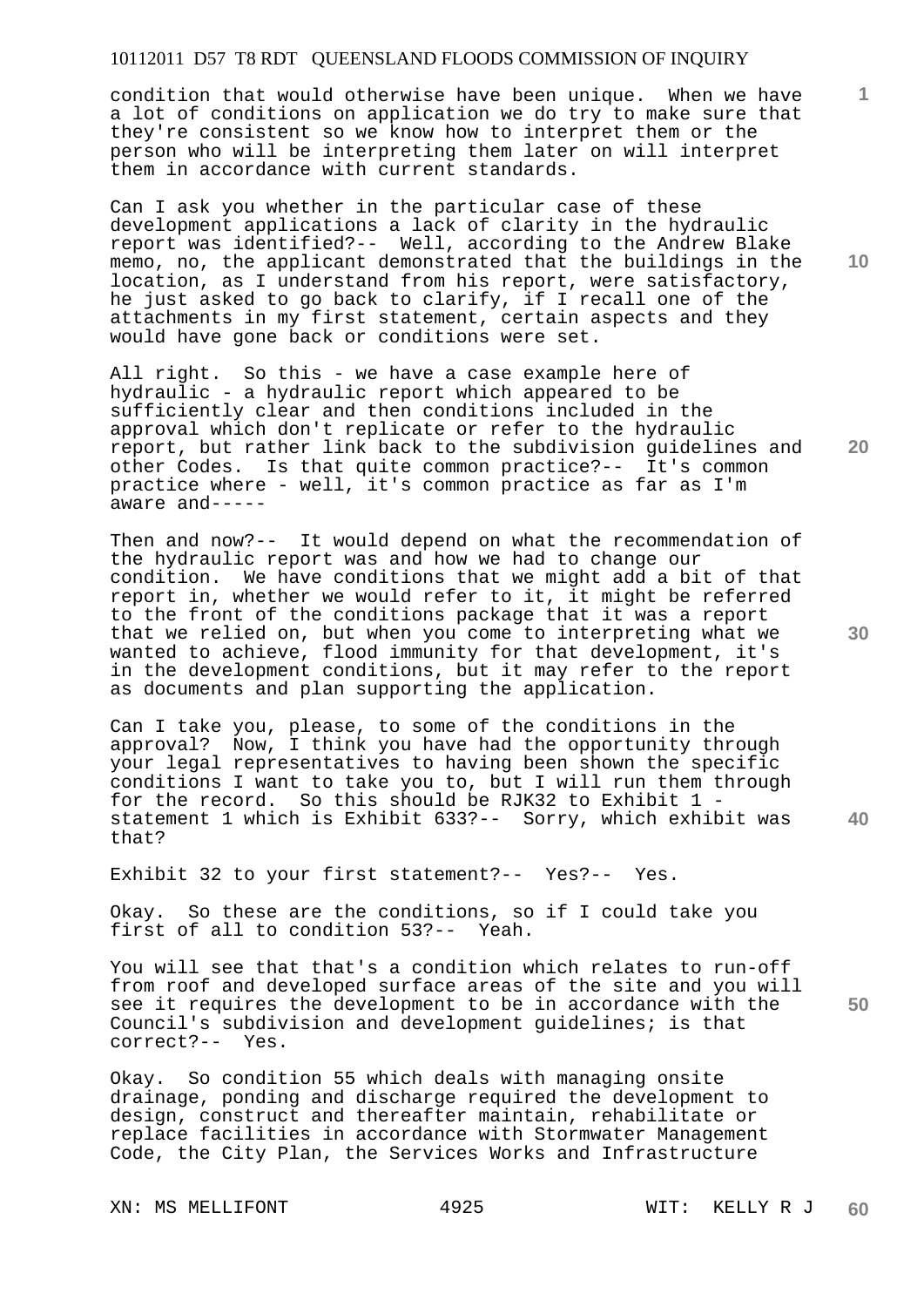Code of the City Plan, subdivision and development guidelines and the QUDM. Okay. Can I ask you are those types of conditions still commonly and currently used?-- They will have - it's likely they would have been updated. It is five years, six years ago since that condition was applied - five years ago and a lot of the engineering conditions will have been updated.

**10**  All right. Just in terms of the sort of formula, that is-----?-- The intent of the conditions are still probably a new conditions package, yes.

Yes, all right. Just in terms of the formula, the type of formula which is - in order to, for example, manage onsite drainage, make sure you comply with, for example, the subdivision and development guidelines?-- Mmm-hmm.

That's still commonly used now as a condition?-- Yes.

**20** 

**40** 

**50**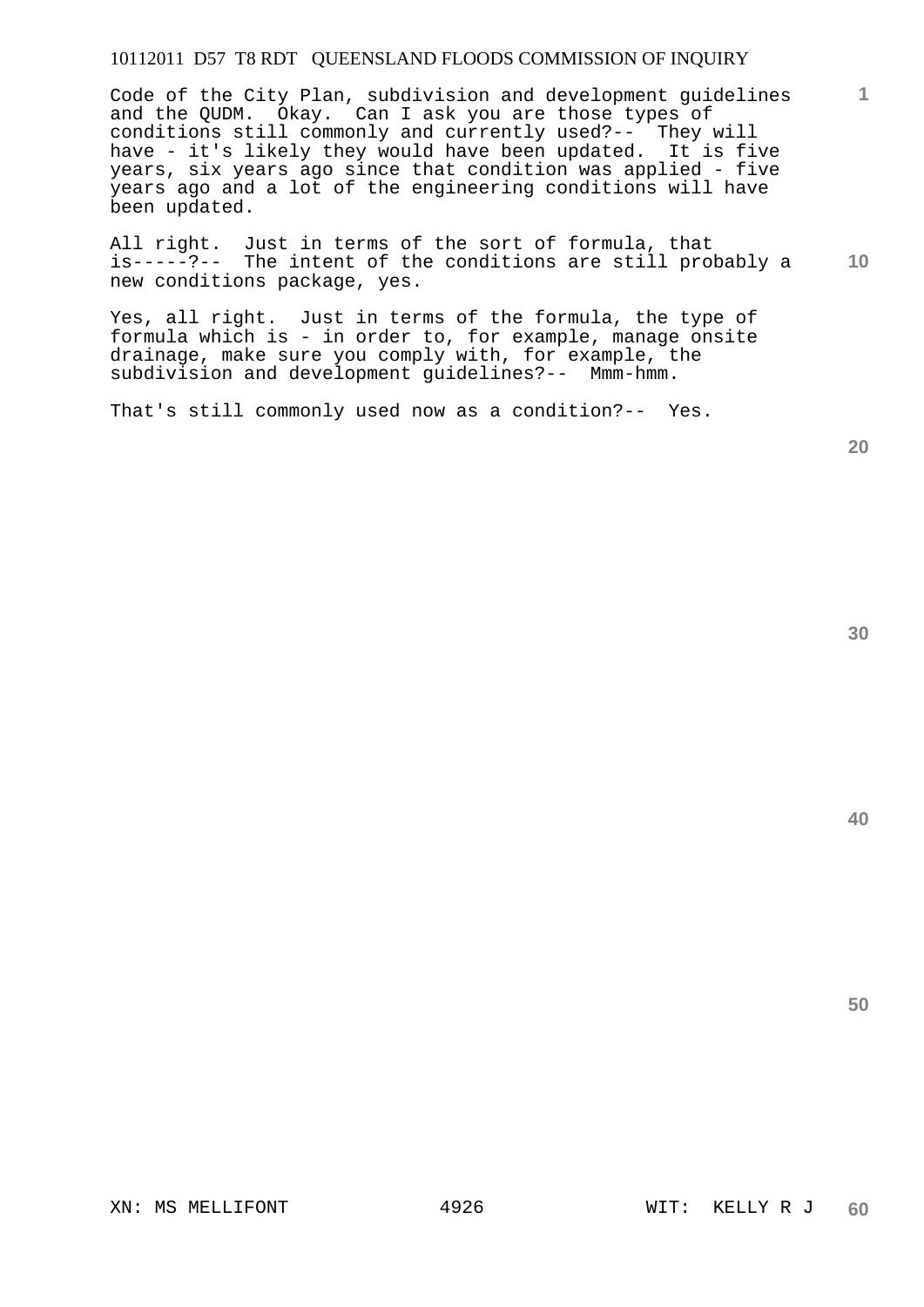The next page, condition 56, again run off from site to be done in accordance with the guidelines, do you see that?-- Mmm-hmm.

Condition 57, similarly, design and construct all buildings in accordance with the subdivision and development guidelines to ensure floor levels; do you see that there?-- Yes.

And then over, please, to page 915 at the top of the exhibit, condition 128, we see that kind of formula again adopted?-- Yes.

And again 130, 131, 132, agreed? So you agree that's the formula commonly used in that condition, in those conditions<br>for the approvals; correct?-- Yes. for the approvals; correct?--

And still commonly used now?-- They're - yes, if they haven't been superseded by a condition that combined them.

Yes. Now you'd agree that in processing these development applications council was tasked with assessing the development application against the city plan including the codes and guidelines, you'd agree with that?-- Yes.

All right. And council was required to satisfy itself that the development application did, in fact, meet the requirements of the city plan and those instruments?-- Yes.

All right. So why then not require the applicant to demonstrate compliance with the codes and guidelines rather than simply conditioning the approval to comply? Do you understand what I'm asking?-- No, sorry.

Okay. The way in which these conditions go is that they require the developer to comply with the guidelines, comply with the codes, but they - but that really leaves it in the hands for the future to see whether there has, in fact, been compliance. Why not actually look at the development application to see whether or not what they are proposing by way of design and plan does comply with the guidelines and codes?-- Because at the development application stage we were dealing with the conceptual building designs and conceptual ground levels or - where we try to lock them in. They haven't gone out and done the detailed - detailed - they haven't collected sufficient detailed information to lock them into a specific design criteria. What these conditions do, or some of those conditions you refer to do, is that they require a subsequent application, a schedule 12 which has to comply with that condition or the application is refused, or can be refused, or a compliance condition that said they comply with those conditions, and it requires a lot more information, the type of information that we don't normally receive at a development application stage, because they're still dealing with conceptual plans and documents to a certain degree. Okay?

Of the latter type of application you just spoke of, that is the type in which you envisage that kind of detail to be

**10** 

**1**

**30** 

**20** 

**40**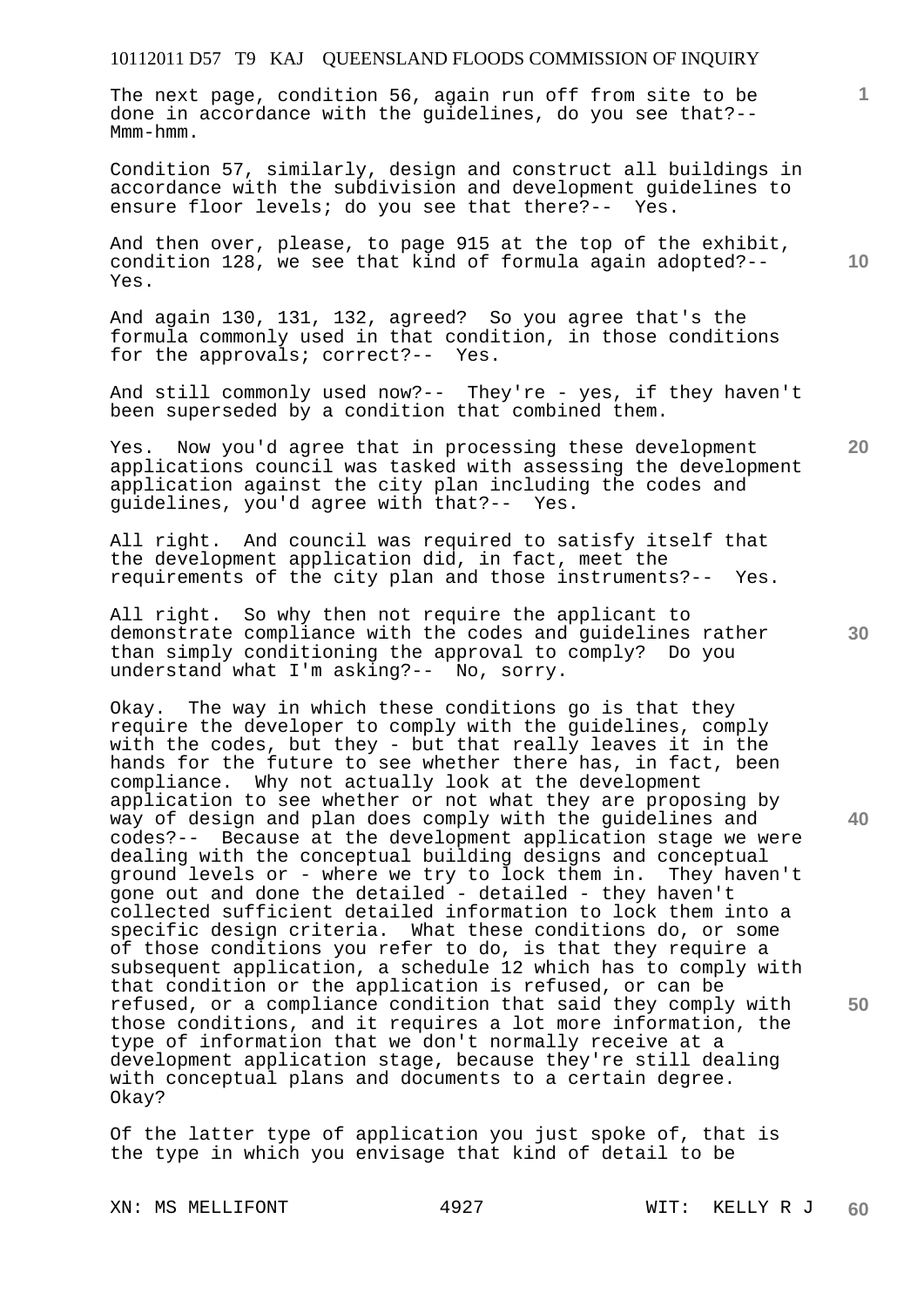available, is it council's current practice to condition approvals in the same type of way using the same type of formula as we see here?-- Yes.

Right. So why?-- Well, no, we condition - sorry, I might not have understood. But what it would mean is that each one of these conditions or - might require specific plans to be signed off and to have a look at the subdivision of our guidelines, and that in the subdivision development guidelines there might be a range of options, if something happens they still comply with those requirements. So that level of detail really needs to be worked out at the later stage, but conceptually it's demonstrated to work, but they're not at the standard, the details that we would normally get because there's a lot more information that supports and is shown on those plans, and that's what the subdivision development guidelines, while we use that, you know, broadly in this development condition, this is very specific when you're dealing with those aspects of those conditions, and you might be dealing with a different section of the subdivision development guidelines and are supposed to list it all out.

And just so I understand, when you say development application at this stage, you're talking about the preliminary approval type stage?-- I'm talking - well, the preliminary approval might have conceptual plans. In this instance they sought a development permit for buildings E and F and a tennis centre, so they sought a development permit for that, they gave us conceptual plans and drawings, we worked it up to a stage we were happy with that concept, those concepts could work, but some of the other information they needed to provide to us could really only be worked out when they'd gone away and done a final design and, in fact, in this instance for this application because of the complexity they modified the development a couple of times since obtaining these, this development approval initially.

All right. So can I ask you this: If you were conditioning an approval for a material change of use, would you expect to see this kind of formula in such an approval?-- The conditions that we've used?

Yes?-- Yes.

Now can I take you, please, to exhibit 18, to your first statement and to the page 389 in the top right-hand corner. Now just to orient you, this is appendix G to volume 6 of the development application by Mirvac, have you got a document headed there, "Stormwater management", it's up on the screen, it should be in front of you?-- So it's the initial application this.

Yes. Now we see there P1 under the heading, "Performance criteria"?-- Mmm-hmm.

And in terms of assessment we see the entry, "The proposal will comply with subdivision and development guidelines". Now can I ask you - well, can I suggest this to you: We don't see

XN: MS MELLIFONT 4928 WIT: KELLY R J

**10** 

**1**

**20** 

**30** 

**40**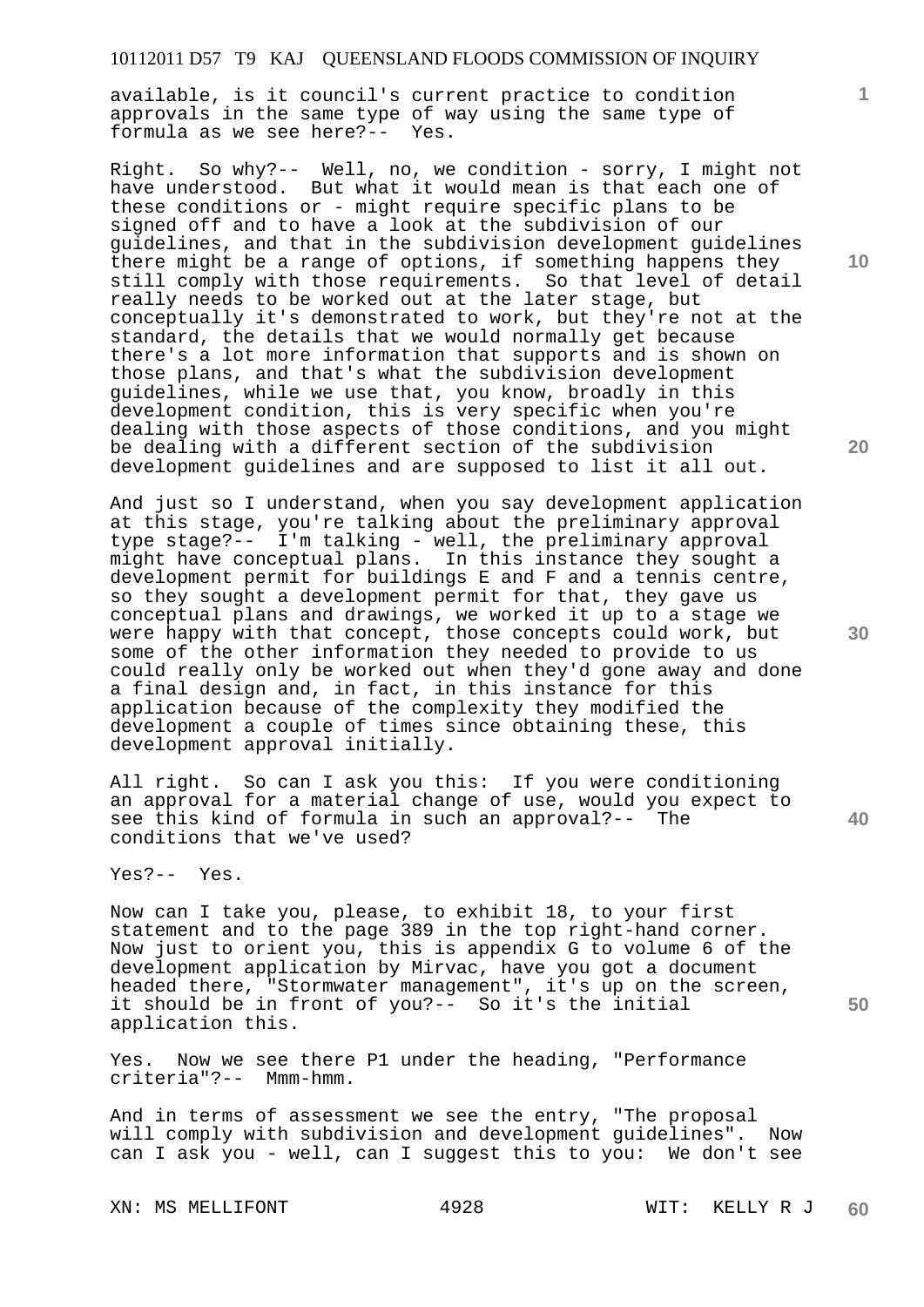elsewhere in that development application how the proposal will, in fact, comply with the guidelines; would you agree with that?-- I'd have to have a look at what the acceptable solution was. This is not a section that a planner would normally investigate and look at. It's normally done by a one of the engineers or the ecologist, if we're talking about stormwater management, so that would be looked at by an engineer as such-----

Right?-- -----in finer detail.

Okay. Well, sorry, I won't make you look through the development application to see whether it contains information about how it would comply given the length of the document, but can I ask you this conceptual question: Would you expect there to be in a development application of this type precise detail as to how there would be compliance with the guidelines or is the situation as you've explained just now in your evidence, we're at broad concept stage and the council doesn't require it?-- Because we're dealing with two different developments, ie the tennis centre which has a catchment which goes out one way and the residential which has a different catchment given the road to some degree, as we have heard previously, divides the catchments, I would have thought that would have dealt with concepts, and if the concept wasn't satisfactory, either the engineer or the ecologist, who would be looking at quality and quantity of stormwater, would come back and say, "Look, it doesn't seem to work or it conflicts with other aspects that I have assessed", or it would be assessed on the plan.

And from your own inquiries and interrogation of the file are you able to say which occurred here?-- Well, no, I'm not sorry.

Can I take you, please, to paragraph 85 of your first statement. It's up on the screen, if that's faster for you. Can I ask you just to read that to yourself?-- Yes.

Okay. You will see there that there's a reference to, "I am aware and based on Andrew Blake's advice the GHD report was sufficient to satisfy council that if there were any off site impacts of flooding caused by the proposed development they would have no adverse impact". Can I ask you, what did the council do to satisfy itself that there was not - there was not unacceptable on-site impacts of flooding?-- On site impacts in light of water that came off the development into people's units as a result of rain water or what type of flooding would you be talking about?

Anything that - any type of flooding that might occur on-site once the development was done?-- Well, the conditions that we've seen here deal with the applicant addressing stormwater that came from an adjoining catchment and passed naturally, or was occurring and passing through the site, and given that the development had a large disused power station on the site and substantial earthworks were doing, there was a known overland flow path which is identified in the document, in the end they

XN: MS MELLIFONT 4929 WIT: KELLY R J

**10** 

**1**

**20** 

**40**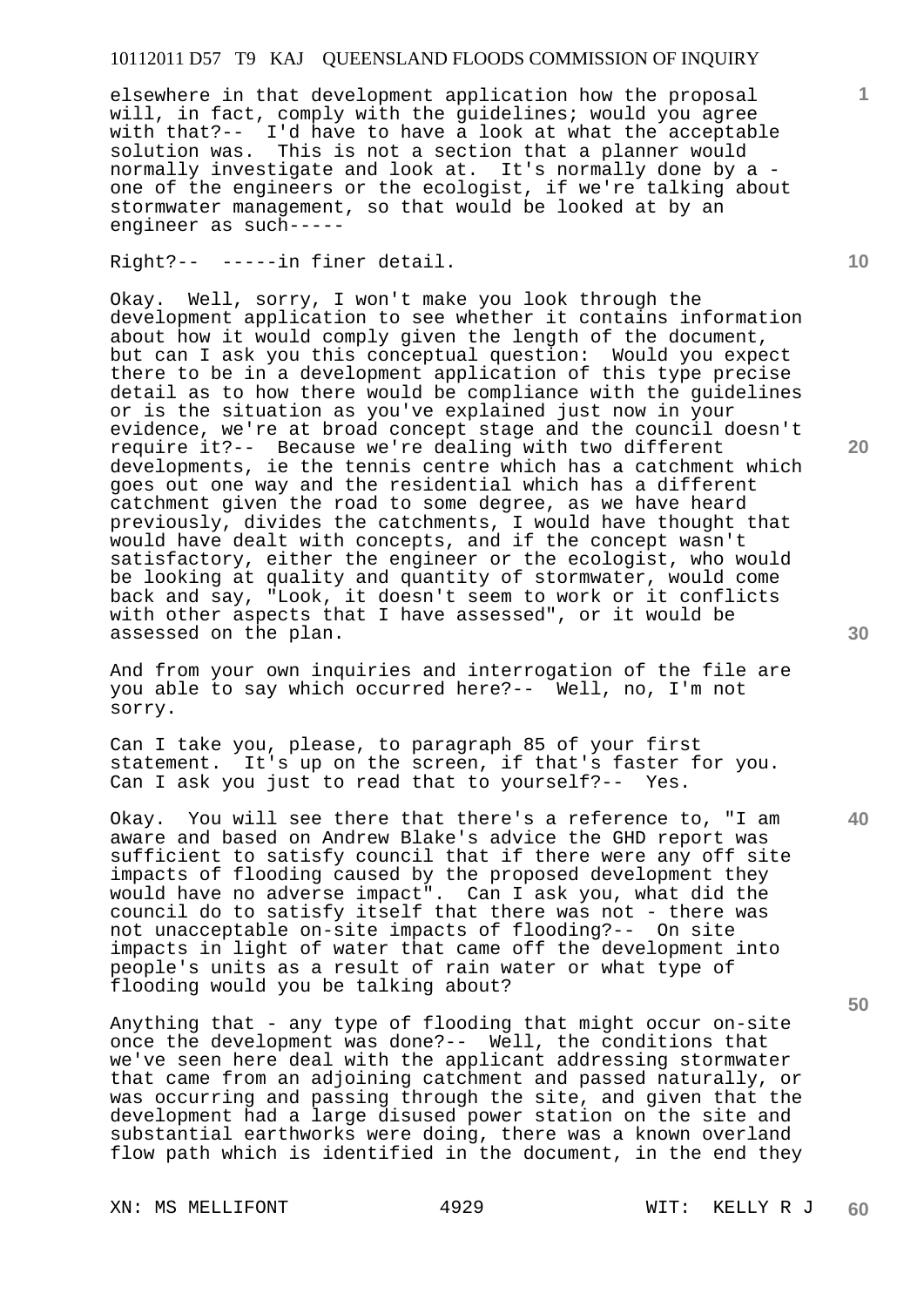talk about two catchments and where the water was coming from. The on-site impacts of stormwater generated on the site would be picked up at a later date by stormwater drainage that would naturally be done, or not naturally, but would be part of an assessment of a later application, say, through the building approval. What we were concerned with is ensuring that the stormwater - what council is concerned with is ensuring that stormwater that's generated elsewhere on the site is not impacted by adjoining properties, be they upstream, downstream or adjoining. What Andrew Blake's assessment here is, that was about flood conveyance. Other engineers would have looked at the specifics of stormwater, whether the stormwater polishing they might have done didn't impact on park users, in the future stages as well, make sure that the water could go out there and not impact on residents using the park or public using the park. I do recall that where the walkway is there was an outlet underneath there and they used some of the existing outlets to channel their stormwater so the park could still be useable and, you know, they didn't get sheet flow down the park, and that the roads were sufficient to pick up the stormwater that would land there and it directed off. So when you talk about on the site, on the site overall, the tennis centre and the residential site, we look at that as part of the road drainage because that's the sort of water that would fall on. Specifically on individual building, the drainage associated with a building, that's a private certifier matter. You deal with that, making sure that water is dealt with to meet the Building Code of Australia requirements, so we don't go into that detail. We look at the detail, making sure that they can get the water off the site to a lawful point of discharge and that that lawful point of discharge is not impacting on someone downstream.

Okay, and that's the extent of-----?-- That's about the whole lot, yeah, that I would - that we would do as part of this that I have been able to glean from the files.

All right. So you used the phrase "we would do", that you did do or that you expect would have been done in the ordinary process?-- We collectively as the south team or the development assessment branch, because it's the standard type of assessments that we do for all type of developments that council actually sees as part of its assessment.

Yes, okay. But the things you've just mentioned in evidence, are they things-----?-- We being the team.

-----are they things that were done by you or your team, or are they things that you think would have been done because it's the ordinary process?-- Some of those things I'm aware of from looking at the file and looking at those conditions that we, the team did, okay, as part of it, and some will be I've assumed they have done that because the consequence of that is something else and you wouldn't have got to that stage without doing the initial assessment up front.

All right. So which things have you assumed so I can be clear about what you know was done and-----?-- That the size of the

XN: MS MELLIFONT 4930 WIT: KELLY R J

**10** 

**1**

**20** 

**40** 

**50**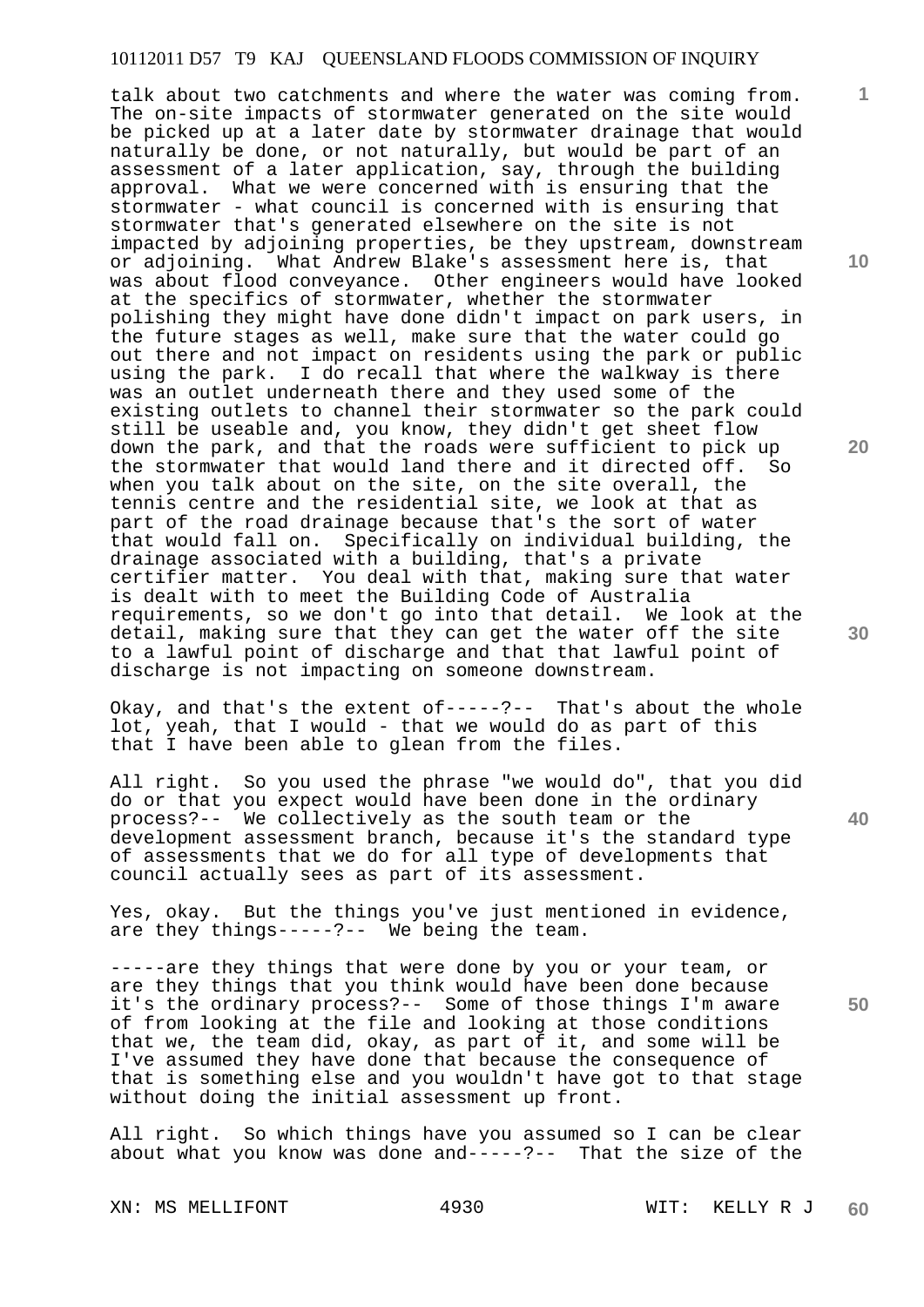pipes are adequate to carry the water that flows on the surface area, for example.

Anything else that you have assumed?-- Well, that's making the assumption they have looked at the catchments, that the catchments that they identified upstream were the correct catchments to handle the water that would flow down through the site that the site had to handle. That the stormwater from the developed surfaces is channelled to a lawful point of discharge.

Okay?-- We talk about that so-----

So can we have exhibit RJK 18 up, please, page 365. This is the development application by Mirvac?-- Mmm-hmm.

Now what we're seeing here, and it's on screen, is a map which the applicant's engineers have drawn up or marked with some projections about the site once the development was finished. Do you accept that that's a fair characterisation of what the document is?-- Post development, so I assume, yes, once the development is fully developed, yes.

Yes, okay. And what we see as the big arrow in about the centre of the page, pointing towards the centre of the page, is the overland flow path once the development has finished; correct?-- Yes.

And it's quite hard to see on the screen, but close to buildings E and F which we know are Softstone and Lushington but on the roadside of them you can see a green line; you can see that there?-- Mmm-hmm.

And that's been designated by the engineers as the post development 100 year ARI extent; correct?-- Yeah, based on an RL level at AHD.

Yes, based on an RL 7.9 AHD. So what we see there is what the applicant's engineers were saying would designate where water would come to in a 100 year event; that's as you would have read that document?-- I probably would have read the document both ways. Water would have gone, had there been a downpour, water would have moved in the direction, in the opposite direction of the arrow if the water source was coming from Tennyson Memorial Avenue and the upstream catchment, being part of the golf course; and conversely that water would have gone that way if the river rose above a certain level and, that's the natural - there was an overland flow path in that vicinity previously.

Yes. And we see by the little arrows from the direction of Softstone heading in an easterly direction an indication of the active flow path?-- For the Brisbane River, yes.

Okay. So what we can see, therefore, by this projection is that in a 100 year flood event that the flood waters would be very, very close to the west of building F, including up and in behind - by that I mean on the non-river side of the

XN: MS MELLIFONT 4931 WIT: KELLY R J

**10** 

**1**

**30** 

**20** 

**50**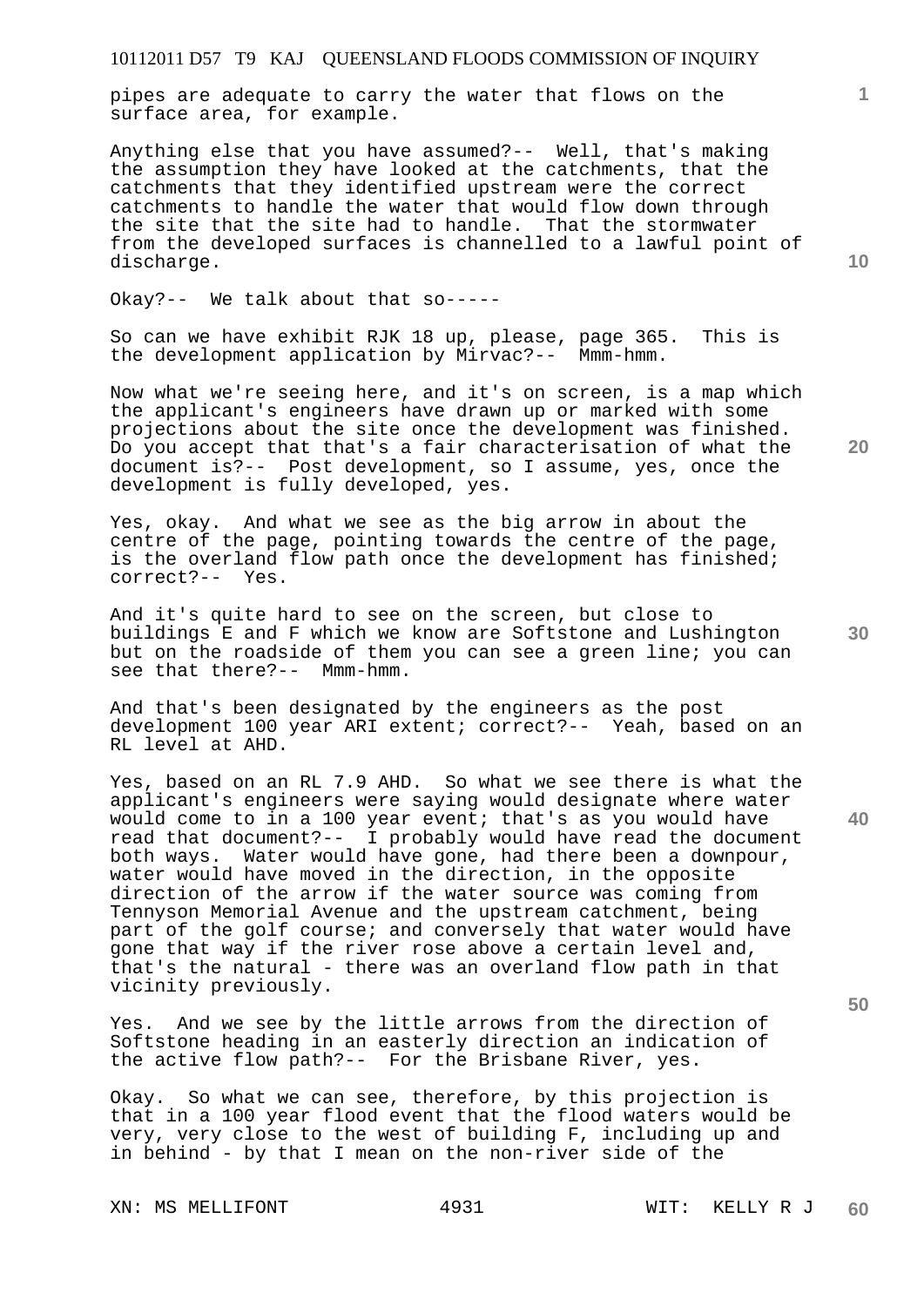building?-- Mmm-hmm.

You'd agree with that?-- Yes.

And we can also see from this document the overland flow path is just to the east of buildings E and F?-- Yes.

All right. And on the right-hand side of the map just where we can see the words "limit of mapping" in that general region that was a lower lying area, a depression?-- Yes, on the DPI site or ARI site.

Of the Animal Research Institute site, yes?-- Yes.

And your understanding was that site was subject to back flow effects at Q20?-- From the river or from overland flow on the site?

I will be precise about it. Can I take you, please, to page 318 of the same exhibit. The second paragraph under, "On site detention", halfway through the fourth line from the words, "From survey information the base of the depression" if you could read that paragraph to yourself up to the words, "Backwater effects"?-- Yes.

All right. And we see also in that paragraph at the top of it, "Overland flow run off from the eastern portion of the state tennis centre site will be directed to the depression location on the ARI site"?-- Mmm-hmm.

Okay. So hopefully that clarifies my question, that is, that there are some backflow effects at Q20 in that depression area; correct?-- Yes.

So can I ask you just to take a hypothetical, just say you had an event at Q199 - sorry, at Q99, your residential buildings may have remained dry, but what you've got is the depression being very full with water and water coming up close to the buildings and either sides of the road; do you accept that that would be what was really being shown by these projections?-- That's what it's indicating there within the green area.

All right. So once you get to Q100 you'd already have a lot of water come in from the river over a site with those surrounding effects; agreed?-- Yes.

All right. So can I ask you why the council considered - in light of that can I ask you why the council considered that to be an acceptable risk insofar as approving this residential development?-- At a Q100 the residential was above. The road that traverses the site, albeit shown green in here, I believe, is above that area. Water would have gone under the road. So there would have been access out from both the buildings because the access location is above that green, as I understand, and it would have met the standards that we applied at the time.

**30** 

**40** 

**50** 

**10**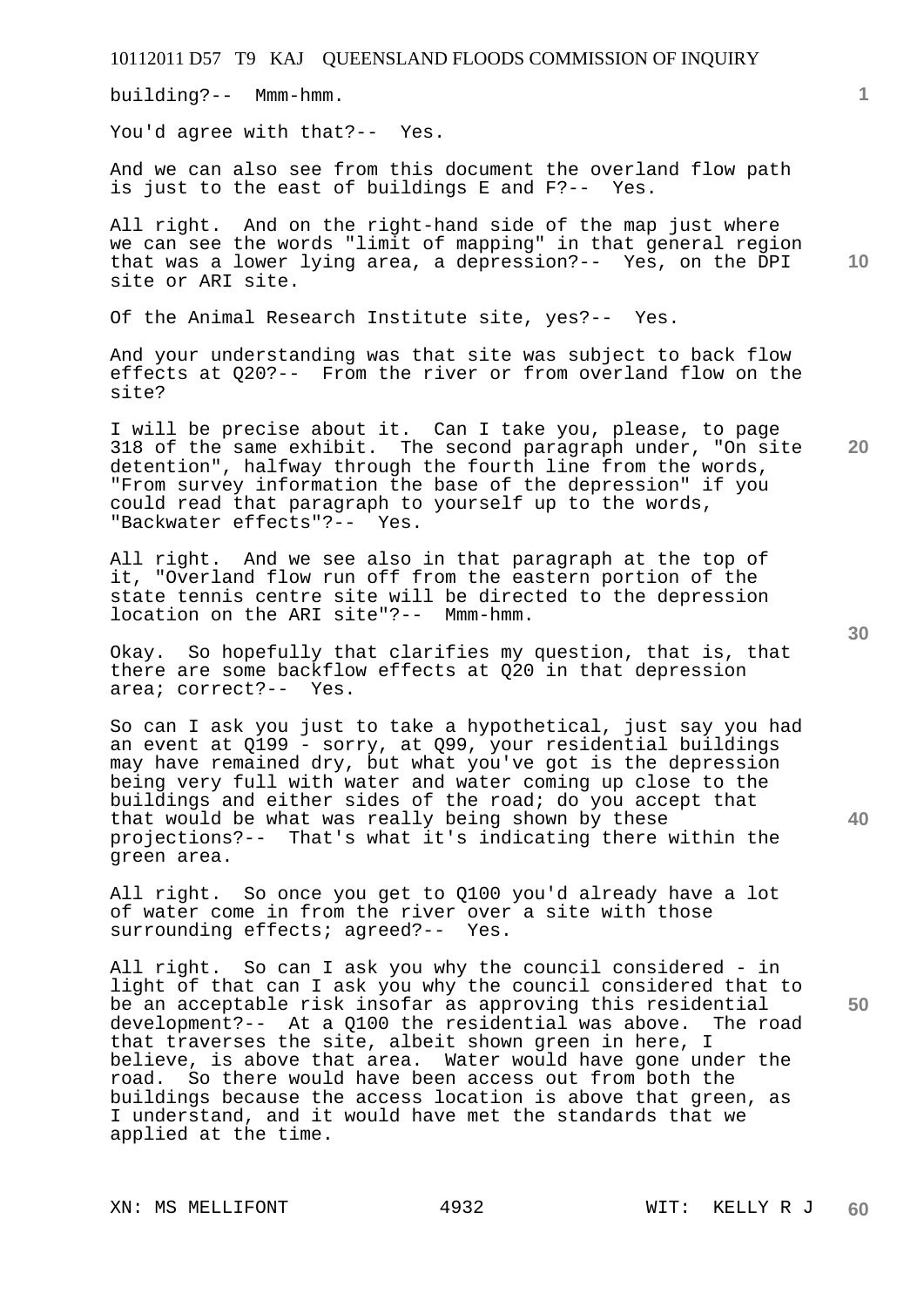So, in essence, insofar as the residential units go, from council's perspective, provided that the GFL plus 500 ml requirement was satisfied, that was good enough?-- Well, that was the standard we apply for residential development on the site and also in the subdivision development guidelines access.

Okay, and that was - those two things were good enough; is that correct?-- Yes. That's the standard that we would have applied to this site to ensure that they didn't impact on flooding-----

Yes?-- -----for the residential component of this site.

Yes. Okay, I understand that. And that was the case even though the site had direct proximity to wetlands and waterways?-- Um-----

Let me show you exhibit 570 to make that question fair. Now accepting that the rectangle is just a rough approximation of the site, when I speak about proximity to waterway and wetlands, the blue crossed area is waterway and the green dotted area is wetland?-- Yes.

I want to understand whether the proximity of this site to the waterway and the wetlands was taken into account as a specific consideration, or did someone just come back to the access road issue you've just mentioned and the height issue you've just mentioned?-- Sorry, the question?

Was specific consideration given to the fact that the site had that proximity to the waterway and to the wetlands, or, rather, did it come down to the two issues you've just mentioned, that is that the height was GFL plus 500 ml plus you had the access issue?-- Yes, it was taken into consideration, and I recall early on at the pre-lodgement stage, which is attachment 6 in my first statement, there's maps showing the existing development and those two constraints, for whatever purpose, on the particular site. The wetland area when we look at it from a planning point of view is looking at values of the wetlands, there might be some values, environmental values in the wetland, so we look at what's disturb there.

**30** 

**40** 

**50** 

**1**

**10**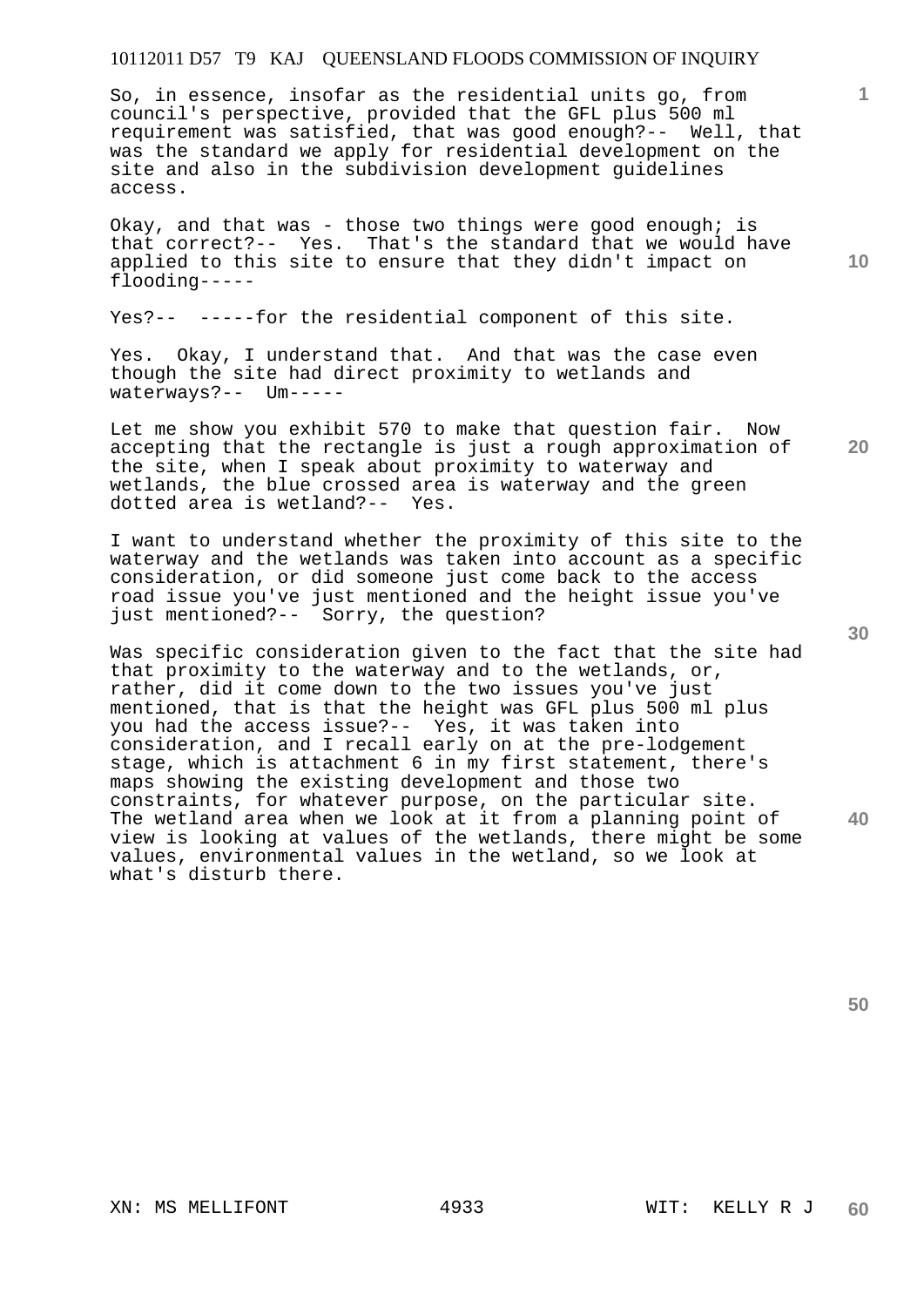Yes?-- If you have a - if on the aerial map, albeit in black and white, you can see part of the wetland area, which is that sort of inversed - inverted T, that you can see, is in an area of the old power station, that's highly developed, in that it also corresponds where - where stormwater drainage so it's a depression in the area, so it might have had some vegetation, some sedges-type vegetation there that triggered the - looked at the wetland. In the pre-lodgement minutes, in the initial pre-lodgement discussions when we looking at issues on the site both those things were taken into consideration. I don't believe they impact on the flooding. What it does show to us and what I do recall it showed to us was there was a depression there which meant water flowed to that area and we need to take that into consideration as part of the overall development. Even though it was on - most of it was on the ARI site, the road that we put through the ARI site was a consideration. And I also recall that area reflected where an old creek used to be before it was filled in with a whole lot of waste from the power generation and that was a consideration as well too with regard to how deep you put the drainage. So I don't believe those two things have an impact on how a residential building would have flooded or whether it wouldn't have been safe, they are really just identify aspects of a city plan that we look at and the wetland or environmental but obviously where water is and the waterway corridor is that it's a remnant waterway corridor, it's not an ephemeral waterway corridor, and therefore we look at that it's more that the overland flow was a bigger risk that through that area than those two things in particular.

All right. Can I ask you, please, to have a look at this e-mail. It's an e-mail from Mr Adam Caddies to Mr Steven Schwartz, 10 May 2006. Subject Tennyson Tennis Centre. Signed off, "Regards Adam, City Planning". Who's Adam Caddies?-- Adam Caddies is a - was a planner. He was probably at that time a role of coordinating strategic advice between TST, NES and Community Life, which are other areas at the time of the division that we were in. So they would provide comments to Adam, Adam would put them together and forward them on to the assessment team as part of the overall assessment of this application. Adam Caddies is no longer in Council.

All right. So would he have been a - do you know what his qualifications were?-- He - I don't know personally but he would have been a planner. That role that Adam would have had at the time was one of coordinating comments from the whole of the division or the branch. The division that we were in.

**50**  All right. So have you seen this e-mail before?-- I've never seen it-----

Never seen it?-- -----until you gave to it to me.

All right. So in the course of your interrogation of the files I take it you didn't see it; correct?-- No.

**10** 

**1**

**20** 

**30**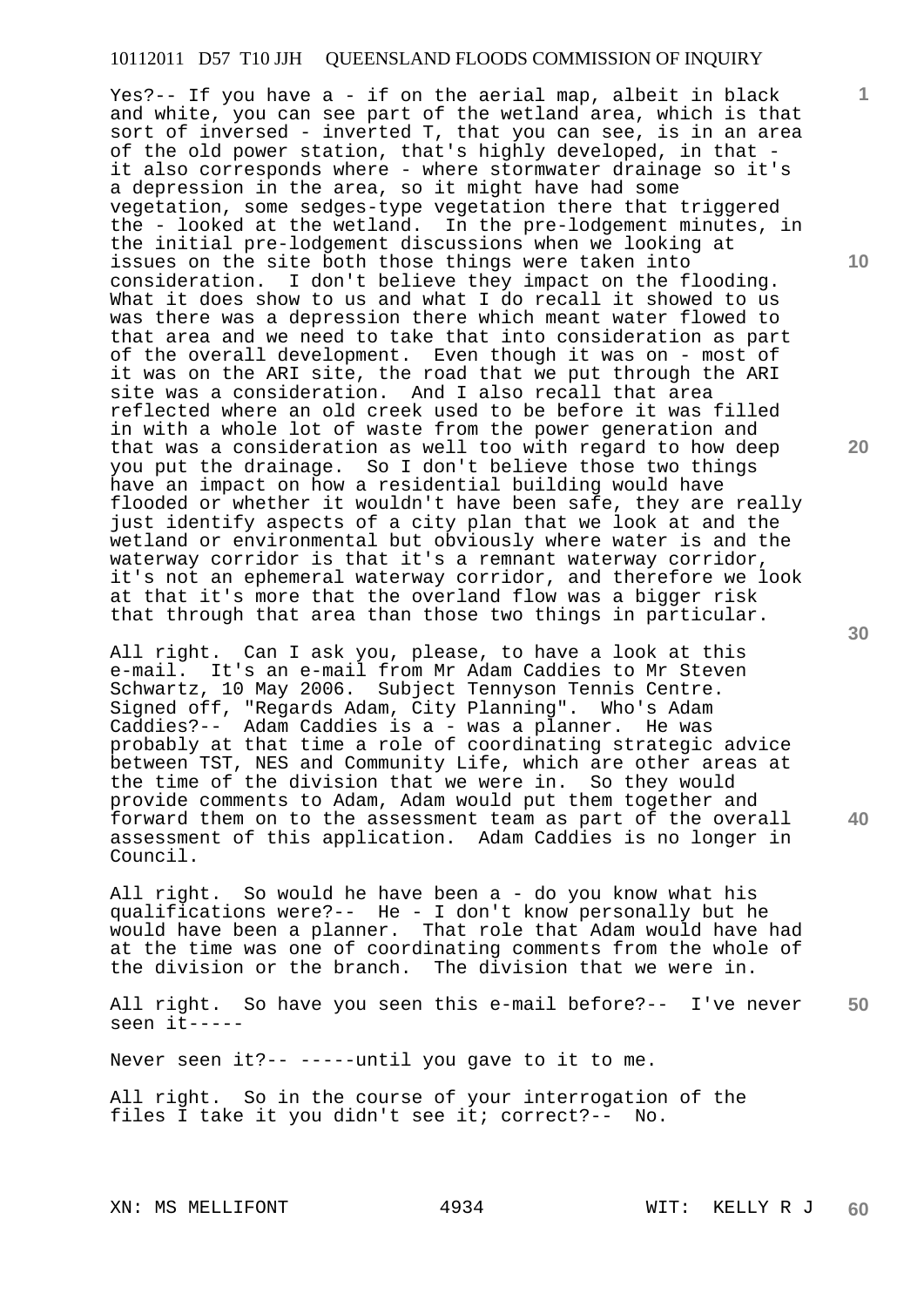That's correct?-- I can't recall - sorry, I can't recall seeing it as part of my interrogation of files, yes.

All right. Well, you see that you've got Mr Caddies, who is a planner, saying unkind things about the Towers but specifically saying that "at places towers five and six too close to the water". To your knowledge did others within the Council planning section share that view?-- We - the view that was shared by, and I'll do "we" 'cause it was a view at the time, we - that's why we sought additional information off the applicant, to work out why - what we could do to - if we could set that building back a bit further. If it made a difference. What impact it would have X metres from the water. What was at the back. What - we looked at the development overall and came to the conclusion that what was approved was approved. At the - this is an early stage in the assessment process and it would appear to be views of two officers talking or e-mailing between each other, not necessarily a formal comment from Adam Caddies representing City Planning Branch at the time.

I'm not suggesting that it does-----?-- Yeah. But, yes, it was - sorry.

Sorry. The question was whether others within your team shared that view?-- At this point in time in the assessment process-----

Yes?-- -----yeah.

All right. And was there a difference in the placement of towers five and six which are - which we expect would be E and F, was there a difference in the distance from the river to those towers ultimately than existed at this time, 10 May 2006?-- Sorry? Are you saying did they change-----

Yes?-- -----at this time?

Yes?-- I think we changed some of the interface. They provided more information to address some of the concerns across the whole of development assessment at the time that might have been raised about those-----

Sorry, just give me a second.

**50**  COMMISSIONER: Did the towers actually shift, though, the positions?-- I think they moved - they couldn't move very much further back because there is a SEQEB power cable under the ground that is a massive cable with oil-filled encasement around it and that - that prevented us moving any further than we could possibly get those away from the water.

So did they shift at all?-- They might have shifted a little bit but not much but the design interface changed a bit as well.

When you say "a little bit"?-- I'd have to go back and have a look at it. It was how it - people using the boardwalk,

**10** 

**1**

**20**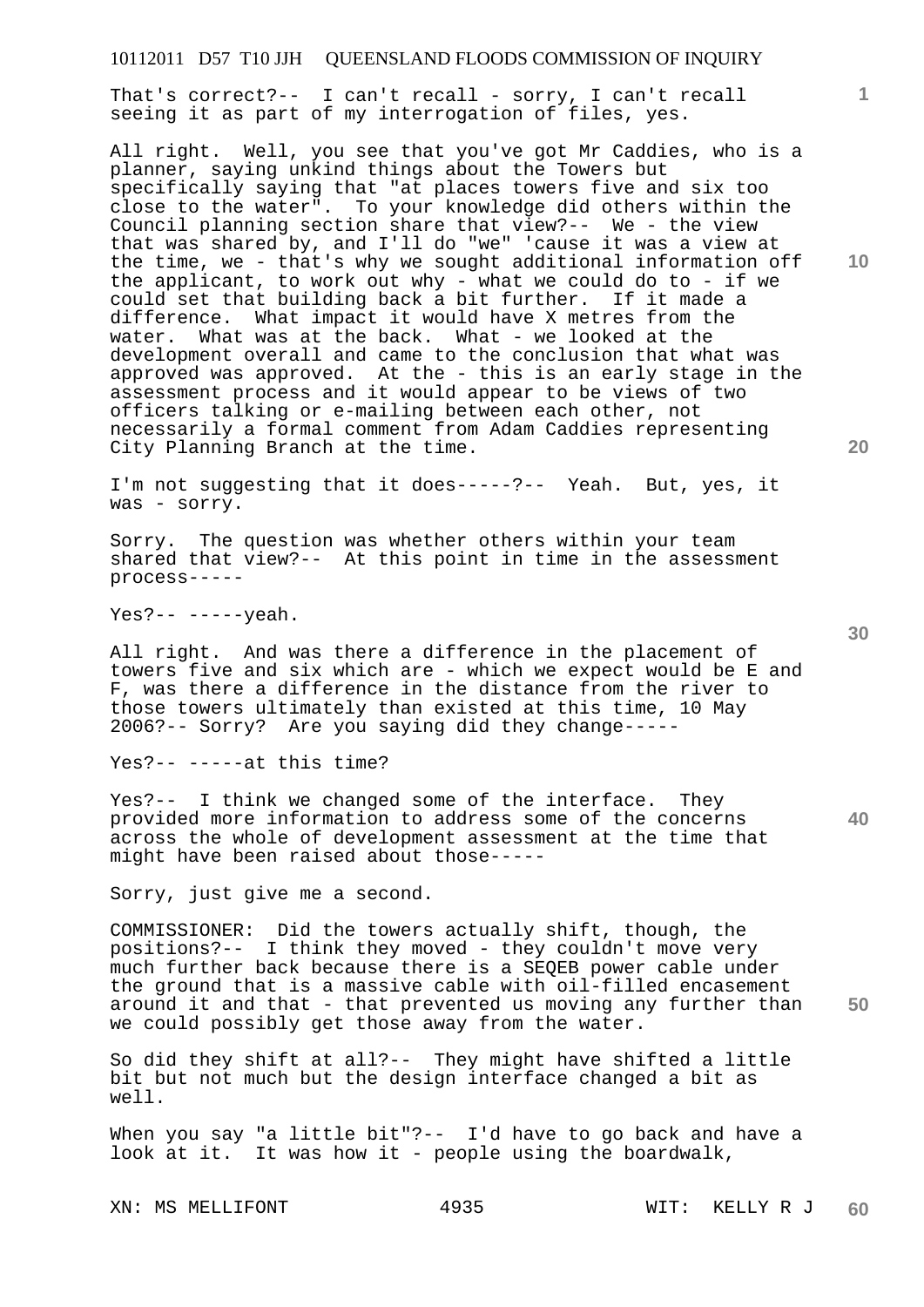because that's where the boardwalk is at the time. We moved the boardwalk back so it wasn't over the river and we made sure that we were looking at people standing on their balconies flicking - knocking a glass didn't fall onto the people below. I do recall at the time my manager, Richard Sivell, looking at other examples at Teneriffe where the buildings were close to the river and we did a comparison about how far we'd approved other buildings and the proximity to the river at the time, and I do recall going out there and having a look at those, but we asked the applicant a lot more information before we finally signed off and said, "No, we're happy with where they were". Given the size and the height and the bulk and scale of the buildings setting them back a little bit further if we could have wouldn't have made a lot of difference to the riverscape and the enjoyment of people using that boardwalk.

MS MELLIFONT: So in so far as you were exploring the possibility of moving the towers further from the river-----?-- Yes

-----it was related to amenity and scape but not - not as part of flood consideration?-- No, because the - where they were when the hydraulic report was done was closer to the river. If we could move them further away from the river that wouldn't have worsened, in my recognition, the flooding impacts on site or to those units.

COMMISSIONER: But I think you are being asked was reason for thinking about moving them at all not related to flood but just to how things looked?-- No, just related to amenity and people using that boardwalk below.

MS MELLIFONT: Can I tender that e-mail, please?

COMMISSIONER: Exhibit 958.

ADMITTED AND MARKED "EXHIBIT 958"

MS MELLIFONT: Again at your first statement, paragraph 90, please. Just read paragraph 90 to yourself. It is up there on the screen?-- Yep

Okay. Now, the road you are talking about there is King Arthur Terrace, is it?-- The new road, yes.

Yes. Okay. Can I just show you - sorry, can I take you to RJK-20. While that's coming up I'll just ask you that - in terms of the proposed road the eastern part was to extend through the animal research centre?-- Yes.

Okay. Which we've discussed as being part of the lower-lying area; correct? All right. So just have a look, please, at RJK-13, which is a note file from Mr Samuel Gay, engineering

**10** 

**1**

**20** 

**40**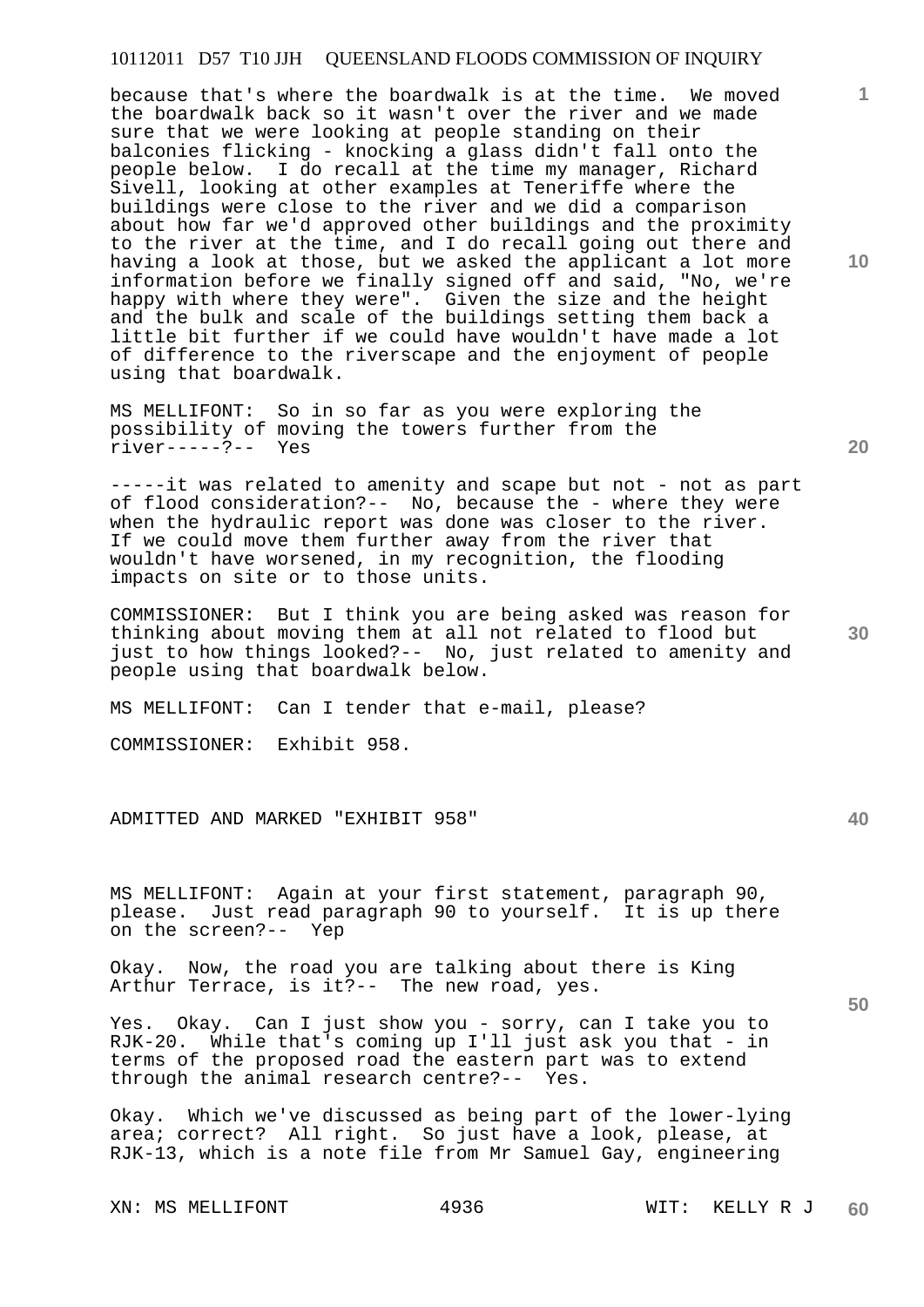officer, and you will see there that we have a reference of "Kevin Matthews spoke with Bob Adamson today and they have agreed that the level of access road to the tennis centre should only have to meet Q50 levels. Particularly in view of the fact that the level of existing Fairfield Road is at Q50". Now, first of all, who's Kevin Matthews?-- Kevin Matthews was the principal planning - principal engineer in Development Assessment South at the time.

And Bob Adamson?-- Bob Adamson was a hydraulic engineer equivalent to Andrew Blake's position today.

Okay. Inside Council?-- Inside Council.

And that - so what we have in this memo is an indication that the access road could - only needed to be Q50, particularly given Fairfield Road is at Q50. Do you know whether there are any other reasons leading to Council's view that the access road could be built at Q50?-- No.

Sorry. I'm sorry, Madam Associate, can you go back to that document? I've forgotten to go to the second paragraph. They also - it says, "They also discussed that was preferable for the access road to be structurally elevated as opposed to the road corridor being filled up thus creating an effective dam through the low north-east section of the property". Are we safe in taking "they" as meaning Mr Matthews and Mr Adamson?-- Yes. I would - on reading this I would think that's what Samuel Gay was talking about, yes.

Right. From your examination of the file, and in reference to that second paragraph, is it your understanding that the concern was that if you had a road built at Q100 without structural elevation that what it would do is to cause a dam effect, pushing water back into the residential units area?-- Stopping the Brisbane River going out and then back in until the water reached that level. That's - I think that's what you're referring by the "dam". So it would stop the water going - if the road was built at Q100 with solid fill as opposed to an elevated platform the water would - from Brisbane River flooding would stop at that wall and then not impact on the residence until it reached 7.9 metres AHD or above the DFL. I think what they're referring there, however, is water coming downstream from the golf course onto the Tennyson site, under the railway line onto the Tennyson site, ARI site, would dam and pond there. I would add that this was early on in the process and the road wasn't built to Q50, it was built to Q100, the real Q100 not DFL as part of it-----

With or with - did it have any structural elevation?-- No, it's got culverts under it to deal with the water flowing through the site.

I see. Okay. I just want to ask you a brief question about basements. Can I take you, please, to the Subdivision and Development Guidelines, clause 6.12.1. So we will just excuse me. We will just hand you a copy of that specific clause which deals with pumps stormwater drainage. And so you

XN: MS MELLIFONT 4937 WIT: KELLY R J

**20** 

**10** 

**1**

**30** 

**40**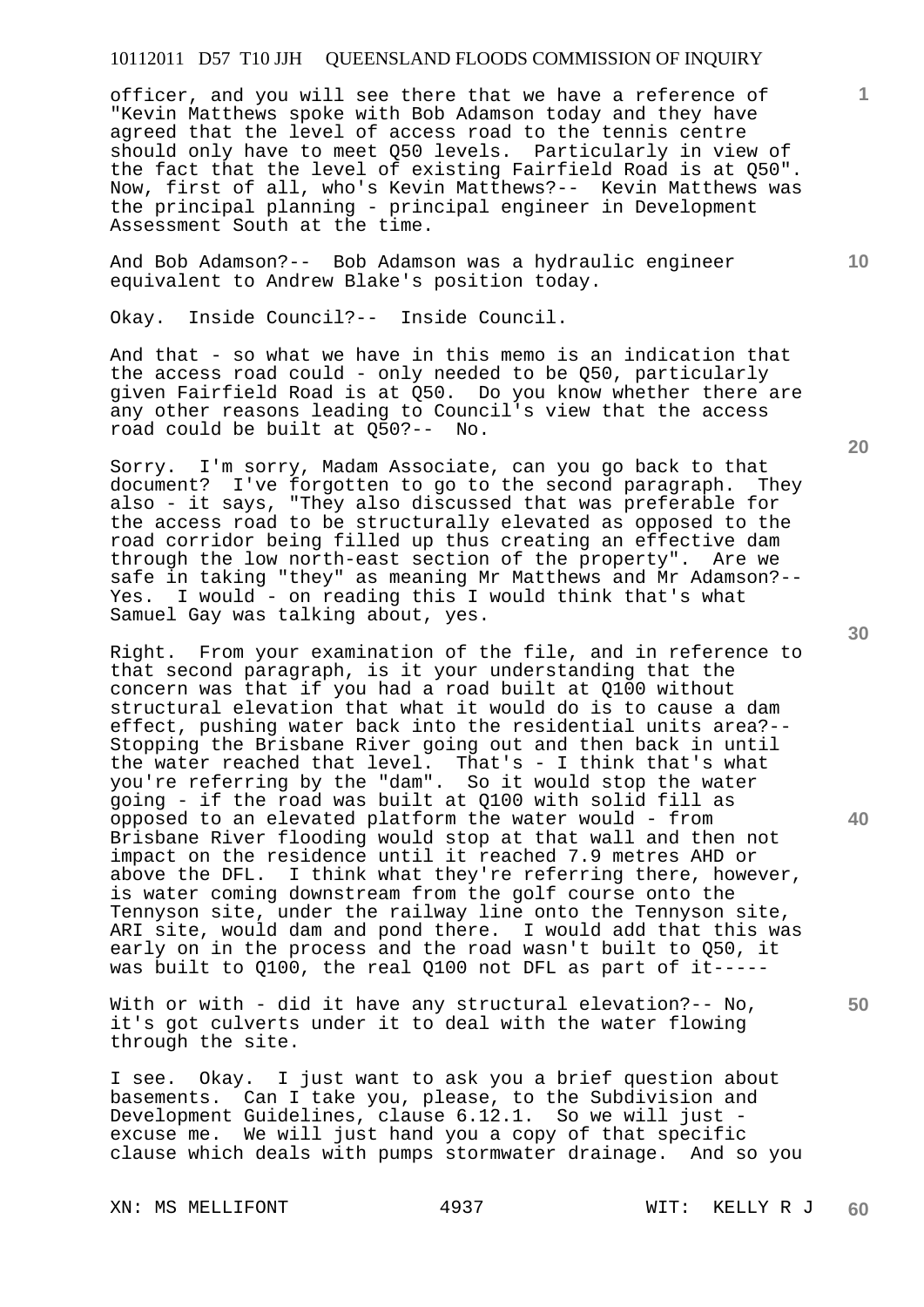can direct your mind when you're reading this I want to take you to, please, to clauses 3, 4 and 5, which start at the bottom of page 32, and I want to ask you how Council took into account these guidelines in the conditions that it attached to this development?-- Yes.

Yes. My question was - I've forgotten it now precisely but words to the effects of how Council took into account that particular guideline in the way in which it conditioned the approval on these applications?-- I'm not a engineer but we tend to use - reading that first part of items one, two and three, that tends to be in relation to where they can't dispose of their stormwater on the site to a lawful point of discharge and they have to pump it up to a lawful point of discharge. I don't know if that applies to this site because they had the river to drain to, which is a lawful point of discharge, and the tennis centre controlled that land between the tennis centre and the river and could put a pipe through there, it could get a lawful point of discharge. This is more if a tennis centre, for example, couldn't get lawful point of discharge and had to pump the water to - a lawful point of discharge so it had to actually, you know, pump it up and get it to another drain that led to a lawful point of discharge. So I don't know - because I'm not an engineer I wouldn't have gone through that myself but I think this is applying to water that fell on the surface level, let's say it fell onto a tennis court, and it couldn't get away from that area because they couldn't get a lawful point of discharge off the ARI, the Animal Research Institute, or off the residential component, that they would have to collect it and then pump it to - say, over to Softstone Street to a lawful point of discharge, and that's not the case so I don't know if this would have applied.

All right. So do I take it that as a planner you would be reliant upon your engineers feeding back information to you that there needed to be conditions-----?-- Yes, because-----

-----referring to this in any particular development?-- Yes, because the engineers would be looking at how the stormwater fell on the site, where it flowed to, and how they could get a lawful point of discharge conceptually, and then those conditions that we looked at earlier pick it up and get a bit more detail.

**10** 

**1**

**20**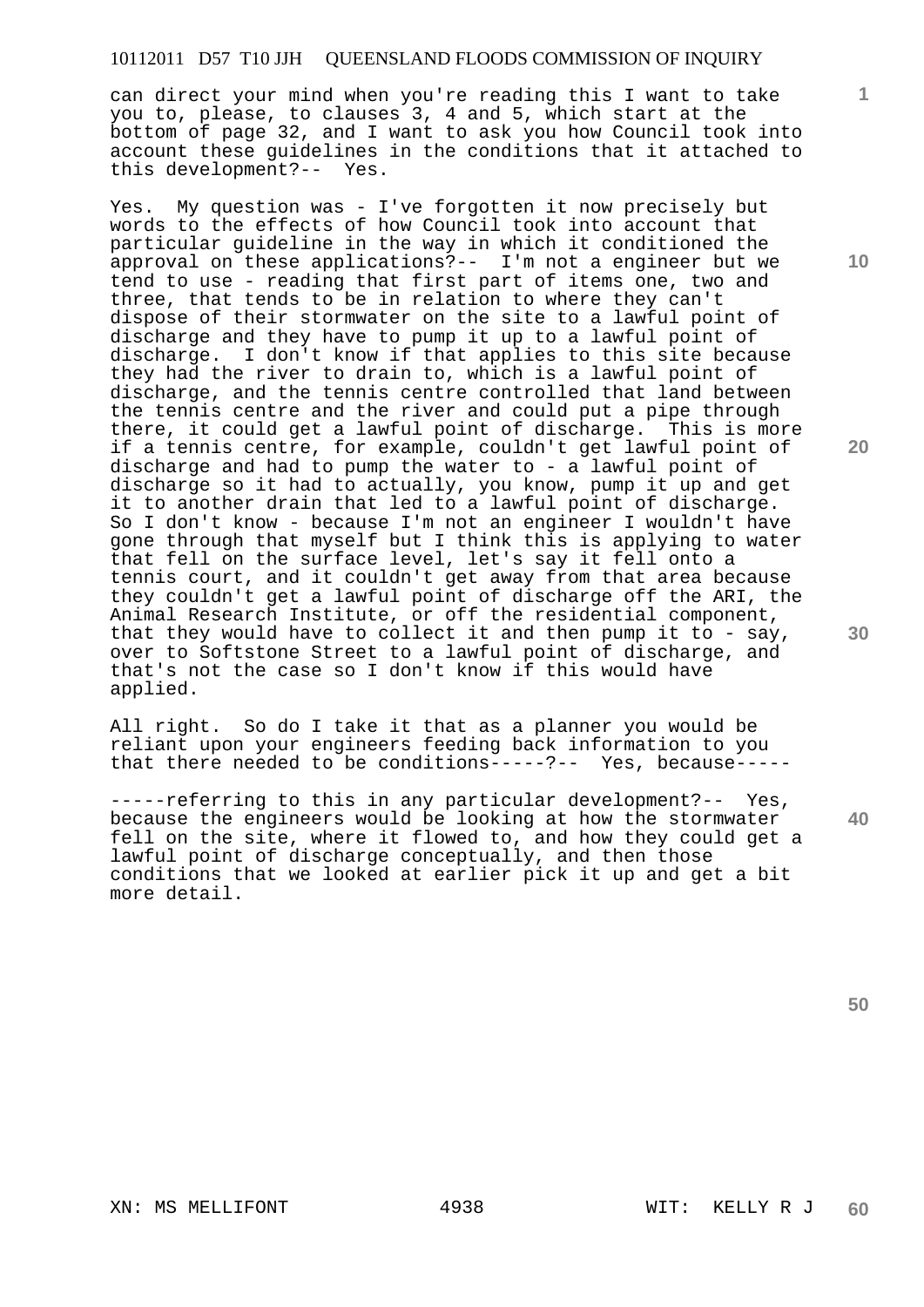Okay. Insofar as these particular development applications, you don't have a precise recollection as to whether the engineers came to your team on this?-- No, sorry.

All right. Can I ask - sorry, are you aware that the stormwater systems link directly to a Brisbane River outlet on this development?-- As a result of information that was provided, yes.

When you say, "information provided", do you mean recently from the Commission?-- Yes, you provided that e-mail and a document from - an assessment from Beavis & Cochrane.

Yes?-- And that had plans and that showed drainage, so I became aware then.

All right. So just to be clear for the record, when you speak of me, you're speaking about your lawyers having received-----?-- Yes, sorry.

-----documentation from Commission officers attaching a Beavis & Cochrane report?-- Yes.

All right. Which mentioned that the stormwater system was linked directly to a Brisbane River outlet?-- Well, showed it on the plans that were attached.

Okay. Is that the first you know about that issue?-- That specific, yes.

Yes?-- Sorry, I was aware of some outlets that they were using - they would use on the earlier - the later stages, A, B and  $\overline{C}$ , that went under that was - that were previously used by the power station and they were going to reutilise those and the stormwater drain that was going out to the east of buildings F - D and F.

**40**  Drawing on your experience of planning at that time, could the Council have conditioned the approval so as to require non-return valves to be installed?-- No, I can't, sorry. If it was in the Subdivision Development Guidelines about a reflux valve to stop the water coming up then it might have been practice at the time, but I can't recall specifically looking at that.

All right. So you would have read in the Beavis & Cochrane report, which is a draft, may I make clear, that there's some suggestion that there were - that non-return valves were to be installed but, in fact, were not? Is that the first you've heard of that?-- Yes. I - the reason why we wouldn't have assessed it is that that's the type of drainage work that's approved by a certifier, not by Brisbane City Council.

All right, thank you. Can I tender, please, 6.12.1 of the Subdivision and Development Guidelines as at November 2000?

**20** 

**50** 

**1**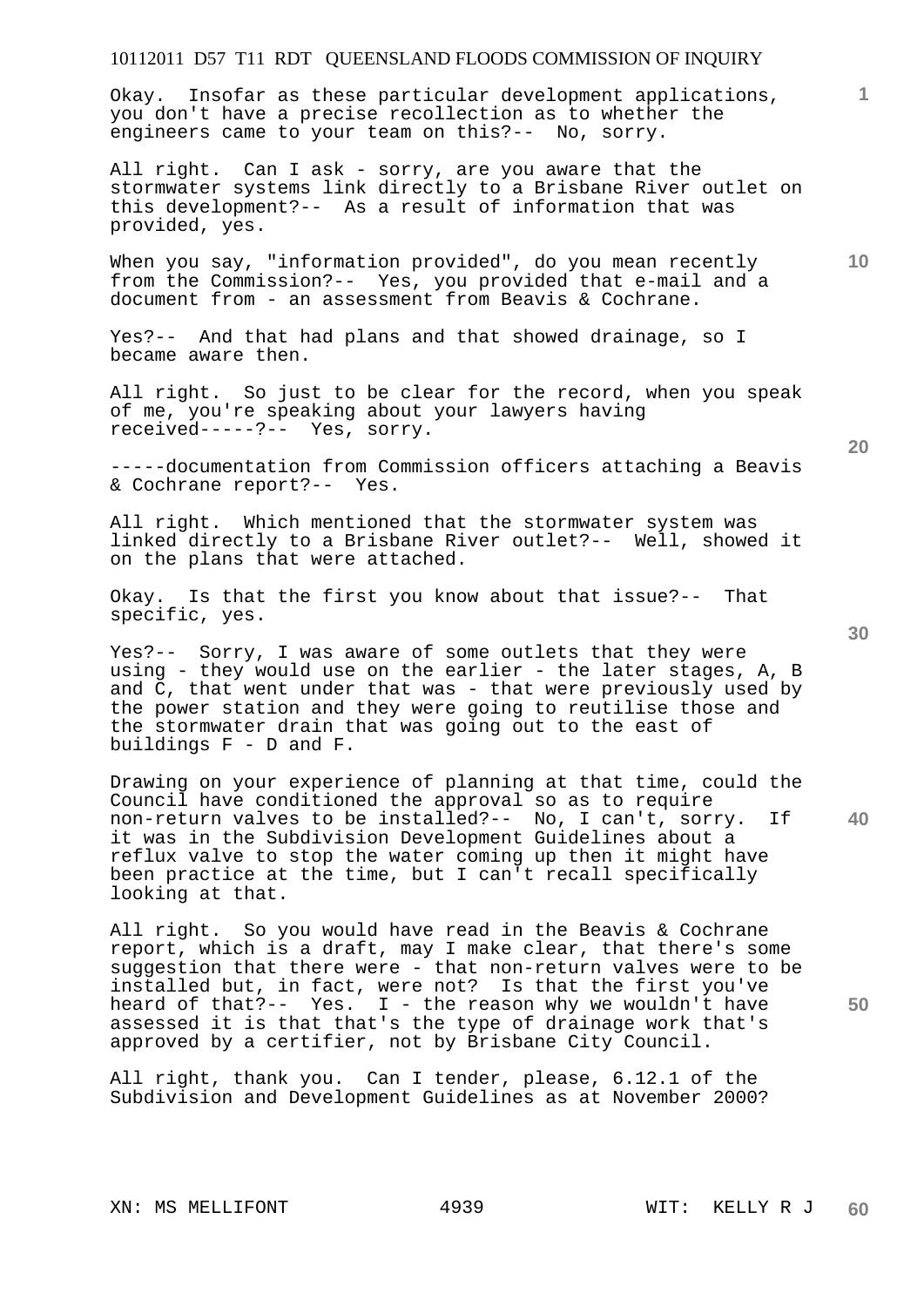ADMITTED AND MARKED "EXHIBIT 959"

MS MELLIFONT: Now, if you can accept from me, but disagree if you know it to be untrue, that the approval in respect of the State Tennis Centre Development didn't contain any conditions requiring the use of flood barriers, does that accord with your recollection?-- Yes

Okay. Do you know whether Council considered conditioning so as to require use of flood barriers in the State Tennis Centre?-- Not until more recently when they sought modification.

Okay. Are you talking about in 2009?-- No, 2011.

Okay?-- When they sought to extend the use of rooms underneath the tennis centre.

Okay. So the player amenity rooms we have heard from you about last time. Can I ask you how Council assesses the adequacy of flood barriers when they're proposed by a developer?-- In this instance it would have been part of what function they formed and the risk associated with first inhabiting those areas and what impact that would - the flood barrier would do, whether it stopped all of the flooding or just gave them more evacuation time if they needed to.

All right. Who looks at it within Council? Does it go off to a team of engineers?-- Engineers and hydraulic engineers would look at it just to make sure that the assumptions made were reasonable and what the hydraulic regime is to make sure those assessed assumptions were correct.

Thank you. Still on statement number 1, Exhibit 29, please. Correct me if I have this wrong, but this was documentation which went from your section to the Urban Planning and Economic Development Committee in respect of the Tennyson Reach Development; is that right?-- Yes.

It needs to go there because their approval needs to be obtained, is that how it works or worked?-- Yes, they made a formal recommendation to Full Council.

**50**  All right. Beyond this document was any additional information provided to the Urban Planning and Economic Development Committee?-- They would have had a full set of the development conditions, a full set of the plans. They would have had the files to look at if they wanted to. That's what normally was happening there and it still happens now. They would have had a power point presentation or a presentation outlining the details - I think that is also contained in my statement - as part of the preparation for this, so officers like myself give a presentation to the committee. They were able to ask questions.

Okay. So when you say they have the full files, does that

**1**

**20** 

**30** 

**40**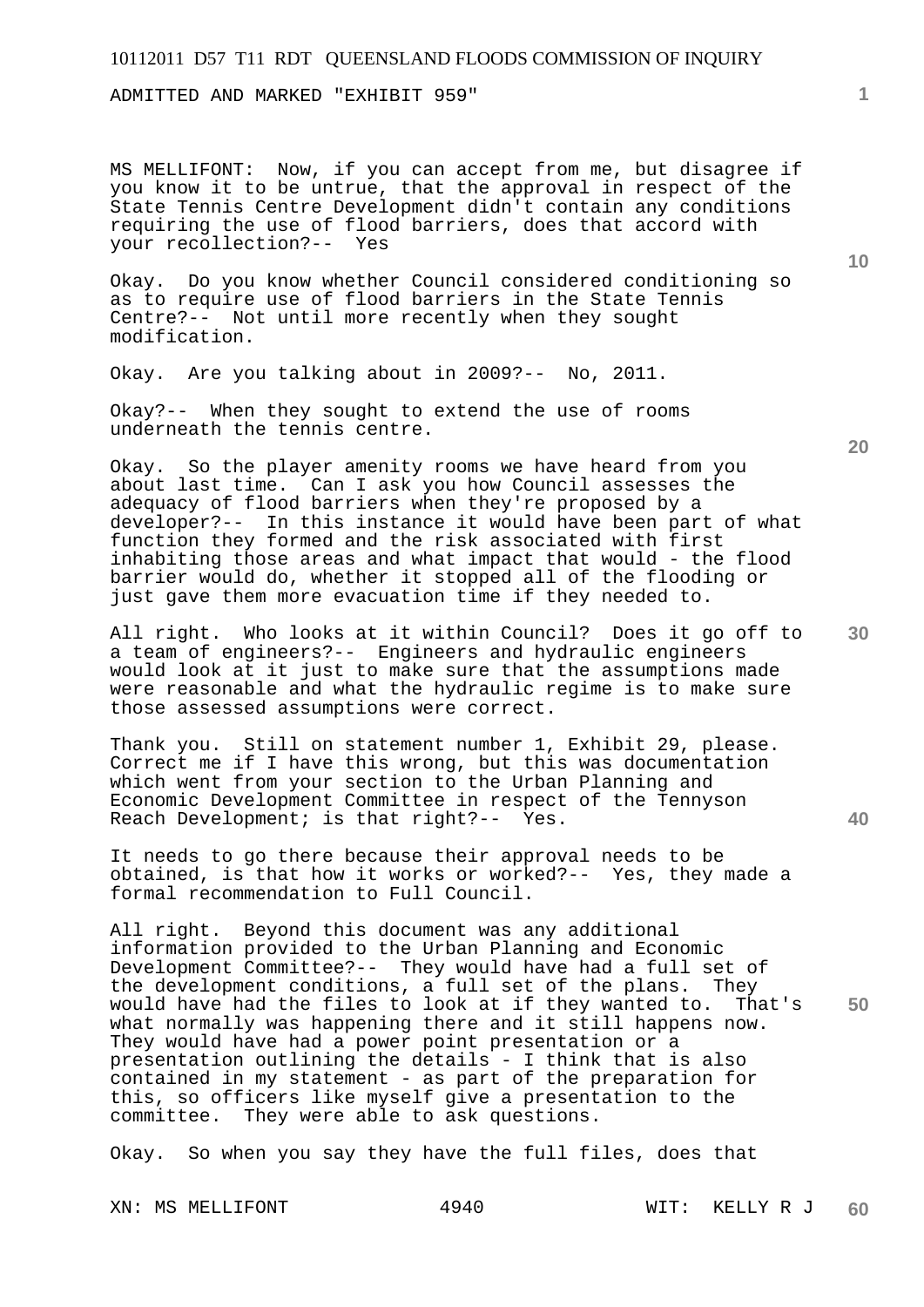mean they get the full development application, any correspondence to and from after that, all the file notes of anybody that has anything to do with this?-- They get everything that's on the file that's stored. I think there were three files at the time by the time it went through there. They would have got all those, all the plans, all the old plans that were superseded, everything.

Now, can I take you to RJK36, please, in your second statement? Now, this is an e-mail to Shirley Shannon from Mario Furlan and Mr Furlan is an architect within Development Assessment South. Who is Ms Shannon?-- Ms Shannon is a planner in Development Assessment South.

Okay. Can I take you to dot point three and ask you to read that to yourself, please? Number three, rather?-- Yes.

All right. You see that Mr Furlan is questioning the operation of the protection barriers or perhaps their adequacy, more accurately expressed, and he says, "This issue is to be commented by the hydraulic engineers." Now, Council did send this to the developers for comment. Do you know whether or not the internal hydraulic engineers, that is Council's internal hydraulic engineers, commented on this?-- No.

Don't know or they didn't?-- No, I'm not aware - I don't know if it was sent to them and I couldn't find a comment on the file.

Okay. That is all - that is the questioning of Mr Kelly, but can I please tender for the record the Stormwater Management Code which applied at the time of the application?

COMMISSIONER: Exhibit 960.

ADMITTED AND MARKED "EXHIBIT 960"

MR MELLIFONT: I think on the last occasion I think I did tender a copy of the Code, but it was in part from the wrong time period, so this copy is the correct version. Thank you.

COMMISSIONER: Mr MacSporran?

MR MacSPORRAN: Nothing, thank you.

MS O'GORMAN: I have nothing.

COMMISSIONER: Mr Dunning?

**40** 

**50** 

**10** 

**1**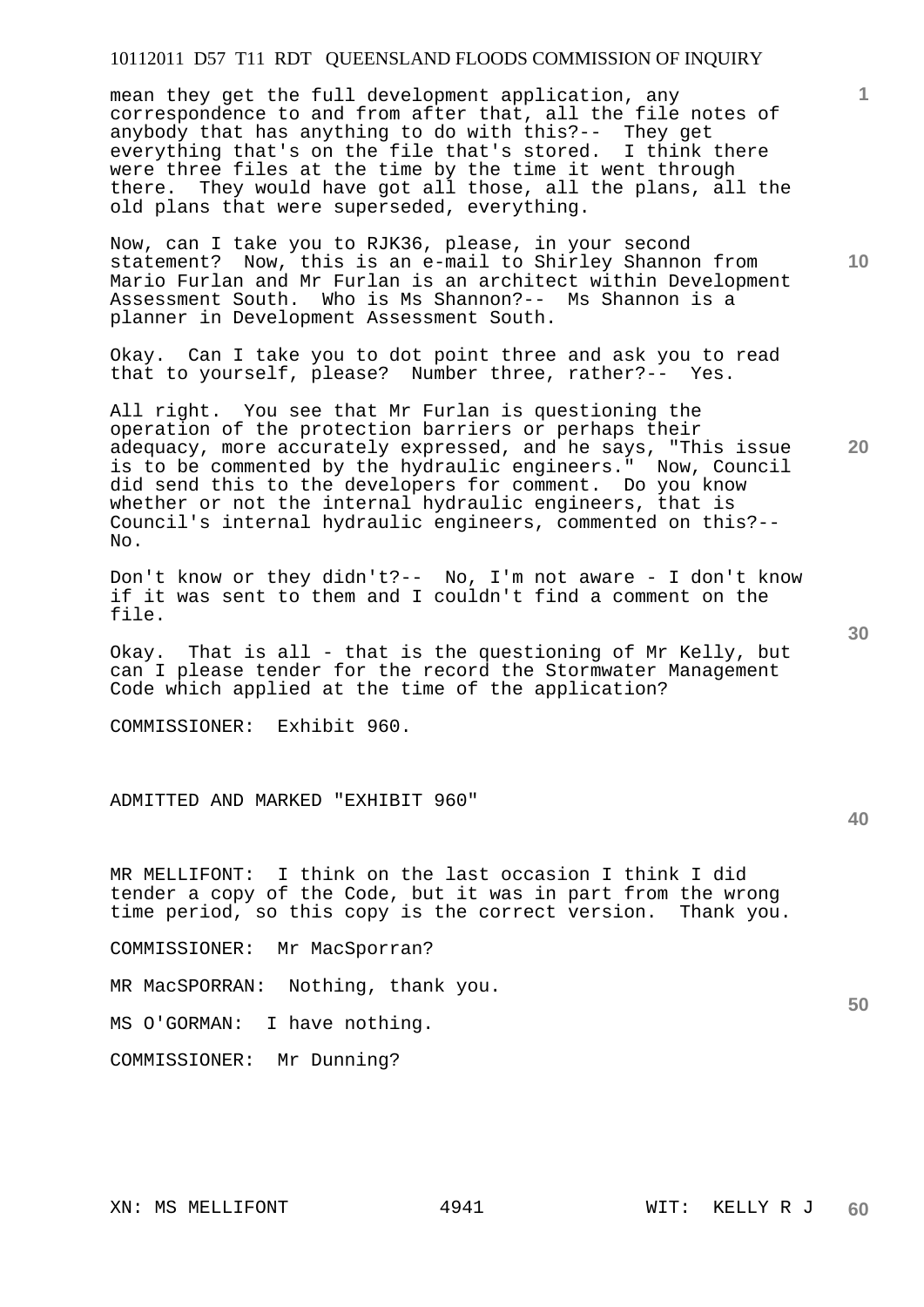MR DUNNING: Thanks, Commissioner. Mr Kelly, can I perhaps start with Tennyson? There's obviously some understandable community concern that a building so recently completed was the subject of flooding and there's at least the implication in the questioning that you've been asked that Council ought not to have approved it. Can I ask you these couple of questions: first of all, have you had occasion to consider whether the planning approval in respect of the Tennyson development, both the residential and the tennis, complied with the requirements in relation to flooding for an approval in Brisbane - within the Brisbane City Council?-- Yes.

What has that consideration revealed to you?-- To the best ability that I have been able to identify, the application complied with the flood standards at the time.

In all respects?-- In all - with regard to the height of the floor levels, the DFL, yes.

Thank you. Since approval have you had occasion to see whether there has been any deviation from what has been approved in terms of what was constructed?-- Yes, the most recent modification underneath the tennis centre and we dealt with that through the Subdivision Development Guidelines by looking at a risk assessment for use of that area.

All right. So that's the multipurpose room?-- The multipurpose room and the other facilities that they expanded down there.

All right. With that exception, otherwise appears to have been built in compliance with the-----?-- Yes.

-----approved plans. All right. Now, you were asked some questions by our learned friend Ms Mellifont regarding your awareness of whether particular things had been done and the proposition was put to you you say you think it had been done. Are you familiar with the practice of planners approving applications like this?-- Sorry?

Are you familiar with the practice of your planners in terms of how they go about assessing an application such as this?-- Yes.

All right. From your knowledge of that practice, are you able to be informed from looking at the file as to whether something, in fact, would have been done in the ordinary course?-- Yes.

All right, thank you. Now, you were - as I say, there is at least the implication in the questions you have been asked that the residential component of this development ought not to have been approved at the DFL level but should have been approved at a higher level, that is that there should have been in respect of this development a requirement by Council of a level of flood immunity beyond that generally set within Brisbane. As an experienced planner do you consider the Brisbane City Council has the ability to impose a higher

**30** 

**20** 

**40** 

**50** 

**10**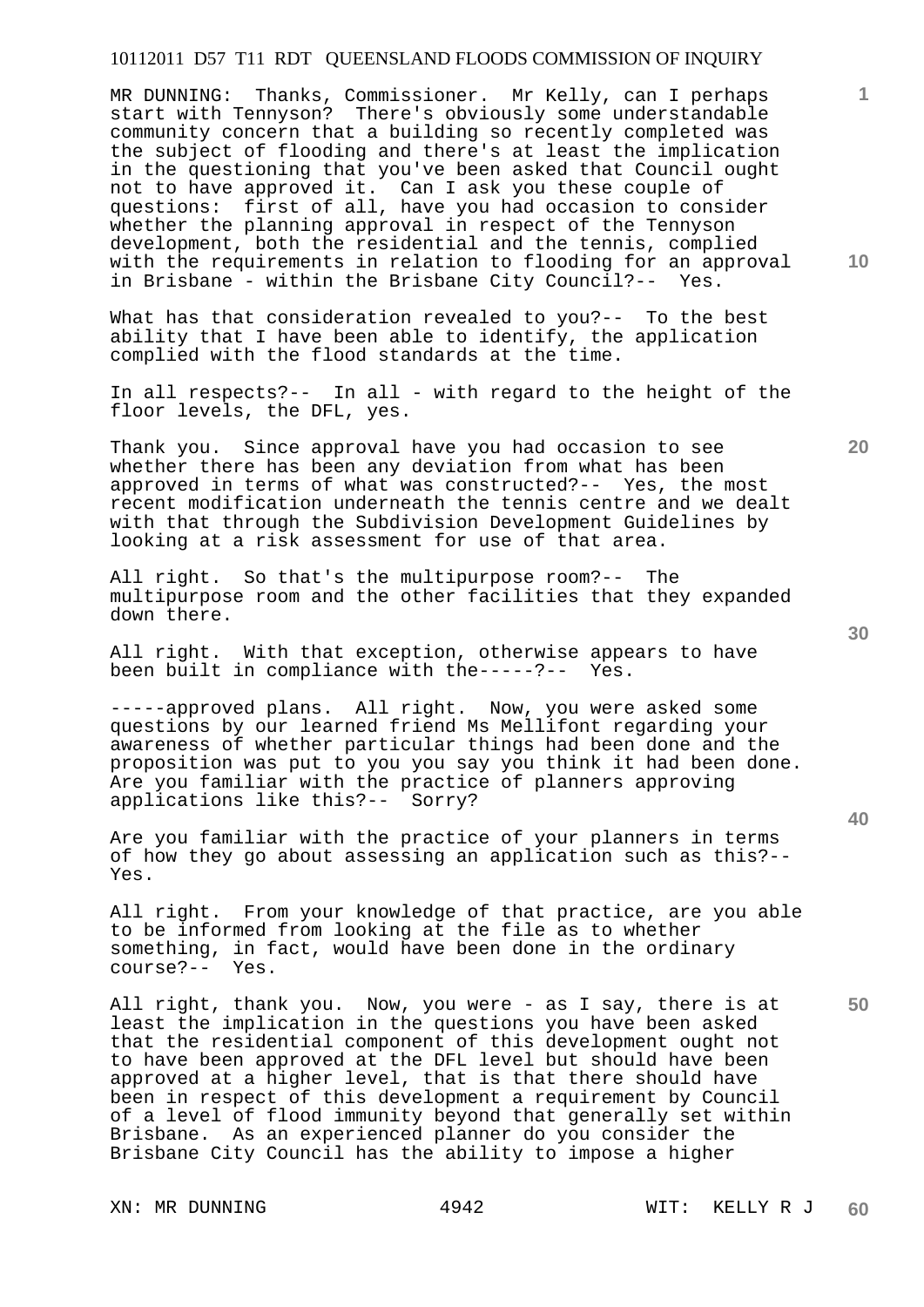standard than DFL in respect of flood immunity for residential developments?-- The standard we set are minimums, but for developments to go higher than that they generally have to justify why they need to go higher, what impacts. Going higher in this instance meant that the overall height, the key criteria in relation to this development was that they didn't exceed the height of the previous use of the site for a power station set at 45 metres something AHD and going higher in flood level meant the development would have lost floors. They surely would have thought if we wanted to go higher, they had the opportunity to do that because we only set minimums.

What, in your experience, would be the response of developers who try to impose upon them a minimum beyond that DFL?-- They would have resisted it. I don't - sorry, I can't recall ever doing it, but generally developers look at access and outside the site and the impacts that it has to get into a building and the higher we ask for it to be, the more requirements that they have so they tend to look at the economics of the building and whether it stacks up before they raise it. So generally they would say, "No, we will meet the minimum standards because that's the standard we have to apply to."

All right. Thank you. Can I ask you, please, to have a look at this e-mail of Mr Caddies? I didn't quite catch the number on it. I think it might be 948 or 968.

COMMISSIONER: 958.

MR DUNNING: 958. All right. Can I ask you, please, it is clear enough from the tenor of the e-mail that Mr Caddies doesn't share any support for this proposed development, but what I would like to do is take you to the matters that he seems to summarise as being problematic with it, so they're those dot points. The first one is, "Places towers 5 and 6 too close to the water." Now, do you understand that to be a reference to flood immunity or to visual amenity in terms of the river?-- Visual amenity in terms of the river.

**40**  All right, thank you. Just while we're on that topic, when we talk about the river corridor in terms of planning requirements to the Brisbane City Council, does it have any application to the topic of flood immunity?-- No.

What does it relate to?-- It's got to do with trying to - it identifies that there are four precincts in the Brisbane River. You have the heavily developed precinct that is down near the city end, Bulimba and around that area. You have a semi-rural or semi-natural area which is upstream of the William Jolly Bridge and then you have the very rural area which is upstream, say, from Jindalee or the Centenary Highway bridge basically. The boundaries might be a little bit different and as you go up that river you see the river change and the policy that we have for that is about trying to keep that feel about the river.

All right. Thank you. Now, in those three categories where does Tennyson fit?-- I believe it is the precinct where

**20** 

**10** 

**1**

**30**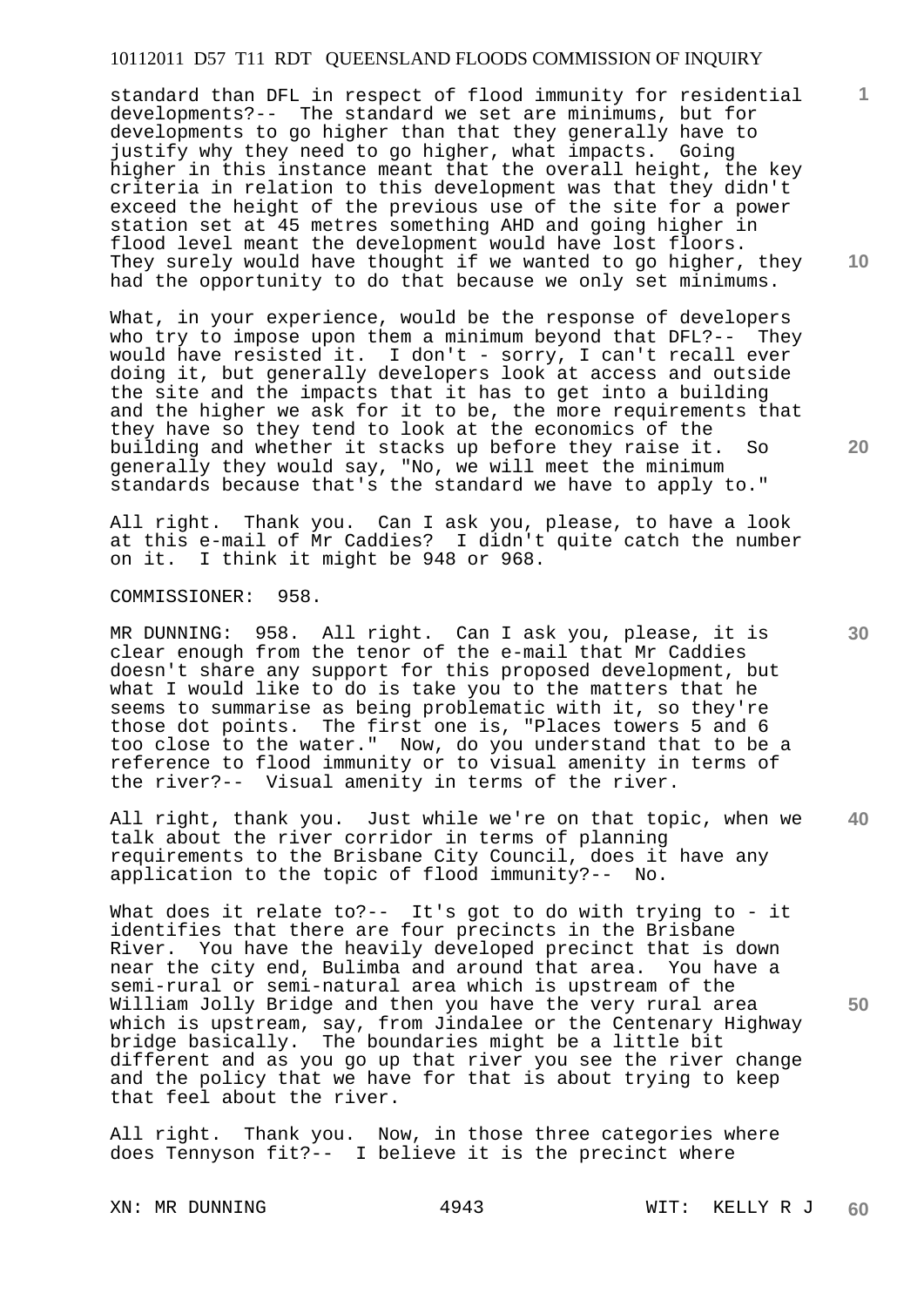there's some development and try to retain vegetation along the river bank.

In terms of the end result, did it achieve that objective in your professional opinion?-- The additional information they provided demonstrated that given the existing development that was there, they were worsening the river scape.

In terms of the visual impact on the river scape of the development as built, how did it compare to the visual impact of the derelict power station?-- Well, that was the photo montage, so it was - there wasn't a lot of difference or wasn't - as I recall at the time, you couldn't quantify that difference just being substantially great that the building should change.

All right. Thank you. Now, if we move to the third dot point, "Makes no effort to utilise the existing powerhouse building", was consideration given to utilising the existing powerhouse building?-- Early on, yes, there was.

All right. You don't need to give me all of them, but can you give me at least some of the reasons that you understood stood in the way of using it in that regard?-- The - I believe some of it might have dealt with contamination, some of it might have dealt with that the building couldn't be readily adapted, say, for residential use given that you would have to put holes in the walls that weren't designed to have holes in and it made - they couldn't convert it readily for residential use and that it was likely below our flood levels at the time.

All right. So in terms of the height of the existing powerhouse building compared to the height of the buildings that were ultimately constructed, how did they compare?-- From my recollection of the assessment, they were at the same height.

**40**  All right. What about the - what I am really getting at is the flood immunity of the powerhouse that was there compared with the buildings that were ultimately built?-- I understood that the powerhouse was probably lower than the flood immunity that we achieved for the residential building.

All right, thank you. Now, if I could then take you to the last dot point, that really relates to those same matters we spoke of in respect of the first dot point. Do the same responses apply in relation to that-----?-- Yes.

**50**  -----in terms of its compliance with the requirements you have regarding this sort of development on the river?-- Yes.

**20** 

**10**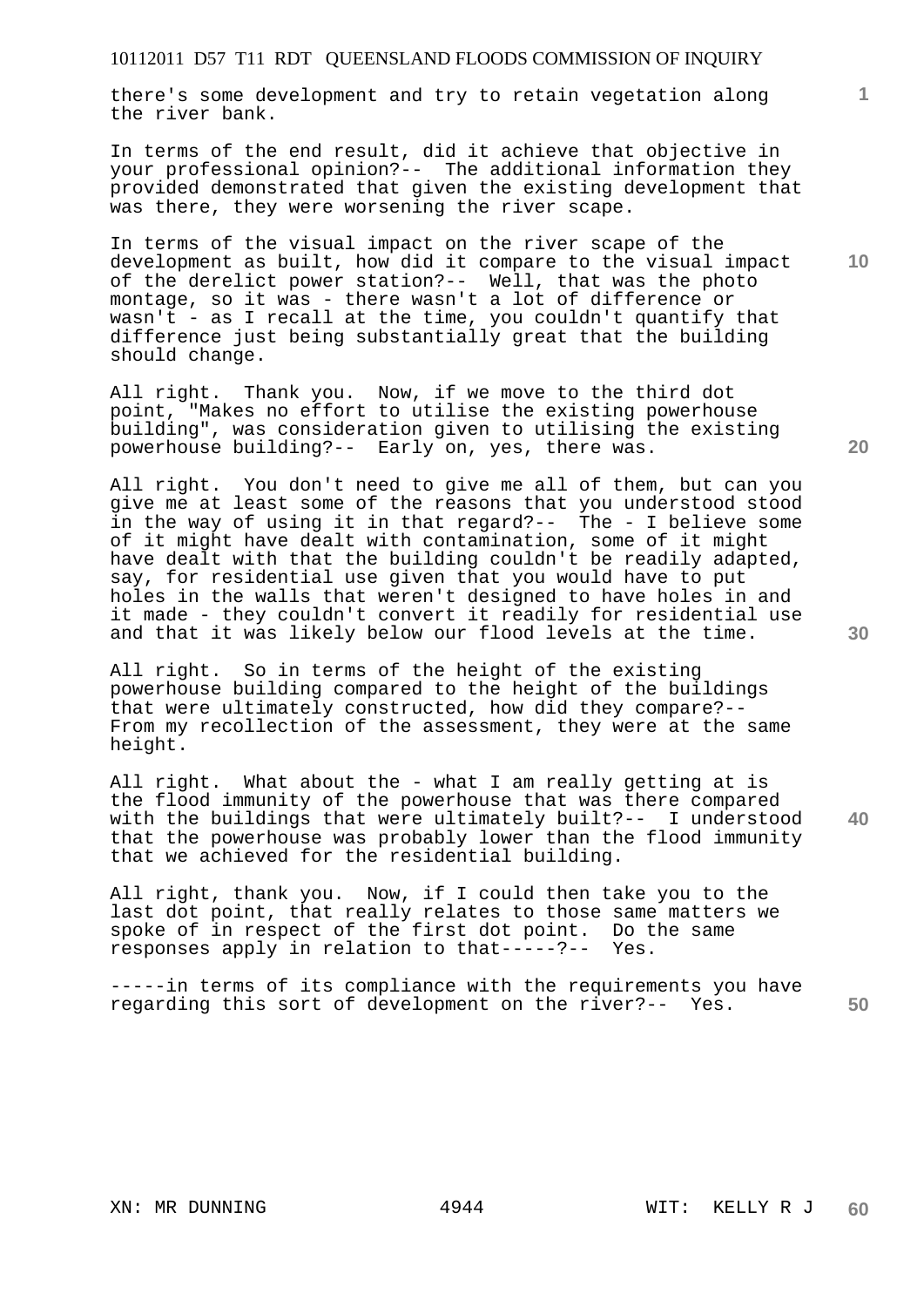MR DUNNING: All right. Thank you. Now can I take you, please, to another topic. You asked some questions by my learned friend Ms Mellifont regarding the content of the planning approvals. Now it's the case, isn't it, that the language typically employed in the planning approval will be that approval is given to carry out the development generally in accordance with a set of plans that will be attached to that approval?-- Yes.

All right. And as I understood your evidence you'd say that they were conceptual plans?-- Yes.

Okay. In your mind is there a distinction between planning approval on the one hand and building approval on the other hand?-- Building approval has a lot more to consider and it goes into a lot more structural integrity of the building, fire, we don't look at that, drainage, light, ventilation and other aspects that aren't considered necessarily at planning approval stage.

All right. And can you explain, please, what you understand to be the rationale for on the one hand having an approval process of planning that's conceptual and a more detailed process for building?-- The planning, we approve the use and form, and the building, the building assessment looks at the habitability of that building through a number of aspects that are considered by planners.

All right. Thank you. And is there a difference in the currency between building approvals and planning approvals?-- Yes. A building approval has a currency of two years; and a development permit for a material change of use is four years.

All right. Thank you. And still on this topic, in terms of the setting of conditions in planning approvals by reference to council promulgated standards rather than, say, a particular report that's been received in respect of a particular application, and if we take by way of illustration the hydrology reports that have been received in relation to the Mirvac development, in your professional opinion is there utility in there being uniformity in the requirements that council condition with?-- Yes.

All right. And can you explain to the Commissioners, please, why?-- Because at a later date, it might be some years later, that an officer who is trained to look at - an engineering officer that maybe looking at the standards that apply in that condition will go there, and because they're trained to use those standards, and they use them on a daily basis, they will ensure that the standard is achieved. In those conditions we talk about the subdivision development guidelines. So as those standards change the building can be improved. A building meeting the subdivision development guidelines back then and today, if built, would meet different standards, improved flood immunity standards, but more so because the engineers and the technical officers that go and do that assessment, and the consultants that have to understand what council wants and needs, like to have a standard set of

**20** 

**10** 

**30**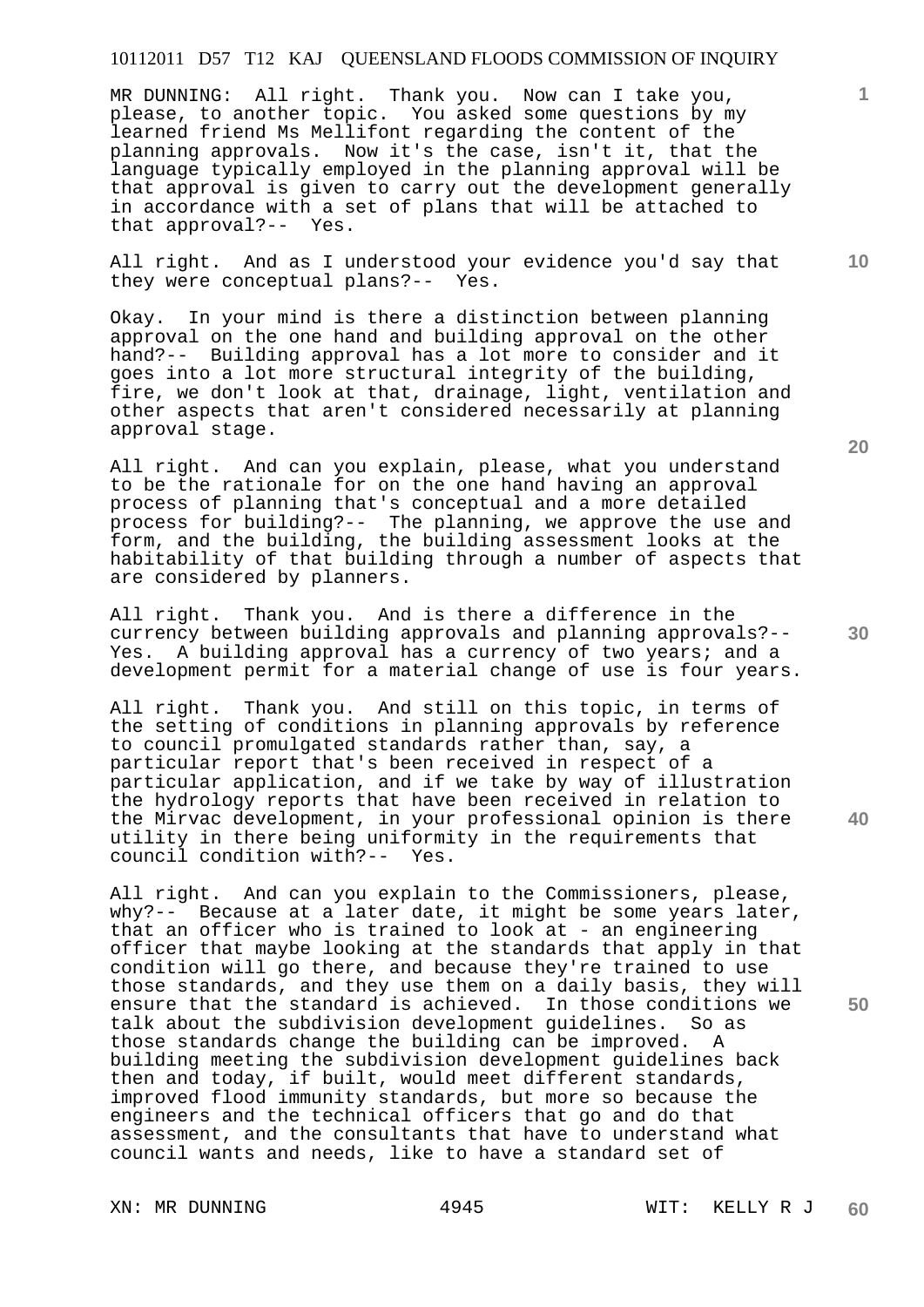guidelines that they can use to ensure that the information they submit for approval will get approved the first time and not refused or asked to go back and do otherwise costly amendments.

Thank you. Do you think it has also any place in promoting consistency and compliance with planning approvals?-- Yes.

Thank you. Can I then please ask you on another topic some this doesn't relate to your evidence today, but do you recollect that on a previous occasion you were asked some questions about the Cansdale Street Yeronga development, are you familiar with the one?-- Yes.

You'll recollect that the essence of the concern was the more limited flood immunity in respect of the evacuation route from that site?-- Yes.

**30 40 50**  All right. Plainly enough the fact that it was inquired into reflects some concern about the construction of a facility for elderly people that has, in this case, a Q50 immunity evacuation route. Can you tell the Commissioners, please, whether in your opinion that was an appropriate use of that site and if so why?-- At the time we made the decision there were no other aged care facilities in the vicinity. Approving an aged care facility on a site that is largely surrounded by park on three sides, that meant the contemporary model for aged care in that you could go in there as a young sprightly 55 year old and live there and get the three stages of care that you might need and - still live as an independent and then with some assistance and then ultimately lots of assistance, was a good thing for that area. It was close to service and facilities that existed at the time, or still exist now, it was close to public transport, it enabled people to age in place, people living in that area, and that area had largely been developed since the 40s. It meant they could move out of their large home and still stay in the community, still go to the doctors and - without having to move to the outskirts of Brisbane, or elsewhere, they chose not to. They could live in their community and age in place, I think is the term we use. It is a relatively large site. It's industry that wasn't contaminated, and there's lots of areas in Brisbane where industry has been converted to residential successfully for other than aged care, but there's not a lot of aged care development in the Yeerongpilly area. So it enables - it didn't compromise the amenity of adjoining residents. It wasn't a three and a half storey, four storey building, height, bulk, adjoining exiting residents. It adjoined the park on three sides. So it meant that the amenity for the residents was at a premium, a higher premium because their outlook in three directions was over parkland which is quite extensive in that area, and we believe at the time and today probably with new design standards that the flood impacts from overland flow and from river flooding could be adequately managed. The other thing, too, is, I suppose, it had adequate, or it met the criteria for emergency access for the overland flow path, that was further to the east of the site, in fact, the applicant, the developer was able to do

**10** 

**1**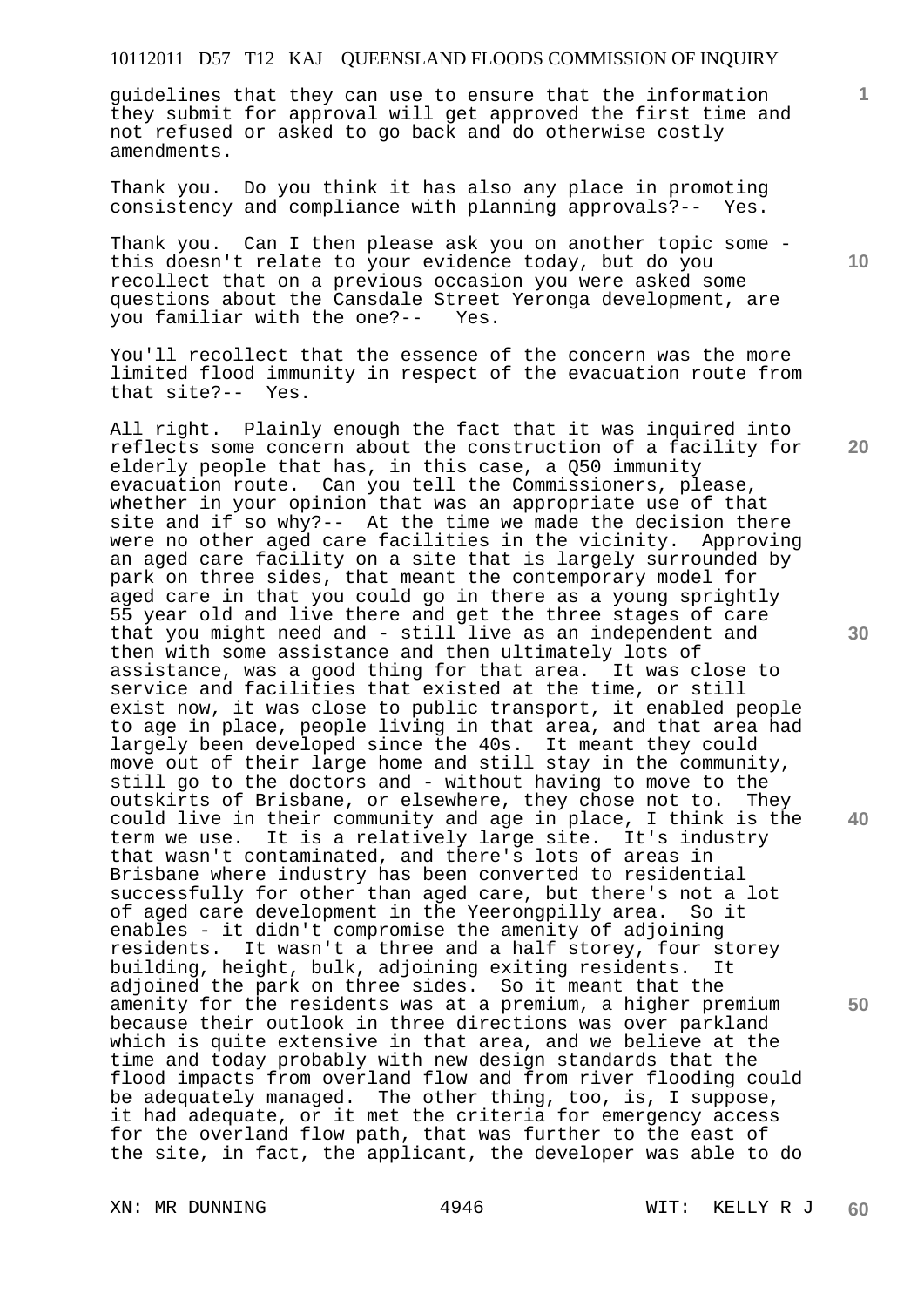improvements so it meant the water could run of quicker and didn't cause flooding further upstream to other residential areas, and if it was subject to a river flooding, that the warning time that you had to get there meant that if you used - if you said, "Well, we've got high risk clients here or residents that, you know, might take a little bit longer to exit off the site", there's plenty of warning time to exit the high risk category of residents on that site out, enable the more able bodied people, say, to go to higher level and sit out the couple of hours that the flood level is at that peak. Subsequent to the approval granted they've come back and sought amendments to raise the bits of the development that weren't constructed yet, because it's a not fully constructed, to a higher level and put in more flood resilient basement levels for the residents, the future residents on that site.

And to have imposed a higher limit, say, for example, you know, to have ensured in that case an evacuation route of Q100 standard or better, what sort of impact, in your opinion, does that have on the ability to be able to find and economically develop suitable sites like this within existing suburbs in Brisbane?-- For aged care, particularly hard, and that's why council has had a task force for dealing with ageing, to try to get more accommodation provided, because it's one area of the market that council has identified that needs some assistance with development approval process, and we have a number of guidelines which assist providers of aged care accommodation in getting the sites that they can look at. Finding a site that met Q100 or greater, as the current standard is, would mean that you would limit it to areas that are smaller blocks, it would require a developer to, as we've seen, compile a number of house sites over time which means<br>you don't get that aged care accommodation now. Recent you don't get that aged care accommodation now. examples have relied on disused schools and providing aged care there, or land, large land parcels owned by churches and out towards Morningside, bushland areas that people otherwise thought would be maintained as bushland reserves. So you tend to move out further to get the flood immunity, and higher up the land's more expensive and you're less likely to get an outcome immediately on the ground for aged care.

Then if I can move to another topic and that's the topic of check lists which evidently is also a matter of concern. Have you given some thought since you last gave evidence about the extent to which check lists can be efficiently used in the area of planning with which you have responsibility?-- Check lists tend to be used to make sure that if we're sending something to neighbourhood planning that we've got the required number of forms, the required number of copies, that we've got all the plans. So it's like checking a process and to some degree check lists work for that.

COMMISSIONER: Mr Dunning, can I tell you, I can't see myself delving into council processes at such a micro level I'm going to tell them they have to have check lists or not.

MR DUNNING: In that case, Commissioner, I won't - I was merely addressing it because-----

**10** 

**1**

**20** 

**30** 

**40**